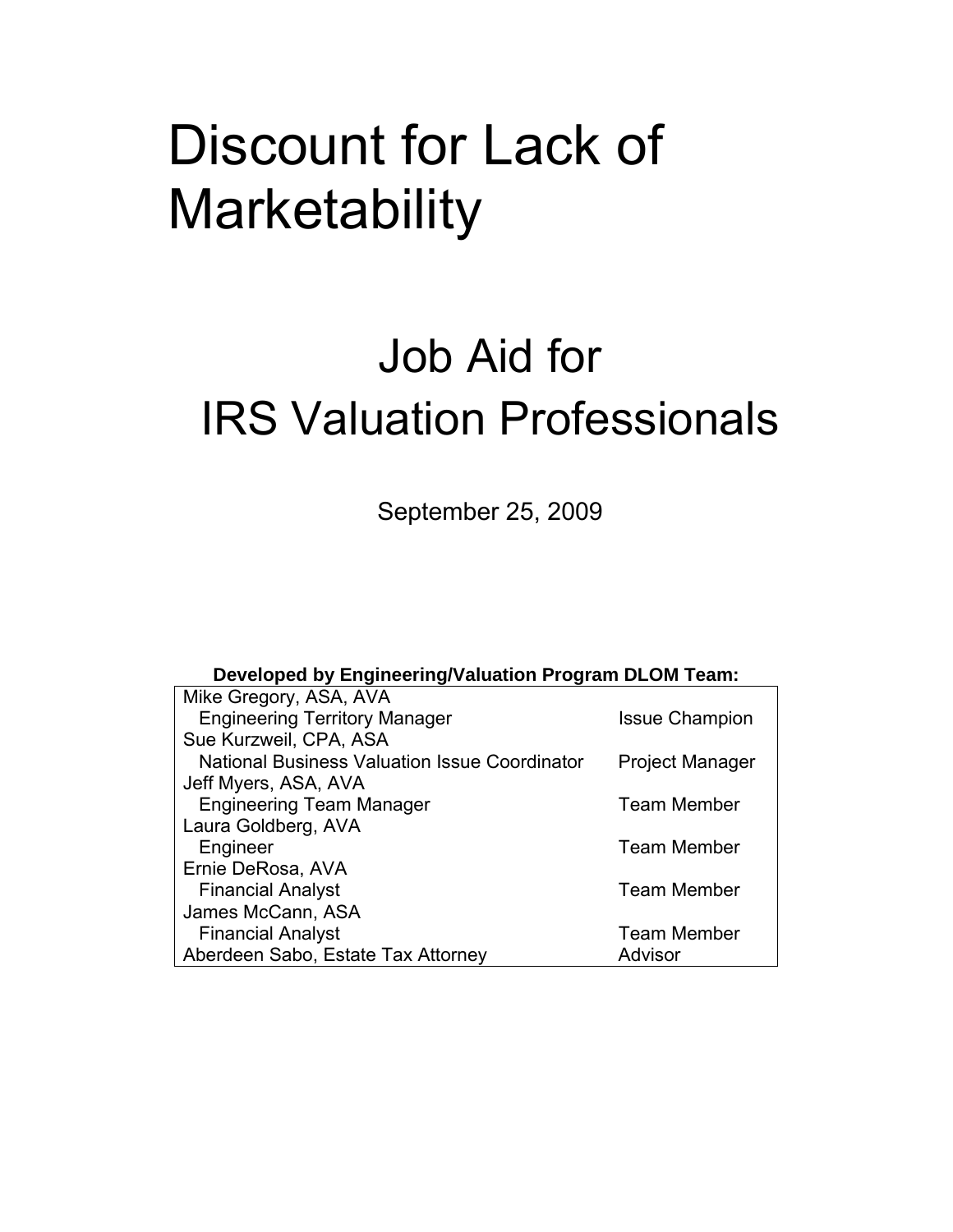## *Disclaimer*

This job aid is meant to provide information to IRS Valuation Analysts when considering the Discount for Lack of Marketability (DLOM). Always read Section E, Evaluation and Recommendations, in conjunction with Section D, Summary of Approaches to DLOM. Note that while certain of the studies reviewed may indicate large discounts, such discounts are not appropriate in all facts and circumstances. The Valuation Analyst must have a clear understanding of the facts and circumstances of each interest to be valued, use professional judgment in choosing a DLOM just as is done for all other parts of a valuation, and apply a reasonableness test. In other words, the Analyst must get behind the data used to support a DLOM choice rather than simply using summary statistics and resulting conclusions developed by somebody else.

The job aid does not make any bright line selections or exclusions as to what approach to DLOM is best in any given set of circumstances—that is up to the Valuation Analyst's professional judgment.

### *Acknowledgements*

The DLOM Team would like to extend their thanks to the following IRS valuation professionals who reviewed drafts of this job aid:

| Monty Careswell, CPA, ASA, CVA   Team 1855, Denver, CO |                                |
|--------------------------------------------------------|--------------------------------|
| Paul Elkins, CPA, CVA                                  | Team 1876, King of Prussia, PA |
| James Peacock, AVA                                     | Team 1831, Austin, TX          |
| Terry Savill, AVA                                      | Team 1833, Fort Worth, TX      |

Also like to thank Counsel reviewers as coordinated through Steve Blum, and Engineer Manager Jack Jolly who handled the design and upload to the intranet.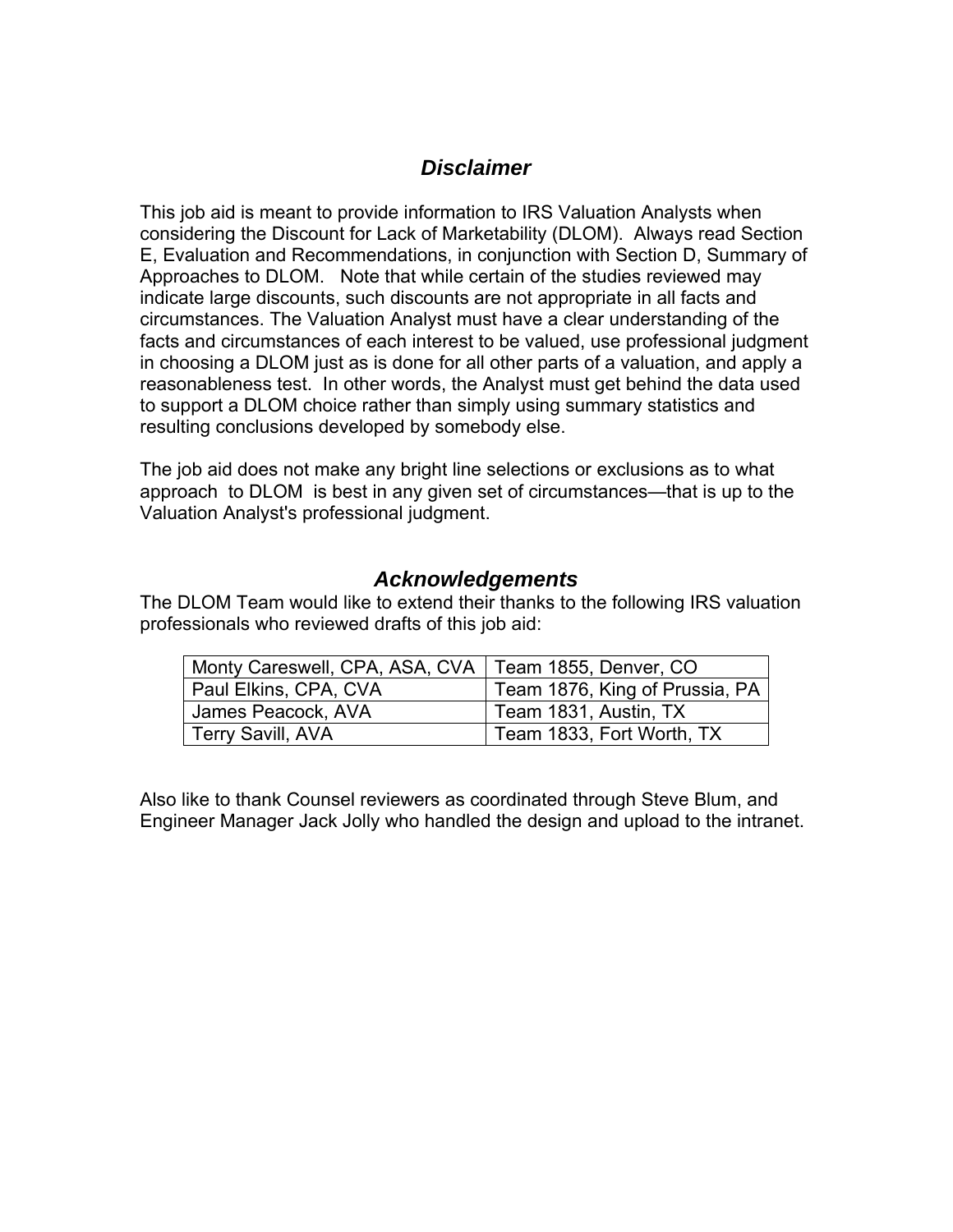|                                                                                     | 3               |
|-------------------------------------------------------------------------------------|-----------------|
|                                                                                     |                 |
| 1. MARKETABILITY DEFINED                                                            | 5               |
| 2. FACTORS INFLUENCING MARKETABILITY IDENTIFIED                                     | 6               |
| 3. WILLING SELLER CONSIDERATION                                                     | 8               |
| 4. MARKETABILITY OF MINORITY VS. CONTROLLING INTERESTS                              | 9               |
| 5. SAMPLE INITIAL IDR ITEMS ON MARKETABILITY                                        | 10              |
|                                                                                     | 12              |
| 1. BENCHMARK APPROACHES                                                             | 12 <sup>°</sup> |
| a) Restricted Stock Studies                                                         | 12 <sub>2</sub> |
| b) Pre-Initial Public Offering (Pre-IPO) Studies                                    | 19              |
| c) Restricted Stock Equivalent Analysis                                             | 23              |
| d) Cost of Flotation                                                                | 25              |
| e) Mandelbaum Factors, Judge Laro, 1995                                             | 27              |
| 2. SECURITIES-BASED APPROACHES                                                      | 30              |
| Long-Term Equity Anticipation Securities ("LEAPS) - Robert Trout, 2003,<br>(a)      |                 |
| and Ronald Seaman, 2005                                                             | 30              |
| (b) The Longstaff Study, Journal of Finance, December 1995<br>(c) The Chaffee Study | 32<br>35        |
| (d) Bid-Ask Spread Method to Determine DLOM                                         | 36              |
| 3. ANALYTICAL APPROACHES                                                            | 39              |
| (a) Karen Hopper Wruck                                                              | 41              |
| (b). Hertzel and Smith                                                              | 43              |
| (c). Bajaj, Denis, Ferris and Sarin                                                 | 46              |
| (d). Ashok B. Abbott                                                                | 50              |
| 4. OTHER APPROACHES                                                                 | 54              |
| (a) QMDM (Christopher Mercer)                                                       | 54              |
| (b) NICE (William Frazier)                                                          | 56              |
| (c) NERA (David Tabak)                                                              | 59              |
| (d) Partnership Profiles (Partnership Spectrum)                                     | 62              |
| (e) Public vs. Private P/E Ratios in Acquisitions (MergerStat)                      | 65              |
|                                                                                     | 68              |
| 1. APPROACHING MARKETABILITY DISCOUNT AS A REVIEWER                                 | 68              |
| 2. APPROACH MARKETABILITY DISCOUNT AS A VALUATOR                                    | 68              |
| 3. DEALING WITH MARKETABILITY DISCOUNT IN A REPORT REVIEW UNDER CERTAIN             |                 |
| <b>SPECIFIC SITUATIONS - TYPICAL REPORT LANGUAGE FOR GETTING STARTED</b>            | 69              |
| a) Use of Pre-IPO studies to support DLOM                                           | 69              |
| b) Use of simple average or median from Restricted Stock Studies                    | 70              |
| c) Use of analytical study results without getting behind data                      | 73              |
| d) Use of study results not supported by market data                                | 74              |
| e) Reliance solely on court decisions                                               | 75              |
| 4. SOURCES AVAILABLE TO IRS VALUATION ANALYSTS                                      | 76              |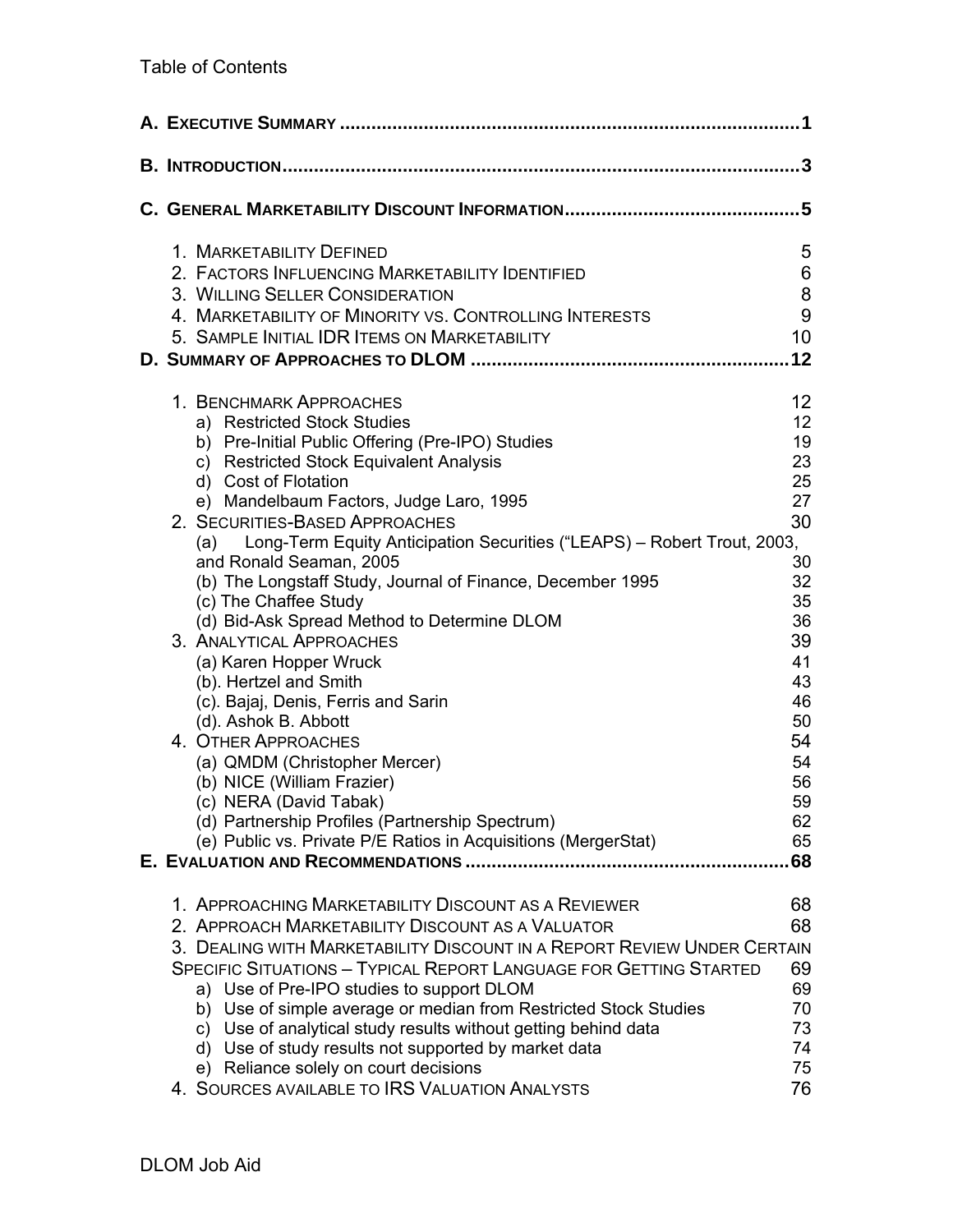| <b>TABLE 1 ANALYSIS OF SEC INSTITUTIONAL INVESTORS RESTRICTED STOCK STUDY .84</b> |  |
|-----------------------------------------------------------------------------------|--|
|                                                                                   |  |
|                                                                                   |  |
|                                                                                   |  |
|                                                                                   |  |
|                                                                                   |  |

## **Access to studies and articles:**

The DLOM Team has attempted to provide access to most of the DLOM studies and articles discussed in this job aid.

- Website—where the author has a website, a link to that site is included in the job aid.
- Electronic—where we were able to get an electronic copy it is available on the Engineer shared folder that is part of the IRS intranet. Access is limited to those who have been granted permission. See Engr Prog Shared Folder\DLOM Team. For those who do not have access, please contact Jack Jolly.
- Other—some studies/articles were not converted to electronic format due to size or perceived limited interest. If needed, contact a DLOM Team member for its availability.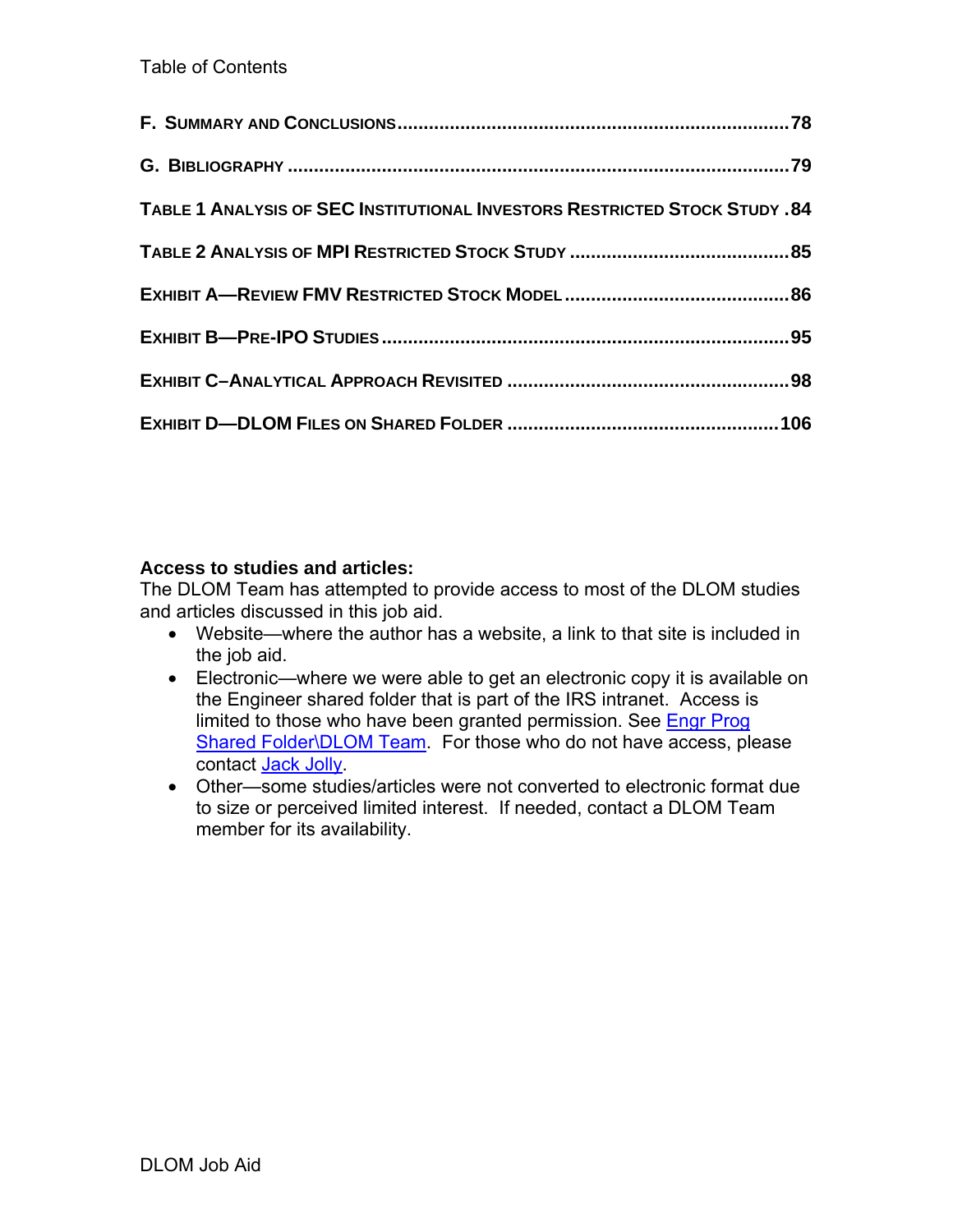# *A. Executive Summary*

In June 2008 a team was formed for the purpose of exploring and developing information to assist valuators in the Internal Revenue Service Large and Mid-Size Business (LMSB) Engineering Program in dealing with the Discount for Lack of Marketability (DLOM) as such is used in valuation reports. Among the activities to be undertaken by the team was the clarification of the definition of Discount for Lack of Marketability, exploration of the state of the art in estimating this discount, analysis of current estimating models, review of court commentaries, and documentation of any concerns with the use of the various approaches considered. The team's focus was to define the issues around DLOM and to develop pro forma IDR's and audit techniques to assist valuators in the field. This information should be of value not only to our own personnel but also to our valuation customers.

**Background:** Initially, the team was charged with assisting Howard Lewis, Engineering Program Manager, who had been asked to act as a moderator for a summit on DLOM by Judge David Laro in September, 2008. At the end of August 2008, Howard Lewis retired. In October 2008 LMSB Field Specialists reorganized and the position of Program Manager was eliminated. However, given the convening of this private sector summit, it was anticipated that there would be renewed energy devoted to this issue. The development work of this team was to take into account outcomes of the September 2008 summit and provide guidance to our employees. Mike Gregory, Engineering Territory Manager, was asked by Howard Lewis to initiate this process on behalf of the Engineering Program. Mike Gregory championed the work of the team and Sue Kurzweil, National Engineering Business Valuation Team Lead from Independence, Ohio was selected as the Project Manager. A conference between Howard Lewis and Mike Gregory on May 30, 2008 caused the drafting of the charter that initiated this project.

**Objective:** The team researched the state of art in DLOM starting by defining DLOM and differentiating it from such related areas as Discount for Lack of Liquidity (DLOL) and Discount for Lack of Control (DLOC). We reviewed longstanding methods for estimating DLOM. We explored the models in recent professional journals, discussed the pro's and con's of these models, explored their strengths and weaknesses and looked for elements of reconciliation among the models where possible. As a result of this initial work, the team developed pro forma IDR's and audit techniques regarding the more common approaches being used in the valuation community. Our hope was to provide a quality, timely analysis that will assist employees in the field working DLOM issues.

**Approach:** It is recognized that the DLOM issue is primarily factual in nature. However, it is also recognized that many of the aspects of this issue have been explored by the courts and the courts have defined, in part, what facts may be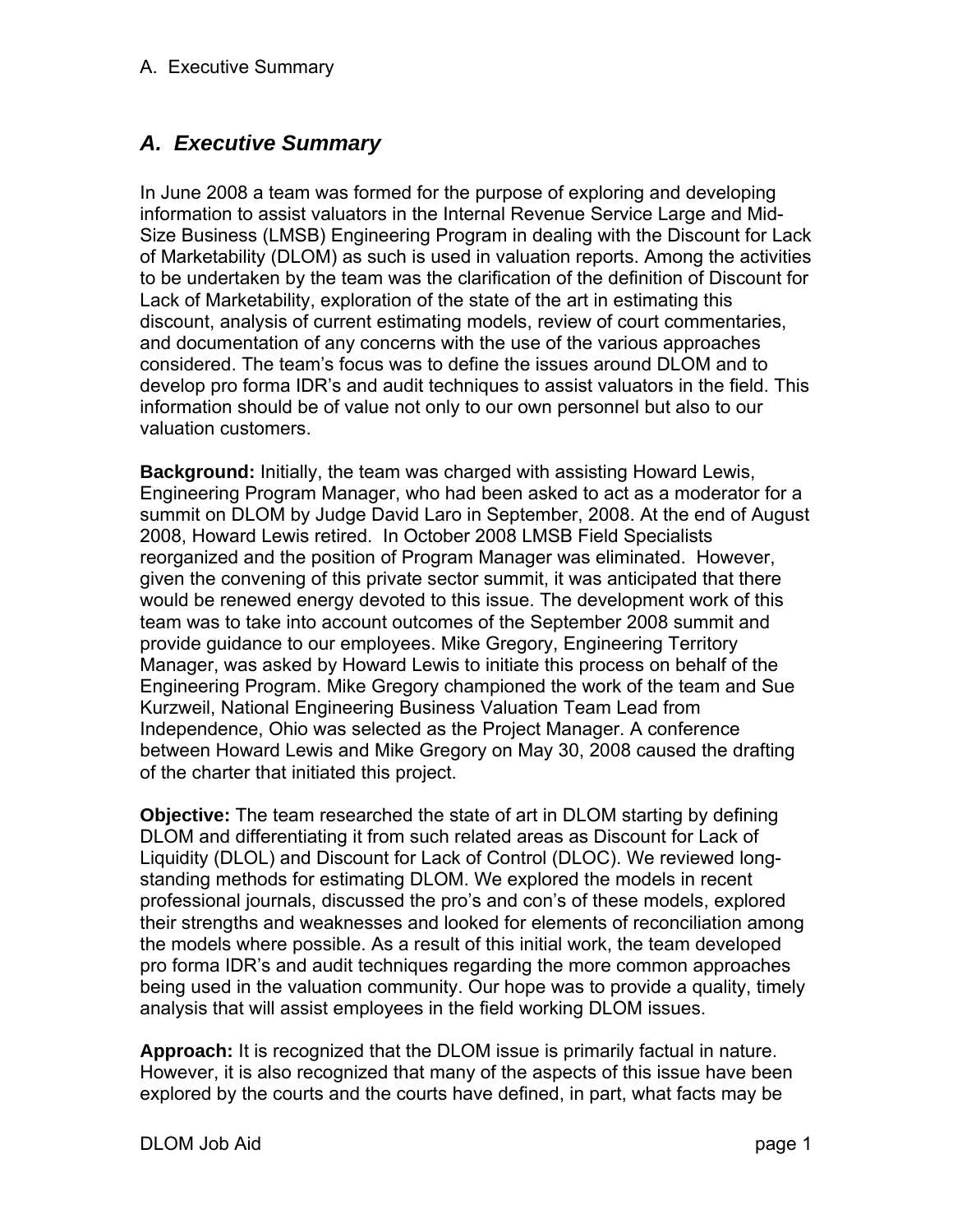#### A. Executive Summary

given weight in determining the DLOM on a given case. Therefore, the LMSB Engineering Program and Estate & Gift Tax Program (E & G) of the Small Business and Self-Employed (SBSE) division are key players in the need for this analysis. Annually, Estate Tax Attorney Christopher Bird compiles a listing of key cases on E & G issues. His willingness to provide a current summary analysis on this topic was vital to the work of our team.

The information provided in this document is thought to address issues on the most current approaches to DLOM. Any model or estimating technique can be misused and abused. The commentary that follows addresses various approaches and models associated with the quantification of a DLOM as of the date of this report. Further updates and changes to these models or techniques could render some of these comments obsolete.

**Conclusion:** This Job Aid is meant to provide a background and context for the Discount for Lack of Marketability as such is commonly applied in business valuation analyses and reports. It reviews past and existing practices and attempts to provide insight into the strengths and weaknesses of these practices. It is not meant to provide a cookbook approach to evaluating a marketability discount as proposed by a taxpayer or to setting a proposed marketability discount in the case of an independent governmental appraisal. It is emphasized that, all background and existing practices aside, the establishment of a Discount for Lack of Marketability is a factually intensive endeavor that is heavily dependent upon the experience and capability of the valuator. By bringing the included material together in one document, we are striving to make the job of the IRS valuation analyst easier. We do not mean to provide guidance as to reasonable levels of marketability discounts that would prevail in all situational contexts or to imply that the IRS has any policy per se in the evaluation or the determination of such discounts.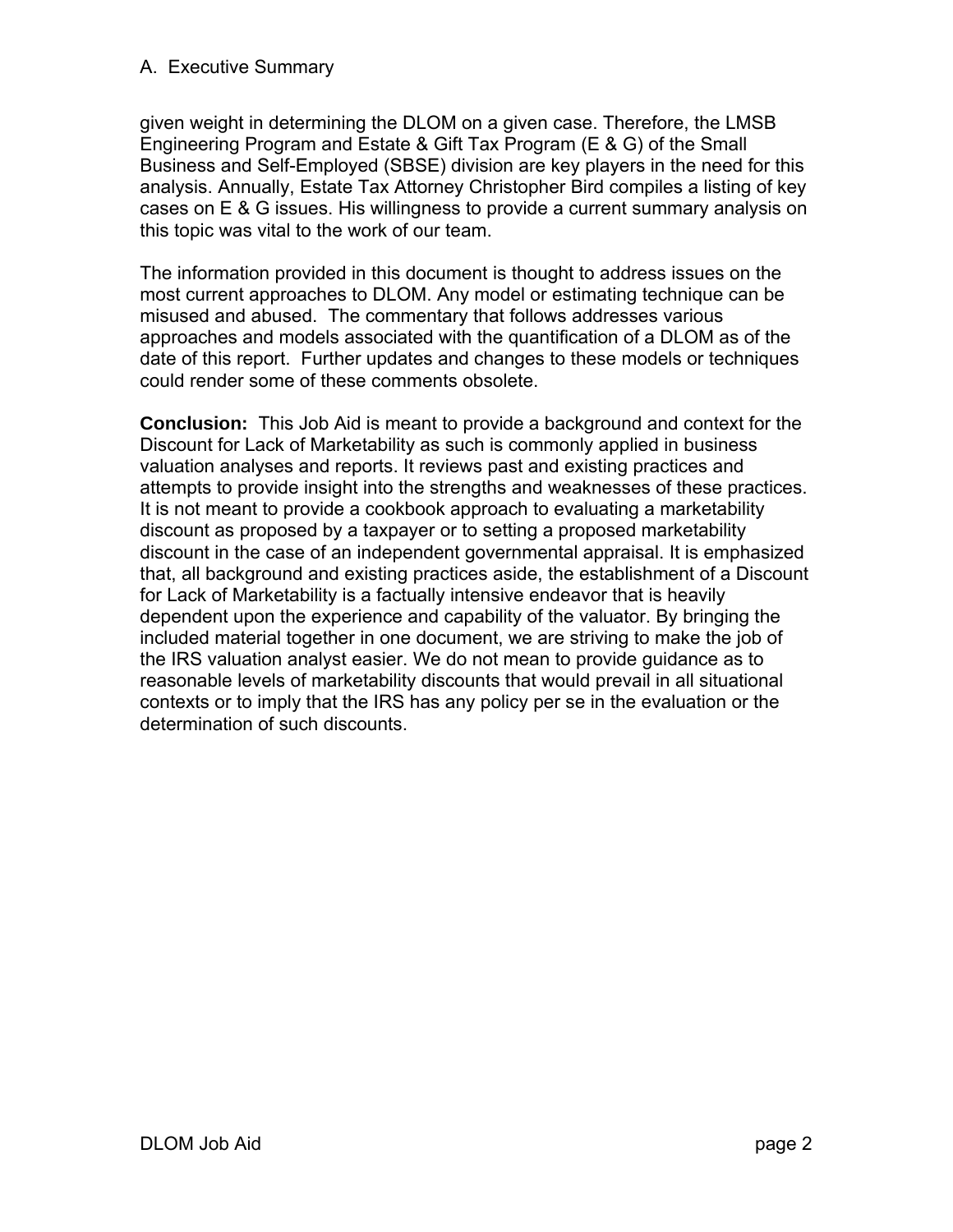# *B. Introduction*

The application of the Discount for Lack of Marketability (DLOM) can result in a significant value reduction as compared to the pro rata value of a business interest. Frequently, this discount is the subject of controversy in IRS valuation work, particularly in Estate & Gift Tax cases. Today's valuation practitioners utilize numerous studies, methods and models as the source for DLOM as it is applied to a specific subject interest. These studies, methods and models can be complex, can indicate widely diverse conclusions, and may be appropriate in only certain limited situations. The business valuation profession does not identify acceptable or unacceptable methods for estimating marketability discounts, although some individual practitioners have their own preferences and frequently disagree as to the best approach. Research in DLOM continues for improved data sources and theory. Some of this research is published primarily as an academic pursuit but is untested in practice.

The purpose of this job aid is to assist IRS valuation analysts in their examination of and their independent determination of DLOM and to help them to better understand the numerous available approaches. First, we will identify the current state of DLOM studies and methods—ranging from the SEC Restricted Stock study prepared in 1971 to the Liquistat database announced in 2007. We will endeavor to explain the intent of the approaches most widely relied upon by practicing valuators as to how each estimates DLOM. We will identify the parameters used in a given approach, the strengths and weaknesses of the approach,, the view of the valuation community concerning the approach, and what the courts have had to say about the approach, if anything. The job aid also provides initial IDR questions for examination of DLOM and some sample report language for reviewers to consider in situations where it's clear that the approach being used by the taxpayer is in error.

| <b>Name</b>        | Role                  |                              | <b>POD</b>        |
|--------------------|-----------------------|------------------------------|-------------------|
| Mike Gregory, ASA, |                       | <b>Engineering Territory</b> |                   |
| <b>AVA</b>         | <b>Issue Champion</b> | Manager                      | St. Paul, MN      |
|                    |                       | <b>National Business</b>     |                   |
| Sue Kurzweil, CPA. |                       | <b>Valuation Issue</b>       |                   |
| <b>ASA</b>         | Project Manager       | Coordinator                  | Independence, OH  |
| Jeff Myers, ASA,   | Research              | <b>Engineering Team</b>      |                   |
| <b>AVA</b>         | Analyst               | Manager                      | Columbus, OH      |
| Laura Goldberg,    | Research              |                              |                   |
| <b>AVA</b>         | Analyst               | Engineer                     | Plantation, FL    |
|                    | Research              |                              |                   |
| Ernie DeRosa, AVA  | Analyst               | <b>Financial Analyst</b>     | New York, NY      |
| James McCann,      | Research              |                              |                   |
| <b>ASA</b>         | Analyst               | <b>Financial Analyst</b>     | San Francisco, CA |
| Aberdeen Sabo      | Advisor               | <b>Estate Tax Attorney</b>   | Independence, OH  |

The DLOM Team formed to consider discounts for lack of marketability includes: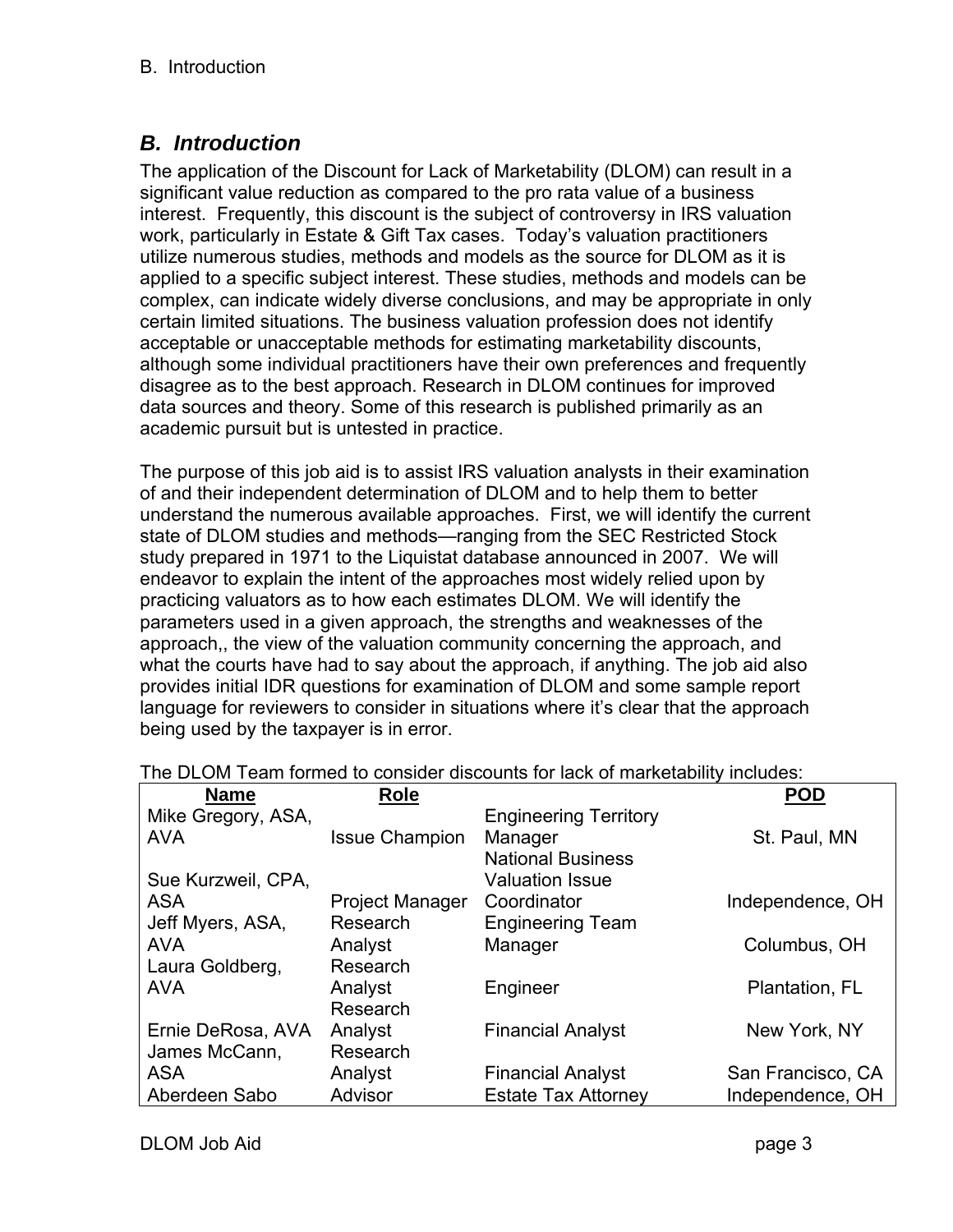#### B. Introduction

While the team worked together on this project, members developed specific portions:

- Laura Goldberg—Benchmark Approaches
- Ernie DeRosa—Securities-Based Approaches
- Jeff Myers—Analytical Approaches
- James McCann—Other Approaches

#### **Access to studies and articles:**

The DLOM Team has attempted to provide access to most of the DLOM studies and articles discussed in this job aid.

- Website—where the author has a website, a link to that site is included in the job aid.
- Electronic—where we were able to get an electronic copy it is available on the Engineer shared folder that is part of the IRS network. Access is limited to those who have been granted permission see Engineering Program National Shared folder for information on mapping the network drive to your computer. For those who do not have access, please contact Jack Jolly.
- Other—some studies and articles were not converted to electronic format due to size or perceived limited interest. If needed, contact a DLOM Team member to see if it is available in paper format.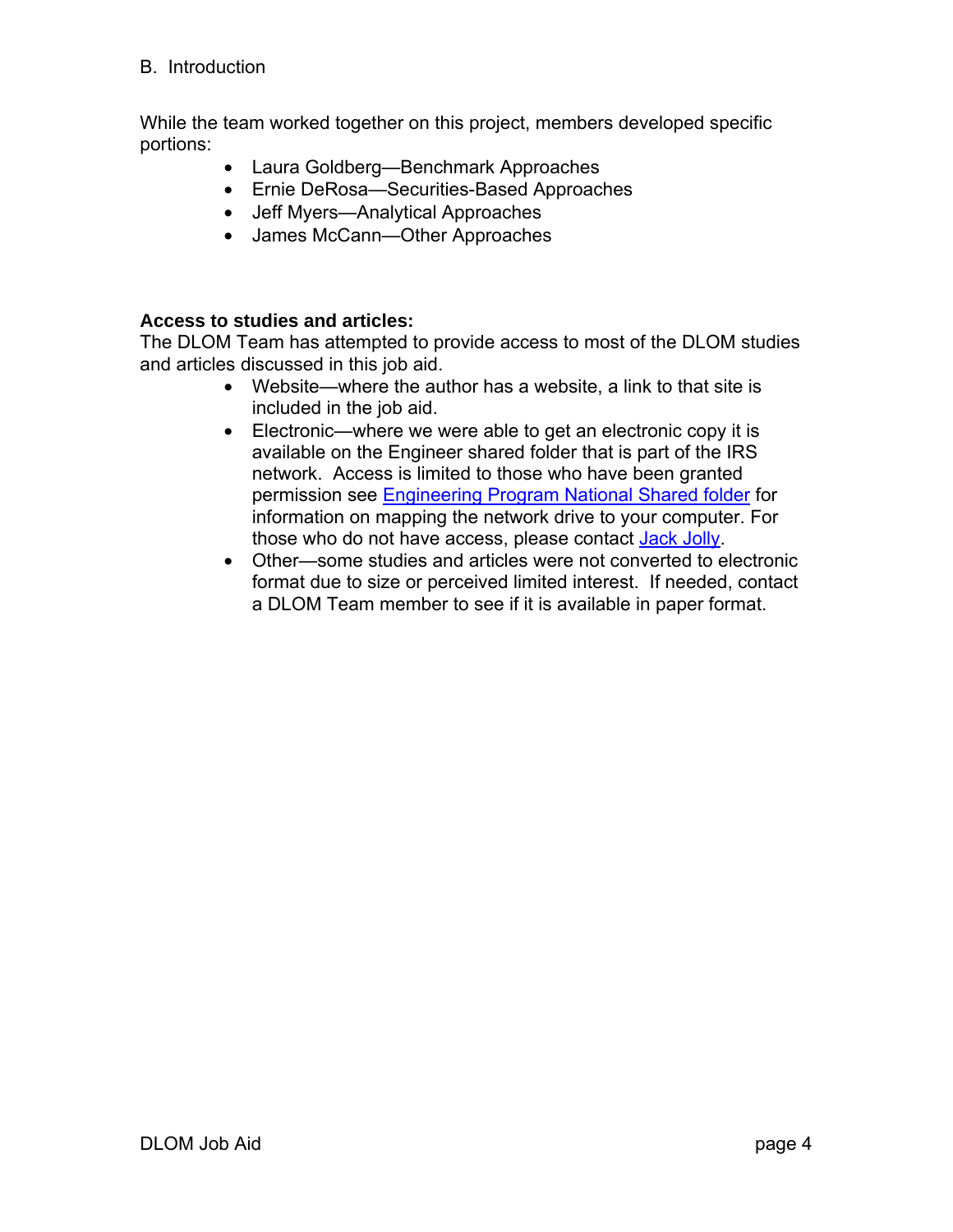# *C. General Marketability Discount Information*

## **1. Marketability Defined**

Marketability is defined in the *International Glossary of Business Valuation Terms* as "the ability to quickly convert property to cash at minimal cost"<sup>1</sup>. Some texts go on to add "with a high degree of certainty of realizing the anticipated amount of proceeds".<sup>2</sup>

A Discount for Lack of Marketability (DLOM) is "an amount or percentage deducted from the value of an ownership interest to reflect the relative absence of marketability."<sup>3</sup>

Given two identical business interests, a higher price will be paid by investors in the market for the business interest that can be converted to cash most rapidly, without risk of loss in value. An example is publicly-traded stock on the New York Stock Exchange, where the owner can order the sale and the proceeds are deposited in a bank account in three days.

In the alternative, a lesser price is expected for the business interest that cannot be quickly sold and converted to cash. A primary concern driving this price reduction is that, over the uncertain time frame required to complete the sale, the final sale price becomes less certain and with it a decline in value is quite possible. Accordingly, a prudent buyer would want a discount for acquiring such an interest to protect against value loss in a future sale scenario.

What to remember about DLOM:

- DLOM is appropriate when the subject interest is non-marketable, yet the prior steps in the valuation process result in a marketable value.
- DLOM is not appropriate if the prior valuation process has already taken marketability concerns into consideration.
- DLOM is applied after the minority interest discount or control premium where such is appropriate to a valuation problem.
- DLOM should be determined on its own factors and not combined with other discounts.

#### Marketability vs. Liquidity

What is liquidity? Liquidity is the ability to quickly convert property to cash or pay a liability.<sup>4</sup>

*Businesses*, 5<sup>th</sup> ed (New York: McGraw Hill, 2008), p.39. <sup>3</sup> *International Glossary*.

 $\overline{a}$ <sup>1</sup> International Glossary of Business Valuation Terms, as adopted in 2001 by American Institute of Certified Public Accountants, American Society of Appraisers, Canadian Institute of Chartered Business Valuators, National Association of Certified Valuation Analysts, and The Institute of Business Appraisers. 2

Shannon P. Pratt, Alina V. Niculita, *Valuing a Business, The Analysis and Appraisal of Closely Held*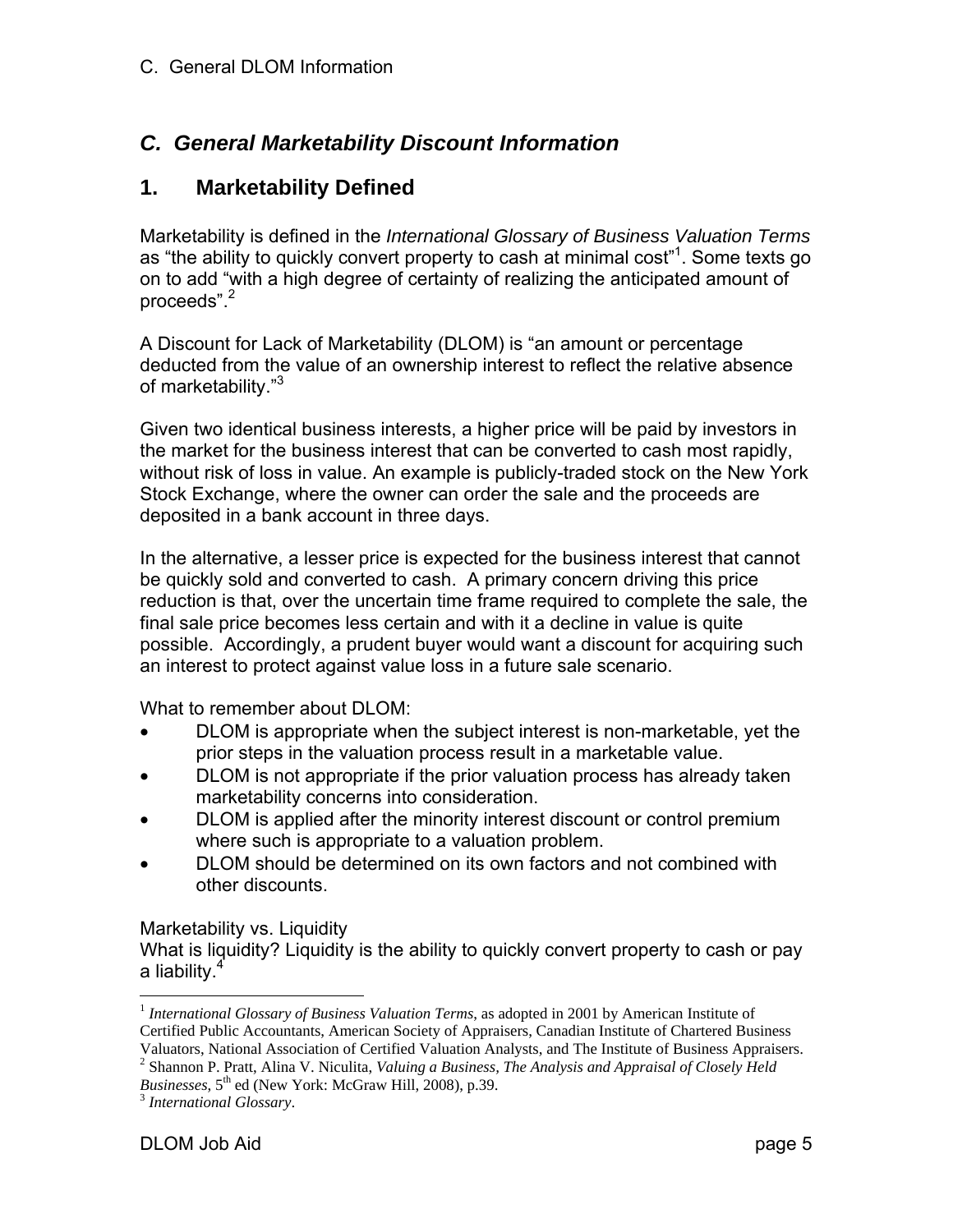#### C. General DLOM Information

Said another way, Liquidity is the ability to readily convert an asset, business, business ownership interest or security into cash without significant loss of principal. Compare Liquidity to the definition of Marketability: the capability and ease of transfer or salability of an asset, business, business ownership interest or security.

A Discount for Lack of Liquidity (DLOL) is an amount or percentage deducted from the value of an ownership interest to reflect the relative inability to quickly convert property to cash.

How does Liquidity differ from Marketability? These terms are often used interchangeably, although there is a technical distinction between them. Marketability indicates the fact of "Salability", while Liquidity indicates how fast that sale can occur at the current price.

- If it's liquid, it's marketable
- If it's non-marketable, it's illiquid
- Being illiquid does not necessary mean non-marketable it may still be sellable but not quickly or without loss of value

Some distinguish marketability and liquidity as follows: "…with marketability focusing on finding the appropriate market, preparing the property for sale and executing the trade, and liquidity focusing on realizing cash proceeds."<sup>5</sup>

We define liquidity here because some of the studies or methods discussed in the job aid make a distinction between DLOM and DLOL.

## **2. Factors Influencing Marketability Identified**

Factors that can have an influence on marketability are numerous. A prominent Tax Court case set forth factors for consideration of DLOM. The Mandelbaum Factors were set out in *Mandelbaum v. Comm*., TC Memo 1995-255 (1995), with the opinion written by Judge Laro. The factors and the analysis that go with them are considered by many valuators to form a good conceptual basis for thinking about and quantifying DLOM.

Some common factors that have been identified in various studies as impacting marketability are listed below and are modeled after the Mandelbaum factors. The first set of factors relate to the characteristics of the subject company. The second set of factors relate to the characteristics of the subject interest.

Subject Company Factors

• Value of subject corporation's privately traded securities vs. its publicly traded securities (or, if the subject corporation does not have stock that is

<sup>&</sup>lt;sup>4</sup> International Glossary.

Pratt, *Valuing a Business*, p.39.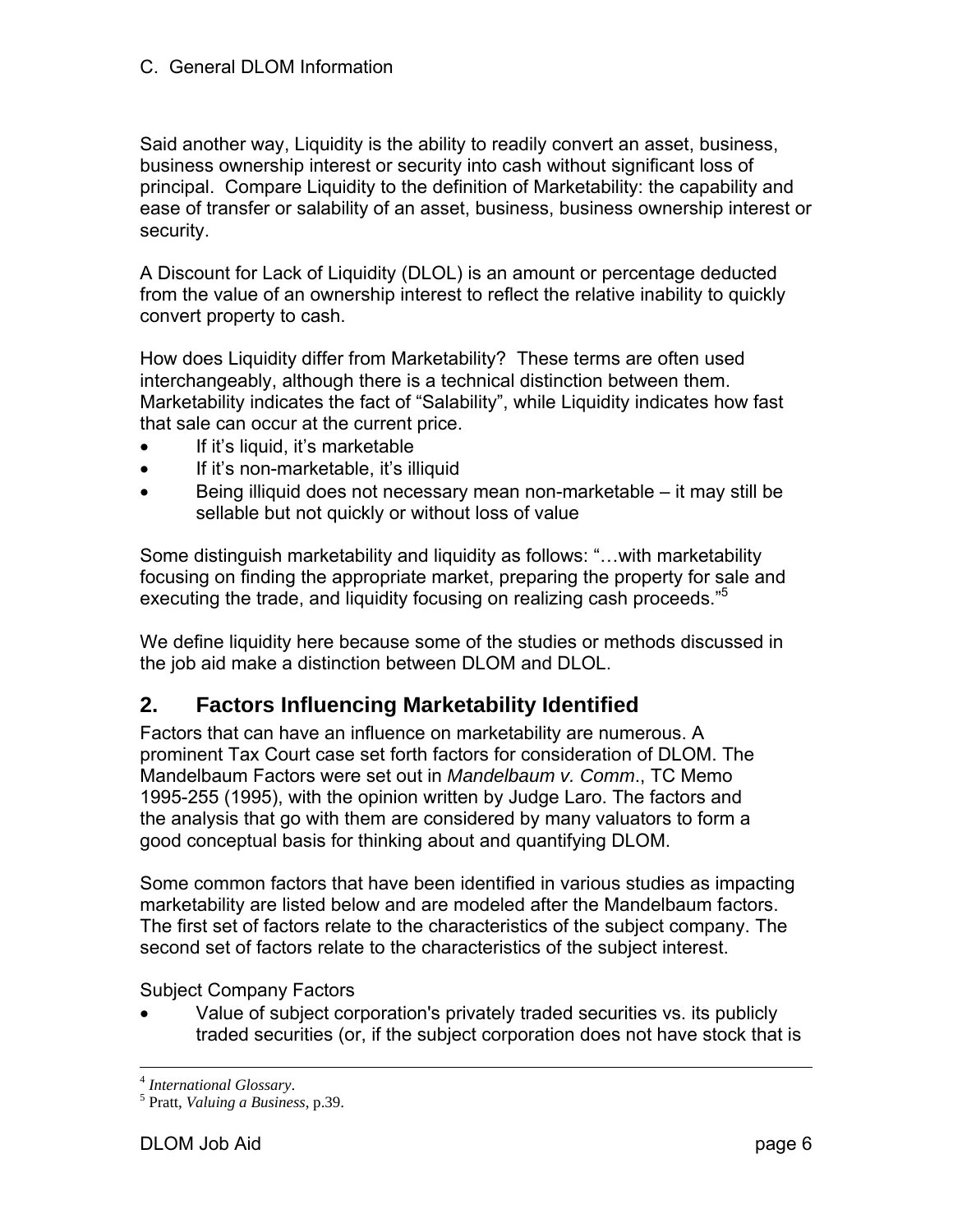traded both publicly and privately, the cost of a similar corporation's public and private stock)

- Dividend-paying (or distribution) ability and history
- Dividend yield
- Attractiveness of subject business
- Attractiveness of subject industry
- Prospects for a sale or public offering of the company
- Number of identifiable buyers
- Attributes of controlling shareholder, if any
- Availability of access to information or reliability of that information
- Management
- Earnings levels
- Revenue levels
- Book to market value ratios
- Information requirements
- Ownership concentration effects
- Financial condition
- Percent of shares held by insiders
- Percent of shares held by institutions
- Percent of independent directors
- Listing on a major exchange
- Active vs. passive investors
- Registration costs
- Availability of hedging opportunities
- Market capitalization rank
- Business risk

Subject Interest Factors

- Restrictive transfer provisions
- Length of the restriction period
- Length of expected holding period
- Offering size as a % of total shares outstanding
- Registered vs. unregistered
- General economic conditions
- Prevailing stock market conditions
- Volatility of stock

In *Mandelbaum*, the landmark case for marketability, Judge Laro set out various factors to be considered in determining DLOM.

...Ascertaining the appropriate discount for limited marketability is a factual determination. Critical to this determination is an appreciation of the fundamental elements of value that are used by an investor in making his or her investment decision. A nonexclusive list of these factors includes: (1) The value of the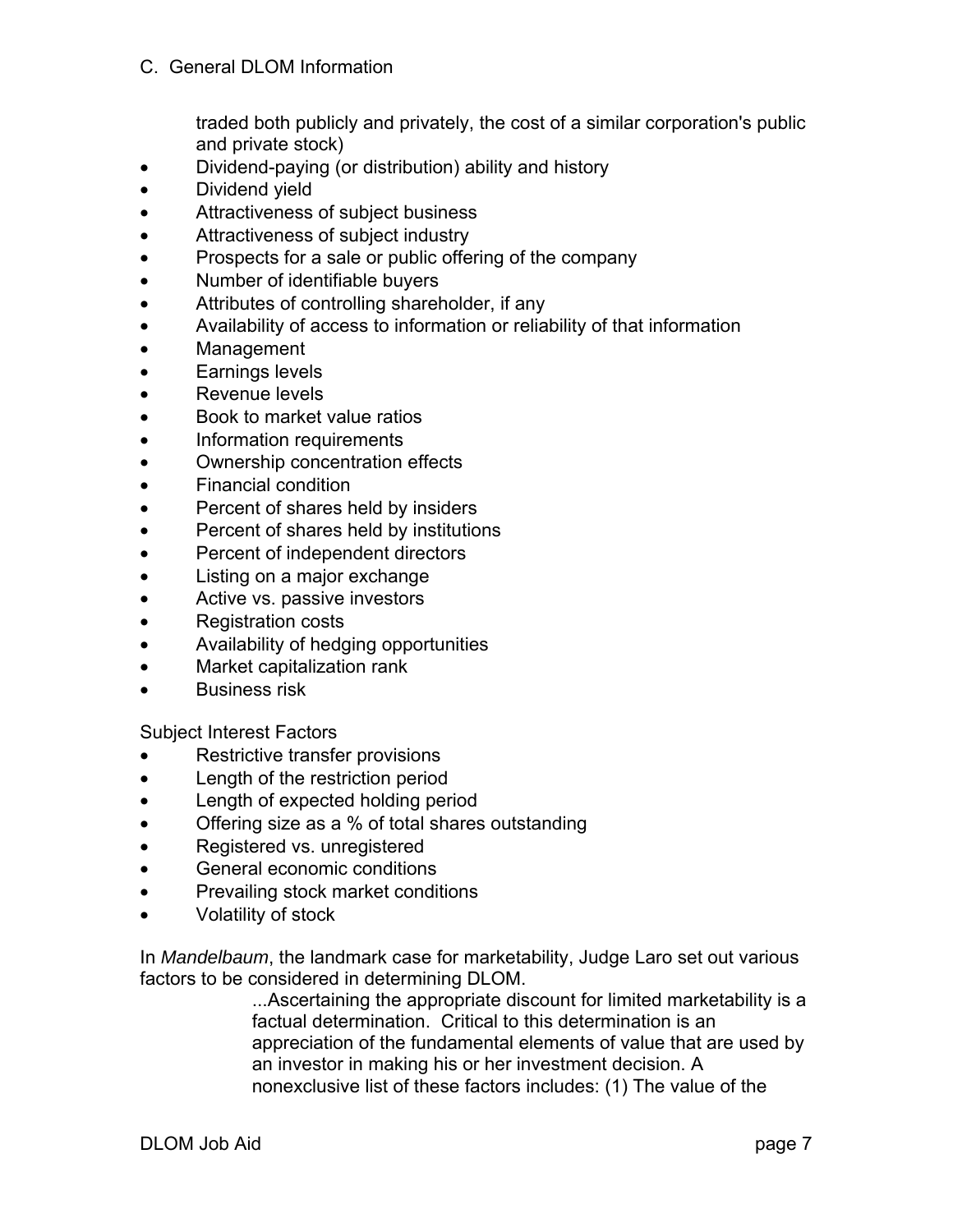subject corporation's privately traded securities vis-a-vis its publicly traded securities (or, if the subject corporation does not have stock that is traded both publicly and privately, the cost of a similar corporation's public and private stock); (2) an analysis of the subject corporation's financial statements; (3) the corporation's dividend-paying capacity, its history of paying dividends, and the amount of its prior dividends; (4) the nature of the corporation, its history, its position in the industry, and its economic outlook; (5) the corporation's management; (6) the degree of control transferred with the block of stock to be valued; (7) any restriction on the transferability of the corporation's stock; (8) the period of time for which an investor must hold the subject stock to realize a sufficient profit; (9) the corporation's redemption policy; and (10) the cost of effectuating a public offering of the stock to be valued, e.g., legal, accounting, and underwriting fees.<sup>6</sup>

These "Mandlebaum Factors" are often used by valuators and are regularly seen in court cases where DLOM is an issue. For more on Mandelbaum, refer to the Benchmark studies at D.1.e. in this job aide (Mandelbaum Factors, Judge Laro, 1995).

# **3. Willing Seller Consideration**

In determining/justifying marketability discounts, many appraisers only consider the willing buyer. However, common sense and the courts have emphasized that a willing seller must also be considered. In considering the market for a subject interest, the applicable market in which a hypothetical willing buyer may be found need not be one that includes the general public. The courts have determined that it is sufficient if there are potential buyers among those closely connected with a corporation.

- In *Luce v. US*, 4 Cl. Ct. 220-221 & 222 (53 AFTR 2d 84-1565, 84-1 USTC 13549), in addition to the corporation itself and its controlling stockholders there was a further market for the shares among the other managerial employees. Thus there was no need for a 30% discount in order for the hypothetical seller to find a willing buyer.
- In *Rothgery v. US*, 201 Ct. Cl. 183,189, the court held that the decedent's son would have been a willing buyer of the shares from any hypothetical seller and that this was a market sufficient to negate any need for a discount to sell the shares.
- In *Couzens v. CIR*, 11 BTA 1164 (1928), the court stated "we do not construe a fair market as meaning that the whole world must be a potential buyer, but only that there are sufficient available persons able to buy to assure a fair and reasonable price in light of the circumstances affecting value".
- In *Estate of Jephson v. Comm.*, 87 T.C. 297, (a case involving cash and

 $\overline{a}$ <sup>6</sup> *Mandelbaum v. Comm*., T.C. Memo 1995-255, 36.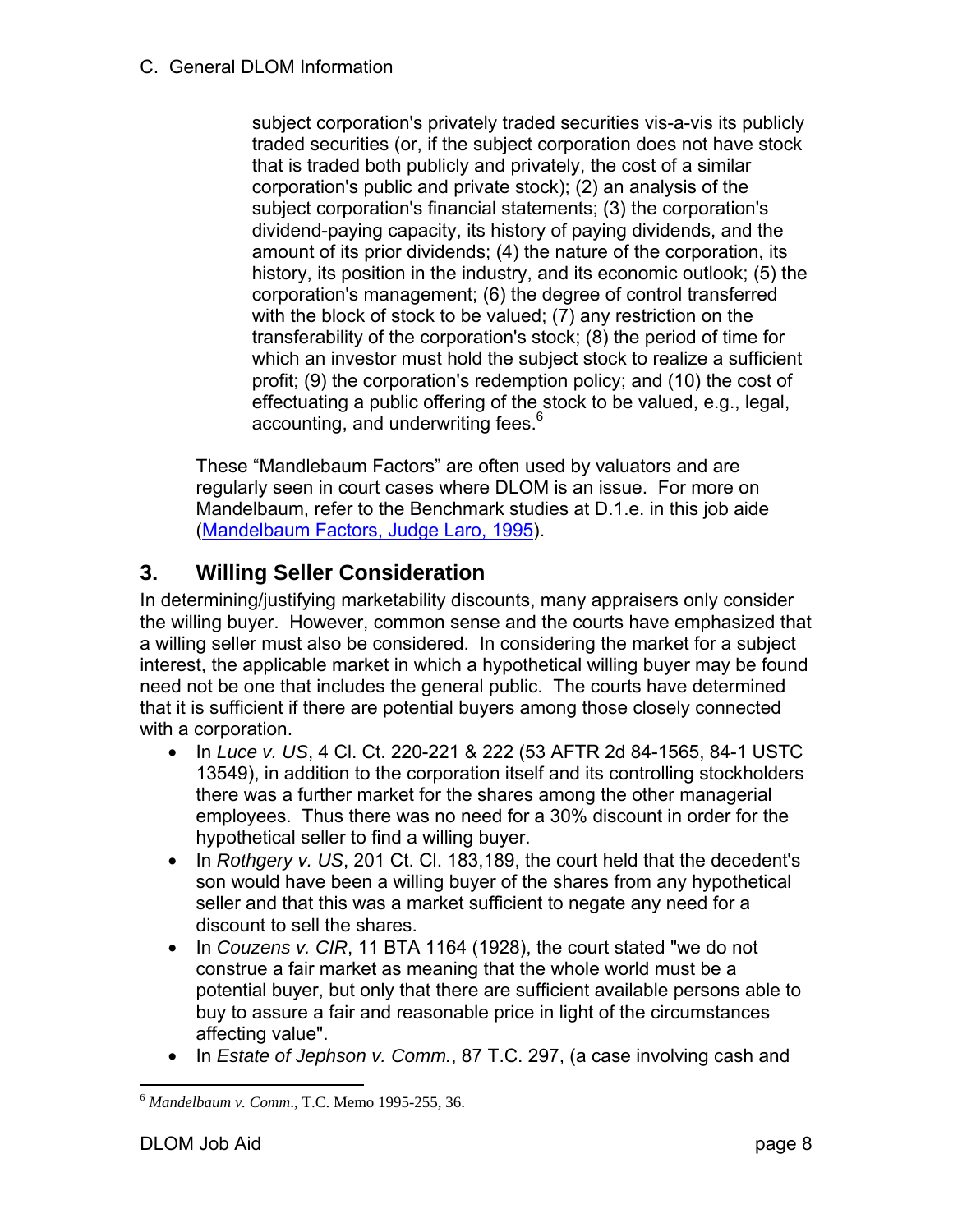C. General DLOM Information

marketable securities held in a partnership) the court stated that "In our opinion, neither the decedent nor her estate nor a hypothetical seller would have sold the stock of either company for less than that which could have been realized through liquidation. We further believe that a hypothetical purchaser would be willing to pay such an amount. The hypothetical purchaser, by purchasing the companies, would have brokerage fees that otherwise would have to be paid to acquire approximately \$9 million of marketable securities."

• Also see: *Estate of Goldstein v. Comm.*, 33 T.C. 1932,1037 (1960); *Smith v. Comm.*, 46 BTA 340-41 (1942); and *Worcester County Trust Co. v. Comm.*, 134 F.2d 578 (1st Cir. 1943).

## **4. Marketability of Minority vs. Controlling Interests**

There is little dispute that minority interests in non-publicly traded entities lose value due to lack of marketability. However, the issue of applying a discount for lack of marketability to a controlling interest is a controversial issue<sup>7</sup> amongst valuators. Some believe that there should be little or no discount for lack of marketability on a controlling interest, while others believe there should be a discount applied. Most agree that any marketability discount for a controlling interest should be less than the discount for a minority interest in the same entity.

The controlling interest owner will be able to sell his or her business interest in one of two ways: a public offering or a private sale. As Pratt discusses in Valuing a Business, the following factors will have to be considered:

- Uncertain time horizon to complete the offering or sale;
- Costs to prepare and execute the offering or sale (legal, accounting, administrative, brokerage)
- Risk as to eventual sales price
- Non-cash and deferred transaction proceeds
- Inability to hypothecate<sup>8</sup>

Because of these considerations, the controlling interest owner may not be able to sell the interest quickly or with certainty as to the ultimate sales price. Therefore, it follows that the controlling interest may not be fully marketable. Among valuators who apply DLOM to controlling interests, it is generally agreed that DLOM of a controlling interest is less than that for a minority interest.

Court cases where DLOM was considered and allowed on a controlling interest:

- *Estate of Andrews v. Comm*., 79 TC 938 (1982)
- *Estate of Simpson v. Comm*., TCM 1994-207
- *Gray v. Comm*., TCM 1997-67

 $\overline{a}$ 

<sup>&</sup>lt;sup>7</sup> Pratt, Shannon, <u>Business Valuation Discounts and Premiums</u>, (NY: John Wiley & Sons, 2001), p.167.

<sup>&</sup>lt;sup>8</sup> Pratt, Reilly, Schweihs, Valuing a Business, Fourth Edition., p.413.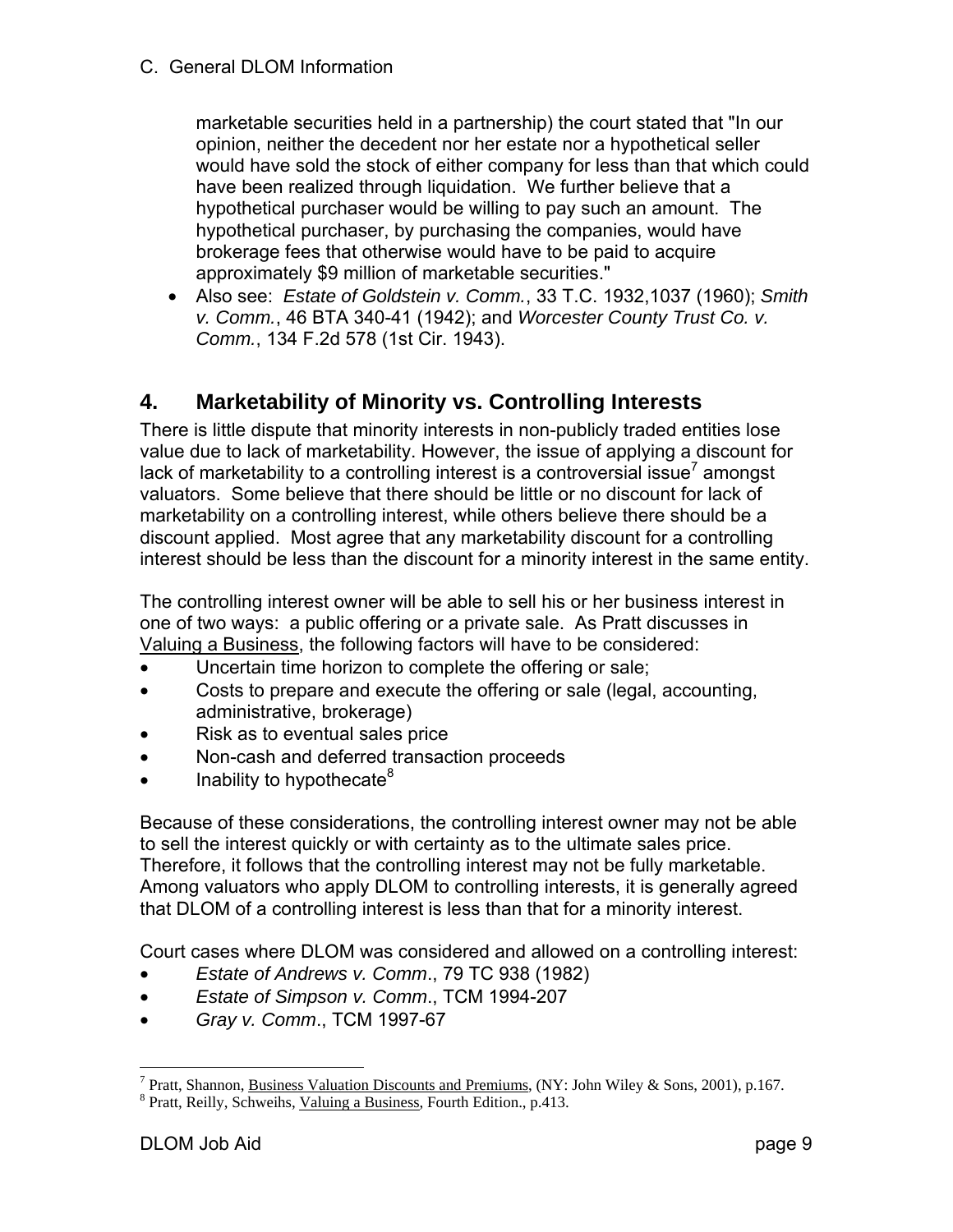# **5. Sample Initial IDR Items on Marketability**

The evaluation of the appropriateness of a discount for lack of marketability requires the collection and analysis of a substantial amount of information about the entity involved and the subject interest in that entity whose marketability is being considered. We provide below a list of typical inquiry areas that can be put forth in Information Document Requests toward the end of collecting such information. The bracketed notes below each item offer commentary about that item's relevance in evaluating its contribution to the lack of marketability and/or lack of liquidity determination.

- a. History of dividend payments [cash dividends are a "liquid" return on investment, which might lower lack of marketability risk]
- b. Salaries and bonuses paid to the Officers of the company, over the five years leading up to the valuation date [especially in companies that don't pay dividends, Officers' compensation can provide cash flow to shareholders, which might lower lack of marketability risk]
- c. Compensation and/or fees paid to the Directors of the company, over the five years leading up to the valuation date [especially in companies that don't pay dividends, Directors' fees can provide cash flow to shareholders, which might lower lack of marketability risk]
- d. List of all marketable securities (description, number, cost value) shown on the latest financial statements [cash-equivalent securities might lower liquidity risk on a company-wide basis]
- e. List of all non-marketable securities and investments (description, number, cost value) shown on the latest financial statements [can provide information on how long it might take to liquidate non-marketable assets]
- f. Breakdown of adjusted cost basis for each of the marketable and Nonmarketable assets owned by the company on the valuation date [can provide information on built-in capital gains tax expense to liquidate the company]
- g. Indicate if the adjusted cost basis of any of the company's marketable or non-marketable assets reflects a carry-over cost basis, pursuant to a Section 1031 (or similar type) tax-deferred exchange [can provide information on whether the company pursues available tax-deferral strategies]
- h. Current list of shareholders/partners showing the name of each shareholder/partner and the class and number of shares owned by each shareholder as of the valuation date [can provide information on relative ownership distribution and total number of shareholders]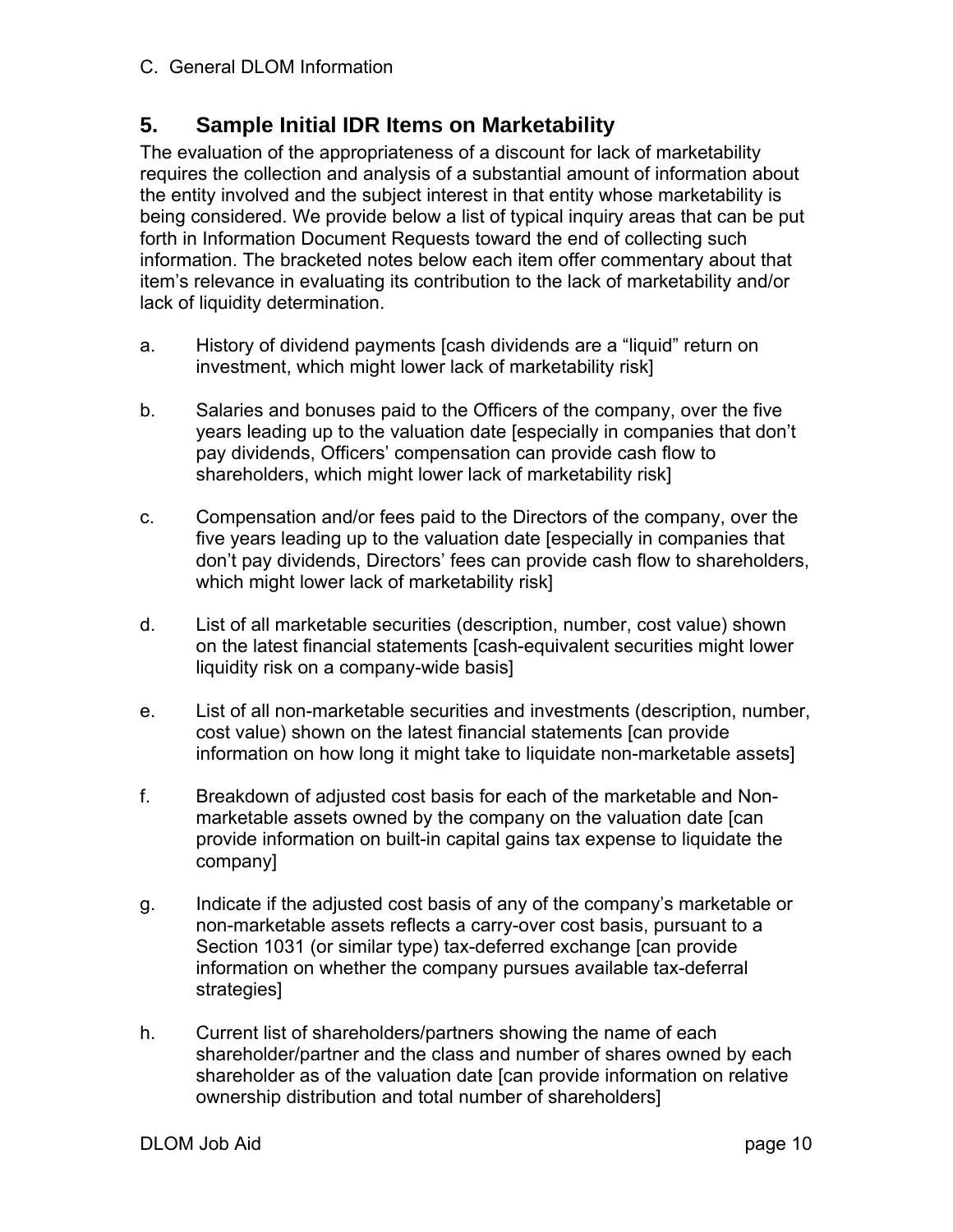- i. Copies of notes receivable (and/or notes payable) between the company and any shareholders, over the five years leading up to the valuation date [loans to/from shareholders might be relevant to evaluating lack of marketability risk]
- j. Company articles of incorporation and amendments, by-laws and amendments or partnership agreements and amendments [by-laws might address restrictions or procedures for transfer of shares]
- k. Copy of all shareholder agreements (such as buy/sell agreements, stock option agreements stock purchase agreements, etc.) that have been in effect during the five years prior to the valuation date [shareholder agreements might address restrictions or procedures for transfer of shares]
- l. All documents pertaining to any sale of the company, a division or unit of the company, or shares (interests) in the company during the five years prior to the valuation date [recent sales/transfers might be might be relevant to evaluating lack of marketability risk]
- m. Board of Directors Meeting Minutes, for five years leading up to valuation date [Board meetings might address shareholder requests for sale/transfer of shares]
- n. Complete financial statements of the company for the five fiscal or calendar years prior to the valuation date, including balance sheets, income statements and cash flow statements [can provide additional information for evaluating lack of marketability risk]
- o. Complete income tax returns for the five fiscal or calendar years prior to the valuation date, including any audit adjustments [tax returns might include details that are not stated within the regular financial statements]
- p. Brief history and/or description of the company or the company's business (may already be included in an appraisal report) [can provide additional information for evaluating lack of marketability risk]
- q. Brief statement of duties of subject shareholder's participation in company operations [can provide additional information for evaluating lack of marketability risk]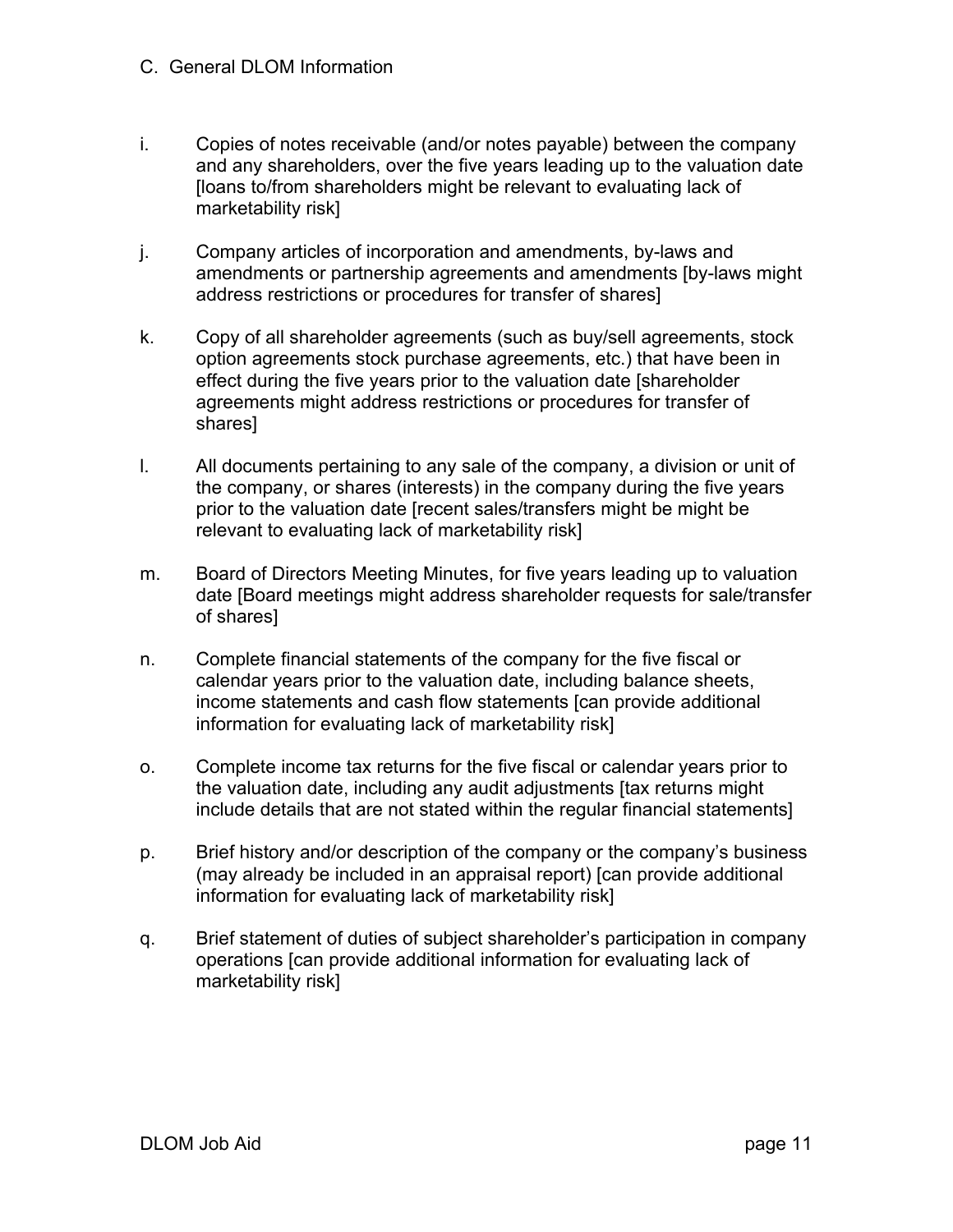# D. *Summary of Approaches to DLOM*

There have been numerous approaches taken by researchers and practitioners for determining the appropriateness of allowing a discount for lack of marketability in the valuation of a business interest and in estimating the magnitude of such a discount. For discussion purposes, we have classified these approaches into four categories:

- 1. Benchmark study approaches,
- 2. Security-based approaches,
- 3. Analytical approaches and
- 4. Other approaches.

These categories are discussed individually in this section of the job aid.

## **1. Benchmark Approaches**

The so-called benchmark study approaches come in two primary forms – those that estimate appropriate DLOM amounts based on restricted stocks and those that base the DLOM estimate on Initial Public Offering (IPO) pricing as compared to the price of earlier privately traded transactions. There are then certain derivative approaches that have spun out of the basic approaches. We start our discussion with the first of the primary categories -- restricted stocks. We then cover Pre-IPO studies and conclude this section with brief discussions of certain approaches derived from the benchmarks.

## a) Restricted Stock Studies

#### **Background**

Restricted stock $9$  has been used over many years by members of the business valuation community to quantify the discount for lack of marketability. The restricted stock studies have been cited and analyzed in numerous court decisions, sometimes with favorable consideration by the court and sometimes with no real consideration at all. The premise behind the restricted stock studies is that the effect of lack of marketability can be quantified by comparing the sale price of publicly traded shares to the sale

 $\overline{a}$ 

<sup>&</sup>lt;sup>9</sup> According to the Securities Act of 1933 (Section 230.144), restricted stock is unregistered common stock of a corporation identical in every respect to its publicly traded shares, except that it has not been registered, and is therefore, not freely tradable. Because the holder of restricted common stock is prohibited from selling any of the stock for full year (1997-2008, thereafter holding period is six months) and has additional constraints on the amounts that may be sold for an additional year, the restricted stock is significantly less liquid (and therefore less valuable) than its unrestricted counterpart.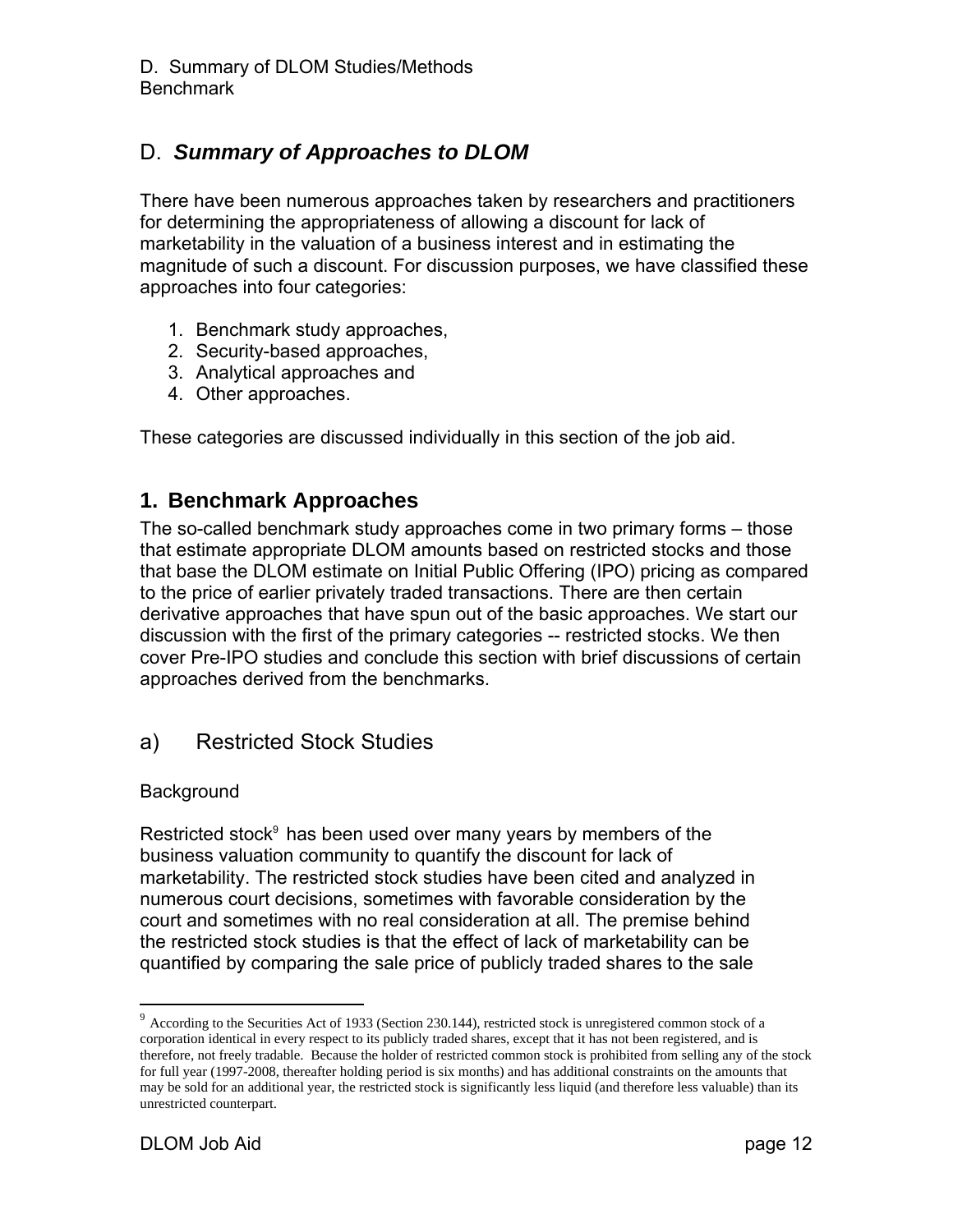price of so-called restricted shares of the same company that are identical in all rights and powers except for their ability to be freely marketed. This restriction on marketability for the restricted shares is time-limited but does act to affect the ability of the holder to trade the shares during the restriction period. Under SEC rules this restriction period has been either one or two years depending upon the time of issuance of the shares.

Many different researchers have collected data on restricted stocks and have compared them to their publicly traded counterparts beginning in 1966. The studies conducted have included various time periods for collecting the data and have generated a number of summary statistics to describe the data analyzed.

In recent years, as the discipline of business valuation has continued to evolve, the valuation communities and the courts have taken an increasingly critical view of simply beginning with a summary statistic from a group of studies and going from there, either by accepting the statistic as is or adjusting it without a believable explanation. Attention has turned instead to getting behind the data itself and deriving an appropriate discount from the data as such relates to the case at hand. This evolution needs to be understood by the valuator and duly considered in using restricted stock studies as an approach to DLOM.

Restricted stock studies are published, empirical studies, the most often cited of which are indicated below. These studies analyze market data during 1966-1996 in which public company stock prices were viewed relative to the prices of such companies' restricted stock issues. Because SEC restricted stock rules prior to 1997 required investors to hold such stock for at least two years (and after 1997 to the present for at least one year), the difference between prices at which restricted stocks were issued relative to freely traded stocks of the same company are considered a proxy for a marketability discount for non-publicly traded stock. This analogy is considered to be appropriate since non-publicly traded stocks are also limited in their immediate marketability. Each of the reviewed restricted stock studies is provided in electronic format on the Engineer shared folder (see instructions to access at see Engineering Program National Shared folder for information on mapping the network drive to your computer. A summary of these studies is provided on the next page.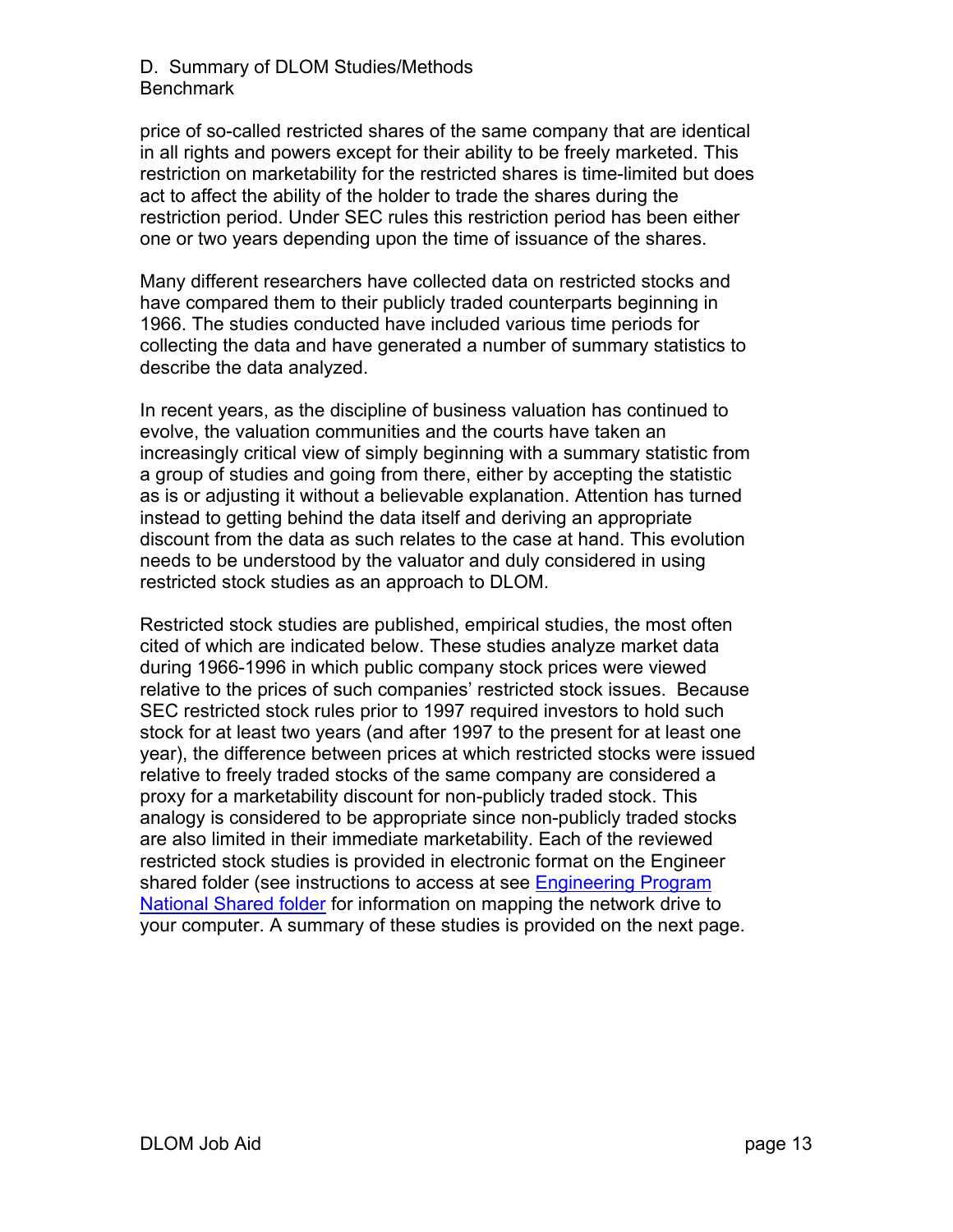| <b>Restricted Stock Studies</b>                |  |  |
|------------------------------------------------|--|--|
| <b>Attempting to Measure the Marketability</b> |  |  |
| <b>Discount for Private Firms</b>              |  |  |

| <b>Empirical Study</b><br>(full citation below) | <b>Time Period</b><br>Covered | Average<br><b>Discount</b> |
|-------------------------------------------------|-------------------------------|----------------------------|
| SEC overall average (a)                         | $1/66 - 6/69$                 | 25.8                       |
| SEC nonreporting OTC companies (a)              | $1/66 - 6/69$                 | 32.6                       |
| Gelman (b)                                      | $1/68 - 12/70$                | 33.0                       |
| Trout (c)                                       | $1/68 - 12/72$                | 33.5                       |
| Moroney (d)                                     | $1/69 - 12/72$                | 35.6                       |
| Maher (e)                                       | $1/69 - 12/73$                | 35.4                       |
| Standard Research Consultants (f)               | $10/78 - 6/82$                | 45.0 (median)              |
| Willamette Management Associates (g)            | 1981 - 1984                   | 31.2 (median)              |
| Silber (h)                                      | $1/81 - 12/88$                | 33.8                       |
| FMV Opinions, Inc. (i)                          | $1/79 - 4/92$                 | 23.0                       |
| Management Planning, Inc (j)                    | $1/80 - 12/96$                | 27.1                       |
| Bruce Johnson Study (k)                         | $1/91 - 12/95$                | 20.0                       |
| Columbia Financial Advisors (I)                 | $1/96 - 4/97$                 | 21.0                       |
| Columbia Financial Advisors (I)                 | $5/97 - 12/98$                | 13.0                       |

(a) Discounts Involved in Purchases of Common Stock (1966-1969*), Institutional Investor Study Report of the Securities*  and Exchange Commission, H.R. Do. No. 92-64, Part 5, 92<sup>nd</sup> Congress, 1<sup>st</sup> Session, 1971, 2444- 2456.

(b) Gelman, Milton, An Economist Financial Analyst's Approach to Valuing Stock of a Closely Held Company, *Journal of Taxation*, June 1972, 353-354.

- (c) Trout, Robert R., Estimation of the Discount Associated with the Transfer of Restricted Securities*, Taxes*, June 1997, 381-384.
- (d) Moroney, Robert E., Most Courts Overvalue Closely Held Stocks, *Taxes*, March 1993, 144-154.
- (e) Maher, Michael J., Discounts for Lack-of-marketability for Closely Held Business Interests, *Taxes*, September 1976, 562-71.
- (f) Pittock, William F., and Stryker, Charles H., Revenue Ruling 77-287 Revisited, *SRC Quarterly Report*s, Spring 1983.
- (g) Willamette Management Associates study (unpublished)
- (h) Silber, William L., Discounts on Restricted Stock: The Impact of Illiquidity on Stock Prices, *Financial Analysts Journal*, July-August 1991, 60-64.
- (i) Hall, Lance S., and Timothy C . Polacek, "Strategies for Obtaining the Largest Valuation Discounts," *Estate Planning,* January/February 1994. pp. 38-44.
- (j) Oliver, Robert P. and Roy H Meyers, "Discounts Seen in Private Placements of Restricted Stock: The Management Planning, Inc., Long-Term Study (1980-1996)" (Chapter 5) in Robert F, Reilly and Robert P. Schweihs, eds, *The Handbook of Advanced Business Valuations* (New York: McGraw-Hill, 2000).
- (k) Johnson, Bruce, "Restricted Stock Discounts, 1991-95", *Shannon Pratt's Business Valuation Update*, Vol. 5, No. 3, March 1999, pp. 1-3. "Quantitative Support for Discounts for Lack of Marketability." *Business Valuation Review*, December, 1999, pp. 152-155.
- (l) CFAI Study, Aschwald, Kathryn F., "Restricted Stock Discounts Decline as Result of 1-Year Holding Period Studies After 1990 'No Longer Relevant' for Lack of Marketability Discounts", SHANNON PRATT'S BUSINESS VALUATION UPDATE, Vol. 6, No. 5, May 2000, pp. 1-5.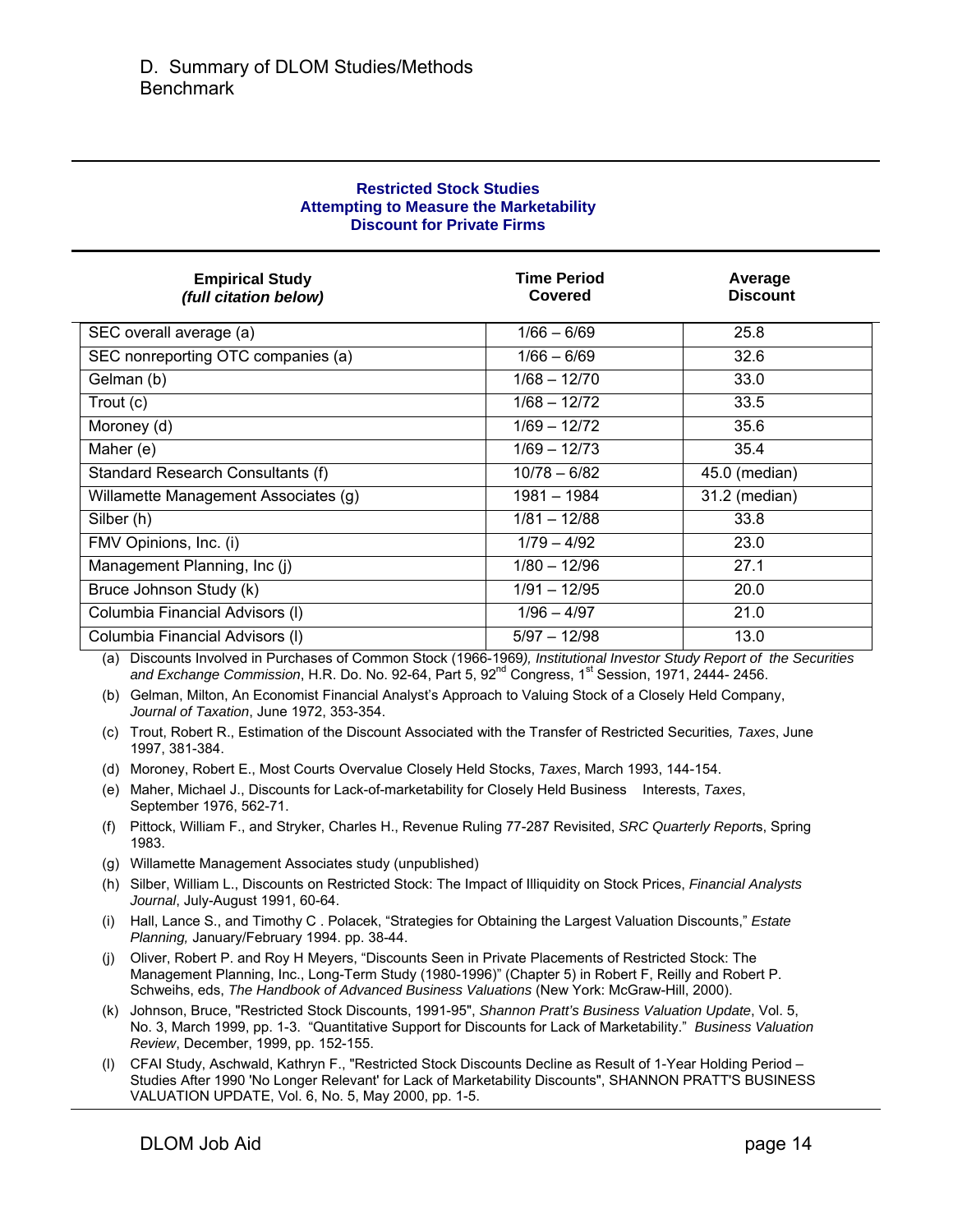As can be seen from this data, the measures of central tendencies for these various studies would imply DLOM amounts of from a low of 13% to somewhere in the vicinity of the mid-40% decile . This is a wide range in terms of central tendency and indicates the probability of a much wider range across the individual data points. Further, the sample sizes in these studies are small, most involving less than 100 individual data points such that the reliability of the summary statistics is subject to considerable data variation. This factor emphasizes the need to get into the data itself instead of staying at the summary level.

Summary:

- Authors of restricted stock studies have examined transactions in the shares of public and private companies.
- Restricted shares have some form of agreed upon or legal restrictions related to marketability.
- The studies exhibit average means and medians of 31.4% and 33%, therefore many analysts use a discount of about 35% or attach a subjective premium to the average discount to account for the perceived greater illiquidity of a private company's stock versus the restricted stock.
- The DLOM concluded by the more recent restricted stock studies are smaller than the DLOM concluded by the older restricted stock studies. One explanation for this phenomenon is the increase in volume of privately placed stock under Securities and Exchange Commission (SEC) Rule 144(a) in the past several years. Also, a change in the minimum investment holding period required by the SEC under Rule 144 from two years to only one year-took place as of April 29, 1997.
- Effective February 15, 2008 the SEC changed Rule 144 by shortening the holding period even further for restricted securities for *small companies.*
- The key to this DLOM approach is the importance of understanding the various marketability studies, how they relate to the subject interest being valued, and whether the ultimate marketability discount that is reasonable for the situation is below, equal to, or above the discounts (or range of discounts) suggested by the studies.

Areas of Focus

In discussing this approach with taxpayer or taxpayer's appraiser, the following areas of focus should be explored: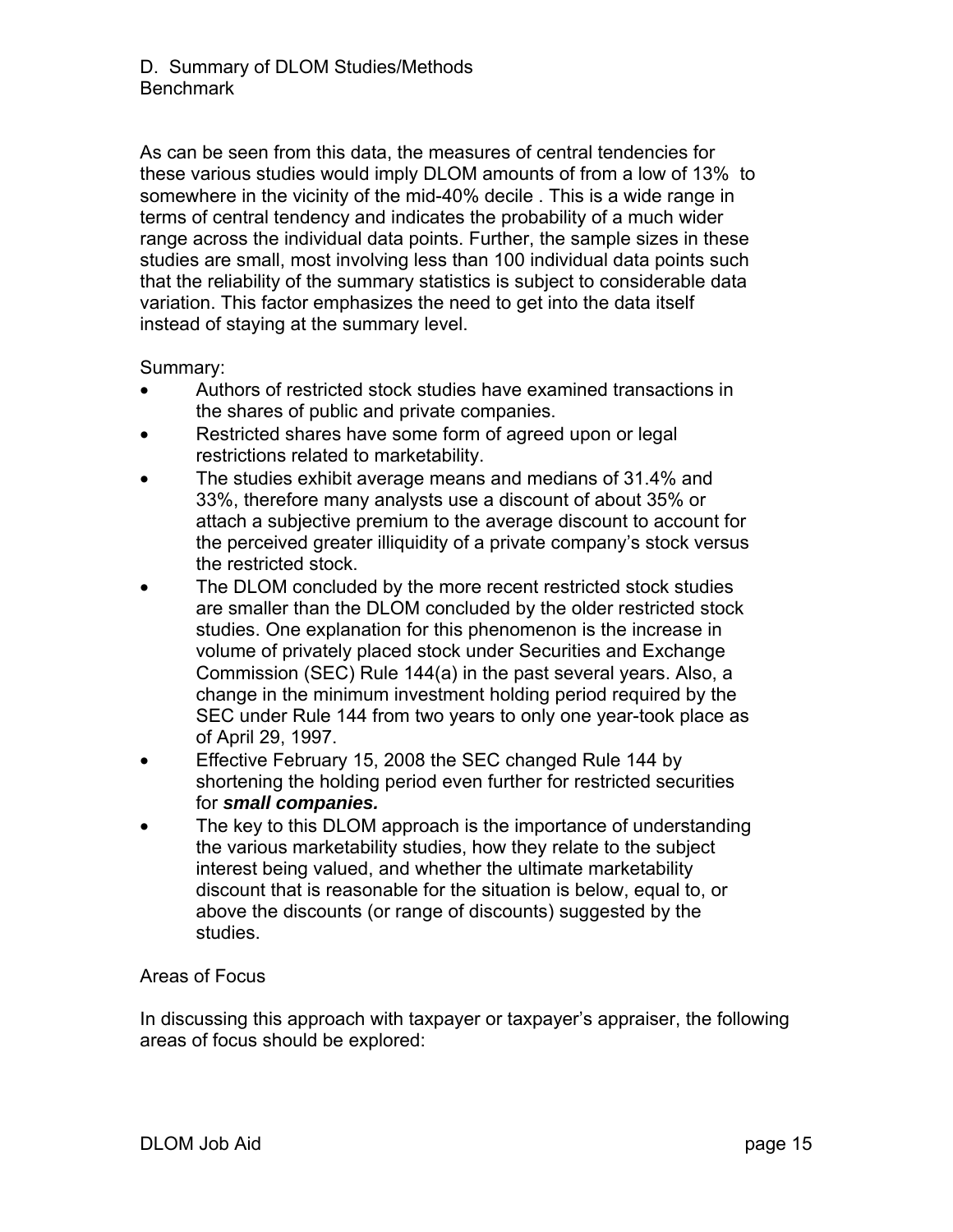- Has Taxpayer's appraiser considered separation of "lack of marketability" from other effects (e.g. blockage) that might be contributing to discounts observed in the Restricted Stock Studies data?
- Has Taxpayer's appraiser addressed variance and/or range of discounts observed in the Restricted Stock Studies data?
- On what basis has Taxpayer's appraiser determined that any particular "average" or "median" discount from the Restricted Stock Studies data is applicable to the subject company?
- On what basis has Taxpayer's appraiser adjusted the average or median discount data for factors applicable to the subject company?
- If Taxpayer's appraiser is using specific restricted stock transactions from a database, on what basis has Taxpayer's appraiser estimated those particular restricted stock transactions to be applicable to the subject company?

#### **Strengths**

- The advantage of using restricted stock studies is that the stock is identical to its freely traded counterpart, except for the duration of the resale restriction, and contemporaneous pricing data is available showing differences in price between liquid and illiquid shares.
- These studies are commonly relied upon by business valuators because restricted stock studies were one of the few areas where early concentrated research was conducted and actual numerical values were produced. Considerable raw data was available for analysis and many different independent analysts worked the data and produced numerical results.
- Historically, these types of studies were the ones most often accepted by the Tax Court (however, this tendency is being challenged in recent times).

#### **Weaknesses**

- *Lack of Current Market Data*
	- The most compelling criticism of existing studies is that they rely on historical market data. A discount for lack of marketability is applied as part of the valuation process to estimate the fair *market* value of an asset or security. With some of the data in the studies reaching back to 1966, it may not reflect the dynamics of current market conditions.
- *Change in Holding Period for Restricted Stocks*  It is imperative that the expected holding period of the subject company stock be compared to the restricted stock study holding period being used. All except the last two studies use market data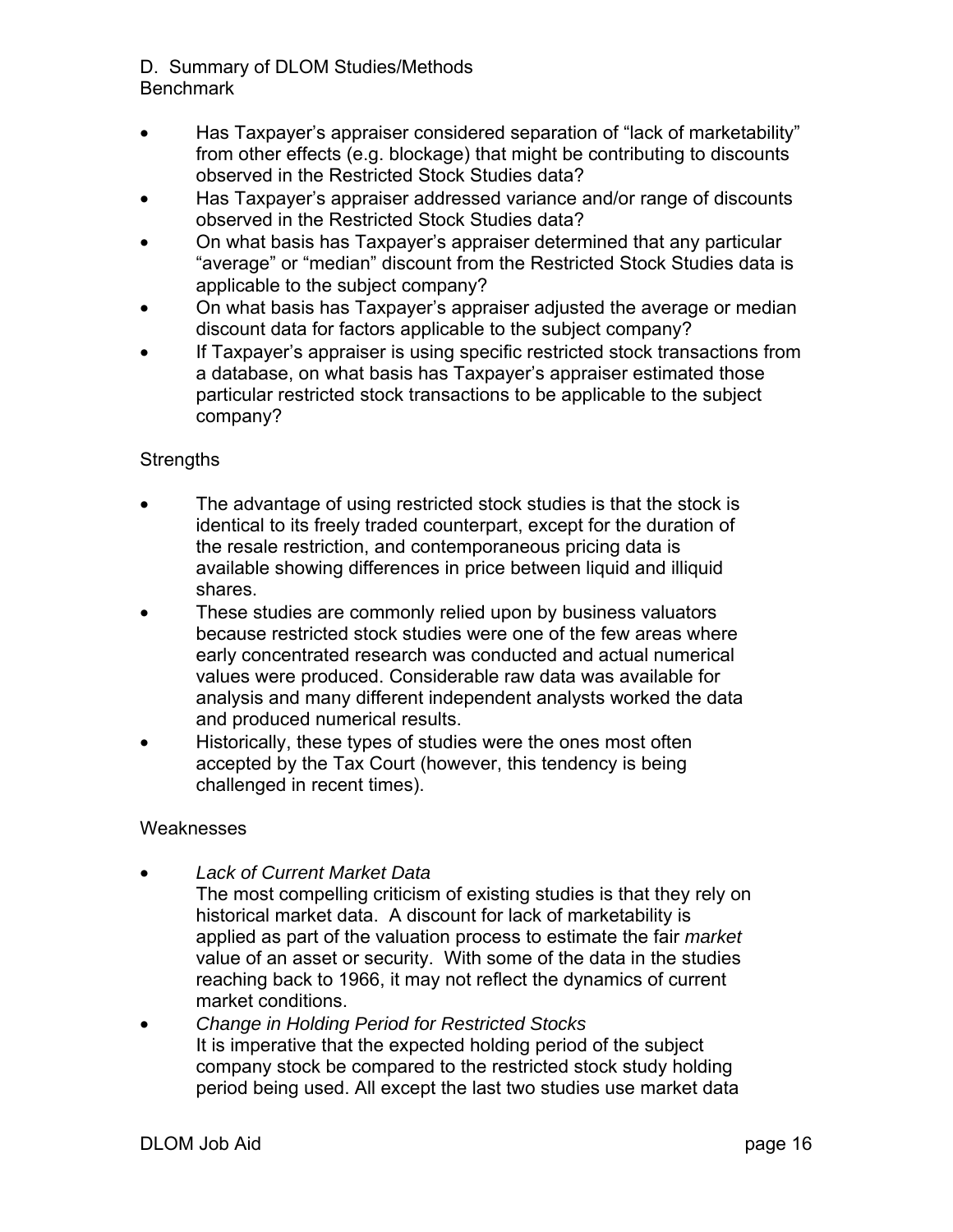pre-April 1997, reflecting the then-current law requiring a two-year holding period prior to sale by an investor of Rule 144 issued restricted stock. The SEC, effective April 1997, amended Section 144 to require only a one-year holding period by investors, implying a lower discount for lack of marketability. The current law, effective February 2008, now requires only a six month holding period by investors of small companies, however no new restricted stock studies have been published, as of yet.

- The studies imply an unusually high return on investment in small company restricted stock.
- *Reliance on averages of restricted stock studies.*  Using measures of central tendency without an examination of the underlying data leads to the opportunity for mischaracterization of the true restricted stock trading patterns. For example:
	- The Maher Study discount range was 3% 76%.
	- The Johnson Study range was from a 10% premium to a 60% discount.

The parameters underlying the studies vary by study; some key parameters are listed below:

- 1) Exchange on which the stock trades
- 2) Size of block as a percent of shares outstanding
- 3) Size of company issuing the restrictive shares

Prevalence in Professional Practice

- Very commonly relied upon in business valuation reports.
- Now seeing trend towards deeper analysis of subject versus the underlying stock in studies—getting behind the data instead of staying at the summary level

What the Courts say about this Approach:

Courts rejected the use of the *average* restricted stock study results in favor of performing a detailed, comprehensive comparison with underlying restricted stock data.

- *Temple v. U.S,* No 903-CV-165 (March 10, 2006) "The better method is to analyze the data from the restricted stock studies and relate it to the gifted interests in some manner..."
- *Peracchio v. Comm.*, T. C. Memo. 2003-280 (September 25, 2003) Paraphrasing: while restricted stock data is helpful in determining a discount for lack of marketability, merely referencing the average discount found in a study or a group of studies, is insufficient.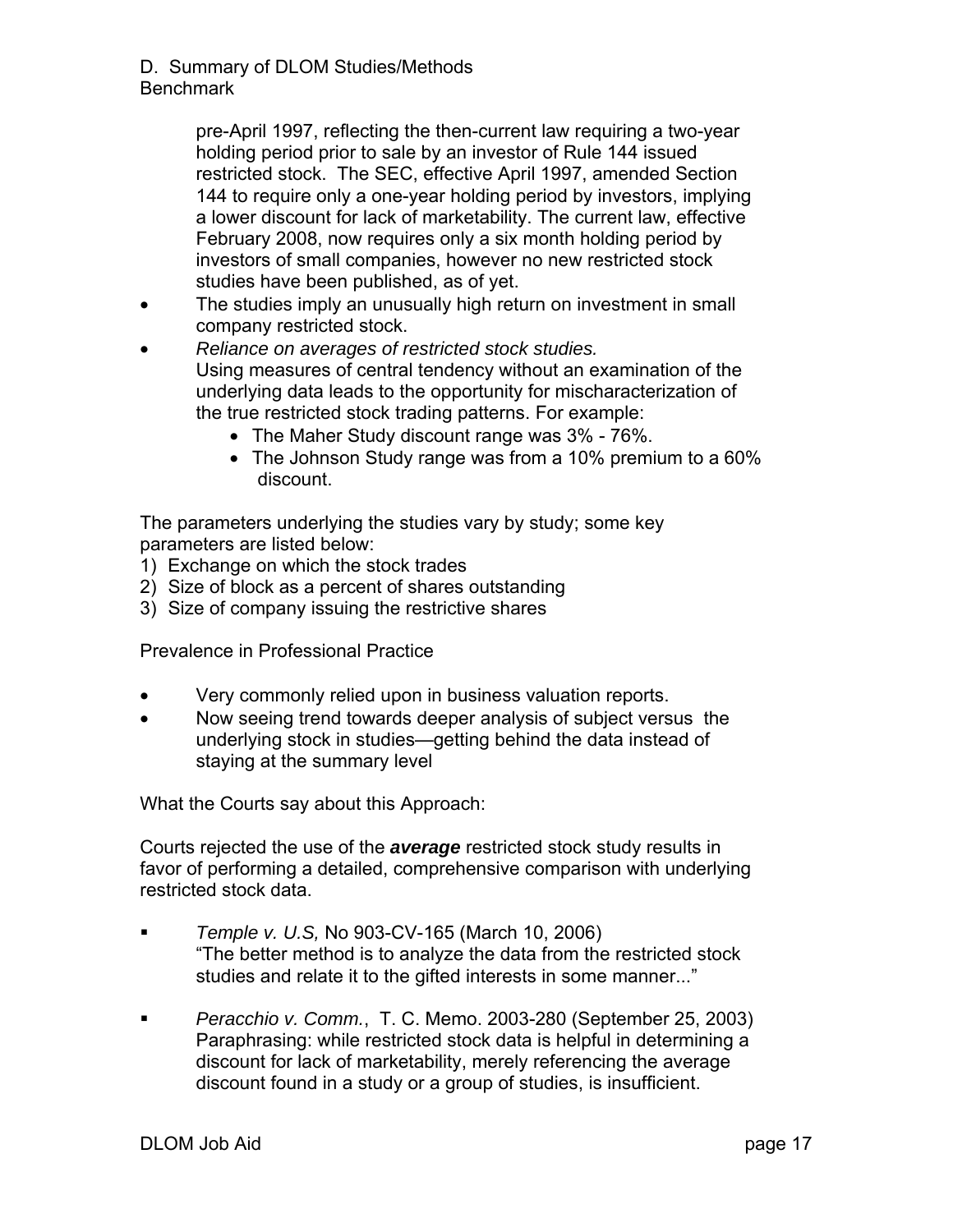NOTE: IRS Estate and Gift Tax Program webpage offers summaries of E&G court cases prepared by IRS Estate Tax Attorney Chris Bird. This resource can be accessed at: http://sbse.web.irs.gov/EG/Tech\_Page1.htm.

Two components to restricted stock study data: a market access component (liquidity), and a holding period component.

• *Holman v. Comm*., 130 TC 170 (May 27, 2008) The Tax Court accepted the expert's use of restricted stock studies in determining DLOM appropriate to gifts of family limited partnership interests. The holding period component deals with the SEC Rule 144 required holding period for a restricted stock sale. Holman concluded that the hypothetical purchaser would demand and get a price concession to reflect the market access component of the marketability discount but would get little if any price concession to reflect the holding period component of that discount.

FMV Restricted Stock Database—Analysis

The FMV Restricted Stock database of transactions is available for purchase, and is utilized by valuators to estimate DLOM on privately-held business interests. IRS Engineer, Tom Kelley, AVA, completed an analysis<sup>10</sup> of the 475 transactions in the FMV Restricted Stock database in 2009. The purpose was a) to analyze the FMV model for determining DLOM on private equity, and b) to determine whether it is possible to develop a statistically valid regression-based model to determine the DLOM. The conclusions drawn are:

- 1) FMV Opinions' model is flawed insofar as explanation of the DLOM's on the restricted stock transactions in their database;
- 2) Valuators cannot confidently rely on FMV's model when determining DLOM's on restricted stocks, much less on interests in private equity; and
- 3) Neither FMV's model nor multivariate regression analysis can be applied to FMV's database to confidently determine the DLOM on private equity.

FMV Opinions and its principals continue to heavily promote their two-step approach utilizing their database in contributions to various valuation publications and with presentations at various seminars and meetings. Thus, it is likely that we will continue to see this approach used by various practitioners. Before accepting this approach, the reader should familiarize themselves with Tom Kelley's analysis and conclusions and be sure that the result being put forth makes sense in the overall context of the valuation assignment.

<sup>&</sup>lt;u>.</u>  $10$  February 18, 2009 memo from Tom Kelley with the subject, "Update: FMV Opinion's Model and Database". Copy is provided as an Exhibit to this job aid.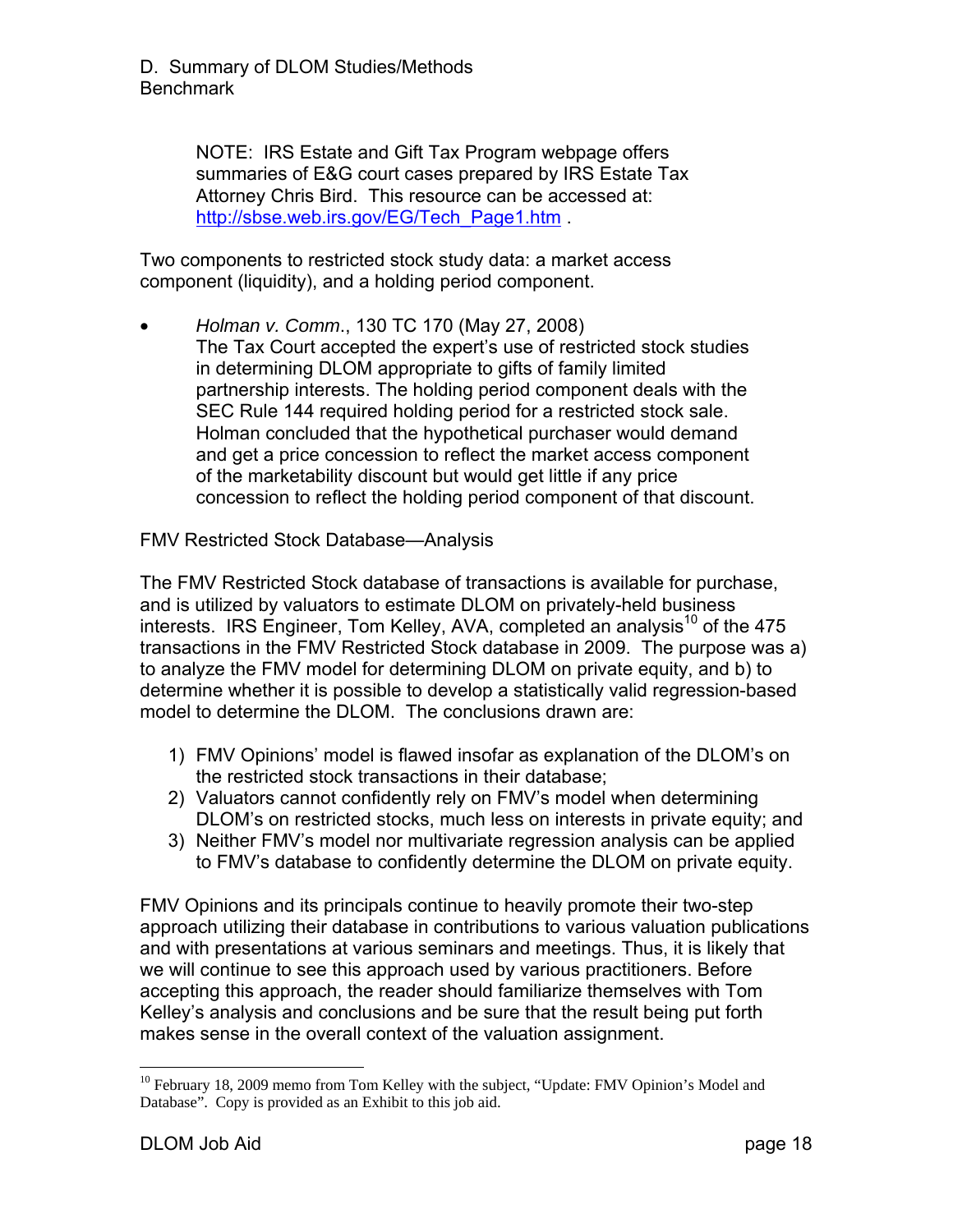Please refer to the Exhibits in this job aid for information on the process Tom Kelley followed in reaching his conclusions Exhibit A—Review FMV Restricted Stock Model.

## b) Pre-Initial Public Offering (Pre-IPO) Studies

#### **Background**

The pre-IPO studies are the second large group of studies within the "Benchmark Studies" category. These studies analyze identical stock of the same company and compare price points before the stock is publicly traded and at the point that a liquidity event such as an IPO occurs. Various authors have performed studies using various measuring periods in an attempt to get a stable and reliable pre-IPO stock price for comparison to the price set for the IPO. These measurement points have ranged from several days prior to the IPO to several months prior to the IPO. The pre-IPO studies have derived measures of central tendency for DLOM in the area of 30+% to 60+%. Generally, pre-IPO results lead to discount choices higher than those implied by the restricted stock studies.

Traditionally many valuators would consider the results of both the restricted stock studies and the pre-IPO studies, consider the summary statistics and then select a DLOM for use in some subjective matter based on all of these studies. In more recent times, the pre-IPO studies have fallen somewhat from favor due to a significant number of problems identified in their use. The decision in *McCord v. Comm*., 120 T.C. 358 (2003), pretty much totally rejected the pre-IPO studies as a useful approach to DLOM. A recent court decision, *Bergquist v. Comm*., 2008 TNT 142-8, has potentially breathed some life back into the pre-IPO studies but this case is a very factually specific case with an extraordinary set of conditions that cannot easily be generalized to other cases.

A pre-IPO study examines arm's-length sale transactions in the stock of a closely held company that has subsequently achieved a successful initial public offering of its stock. In a pre-IPO study, the DLOM is quantified by analyzing (with various adjustments) the difference between the public market price at which a stock was issued at the time of the IPO and the private market price at which a stock was sold prior to the IPO. Three sets of such studies are identified and discussed below:

- o Willamette Management Associates
- o John Emory
- o Valuation Advisors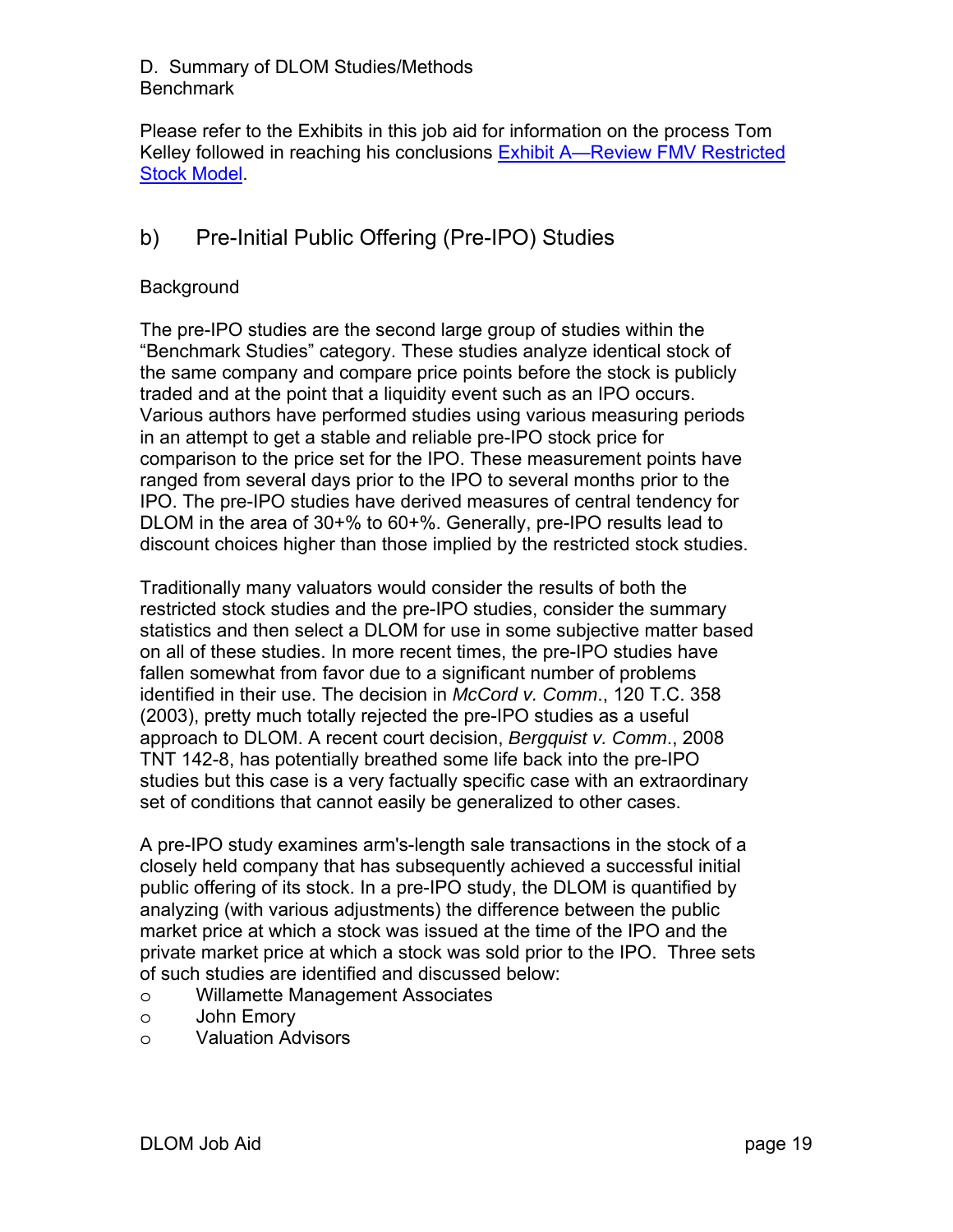Studies have shown average discounts of the pre-IPO price from the offering price of around 40% to 45%. Pre-IPO studies have also shown substantial dispersion of the discounts around their sample means

**Willamette Management Associates (WMA)**: WMA performed a series of studies on the prices of private stock transactions relative to those of public offerings of stock of the same companies. The studies covered the years 1975 through 1997. See a summary of the studies in Exhibit B (Exhibit B--Pre-IPO Studies). The median discounts ranged from a low of 31.8% for 1991 private transactions to 73.1 % for 1984 private transactions.

**Robert W. Baird & Company Studies (Emory):** John D. Emory of Robert W. Baird & Company conducted another series of pre-IPO studies<sup>11</sup>. The studies covered various time periods from 1981 through 2000. The basic methodology employed in each of the eight studies was identical. The population of companies in each study consisted of initial public offerings during the respective time period in which Baird & Company either participated or for which prospectuses were received. The prospectuses of over 4,000 offerings were analyzed to determine the relationship between (1) the price at which the stock was initially offered to the public and (2) the price at which the latest private transaction occurred up to five months prior to the IPO. The mean discount for all nine studies is 46%. See a summary in Exhibit B (Exhibit B--Pre-IPO Studies).

**Valuation Advisors' Lack of Marketability Discount Study** was

developed by Brian Pearson of Valuation Advisors, LLC (VAL), and compares the initial public offering (IPO) stock price to pre-IPO common stock, common stock option and convertible preferred stock prices. These market based transactions demonstrate the lack of marketability discount afforded by the pre-IPO instruments because of their illiquidity when issued by a privately held company.

A summary of Pearson's 1999 Pre-IPO study is available online at http://www.valuationpros.com/ipo\_1999.html, the 2000 study at http://www.yaluationpros.com/ipo\_2000.html\_and 2001 at http://www.valuationpros.com/ipo.html .

#### Areas of Focus

In discussing this approach with taxpayer or taxpayer's appraiser, the following areas of focus should be explored:

<u>.</u>

<sup>&</sup>lt;sup>11</sup> John D. Emory, "Discounts for Lack of Marketability, Emory Pre-IPO Discount Studies 1980-2000 as Adjusted October 10, 2002", *Business Valuation Review*, Vol.21 No.4 (December, 2002).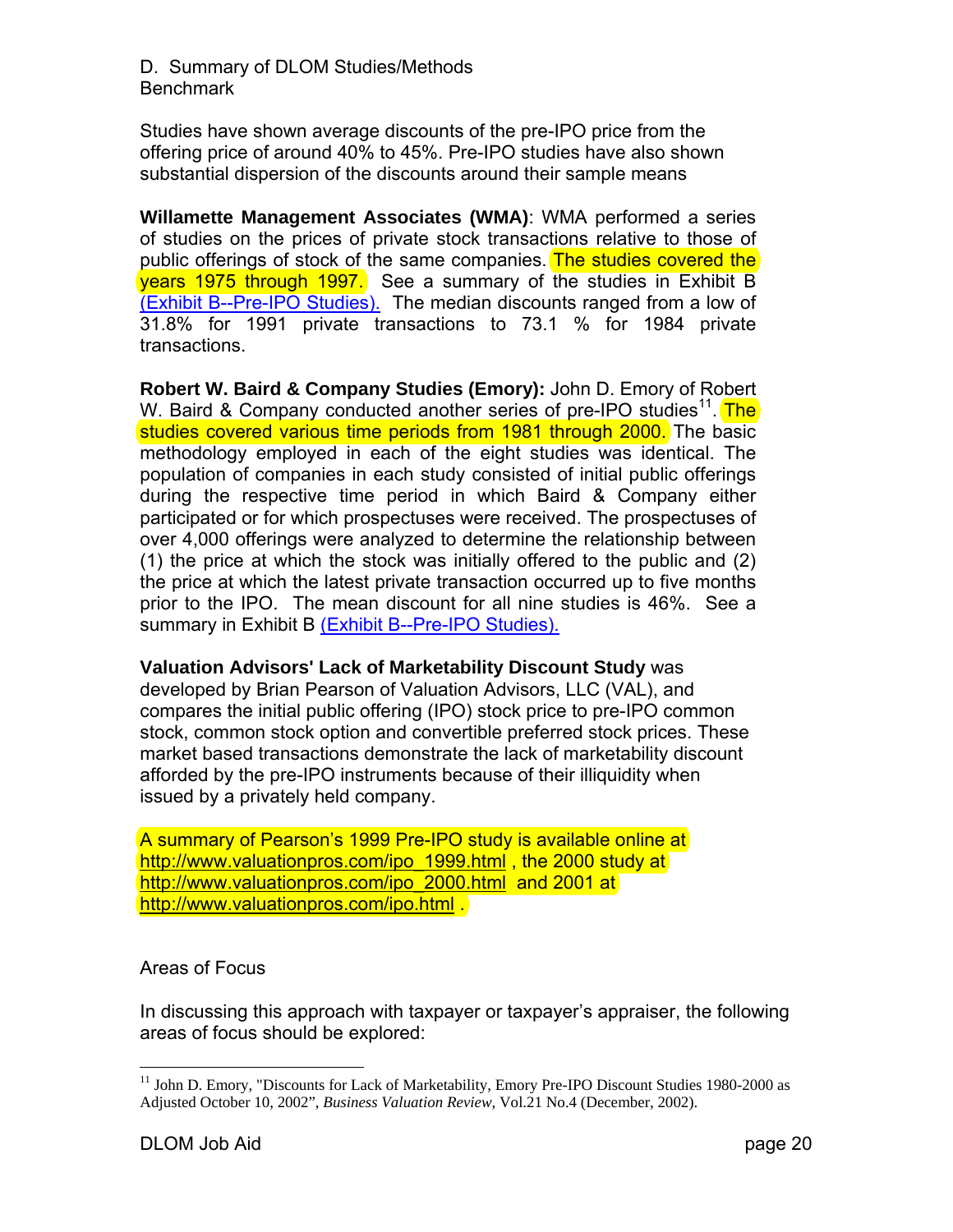- Has Taxpayer's appraiser considered separation of "lack of marketability" from other effects (e.g. management compensation) that might be contributing to discounts observed in the Pre-IPO Studies data?
- Has Taxpayer's appraiser addressed variance and/or range of discounts observed in the Pre-IPO Studies data?
- On what basis has Taxpayer's appraiser determined that any particular "average" or "median" discount from the Pre-IPO Studies data is applicable to the subject company?
- On what basis has Taxpayer's appraiser adjusted the average or median discount data for factors applicable to the subject company?
- If Taxpayer's appraiser is using specific pre-IPO transactions from a database, on what basis has Taxpayer's appraiser estimated those particular pre-IPO transactions to be applicable to the subject company?

#### **Summary**

In general, the Pre-IPO studies provide measures of central tendency for DLOM that are higher than those provided by the restricted stock studies. A difficulty in conducting and analyzing these studies is in determining the proper measuring point for the pre-IPO pricing so as not to pick up bias from the market's perception that an IPO or a sale of some other kind is in the wind. One must be cautious as to going too far back, however, because market conditions in general and for the company in specific could have changed markedly over time, especially if the company is small and in a highly competitive industry.

#### **Strengths**

- Empirical evidence, market data
- Broad time period coverage

#### **Weaknesses**

- Not contemporaneous too much time gap often exists between pre-IPO transaction and public offering. Private transactions studied were between 5 months and 3 years prior to the IPO, providing a strong argument that factors other than marketability alone led to the price increase.
- Pre-IPO companies rapidly evolving significant changes (difference in pre & post company) as many transactions involved companies in early stage of development
- Pre-IPO companies affected by changes in economic conditions
- Data includes only firms with successfully completed IPO's. No information included on candidate companies where IPO doesn't eventually take place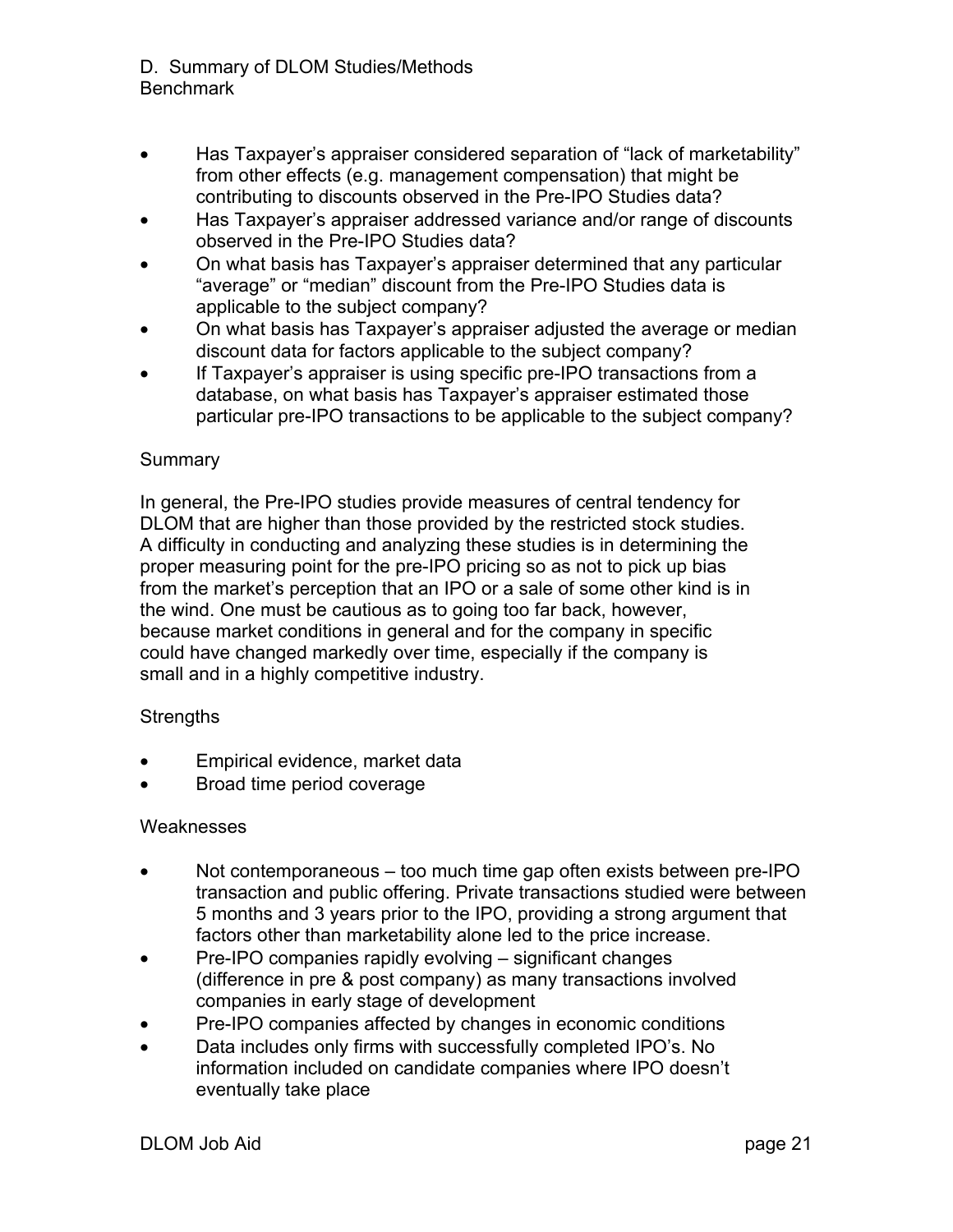- Pre-IPO transactions tend to be under-priced (most IPOs involve high growth companies) to fully subscribe the offering
- Pre-IPO transactions almost always involve related-party transactions (employees and company, service providers and company, etc) and do not reflect arms-length terms.
- There are indications that the *Willamette Management Associates Studies* 1999 and 2000 data may be skewed due to the dot.com "bubble"
- **Frequently viewed as inflating DLOM**

Important parameters for this approach

- 1) Price stock initially offered to the public
- 2) Price at which latest presumably unaffected, private transaction occurred prior to IPO (time period varies by study)

Prevalence in professional practice

Not as common in practice as Restricted Stock studies after *McCord* case where pre-IPO studies were rejected; decision in *Bergquist* could bring new life.

What the Courts say about this approach

There have been numerous court decisions where the Pre-IPO approach to DLOM was considered. Among these are the following:

- *Estate of Gallo* (T.C. Memo 1985-363, 50 T.C.M. (CCH) 470
- *Estate of Hall* 92 T.C. 312 (1989)
- *Howard v. Shay* (1993 U.S. Dist. LEXIS 20153 (C.D. Cal.1993), rev'd and remanded, 100 F.3d 1483  $(9<sup>th</sup>$  Cir. 1996), cert. denied, 520 U.S. 1237 (1997)
- *Okerlund v. United States* (53 Fed. Cl. 341 (Fed. Cr. 2002), motion for new trial Denied, 2003 U.S. Claims LEXIS 42 (Fed. Cl. 2003)
- *McCord V. Commissione*r 120 T.C. No. 13 (2003) decision effectively disavowed the pre-IPO studies approach
	- Rejected the use of pre-IPO studies to determine the appropriate discount En banc decision – entire Tax court examines controversy No dissent regarding rejection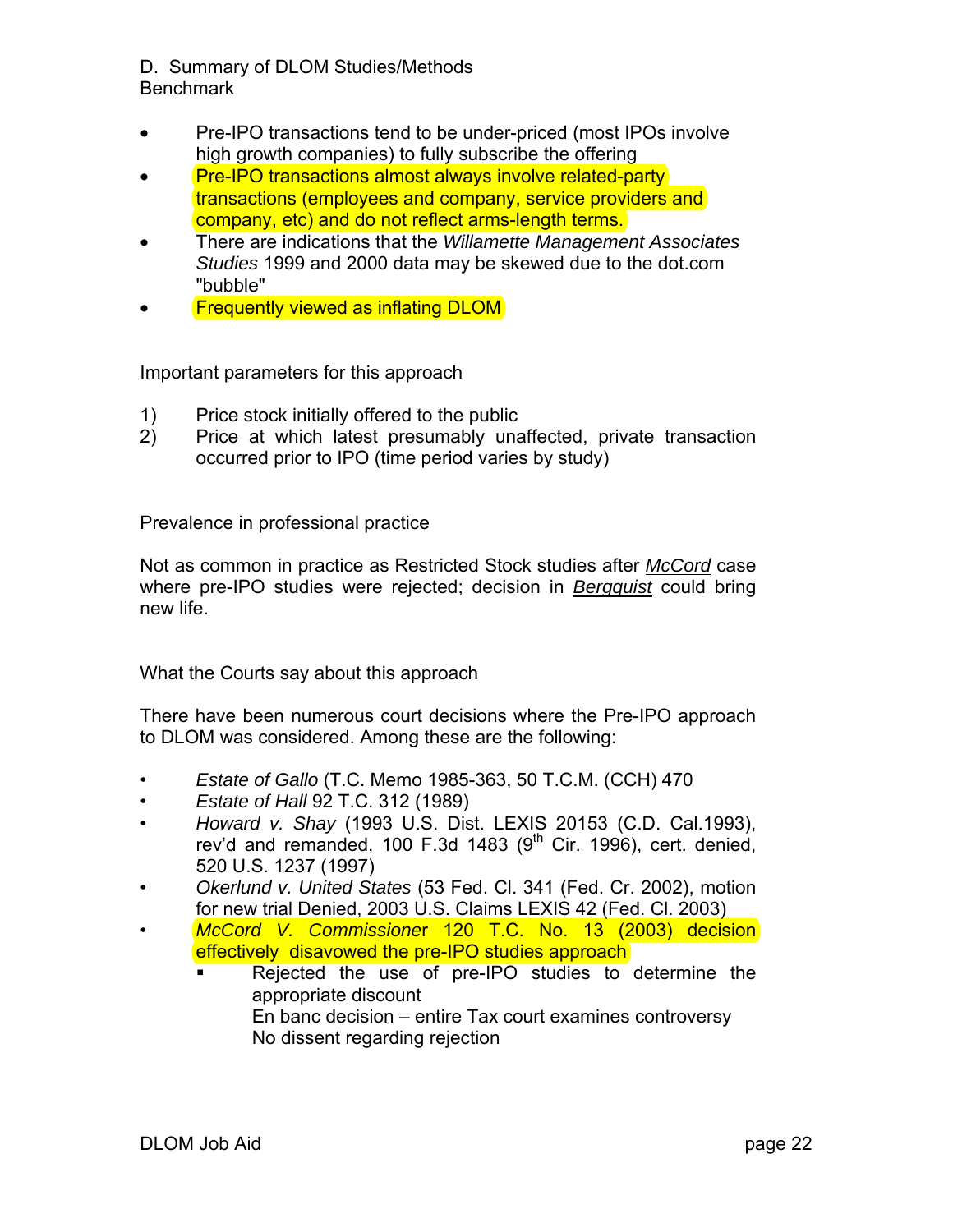- *Bergquist v. Commissioner* 131 T.C. No. 2 ( 2008)
	- 2008 charitable contribution case allowed expert's report that relied on the Pre-IPO Approach without discussion of the approach.
	- According to the Court, the taxpayer's expert "[has] not pointed to, nor do we find, significant flaws in respondent's expert's analysis or in the studies he relied upon that would suggest his report is unreliable, and we adopt [the IRS's] expert's] discounts and conclusions of value."
	- It is critical that facts be developed and valuation is based on specific facts for the subject company.

# c) Restricted Stock Equivalent Analysis<sup>12</sup>

This approach is a recent attempt to refine the traditional restricted stock studies approach to consider the real differences existing between the marketability of the restricted stock of publicly traded companies and the stock of companies that are not publicly traded and that, therefore, do not have only a limited period of lack of marketability. It derives a proposed DLOM as a two step process starting with the so-called "Restricted Stock Equivalent DLOM".

- 1) Estimate the "Restricted Stock Equivalent Value" for application to the publicly traded stock
- 2) Add an increment to the restricted stock equivalent value to account for difference in marketability of the restricted stock of public companies versus the subject private stock

This approach to DLOM is fully described in a number of papers authored by Espen Robak and Lance Hall of FMV Opinions.

The essence of this approach is that straight restricted stock analysis misses the true characterization of DLOM for private companies because it relies totally on data relating to public companies, even though it focuses on the restricted stock of those companies. Per its supporters, private companies are even less marketable than the restricted stock of public companies and thus an extra increment of discount is appropriate. The proponents of this approach quantify this increment using data collected on a substantial number of restricted stock transactions by using the discount difference between the largest block sizes of purchased

 $\overline{a}$  $12$  Espen Robak, "Liquidity and Levels of Value: A New Theoretical Framework," BV Update, October, 2004.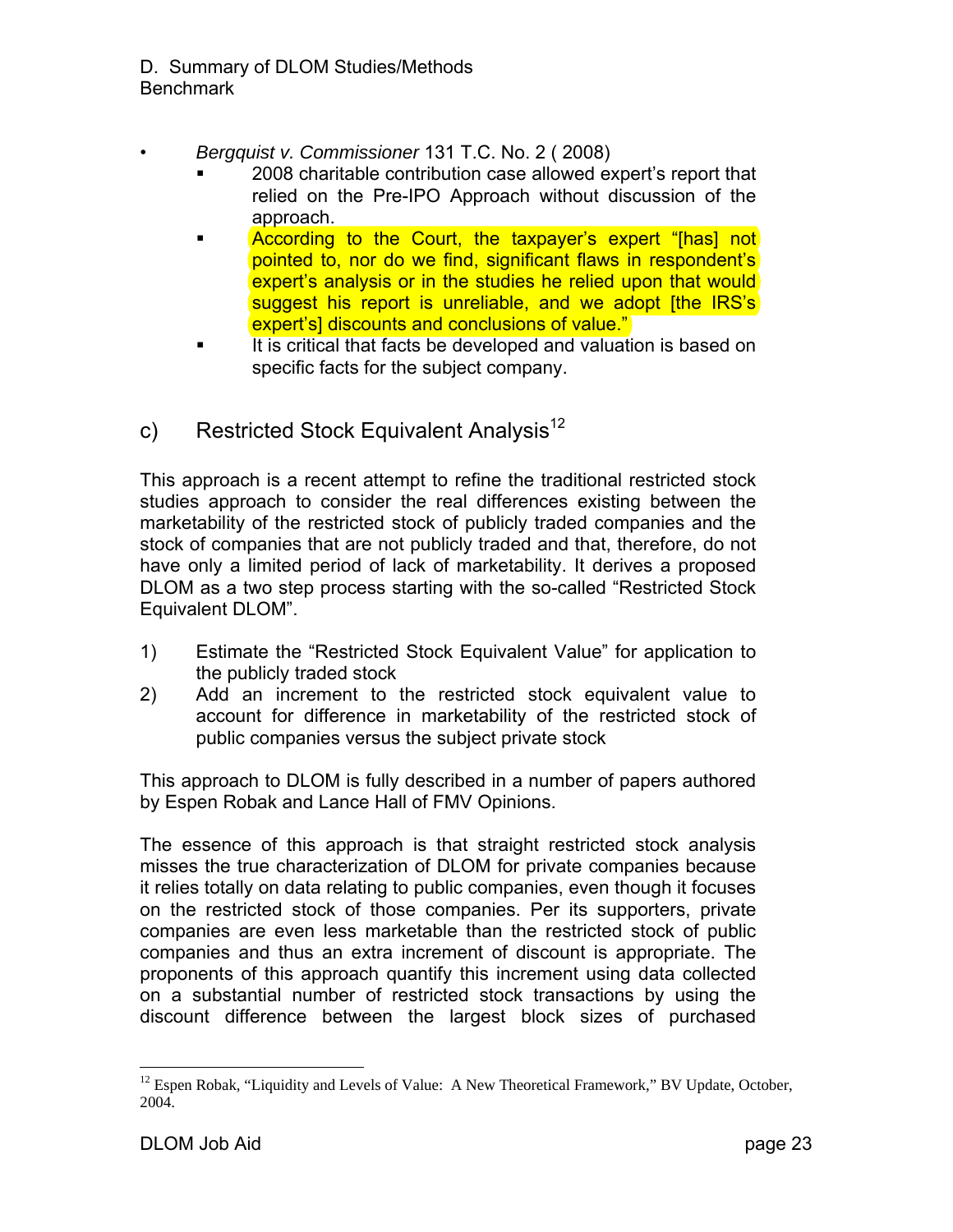restricted stock and the smallest block sizes of such stock as an indicator of the additional marketing risk faced by private companies.

Conceptually the approach proceeds as follows:

- 1) To get the restricted stock equivalent value, select restricted stocks with characteristics as close to your subject as possible in terms of risk and distributions
- 2) Proxy for risk includes:
	- **Size** (as measured by assets, resources, or estimated prediscount market value of equity)
	- *Profitability* (as measured by dollar amount of some level of profitability or percent of profitability)
	- *Balance sheet risk* (as measured by some measure of leverage or pre-discount estimated market value of equity to book value of equity)
- 3) Distributions are usually measured as the proportion of dividends or withdrawals paid out as a percentage of the pre-discounted market value of equity
- 4) Estimating the Private Company Incremental Discount
	- Large blocks of restricted stock relative to total shares outstanding are much closer to private equity than the typical smaller block of restricted stock
		- **Silber Study<sup>13</sup>** of restricted stock
		- Fewer prospects in the pool of potential buyers
		- Longer period to feed out into public market under the SEC dribble out rule
- 5) Difference between the average discount on the sample of small block restricted stocks with the characteristics similar to the subject and the average discount for a large block of stock would be the private stock liquidity increment to the discount

This approach is treated in more detail in Exhibit A to this job aid including a statistical analysis by IRS Engineer  $\overline{Tom}$  Kelley<sup>14</sup>. The conclusions drawn are:

1) FMV Opinions' model is flawed insofar as explanation of the DLOM's on the restricted stock transactions in their database;

 $\overline{a}$ 

<sup>13</sup> William L. Silber, "Discounts on Restricted Stock: The Impact of Illiquidity on Stock Prices," *Financial Analysts Journal*, July-August 1991, pp. 60-64.<br><sup>14</sup> February 18, 2009 memo from Tom Kelley with the subject "Update: FMV Opinions' Model and

Database".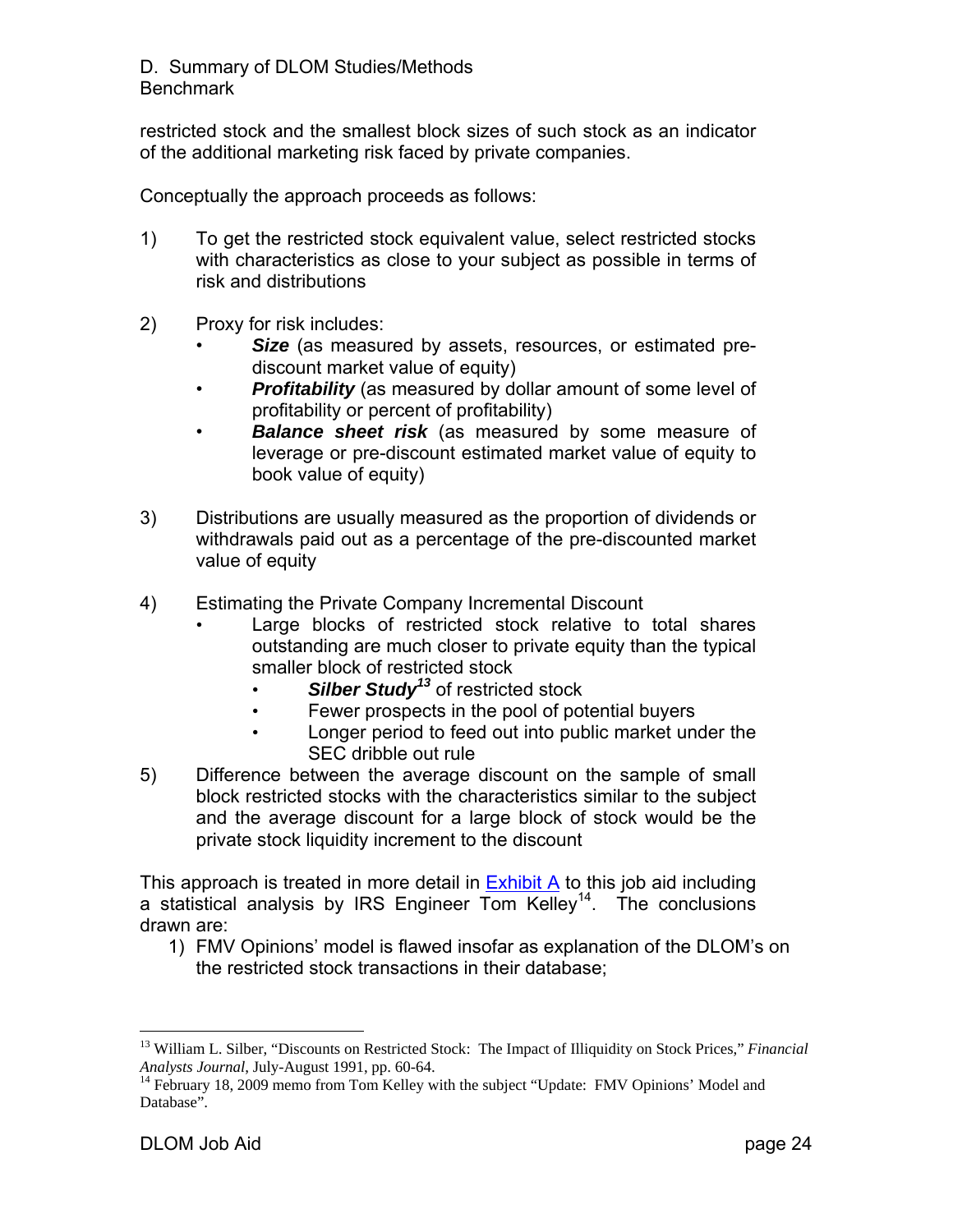- 2) Valuators cannot confidently rely on FMV's model when determining DLOM's on restricted stocks, much less on interests in private equity; and
- 3) Neither FMV's model nor multivariate regression analysis can be applied to FMV's database to confidently determine the DLOM on private equity.

FMV Opinions and its principals continue to heavily promote their two-step approach utilizing their database in contributions to various valuation publications and with presentations at various seminars and meetings. Thus, it is likely that we will continue to see this approach used by various practitioners. Before accepting this approach, the reader should familiarize themselves with Tom Kelley's analysis and conclusions and be sure that the result being put forth makes sense in the overall context of the valuation assignment.

The approach is relatively new and has not had any significant vetting in the practitioner community or by the courts.

#### Areas of Focus

In discussing this approach with taxpayer or taxpayer's appraiser, the following areas of focus should be explored:

- Has Taxpayer's appraiser considered separation of "lack of marketability" from other effects (e.g. blockage) that might be contributing to discounts observed in the Restricted Stock Equivalent data?
- Has Taxpayer's appraiser addressed variance and/or range of discounts observed in the Restricted Stock Equivalent data?
- On what basis has Taxpayer's appraiser determined that any particular "average" or "median" discount from the Restricted Stock Equivalent data is applicable to the subject company?
- On what basis has Taxpayer's appraiser adjusted the average or median discount data for factors applicable to the subject company?
- If Taxpayer's appraiser is using specific restricted stock equivalent transactions from a database, on what basis has Taxpayer's appraiser estimated those particular restricted stock transactions to be applicable to the subject company?
- d) Cost of Flotation<sup>15</sup>

The flotation cost approach quantifies the discount for lack of marketability in terms of the costs required to achieve marketability. The DLOM is thus

 $\overline{a}$ <sup>15</sup> Cost of Floatation of Registered Issues 1971-1972, Washington, DC: Securities and Exchange Commission, 1974. See also The Costs of Going Public, Jay R. Ritter, *Journal of Financial Economics*, Vol. 19, No. 2 (December 1987), pp. 269-81.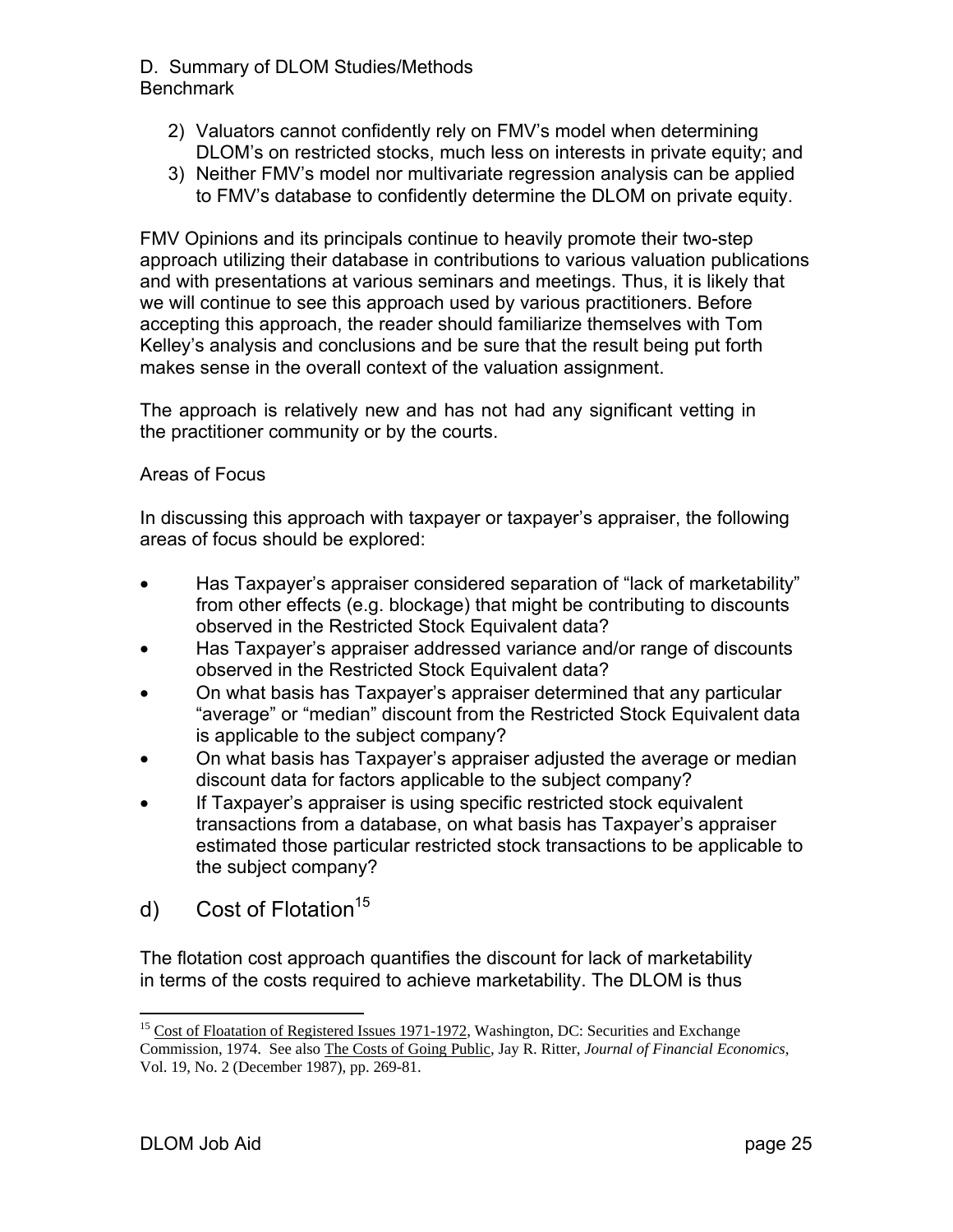the cost to underwrite a public offering of the stock as a percentage of the estimated traded price that would result from such an offering. Certain observations on this approach follow:

- Costs include the legal, accounting, and investment banking fees necessary to underwrite and place an issue with investors and typically includes a high degree of due diligence
- 1972 SEC study indicated flotation costs of 21.2% for 270 stock issues up to \$1 million and 12.2% for 1,008 stock issues of \$1 to \$10 million
- Not applicable to minority interests since cannot cause a public offering
- A second way to estimate illiquidity cost for controlling interest is to look at expense of selling the business
- Deemed to be only a portion of the DLOM
- Does not reflect the risk associated with uncertain holding period for a non-marketable investment

The approach is easily applied and a wealth of data is available. However, it does not reflect the risk associated with the uncertain holding periods that are typical for an illiquid investment in private equity and therefore, does not quantify the entire DLOM. It is also not applicable to minority interests which are the most frequent interests in question when a discount for lack of marketability is to be estimated.

#### Areas of Focus

In discussing this approach with taxpayer or taxpayer's appraiser, the following areas of focus should be explored:

- Has Taxpayer's appraiser considered separation of "costs of reaching" marketability" from other effects (e.g. other expenses) that might be contributing to discounts observed in the Flotation Costs data?
- Has Taxpayer's appraiser addressed variance and/or range of discounts observed in the Flotation Costs data?
- On what basis has Taxpayer's appraiser determined that any particular "average" or "median" discount from the Flotation Costs data is applicable to the subject company?
- On what basis has Taxpayer's appraiser adjusted the average or median discount data for factors applicable to the subject company?
- If Taxpayer's appraiser is using specific floatation costs transactions from a database, on what basis has Taxpayer's appraiser estimated those particular flotation cost transactions to be applicable to the subject company?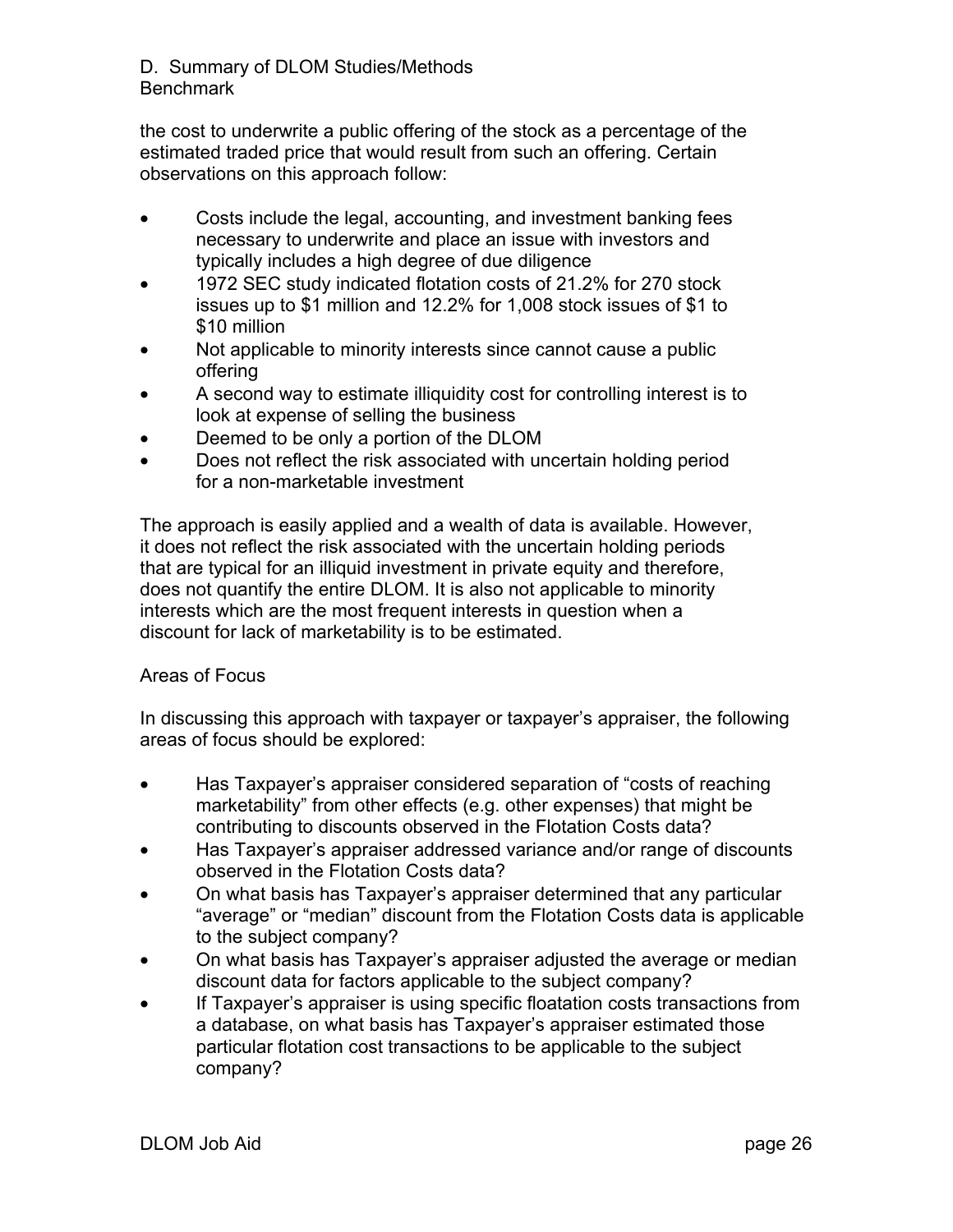### e) Mandelbaum Factors, Judge Laro, 1995

The Mandelbaum Factors were set out in a Tax Court case<sup>16</sup> of the same name decided by Judge Laro as an approach to adjusting the discount for lack of marketability achieved by traditional means such as the Benchmark Studies for the specific facts and circumstances of the valuation problem actually being considered. The factors and the analysis that go with them have since been cited in several following court decisions and are considered by many valuators to form a good conceptual basis for thinking about and quantifying DLOM. The courts have emphasized, however, the process defined in Mandelbaum as opposed to the actual quantitative result that was achieved in that case.

#### Summary:

Per Judge Laro, the following factors should be addressed as they pertain to a discount for lack of marketability for the subject company.

#### **1. Private vs. public sales of stock**

In the event that a company has observable transactions between third parties that involve both their publicly traded stock and restricted shares, this point has important application. If the subject shares do not have a publicly traded counterpart, review of the restricted stock studies can serve as an important reference.

#### **2. Financial Statement Analysis**

Financial statement analysis would include historical and projected trends in profitability, leverage, distributions, liquidity, and volatility of these and other measures.

#### **3. Company's Dividend Policy**

Investors in non-marketability securities prefer distributions as they provide elements of capital recovery and capital gain

#### **4. Nature of the Co. (History, Position in Industry, Economic Outlook)**

Investors gravitate to positive results and shy away from risk **5. Company's Management** 

Intangibles such as management contribute to operational and financial success and help to ensure favorable returns

#### **6. Amount of Control in Transferred Shares**

Control or related influence will typically be perceived as reducing risk

#### **7. Restrictions on Transferability of Stock**

Specific clauses that are viewed as unattractive and tend to increase discounts:

<sup>1</sup> <sup>16</sup> *Mandelbaum v. Commissioner*, T.C. Memo 1995-255 (1995)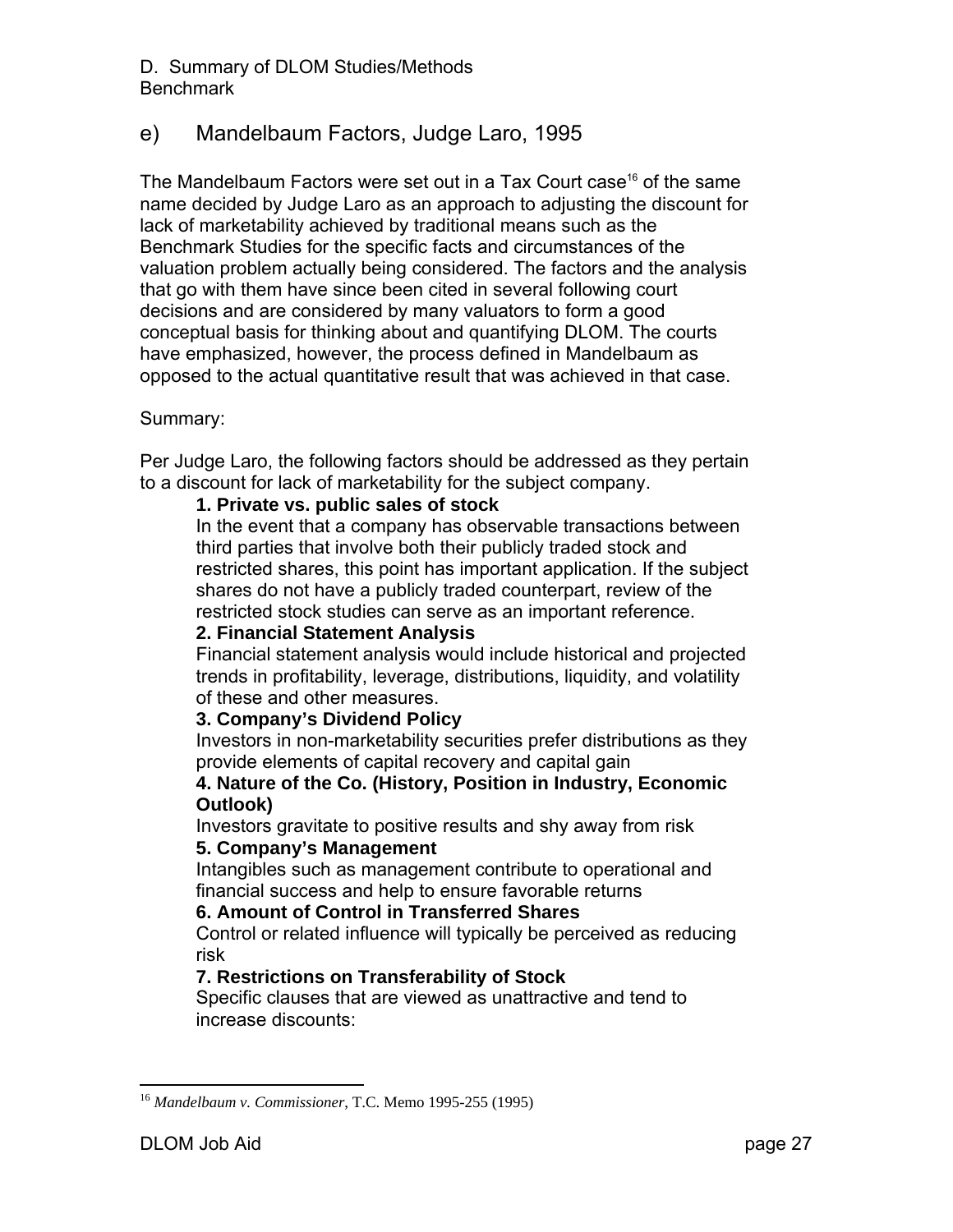- a) Right of First Refusal many limited partnership agreements provided that a limited partner can only sell and transfer an interest subject to first offering to sell that interest to the partnership or its partners. These provisions are onerous as they impair an interest's marketability by discouraging third party offers.
- b) Transferee Restrictions such as limits on transfer to "permitted transferees" reduce the universe of potential buyers and generally lengthen the time horizon to liquidate the investment

#### **8. Holding Period for Stock**

The key is whether such holding period is discretionary or mandated. Restrictions on holding are clearly perceived as negative by investors. But for non-marketable securities, the loss of vital timing in being able to liquidate an investment can be regarded as a substantial negative to a prospective investor that is faced with an uncertain time horizon and outlook, including impacts of overall capital markets

#### **9. Company's Redemption Policy**

Put rights or expectations of near term monetization events reduce the risk to an investor

#### **10. Costs Associated with Making a Public Offering**

While public offerings are under the control of the corporation or majority owner, these provisions only related to marketability. Even marketable securities can be impacted by severe liquidity discounts during bear markets,

#### Areas of Focus

In discussing this approach with taxpayer or taxpayer's appraiser, the following areas of focus should be explored:

- Has Taxpayer's appraiser considered each of the Mandelbaum Factors in the estimation of the discount for lack of marketability?
- On what basis has Taxpayer's appraiser determined the relative importance of each of the Mandelbaum Factors towards the estimation of the discount for lack of marketability?
- On what basis has Taxpayer's appraiser adjusted the average or median discount data for effects from each of the Mandelbaum Factors?

**Strengths** 

- Raises importance of the skilled application of difference/similarities of benchmark studies to subject company
- Similarity to precepts underlying Rev. Ruling 59-60, 1959-1 CB 237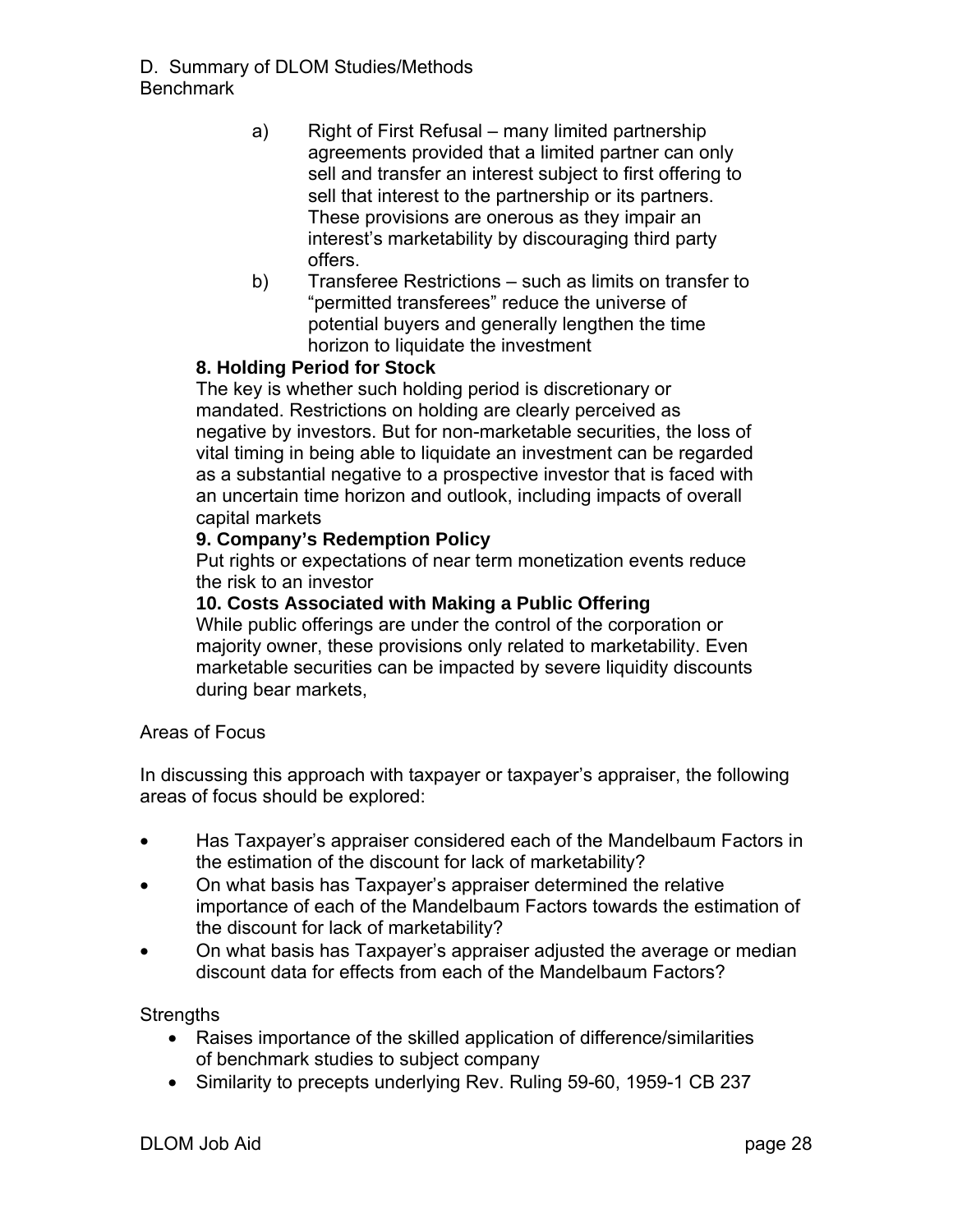#### **Weaknesses**

- Attempt to cover all ten Mandelbaum factors might be difficult unless experienced
- Insufficient information to analyze and provide opinion on all factors

Prevalence in professional practice

• Increasingly common; how factors are applied and the magnitude of the effect on marketability discount is problem

What the Courts say about this Approach

The Mandelbaum approach has received a considerable amount of attention among business valuation practitioners and in the courts. Among the lessons learned are that:

- (1) Detailed data developed first hand by the testifying expert, as opposed to medians cited from studies performed by others, are required to sustain discount opinions
- (2) The courts recognize there are reasons to go above or below the medians, but they will do so only when presented with soundly reasoned and empirically supported arguments
- (3) One size discount should not apply to all
- (4) Blanket approaches using historical averages are not sustainable; a case-specific analysis is needed

For example, in the *Estate of Jelke v. Commissioner*, T.C. Memo 2005- 131, reversed and remanded, 507  $F.3<sup>rd</sup>$  1317 (11<sup>th</sup> Cir. 2007), cert. den. 129 S. Ct. 168 (2008), the court said that they found the factors considered in Mandelbaum to be a helpful guide to determining the marketability discount and in structuring their own Mandelbaum-type analysis. Thus, the court followed a Mandelbaum process but did not blindly endorse the original Mandelbaum result.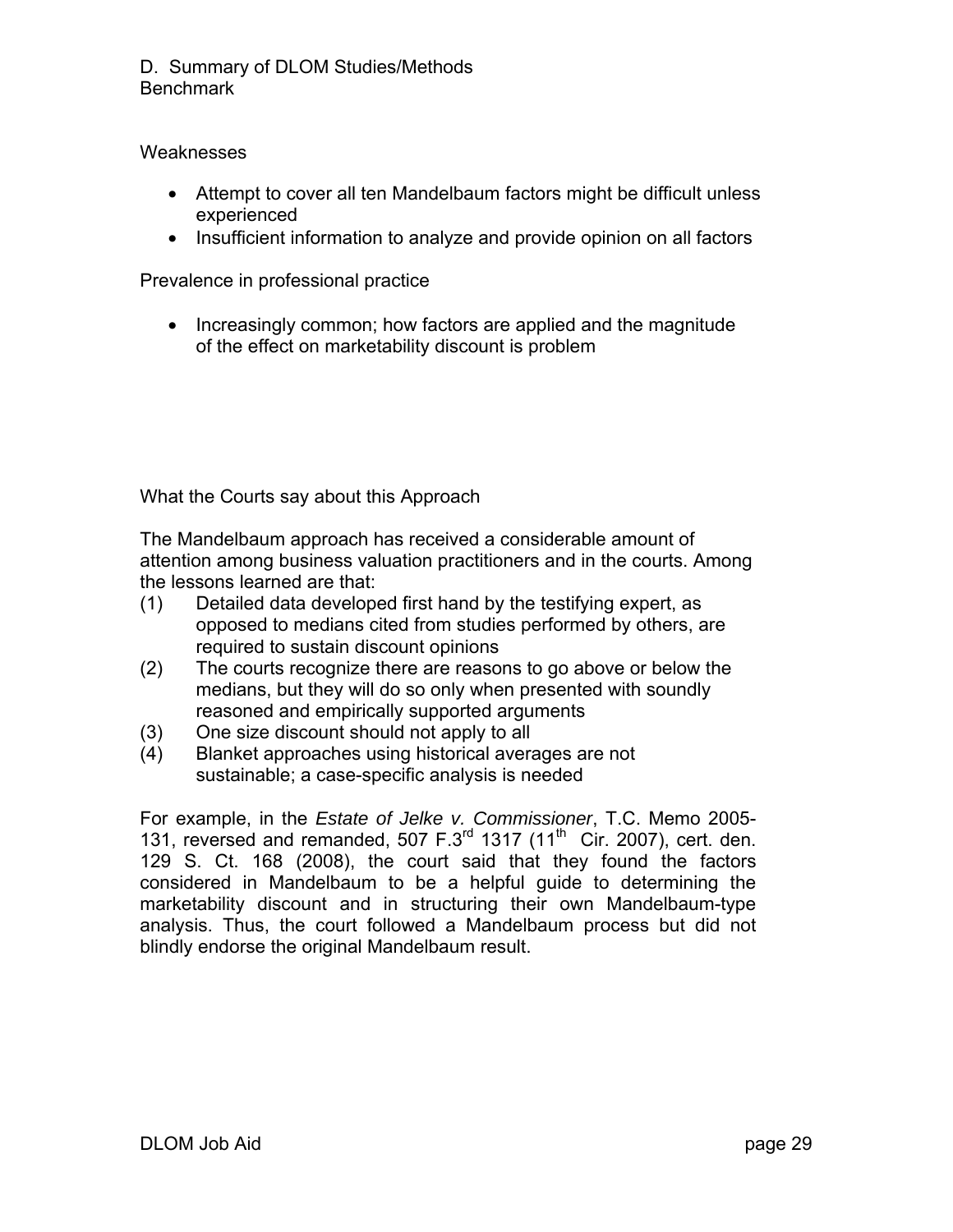## **2. Securities-Based Approaches**

The security-based approaches to estimating the Discount for Lack of Marketability are based on theoretical option pricing models (e.g. Longstaff, Chaffee) and from observing illiquidity demonstrated by traded stock prices (bidask-spread) and option prices (LEAPS).

## (a) Long-Term Equity Anticipation Securities ("LEAPS) – Robert Trout, 2003, and Ronald Seaman, 2005

#### **Background**

Long-Term Equity Anticipation Securities or ("LEAPS"), which are publicly traded, are long-term put options on stocks of public companies.

Robert Trout originally published the LEAPS study in September 2003<sup>17</sup> and Ronald Seamen updated the study in June 2005<sup>18</sup>, September 2007<sup>19</sup> and March 2009<sup>20</sup>. A LEAP is a long-term put option with a term of approximately 1.5 to 2.0 years. An investor, therefore, can buy protection against stock price declines by purchasing a LEAP put option. The LEAP studies examined the cost of purchasing the LEAP puts. The DLOM is then calculated as the cost of the put option divided by the stock price. The authors segmented the data by a safety rank measured by the Value Line Investment Survey with 1 representing the least risk and 5 representing the most risk.

#### Summary:

1

The authors concluded that the observed DLOM derived from the LEAPS studies should be viewed as a benchmark minimum price when applied to privately held companies. They viewed the derived discounts as minimum price discounts since

a. The market value of the companies offering the underlying securities was much larger than the value of a privately held company

<sup>&</sup>lt;sup>17</sup> Robert R. Trout, "Minimum Marketability Discounts," *Business Valuation Review*, September 2003 pp. 124-126.

<sup>&</sup>lt;sup>18</sup> Ronald M. Seaman, "Minimum Marketability Discounts 2<sup>nd</sup> Edition," *Business Valuation Review*, June 2005 pp. 58-64.

<sup>&</sup>lt;sup>19</sup> Ronald M. Seaman, "Minimum Marketability Discounts— $3<sup>rd</sup>$  Edition," September 2007, available at http://www.dlom-info.com/.

 $\frac{1}{20}$  Ronald M. Seaman, "Minimum Marketability Discounts—4th Edition, A Study of Discount for Lack of Marketability Based on LEAPS Put Options in November 2008," March 2009, available at http://www.dlom-info.com/ .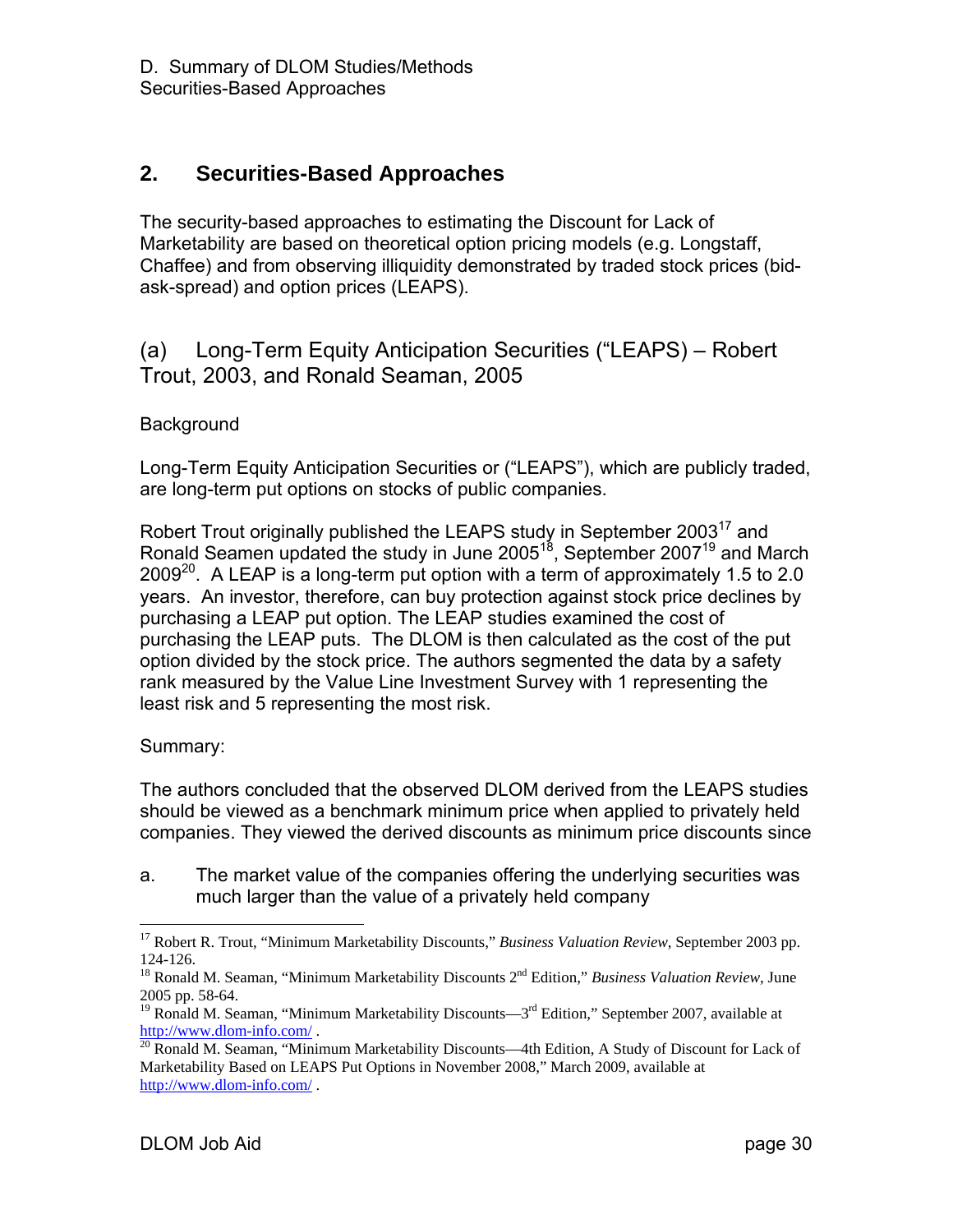#### D. Summary of DLOM Studies/Methods Securities-Based Approaches

- b. The underlying securities are marketable
- c. The LEAPS can be sold at any time during the holding period
- d. There is a known liquidity event for LEAPS e.g. the option has an expiration date generally between 1.5 and 2.0 years.

One year median discounts ranged from 8.3% for the safest company to 17% for the riskiest company. Two year median discounts ranged from 9.3% for the safest company to 31% for the riskiest company. A one year or two year implied discount would be used as a proxy depending on the length of time it would take to market the subject interest (e.g. for a controlling interest a one-year discount would generally be used as a proxy since it is easier to market a controlling interest in a privately held concern than it is to market a minority interest).  $^{21}$ 

One area in which there has been criticism of using the LEAPS data as a starting point for the DLOM is that it only considers the cost of purchasing a put option, which protects an investor from a downward price movement. Therefore only the cost to purchase a put option is considered if using LEAPS data to develop a DLOM. If an investor can purchase a put (Protective Put) to protect against a downward movement in the stock the investor can also sell a call option (Covered Call) and receive a premium to offset the cost of the put. As a result the overall cost is reduced since the investor is receiving a premium for selling the call. Purchasing a put option and selling a call on the underlying stock is called a "collar" options strategy. 22

At issue here is whether an investor in a privately held company, if they had the ability to hedge, would only purchase a put to protect against a price decline or purchase a put and sell a call locking in the current price and foregoing unlimited future profit potential $^{23}$ 

#### **Strengths**

 $\overline{a}$ 

- There are more than twice the number of LEAPS transactions in the LEAPS study than are considered in the restricted stock studies thereby providing a more valid statistical sample
- LEAPS can be found that are valuation date specific
- Data can be segmented by industry and a search can be conducted for comparable public companies

<sup>21</sup> For additional reading refer to BVR's 2008 Guide to Discounts for Lack of Marketability –*The Use of Theoretical Models to Estimate the Discount for Lack of Marketability*, by Travis R. Lance. <sup>22</sup> For additional information on the collar options strategy refer to

http://www.optionseducation.org/strategy/collar.jsp

<sup>23</sup> See http://www.dlom-info.com/q-and-a.html for response to collar options strategy by Seeman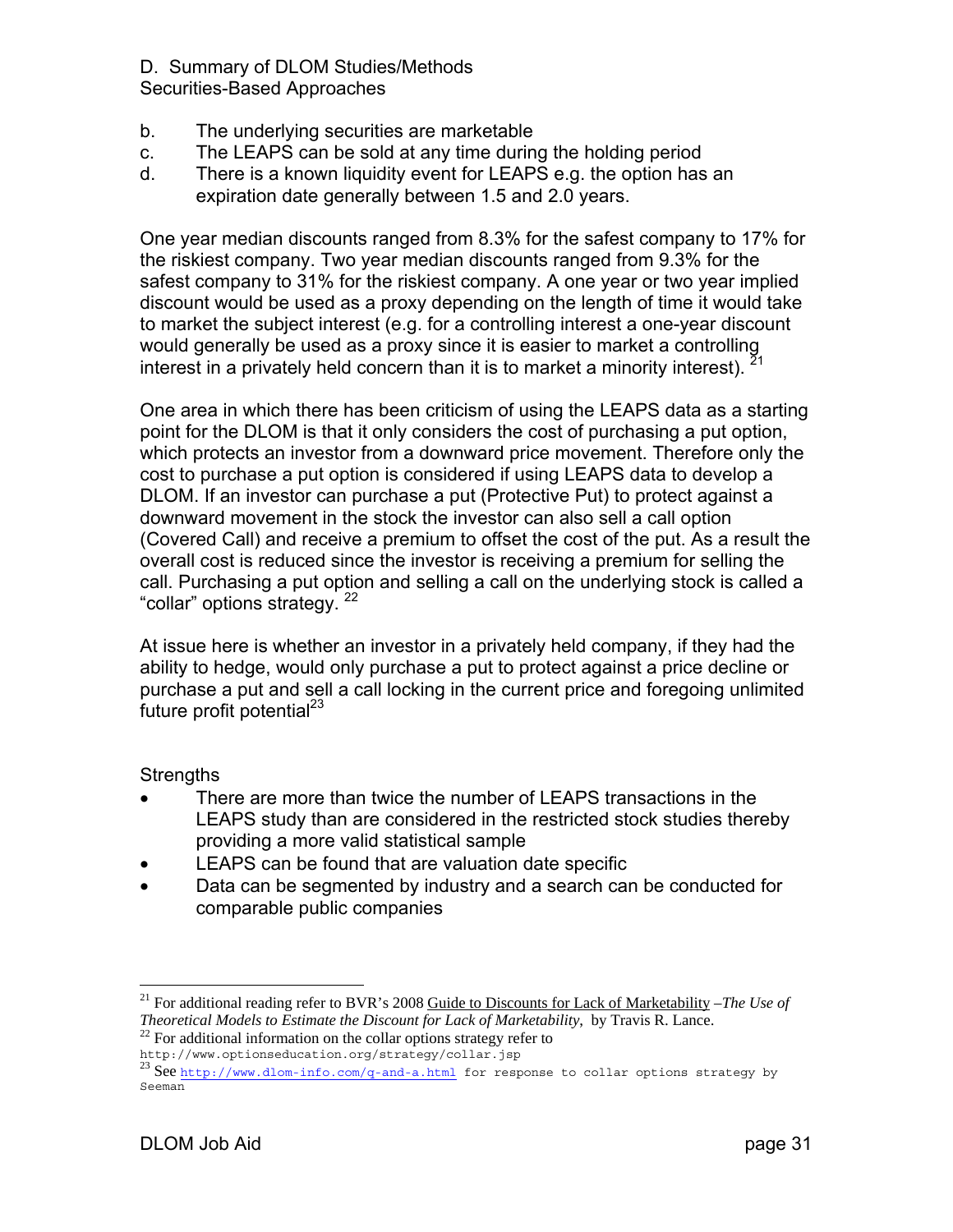D. Summary of DLOM Studies/Methods

Securities-Based Approaches

**Weaknesses** 

- An appraiser would still have to perform a qualitative analysis in order to arrive at a conclusion for the DLOM by adjusting the LEAPS based discount for private company considerations
- An owner of a privately held company does not have the ability to hedge the investment in an options market and as such the observed discount is a proxy and other qualitative factors must be considered to arrive at a final conclusion

Important Parameters for this Approach:

• Based on market data for the price and Value Line Investment Survey reports to assess the safety factor

Prevalence in Professional Practice:

Not seen very often, particularly for closely held companies.

What the Courts say about this Approach (include cite):

This approach has not been vetted in any meaningful way by the courts.

# (b) The Longstaff Study, Journal of Finance, December  $1995^{24}$

#### **Background**

Francis A. Longstaff authored a study that relies on stock option pricing theory to estimate the DLOM for a privately held company. The Longstaff study is based on the price of a "look back" option $25$ . Using option-pricing theory the model relies on the restriction period and the volatility or standard deviation of a security's return. Essentially Longstaff assumed that an investor with perfect timing ability would have the ability to identify a point in time in which the security

 $\overline{a}$ 24Longstaff, Francis A., "How Much Can Marketability Affect Security Values?", *The Journal of Finance*, Vol. L, No. 5 (1995), pp.1767-1774.

<sup>&</sup>lt;sup>25</sup>A **look back option** is a path dependent option that is settled based upon the maximum or minimum underlier value achieved during the entire life of the option. Essentially, at expiration, the holder can "look back" over the life of the option and exercise at a value based upon the optimal underlier value achieved during that period. Look backs can be structured as puts or calls and come in two basic forms: A fixed strike and a floating strike.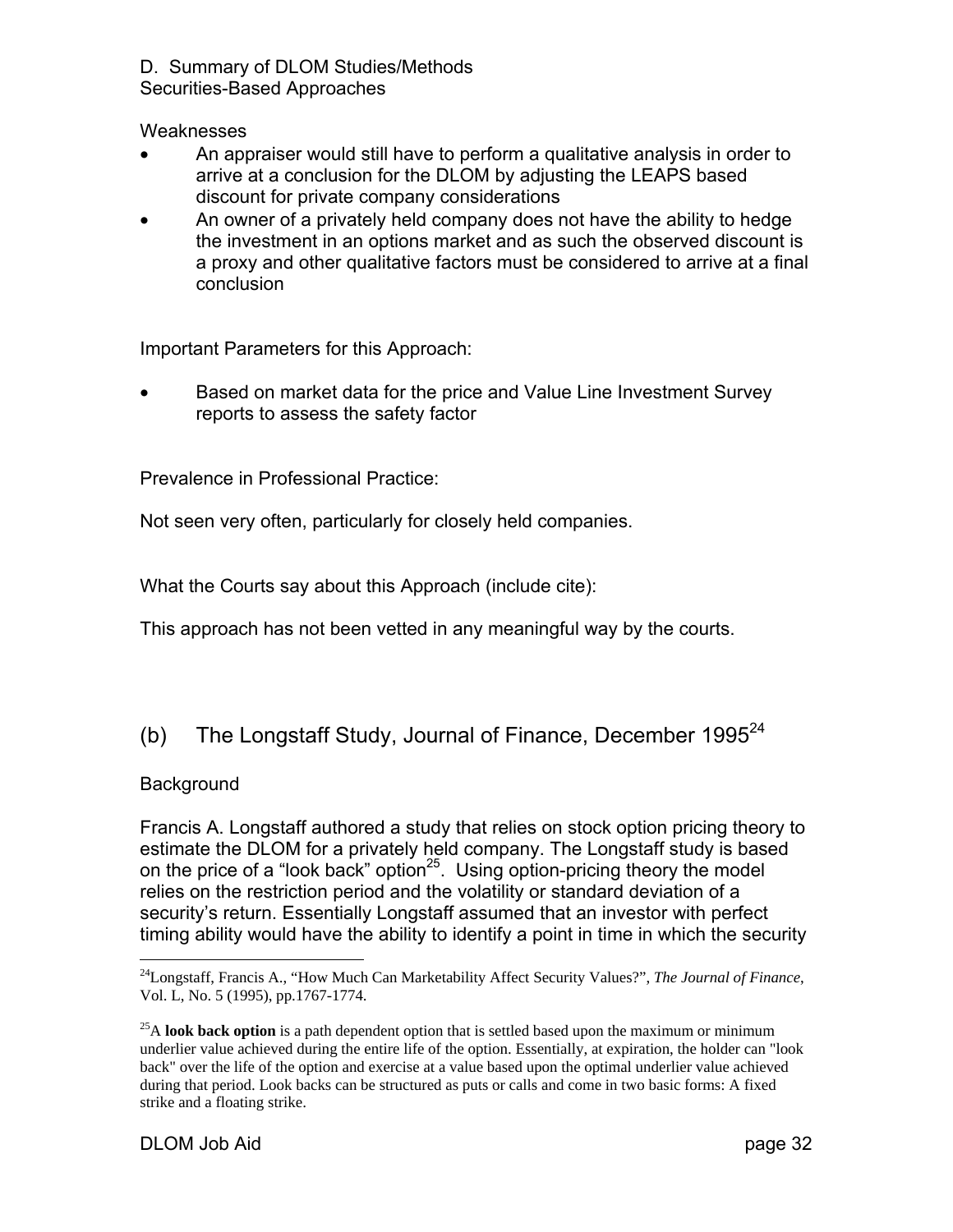price reaches its maximum value. If an investor is locked up for a certain period of time the investor gives up the opportunity to sell the security at its maximum price. The marketability discount in Longstaff's model is the present value difference between what the investor could sell the security for after the marketability restrictions have lapsed and the maximum price the security could have sold for during the restriction period.

One of Longstaff's observations is that the discount for lack of marketability can be economically significant even with a very short restriction period as can be seen in the sample output below.

| Sample Outputs from Longstaff Model |                                       |        |        |  |  |  |  |  |  |
|-------------------------------------|---------------------------------------|--------|--------|--|--|--|--|--|--|
|                                     | <b>Volatility of Underlying Stock</b> |        |        |  |  |  |  |  |  |
| Term                                | 10%                                   | 20%    | 30%    |  |  |  |  |  |  |
|                                     |                                       |        |        |  |  |  |  |  |  |
| 1 Day                               | 0.40%                                 | 0.80%  | 1.30%  |  |  |  |  |  |  |
| 30 Days                             | 2.30%                                 | 4.70%  | 7.10%  |  |  |  |  |  |  |
| 180 Days                            | 5.80%                                 | 11.80% | 18.10% |  |  |  |  |  |  |
| 1 Year                              | 8.20%                                 | 17.00% | 26.30% |  |  |  |  |  |  |
| 5 Years                             | 19.10%                                | 41.0%  | 65.80% |  |  |  |  |  |  |

It should be noted that the above table is for illustrative purposes only and the data points above were referenced in the author's study. Volatilities in excess of 30% would most likely be used as a proxy. Therefore, the model may produce results which are not realistic as indicated in the table below.

|         | Longstaff Model Discounts as a function of Time and Volatility |        |        |        |         |         |         |  |
|---------|----------------------------------------------------------------|--------|--------|--------|---------|---------|---------|--|
|         | Volatility                                                     |        |        |        |         |         |         |  |
| Term    | 10%                                                            | 20%    | 30%    | 40%    | 50%     | 60%     | 70%     |  |
| 1 Day   | 0.40%                                                          | 0.80%  | 1.30%  | 1.70%  | 2.10%   | 2.50%   | 3.00%   |  |
| 30 Days | 2.30%                                                          | 4.70%  | 7.00%  | 9.50%  | 12.00%  | 14.50%  | 17.00%  |  |
| 180     |                                                                |        |        |        |         |         |         |  |
| days    | 5.70%                                                          | 11.70% | 18.00% | 24.50% | 31.20%  | 38.30%  | 45.70%  |  |
| 1 Year  | 8.20%                                                          | 17.00% | 26.30% | 36.10% | 46.60%  | 57.60%  | 69.20%  |  |
| 2 Years | 11.80%                                                         | 24.60% | 38.60% | 53.70% | 70.10%  | 87.70%  | 106.70% |  |
| 5 Years | 19.10%                                                         | 41.00% | 65.80% | 93.70% | 125.00% | 159.90% | 198.50% |  |

#### Summary

The Longstaff approach assumes perfect market timing and, therefore, derives an upper bound for the lack of marketability discount since an investor is looking backward in time to make his buy/sell decisions instead of making these decisions based on present evidence and anticipated future stock price movements. Volatilities in excess of 30% would most likely be used as a proxy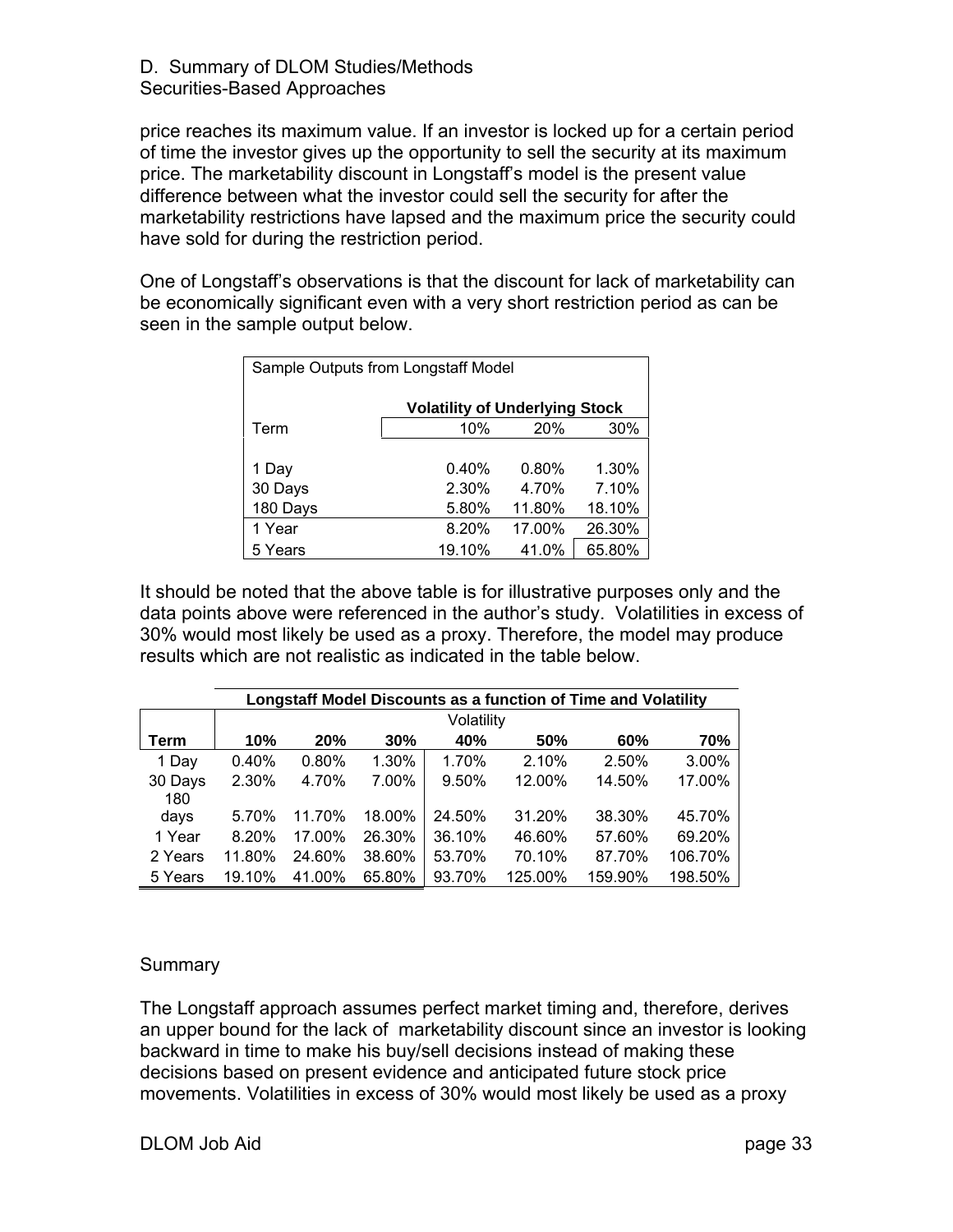# D. Summary of DLOM Studies/Methods

Securities-Based Approaches

for privately held stock for which there is no public market. Therefore, the model may produce results which are not realistic as the upper bound in circumstances of this kind could well reach 100%.

### Strengths

The model can be easily implemented in Excel and provides a benchmark maximum estimate on the discount for lack of marketability.

#### Weaknesses

- The Longstaff model assumes that the investor has perfect market timing and that the investor has trading restrictions that prevent the security from being sold at an optimal time. Absent these restrictions, the investor would know the exact best time to exercise the option and sell the underlying stock and would do so.
- The Longstaff model produces very high marketability discounts with relatively low volatility of 30%. Most small cap companies have volatilities in excess of 50%. The model produces an estimate of an "upper boundary" for DLOM.
- As mentioned previously the model should be used as a proxy for a maximum estimate and should not be used blindly to determine a discount for lack of marketability

Important Parameters for this Approach:

- Time to expiration
- Volatility

Prevalence in Professional Practice:

The model is not seen often for estimating DLOM for a privately held company. It is more useful for estimating the discount on a large block of restricted stock of a publicly traded company.

What the Courts say about this Approach:

This approach has not been vetted in any meaningful way by the courts.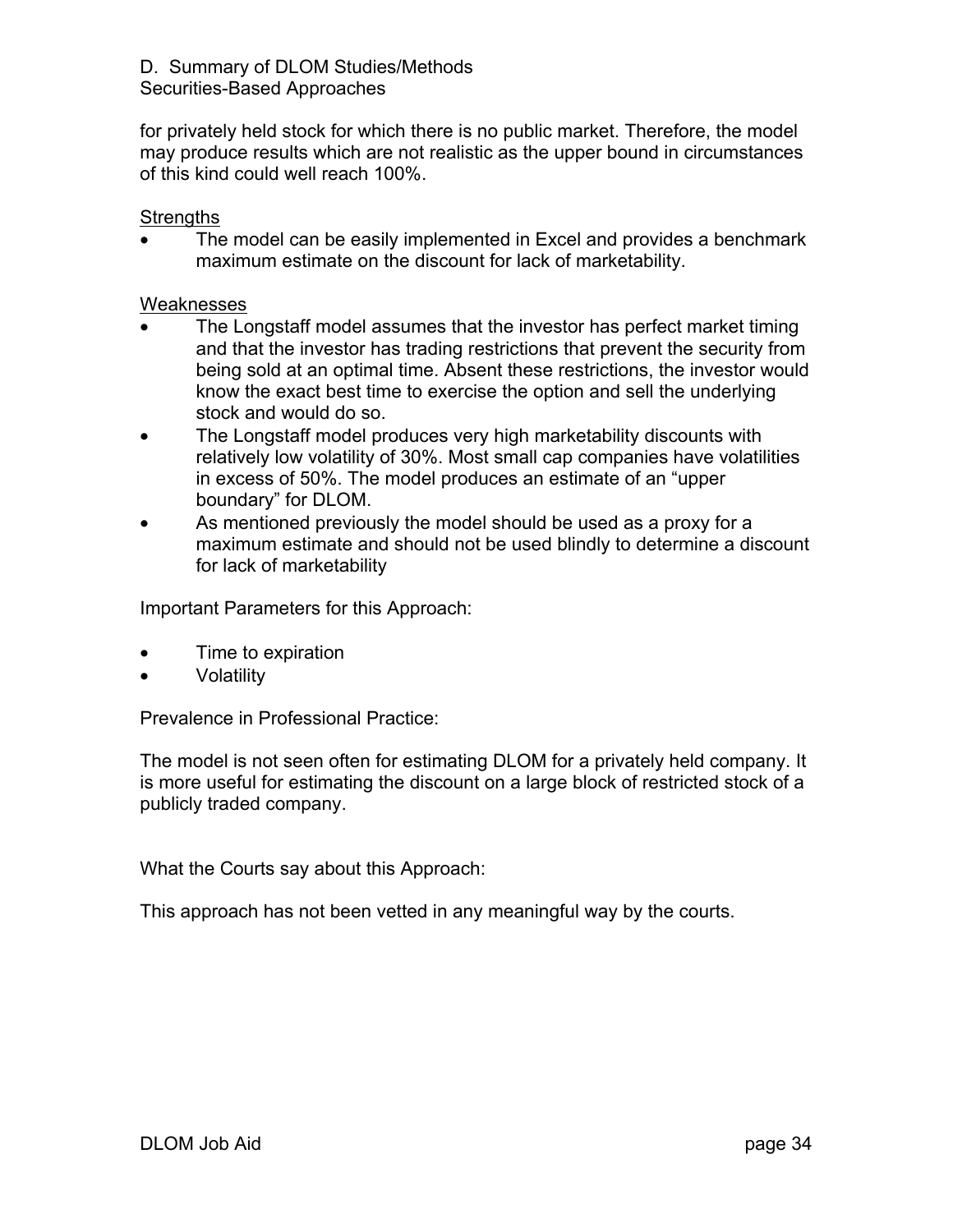## (c) The Chaffee Study

#### **Background**

In 1993 David B.H. Chaffee authored a study, which related the cost to purchase a European put option to the measurement of the Discount for Lack of Marketability.

#### **Summary**

In 1993 David Chaffee III published an article on his theory that the Black Scholes Option Pricing Model could be used to determine the DLOM. He found that the European Option<sup>26</sup> exercisable only at expiration was an appropriate model for the SEC Rule 144 Holding Period of restricted shares. <sup>27</sup>

Chaffee relied on the Black Scholes Option Pricing Model for a put option to determine the cost or price of the put option. The cost of the put option divided by the market price equals the Discount for Lack of Marketability ("DLOM").

Chaffee determined his proxy of a Discount for Lack of Marketability based on volatilities in excess of 60% based on analysis of small Over the Counter ("OTC") public companies.

The appropriate DLOM for a stock with a two-year holding period and a volatility between 60% to 90% according to Chaffee was between 28% and 41% which he cited as similar to the restricted stock studies.

Chaffee increased the holding period to 4 years, which showed a range of DLOM from 32% to 49%. Increasing the holding period to greater than four years did not materially change the DLOM.

According to Chaffee the use of the Black Scholes Option Pricing model for European options produced a minimum DLOM since a European put option pricing formula does not take into account early exercise.

#### **Strengths**

 $\overline{a}$ 

• The model can be easily implemented in Excel and is based on the European put option Black Scholes Formula

 $26$  European options can be exercised only at maturity. American options can be exercised early.

<sup>&</sup>lt;sup>27</sup> See James R. Hitchner, Financial Valuation,  $2<sup>nd</sup>$  Edition John R. Wiley and Sons 2006.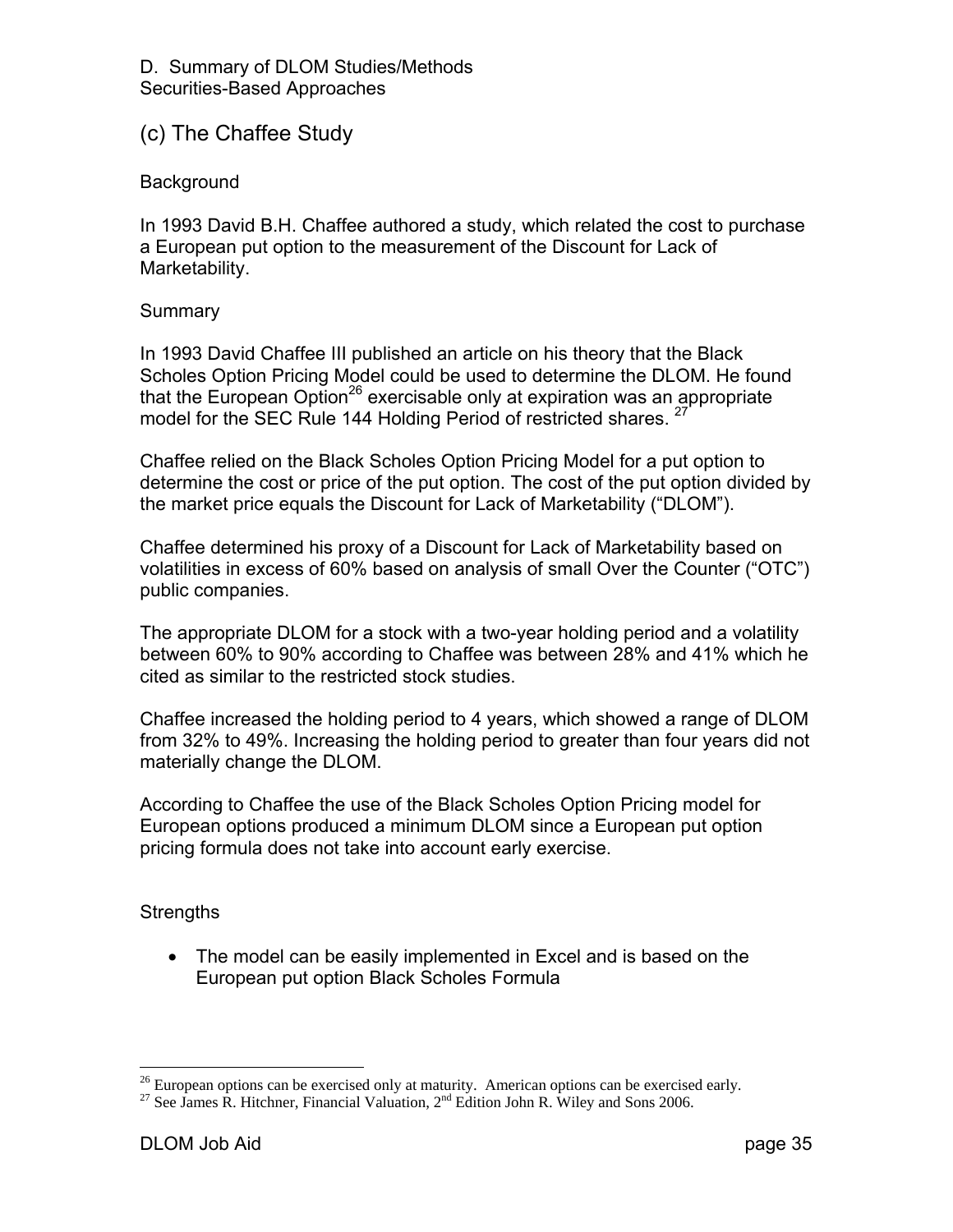Weaknesses:

- As with all the option pricing models mentioned in this section, the DLOM should be used as a proxy only. Other qualitative factors must be considered to determine a final DLOM.
- Chaffee considered his results as "downward" biased and as such his findings are considered a minimum DLOM
- The owner of privately held company stock does not have the ability to hedge their investment. The option models provide a proxy for marketability and the model can't be used without consideration to other factors.

Important Parameters for this Approach

- Stock price and exercise price are equal. The stock price and exercise price is equal to the marketable value of the privately held stock at the Valuation Date
- The rate is equal to the Weighted Average Cost of Capital
- Volatility is based on comparable publicly traded guideline companies
- The term is equal to the length of time the security is expected to remain non-marketable

Prevalence in Professional Practice

Not seen very often, particularly in valuations of private companies.

What the Courts say about this Approach

This approach has not been vetted in any meaningful way by the courts.

## (d) Bid-Ask Spread Method to Determine  $DLOM^{28}$

### **Background**

The bid-ask spread is the difference between the price asked for the business by the seller ("ask price") and the price offered for the business by the buyer ("bid price"). The illiquidity is measured as the percentage difference between the bid and the ask price. In most markets, there is a dealer or market maker who sets the bid-ask spread to cover its costs of holding inventory, processing orders and

<sup>28</sup> Amihud, Yakov, and Mendelson, Haim. "Asset Pricing and the Bid-Ask Spread," *J. Financial Econ*. v 17 (December 1986): 223–49.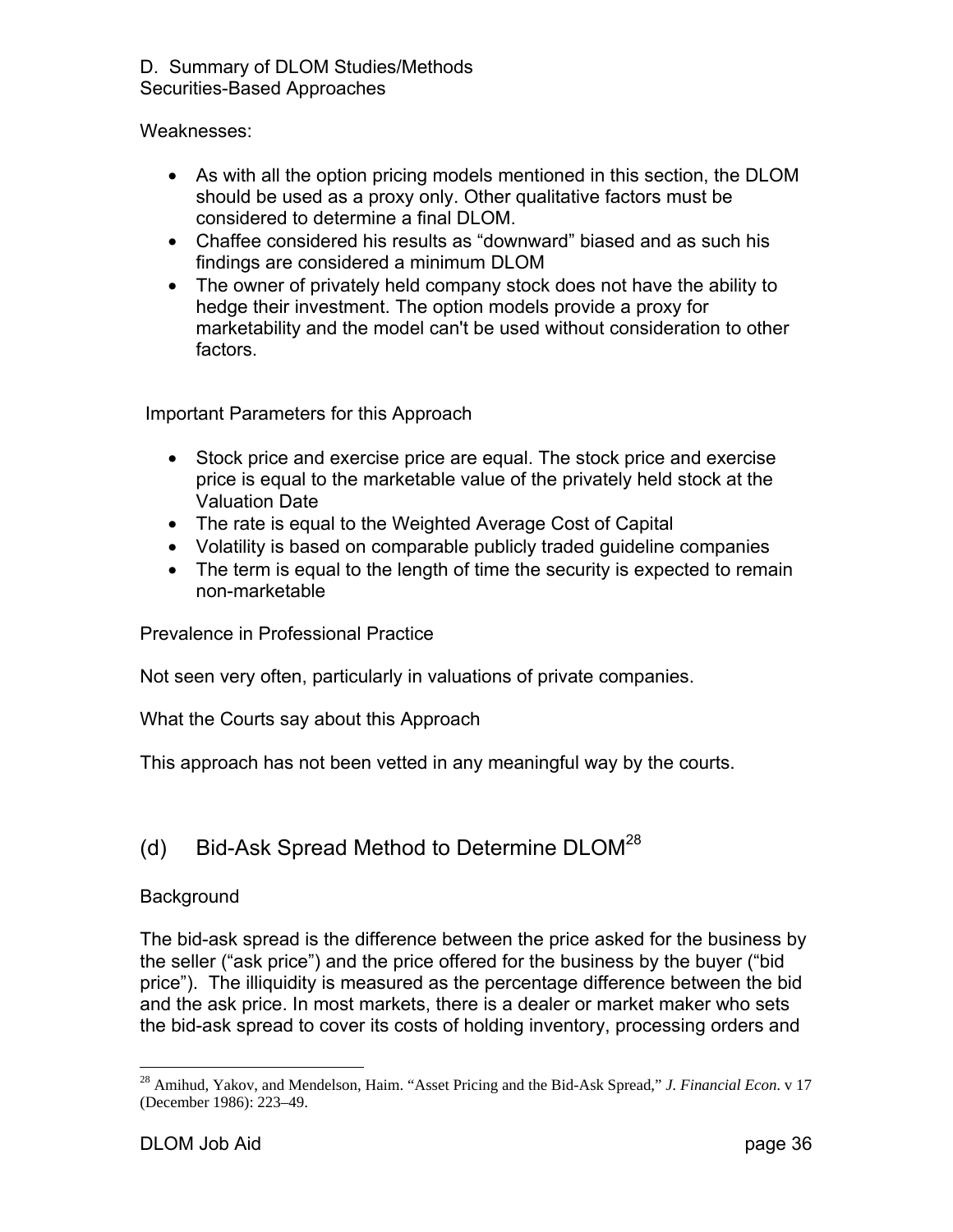trading with more informed investors. The spread has to be large enough for the dealer to cover his costs and yield a reasonable profit. Amihud and Mendelson tested market rates of return against yield spreads (difference between bid-ask price) for various financial stocks for the period 1961-1980. Their regression was significant. This signifies that the returns on the stocks were not only a function of risk but also of illiquidity. Therefore, the riskier the stock, the larger the spread and the higher the implied DLOM<sup>29</sup>.

#### **Summary**

This is a conceptually simple approach and utilizes actual market data. Market makers are market savvy and could be inclined to over-estimate the implied DLOM to build a spread that will bring them increased profits. The more traders that there are in the marketplace the better the bid-ask spread should represent the actual effects of lack of marketability.

#### **Strengths**

There is a large sample of trading firms from which an illiquidity discount can be computed

Weaknesses

- This approach provides an illiquidity discount only. Other factors such as restrictions on marketability need to be considered to get to DLOM
- The bid-ask spreads of publicly traded stocks must be related to variables that can be measured for a private business
- Considerable subjective judgment is still required on the part of the valuator

Important Parameters for this Approach:

In order to apply this approach to a private company, a model could be developed which could, for example, take into consideration such parameters as revenues, a measure of size, and whether a firm was profitable or not.

<sup>29</sup> See Kasper Larry J, *Business Valuations: Advanced Topics,* Greenwood Publishing Group 1997 Chapter 5 Premium and Discounts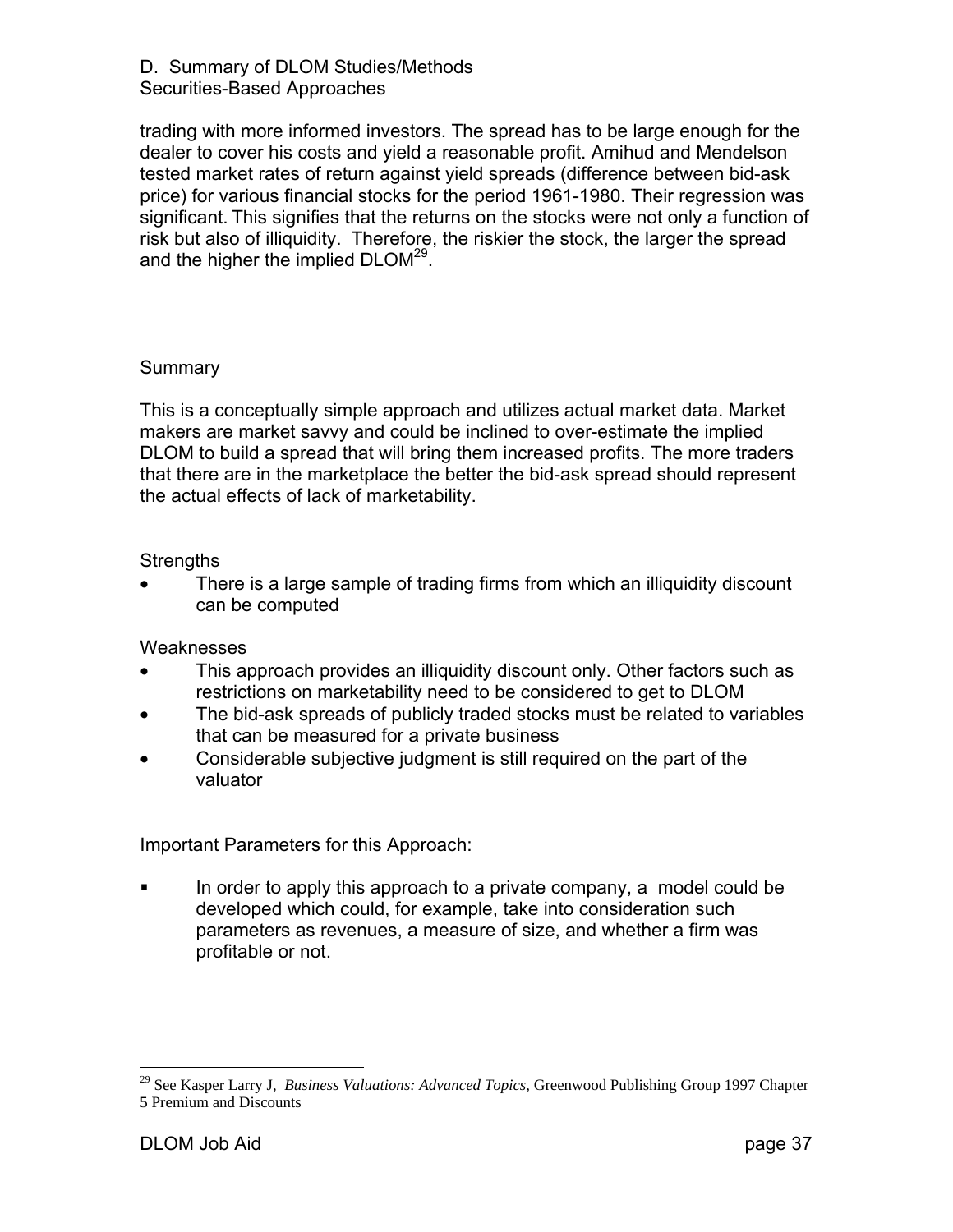Prevalence in Professional Practice:

This approach is not seen very often for estimating DLOM for a privately held company.

What the Courts say about this Approach

This approach has not been vetted in any meaningful way by the courts.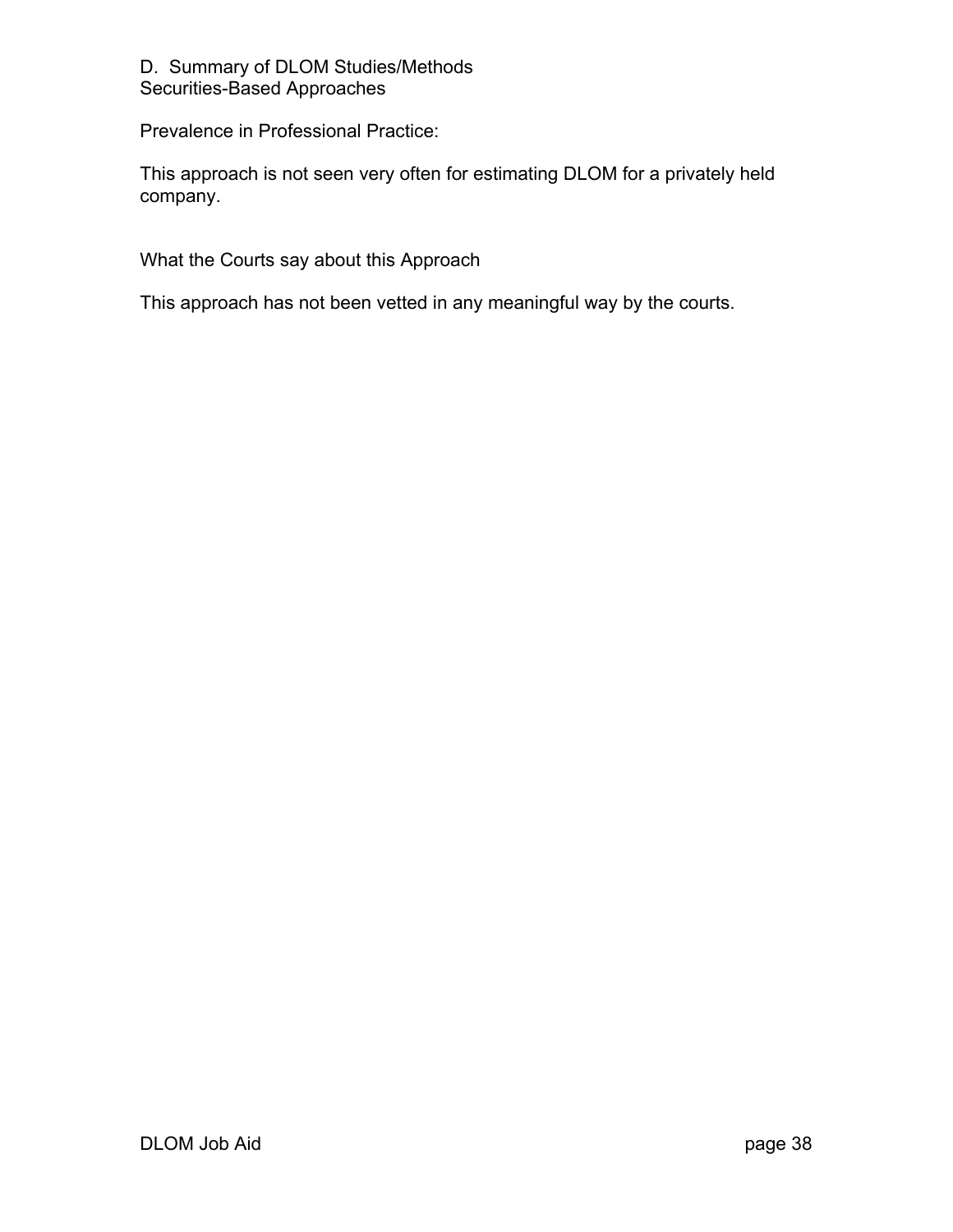## **3. Analytical Approaches**

### Approach Overview

The analytical approach studies the discount for lack of marketability (DLOM) through the consideration of various transactional data sets. The involved data sets have been put together by the authors of the DLOM studies from various sources and number from less than 100 to several hundred sale transactions involving stock sales conducted outside the public market place. The sales normally involve the stock issuer as seller and various institutional entities as buyers thus by-passing the normal registration requirements of the U. S. Securities and Exchange Commission (SEC) for stock to be sold to the general public. These data sets generally compare the sale price for blocks of publicly traded stocks sold through private placements as compared to the sale price of the shares as traded on the primary market where such are listed. These data sets are analyzed statistically and through regression analyses to both determine the total amount of the discount and the breakdown of that discount across various postulated causal factors. The types of data in question are similar to those that form the basis of the better known "restricted stock studies" that are the subject of another portion of this DLOM job aid.

The transactions that make up the dataset are screened in various ways to eliminate outliers and to identify any specific factors relating to the private placement that are not comparable to the factors that are attributable to associated traded shares that also constitute minority interests. A typical private placement block size might be 15% of the total outstanding common stock. Where significant size blocks are involved in comparison to normal daily trading volumes for the associated stock on the public marketplace, some aspect of blockage discount as well as regular DLOM may be present in the transaction. The valuation analyst needs to be alert to such a possibility.

There have been a number of different researchers starting in the late 1980's that have taken an analytical approach to estimating DLOM. Almost all of these researchers come from the academic community and none started out his or her research with tax concerns in mind. The research was undertaken for various purposes but the fundamental underlying intent was to better understand the characteristics of capital formation among public companies. Typical questions posed for study are when should debt be issued instead of stock, when should preferred equity be issued instead of common equity, when should common equity be issued instead of debt or preferred equity and what mode of issuance should be used.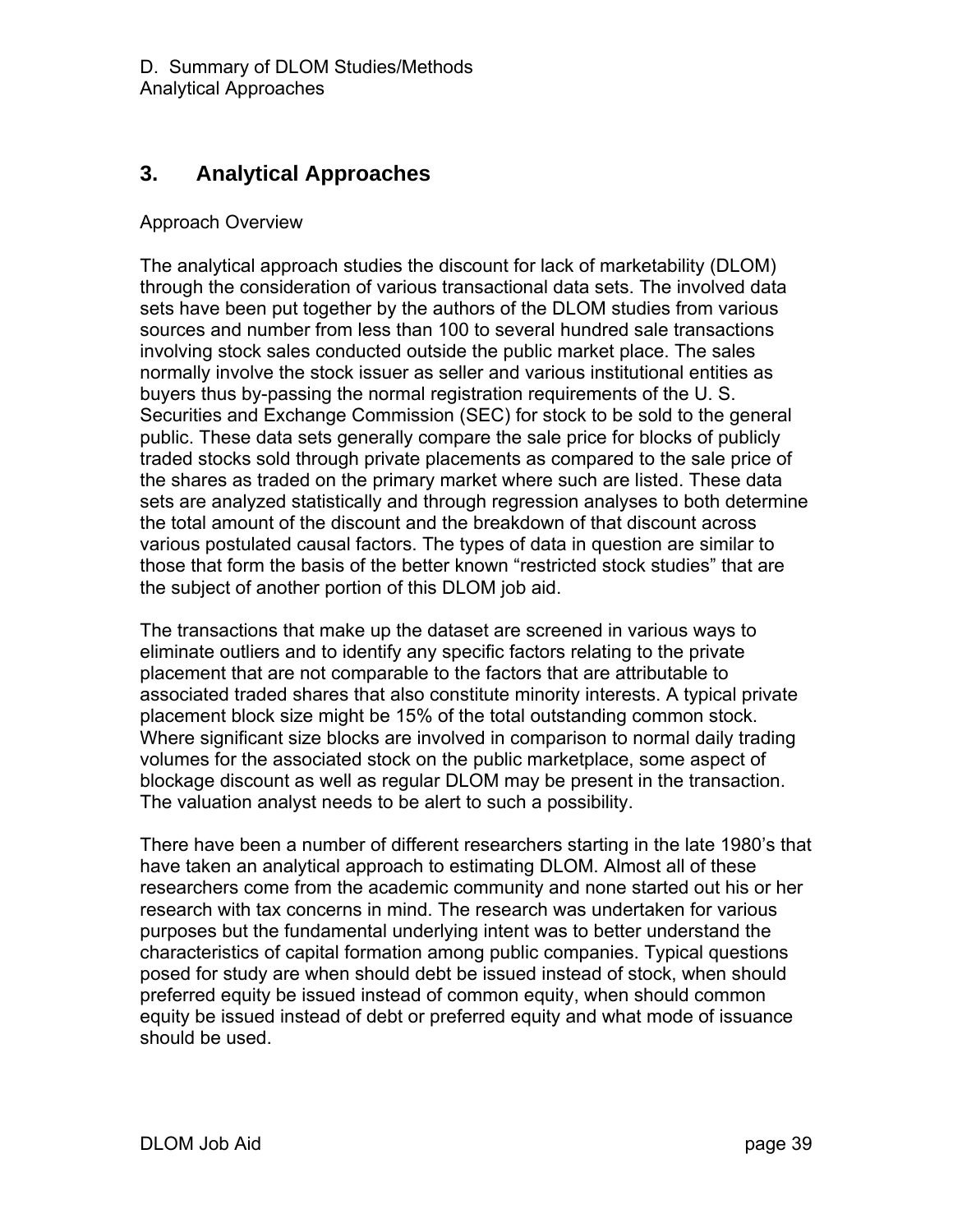Four such studies are reviewed below. The first two are early studies (Wruck – 1989 and Hertzel & Smith – 1993) that illustrate the methodology for an eventbased analysis often used in corporate capital formation investigations. The third study is the Bajaj et al analysis that has been referred to in a number of court cases that have been tried since the year 2000 and the fourth study is a portion of a body of work by Ashok Abbott that has drawn recent attention to the area of discounts for lack of liquidity (DLOL). Lack of marketability (LOM) and lack of liquidity (LOL) have often been treated in the literature as identical concepts. However, these two areas have been distinguished by Pratt<sup>30</sup> and Abbott<sup>31</sup> as follows. Per Pratt, marketability is the legal ability to sell an asset whereas liquidity is the ability to sell an asset without delay and without loss of value. Per Abbott, marketability denotes the right to sell an asset in an established and efficient public capital market, within a reasonable time, with relatively low transaction costs, and with minimal effect on that security's public market price. Liquidity, on the other hand, denotes the ability to convert an asset into cash without diminishing its value.

In addition to these studies, Exhibit C – Analytical Approach Revisited provides a summary of several additional studies that further expand the analysis of the mechanics of corporate capital formation.

#### **Terminology**

The analytical studies are usually configured as "event studies" which involve the "private placement" of "unregistered" or "registered" shares of stock or, in some cases, both. These terms are explained below.

Event Study – a study that investigates the circumstances surrounding and the results of a specific event such as a private placement of stock in bulk.

Private Placement – a transaction involving a seller which is usually the issuer of a class of stock and a buyer which is usually a large investor such as an institution or a stock fund outside of the normal market mechanism of a public stock exchange. Evidence indicates that the per share price of a private placement transaction is often set at a discount to the publicly traded price of the same stock as quoted in the market.

Unregistered Share – a share of stock that has not been registered under the Securities and Exchange Act of 1933 and thus which cannot be sold to just any interested investor or traded on the public exchange. Such shares can be sold to specific sophisticated investors such as those noted above.

 $30$  Pratt, Shannon P., Business Valuation Discounts and Premiums, Wiley 2001, pg 10

<sup>&</sup>lt;sup>31</sup> Abbott, Ashok B., Presentation at Business Valuation Conference: Summit on Lack of Marketability, University of San Diego School of Law, September 18, 2008, Slide 4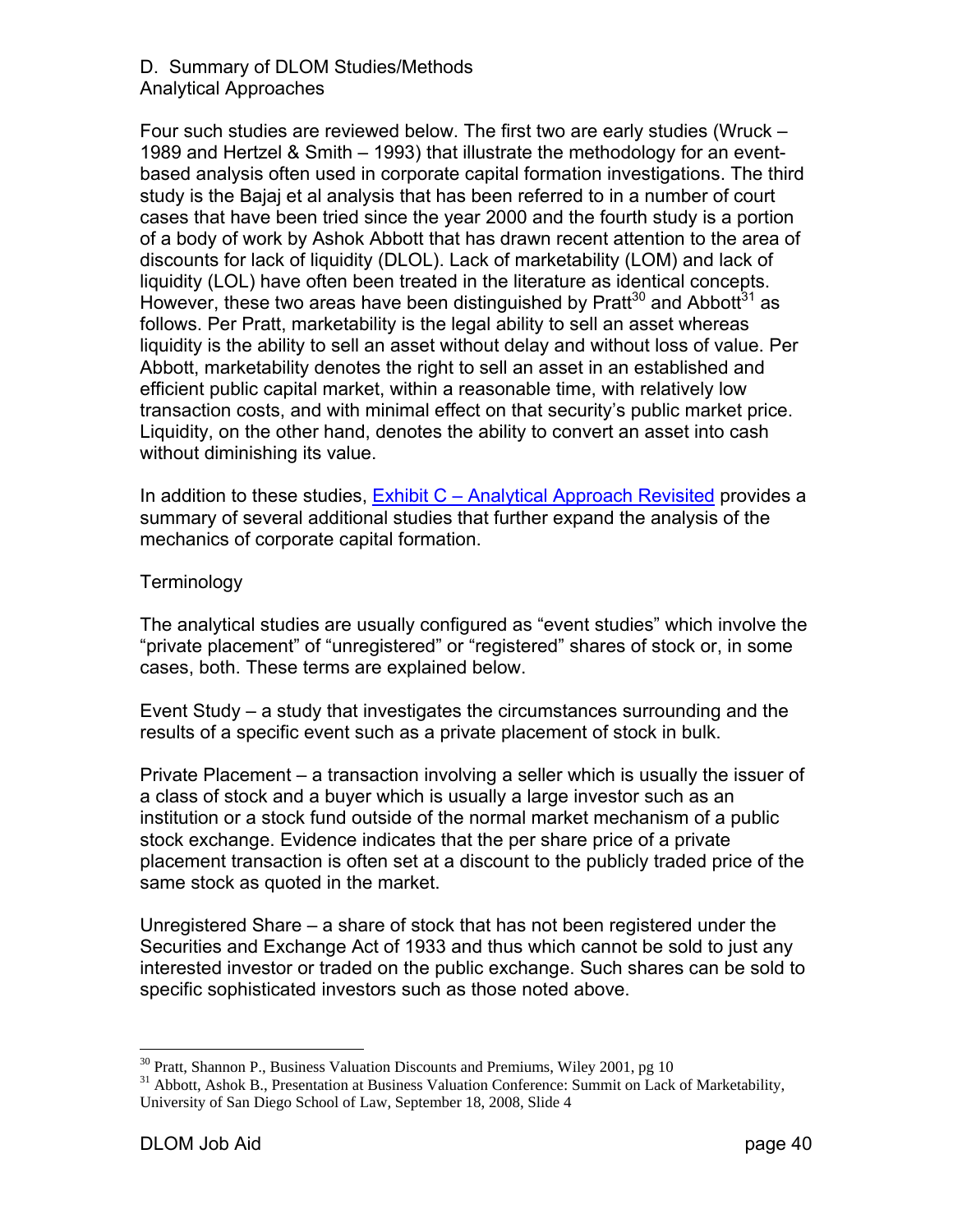Registered Share – a share of stock that has been registered under the Securities and Exchange Act of 1933 and that can be freely sold to any investor desiring to buy.

In many cases, both registered and unregistered shares sell at a discount when privately placed in bulk. If one assumes that a registered share is freely tradable to anyone at any time then a marketability discount of zero would pertain to that share. Thus, by comparing the total discount per share for the private placement of unregistered shares to that of registered shares, analysts can obtain an estimate of the discount for lack of marketability for those shares since all other discount factors should be the same.

Some analysts dispute this approach on the grounds that even registered shares do not necessarily have a lack of marketability discount of zero if such are offered in bulk or are thinly traded in the marketplace. Under this logic the difference between the price of unregistered shares and registered shares offered in private placements would tend to under-estimate the discount for lack of marketability. For example, if the difference in total discount is 10% but the registered shares already have a 5% discount for DLOM built-in then the actual DLOM for the unregistered shares is 15% rather than 10%. As the unregistered shares serve as a surrogate for the shares of a non-publicly traded entity the substance or lack thereof in the question raised above can be of some importance (in the illustration this amounts to an increase in DLOM of 50%).

Primary Reviewed Studies

(a) Karen Hopper Wruck $32$ 

Background and Summary

Karen Wruck studied equity ownership concentration and its effects on firm value. Her premise was that private placements act to increase ownership concentration by bringing aboard more large shareholders and that such increased concentration should manifest itself in an overall increase in firm value thereby benefiting all shareholders. On the other hand, public offerings of equity tend to dilute share value for the existing ownership base.

Wruck studied 128 private sales of equity involving 65 companies traded on the New York Stock Exchange and 63 companies traded on the American Stock Exchange between July 1979 and December 1985. She measured the share price of the stock on the exchanges 1 day after the announcement of the private placement and compared that price to the share price involved in the placement.

 $32$  Wruck, Karen Hopper, "Equity Ownership Concentration and Firm Value: Evidence from Private Equity Financings", *Journal of Financial Economics* 23 (1989), 3-28.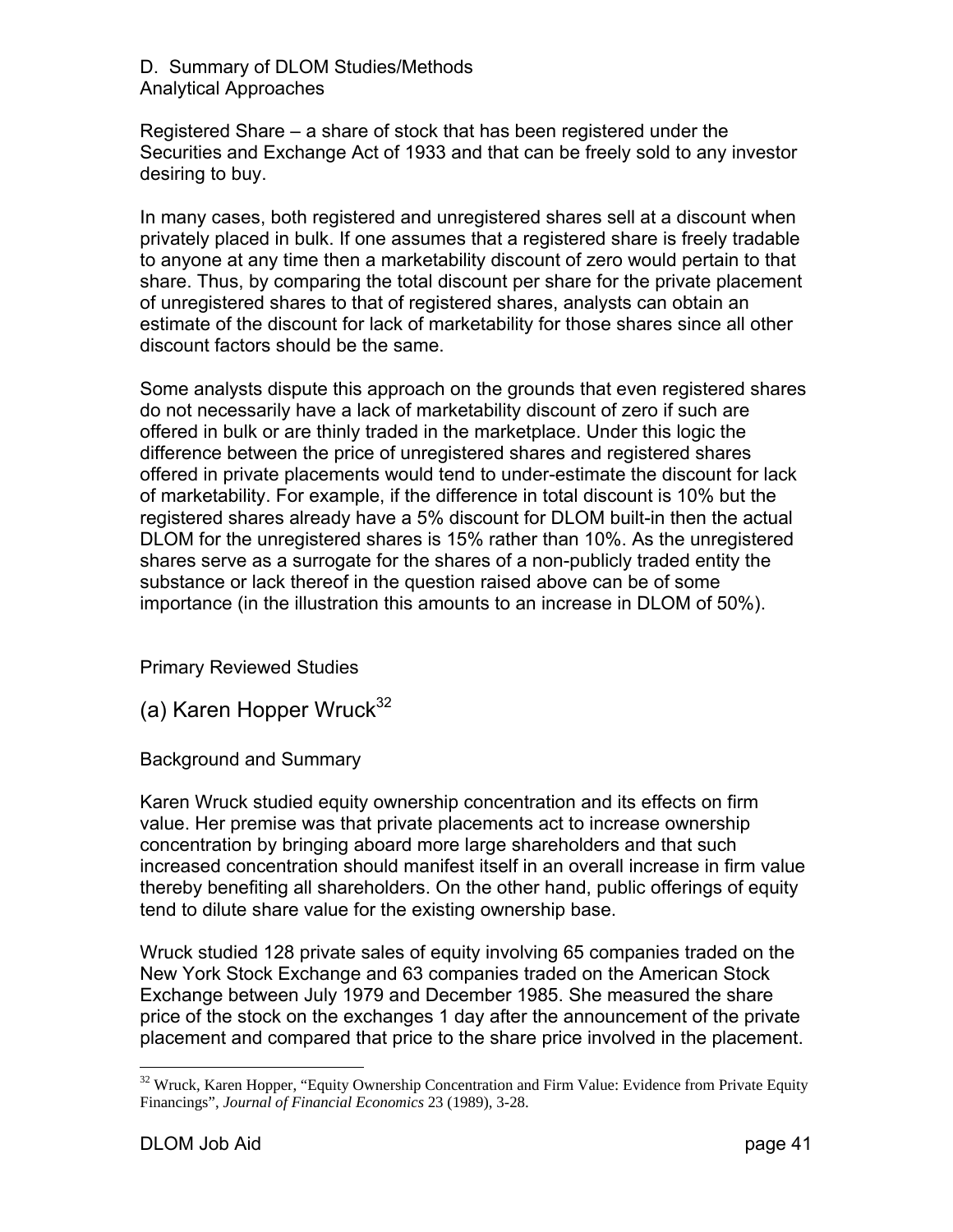She considered both placements of registered shares and placements of unregistered shares and found a 17.6% average difference in discounts between the two types of shares when privately placed. The median difference in discounts was 10.4%.

Wruck concluded that private placements of all types sell at a discount to the publicly traded shares but that unregistered shares required a higher discount for placement than registered shares. It was postulated that the need for this higher discount was a function of lack or marketability as well as the increased costs of monitoring borne by investors that hold unregistered shares. She hypothesized that private placements are generally bought by active investors that act to keep management on its toes thereby positively affecting overall firm value.

Since monitoring costs are involved to some extent for private placement investors, whether their shares are registered or unregistered, users of the Wruck study have postulated that the 17.6% average discount difference is primarily related to lack of marketability for the unregistered shares. However, since the Wruck analysis did not control for the effects of other potential contributing variables, it is quite possible that a meaningful portion of the average discount difference could be caused by existing operational differences in data set firms rather than to marketability.

#### **Strengths**

- The strength of the Wruck analysis is its clearly defined hypothesis and the use of analytical tools to investigate that hypothesis. Both registered and unregistered placements are considered with companies listed on two different exchanges represented almost equally.
- The discount result reached is logically supported by the analysis approach used.
- Further, by comparing registered and unregistered placement discounts, the Wruck methodology presents a way of isolating the discount for lack of marketability from certain other factors such as assessment and monitoring costs that could also lead to discounts.

#### Weaknesses

- The weakness of the Wruck analysis relates to the data selection approach that was utilized. The sample of firms chosen seems to have been primarily based on data availability rather than logical selection methodologies.
- The classification determination as to whether placed shares were registered or unregistered was predicated on published reports in the Wall Street Journal. Of the 128 firms in the sample, a determination was available for only 73 of the placements and that determination was subjective in nature.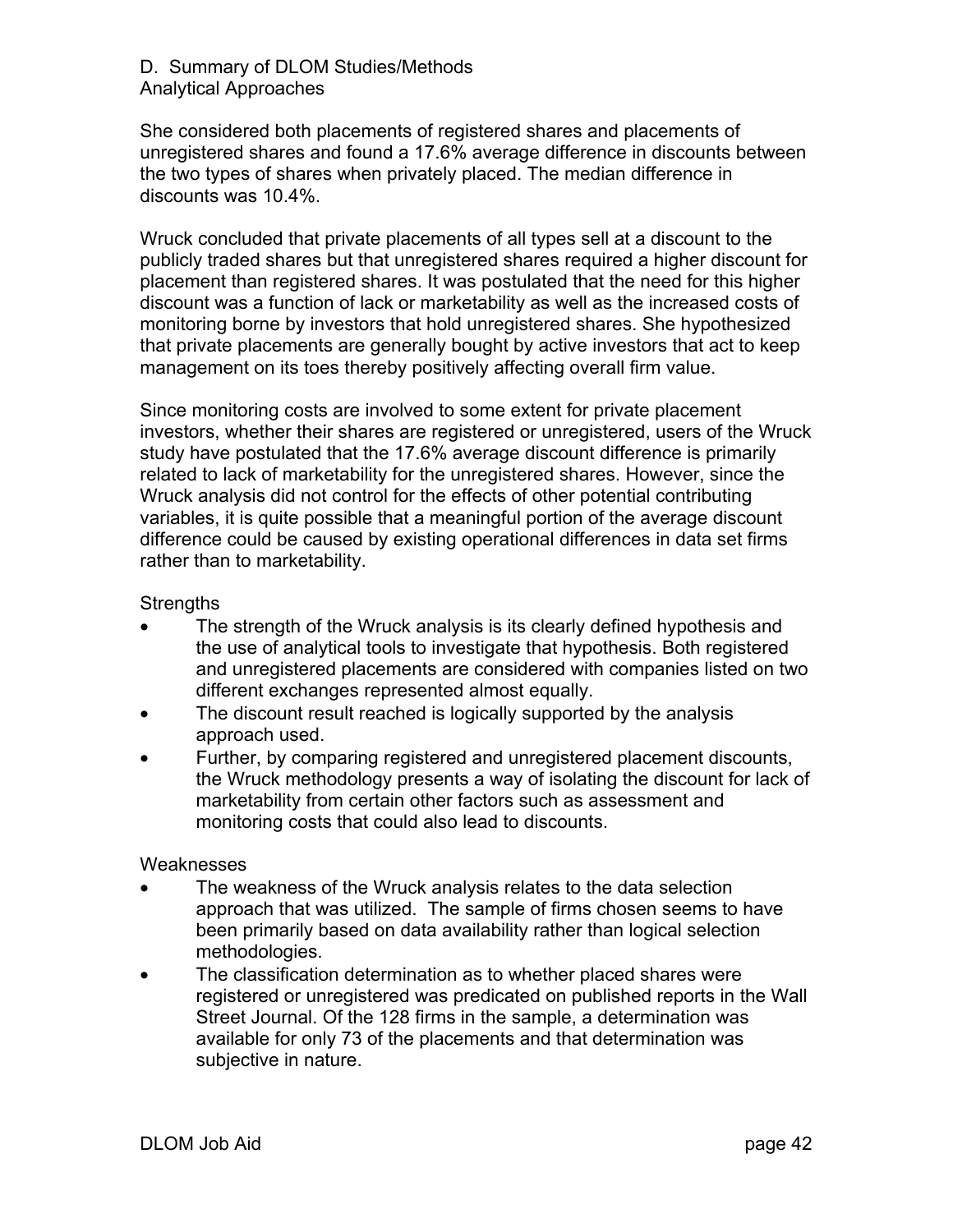• The measurement point was chosen as one day after the announcement date which would seem to take advantage of any immediate bounce in stock price thereby increasing measured discount amounts. This weakness is somewhat mitigated by the methodology that compares registered discounts to unregistered discounts instead of measuring unregistered discounts in total as an indication of lack of marketability. Thus, assuming that a market bounce might result from any private placement as Wruck hypothesizes, the difference in discount existing between the two types of placements might still be a valid measure of lack of marketability effects.

Important Parameters of the Study

The primary parameters in the Wruck study are:

- the selection of the sample itself,
- the registration status of the placement, and
- the selection of a proper measurement point.

View of the Valuation Community

The Wruck study has been cited by a number of practitioners but is basically utilized as background material to introduce the subject of investigating marketability discounts analytically. Although the average and median discounts of the study are offered as evidence that the results of the benchmark studies may be much too high, the Wruck discounts themselves are not offered as actual discount proposals.

View of the Courts

Since the numerical values of the Wruck discounts have not been advanced in court as actual discount amounts, the courts have not specifically opined on the Wruck study and its results.

(b). Hertzel and Smith $33$ 

Background and Summary

Hertzel & Smith (H & S) studied market discounts and shareholder gains involved in the private placement of equity. They hypothesized that private equity

<sup>&</sup>lt;sup>33</sup> Hertzel, Michael and Richard Smith, "Market Discounts and Shareholder Gains for Placing Equity Privately", *Journal of Finance,* 48 (1993), 459-485.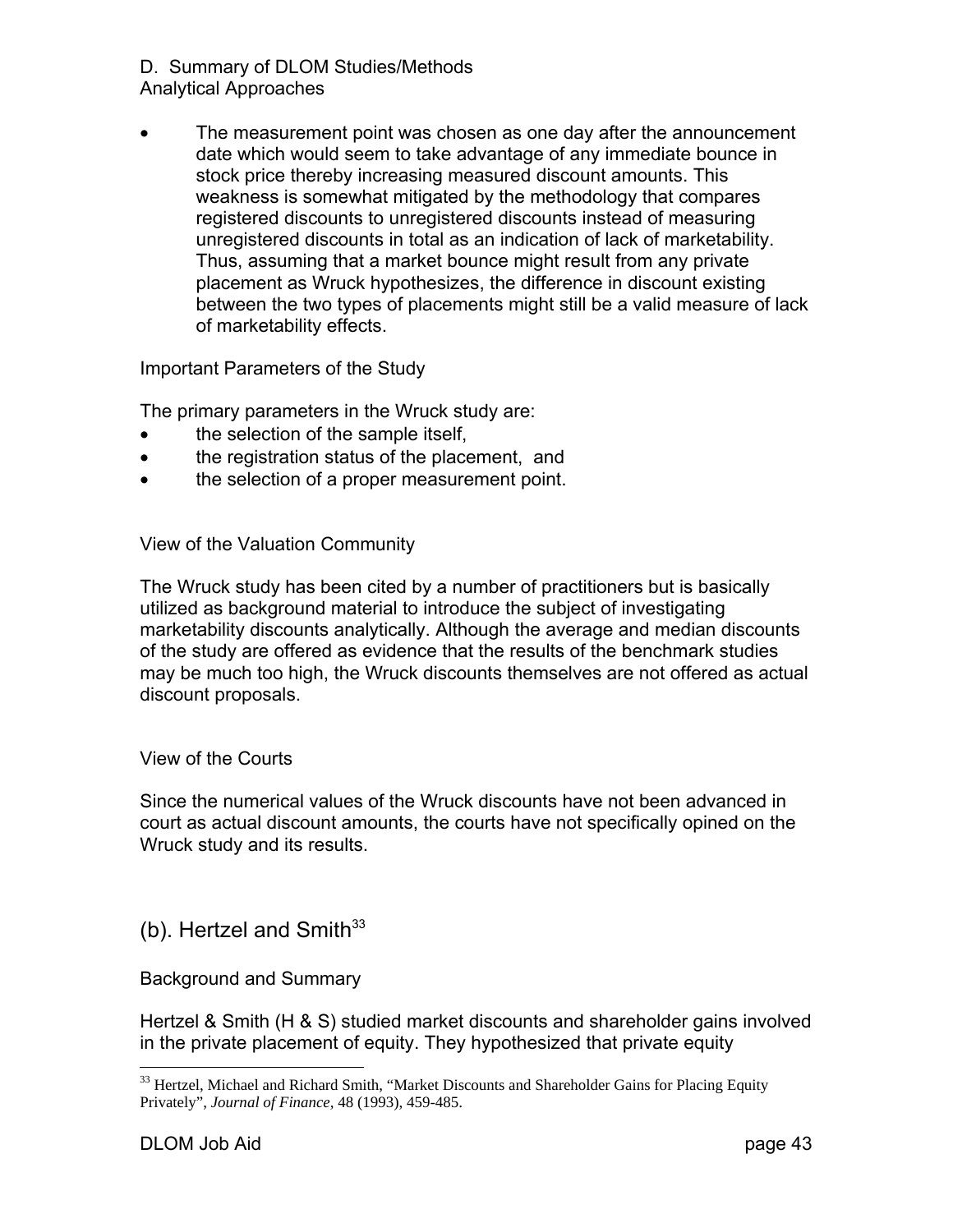placements are often undertaken by firms with limited tangible assets, by firms engaged in the speculative development of new products and by firms in financial distress. Due to the higher risk inherent in these types of firms, they tend to offer private placements priced at higher than normal discounts. These higher than normal discounts compensate investors for the higher information costs incurred and the higher monitoring costs required to keep suitably informed of investment status. Based on these premises, H & S believed that the discounts required to sell equity privately existed for a number of reasons beyond the potential lack of marketability of the purchased shares or the expectation that the buyers would provide services as well as investment capital.

H & S used statistical analysis techniques to identify those factors that contribute to the overall observed discount; including, but not limited to, the effects of lack of marketability. H & S found an average discount differential between private placements of unregistered shares as compared to private placements of registered shares of 13.5%. They considered this to be a surrogate for DLOM. However, they opined that this surrogate should not be accepted on face because they believed that if the DLOM discount was really this high, then firms would react by registering all of their shares prior to placement. H & S postulated that portions of the discount were due to the higher required assessment and monitoring costs required of private placement investors and the tendency of the market to bid up the price of traded shares where private placement investors had taken an interest and shown a willingness to invest.

H & S analyzed 106 private equity placements with about 75% of those being firms traded over-the-counter. The time period of their study was January 1, 1980 through May 31, 1987. The measurement date used was 10 days after the announcement of the placement was made. Of the placements analyzed, 45 involved registered shares, 18 involved unregistered shares and 43 had an unknown registration status. H & S assumed that all of the placements where the registration status could not be determined were, in fact, registered for study purposes since this would lead to a conservative result with regard to the discount differential.

A regression analysis was performed using 7 independent variables with the registered versus unregistered variable used to estimate DLOM. The average private placement discount overall was found to be 20.14% with about two-thirds of that discount (13.5%) being related to concerns about lack of liquidity. The remainder of the discount was due to such other factors as the size of the placement, the degree of financial distress existing in the firm and the nature of the placement buyers. In the context of their paper, H & S seem to be using the terms marketability and liquidity interchangeably rather than with the type of differentiation that was noted earlier per Pratt and Abbott. As stated above, H & S considered this to be an upper bound for DLOL/DLOM due to the perceived difference in assessment and monitoring costs between registered and unregistered shares.

DLOM Job Aid page 44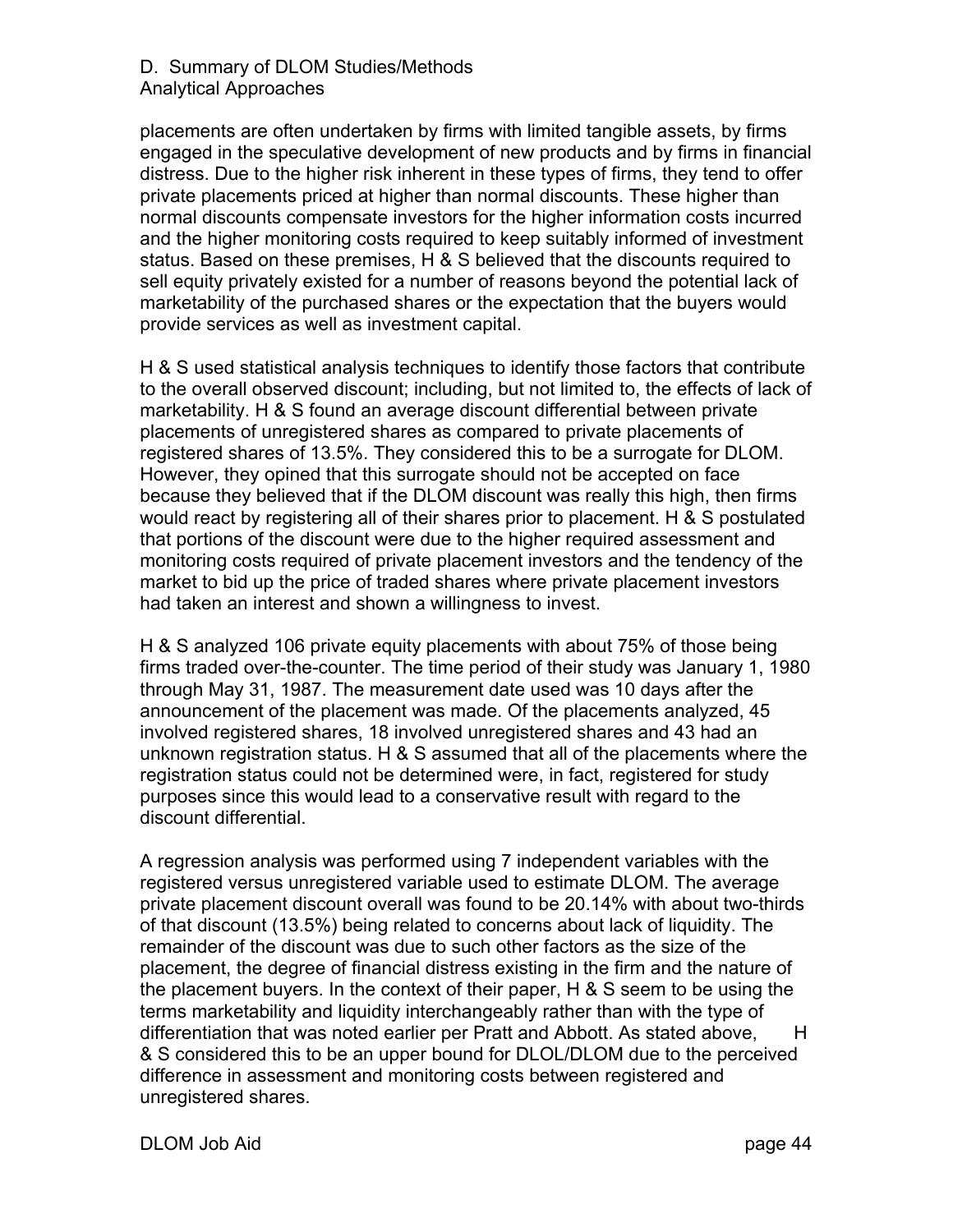### **Strengths**

- The strength of the H & S study is that it is somewhat more complete in its analysis than the Wruck study as seven variables potentially affecting discounts are identified and analyzed using a regression model. Through the multi-variate analysis, H & S were able to isolate what they believe to be the specific effect of lack of marketability from the effects of the other variables considered. This effect is measured at 13.5% based on the use of a dummy variable relating to registration status.
- The H & S sample is primarily (75%) made up of smaller companies that are traded over-the-counter whereas the Wruck sample was composed of companies traded on major stock exchanges. These smaller companies would seem to be more like the companies that are most often the subject of valuation assignments where lack of marketability is a concern than are the larger companies studied by Wruck.

#### Weaknesses

- The H & S study once again suffers from sample selection, registration status determination and measurement point problems as was the case with the Wruck study.
- H & S were able to determine the registration status of only 63 of their 106 sample companies and assumed that the 43 that could not be determined would all be considered as registered. This is an obvious, very serious problem with the methodology employed since it is the registration status variable that is put forth as the measure of lack of marketability in the study. H & S consider this approach to lead to a conservative result since the assumption used would act to reduce the amount of discount attributable to lack of marketability.
- H & S chose a measurement point at 10 days after the announcement date which gives any bounce upon announcement some time to dissipate prior to the measurement. This choice should also act to produce a more conservative discount result; however, the choice of measurement point remains arbitrary and totally subjective.

### Important Parameters of the Study

The analysis parameters considered by H & S are:

- Fraction of total outstanding stock placed
- Financial distress of issuer  $34$
- Book to market ratio of stock value
- Log of the proceeds of the offering  $35$

 $34$  The financial distress parameter is based on an analysis of such things as the company's solvency, liquidity, return on assets, debt-serving capacity, etc. to measure overall financial condition.<br><sup>35</sup> This is a measure of the size of the placement in dollar terms expressed on a logarithmic scale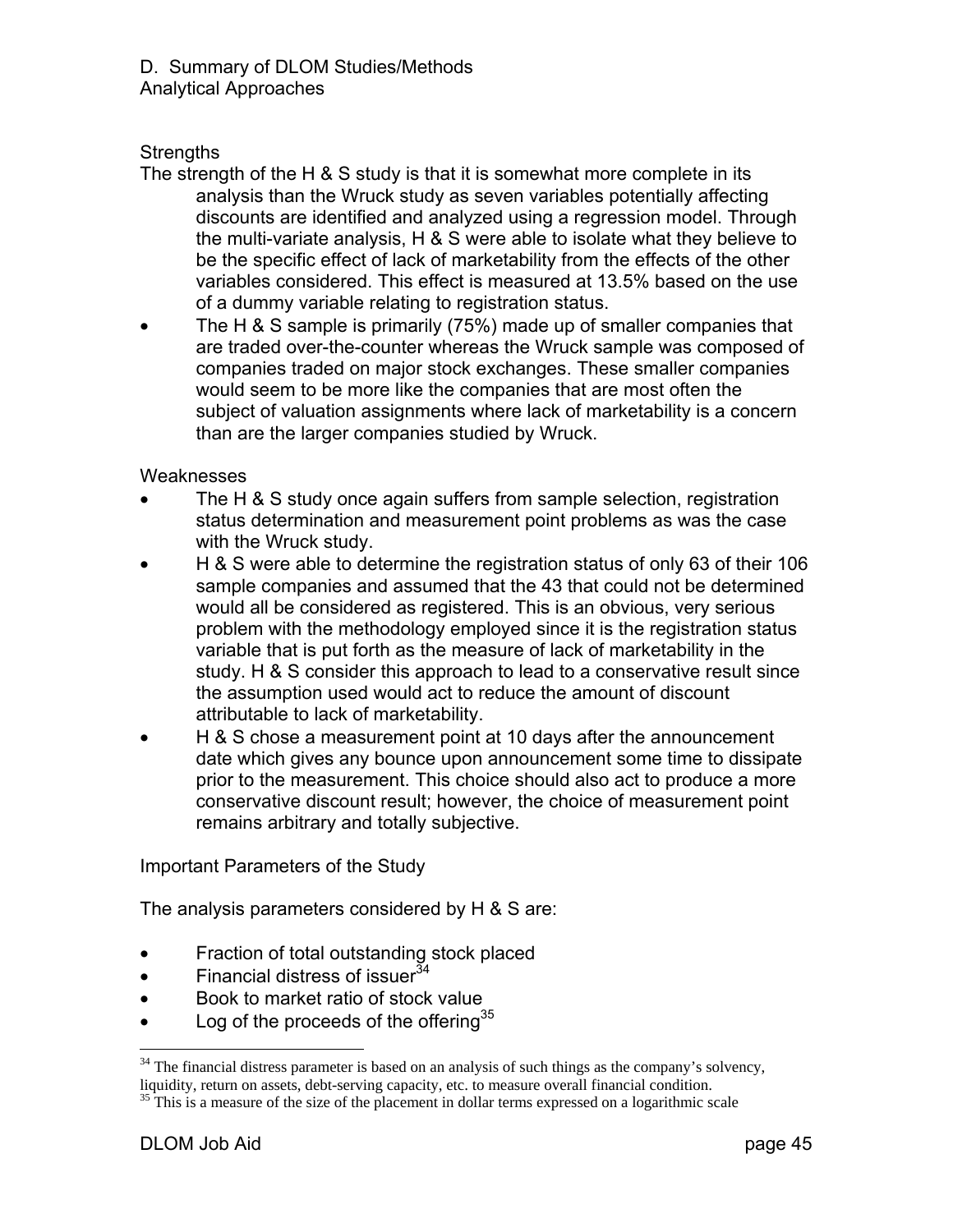- Registration status
- Investor is an individual
- Investor is a member of management

The other important variables in the approach are the sample selection methodology and the choice of measurement point.

#### View of the Valuation Community

The H & S study, like the Wruck Study, has been cited by a number of practitioners but is basically utilized as background material to introduce the subject of investigating marketability discounts analytically. Although the average and median discounts of the study are offered as evidence that the results of the benchmark studies may be much too high, the H & S discounts themselves are generally not offered as actual discount proposals.

#### View of the Courts

Since the numerical values of the H & S discounts have not been advanced in court as the primary determiners of proposed discount amounts, the courts have not specifically opined on the H & S study and its results.

## (c). Bajaj, Denis, Ferris and Sarin $36$

#### Background and Summary

Bajaj et al set about to study the concept of firm value and marketability discounts. They defined marketability as how quickly an asset can be converted into cash, without the owner incurring substantial transaction costs or having to give significant price concessions. They postulated that lack of marketability increases opportunity costs for asset holders and that such holders are also exposed to increased risks of loss. Both of these factors increase risk and lead to the need for discounting to lure investors to buy.

Bajaj et al set out the following factors affecting marketability:

 -Uncertainty of the assets value -Lack of availability of information on the asset to an outsider -Availability of close substitutes for the asset -Duration of the restriction on trades of the asset -Size of the block being sold

<sup>&</sup>lt;sup>36</sup> Bajaj, Mukesh, David J. Denis, Stephen P. Ferris and Atulya Sarin, "Firm Value and Marketability Discounts*"*, *Journal of Law and Economics* (2002).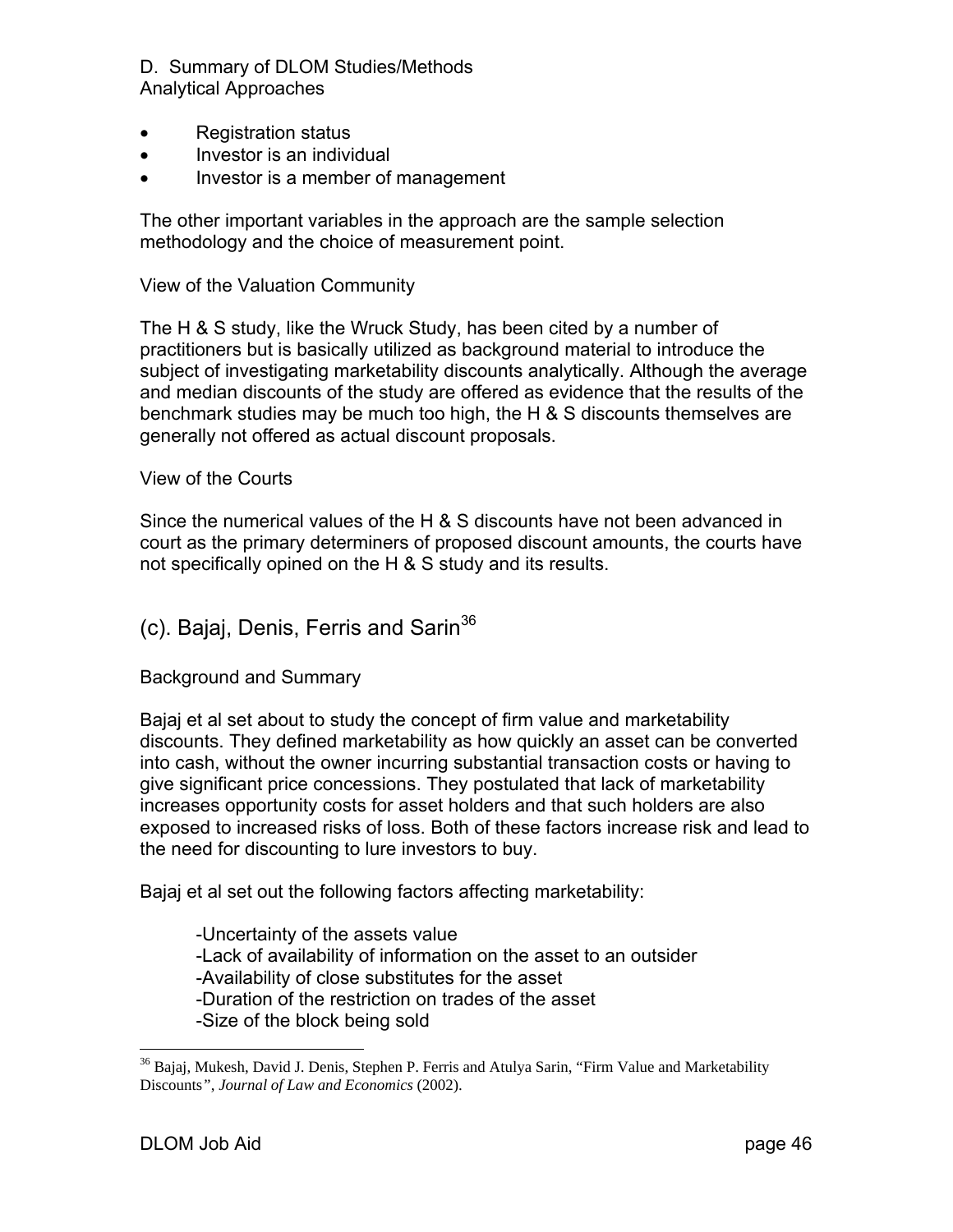An analysis was made of private equity placements during the period January 1, 1990 through December 31, 1995 involving 88 transactions. The measurement date used was 10 trading days after the announcement date. Accounting data was drawn from Compustat. A cross-sectional analysis of discounts was made using regression techniques.

Bajaj et al found that, on average, all private placements are made at discounts whether the block placed consists of registered shares or non-registered shares. For registered shares, the average discount was 14.04% and for unregistered shares the average discount was 28.13%. The respective median discounts were 9.85% and 26.47%. Combining unregistered and registered share transactions gave an overall average discount of 22.21% and a median discount of 20.67%.

As a first estimate of DLOM the average discounts were compared to get a discount differential of 14.09%. This was predicated on the premise that no DLOM should exist for registered shares since such could become immediately freely traded. A regression analysis was then conducted to attempt to further sort out the factors contributing to the overall discounts. This analysis used four independent variables with the registered/unregistered status being one. The coefficient for the registration variable turned out to be 7.23% indicating that registered shares would require a lesser discount than unregistered shares by that amount. This provided a more refined estimate of the specific effects of lack of marketability in Bajaj's view.

Bajaj et al also stratified their overall discount data to provide statistics for the larger group of discounts, the middle group of discounts and the smallest group of discounts. Averages of 43.33%, 20.36% and 2.21% were derived by group. Discussion was provided of the various factors that might explain the range of differences among these stratified groups. These included the fractional size of the block to total shares outstanding, the business risk facing the firm, the degree of financial distress of the firm and the total proceeds raised in the offering.

The Bajaj et al study has generated considerable response and criticism as it was the first study offered as a basis for court testimony for tax purposes when Dr. Bajaj began testifying before the Tax Court in cases such as the *Estate of Gross* and *McCord*. Most notable among the parties criticizing the study were Shannon Pratt, Mark Mitchell, Lance Hall and Chris Mercer. These critics found problems with many facets of the study including sample selection, measurement date, the combining of registered and unregistered share transactions, the choice of regression variables, the failure to consider the holding period as an explanatory factor, the failure to consider the Rule 144 affiliate provisions, the failure to properly identify registration status, and lack of rigor in the regression model employed.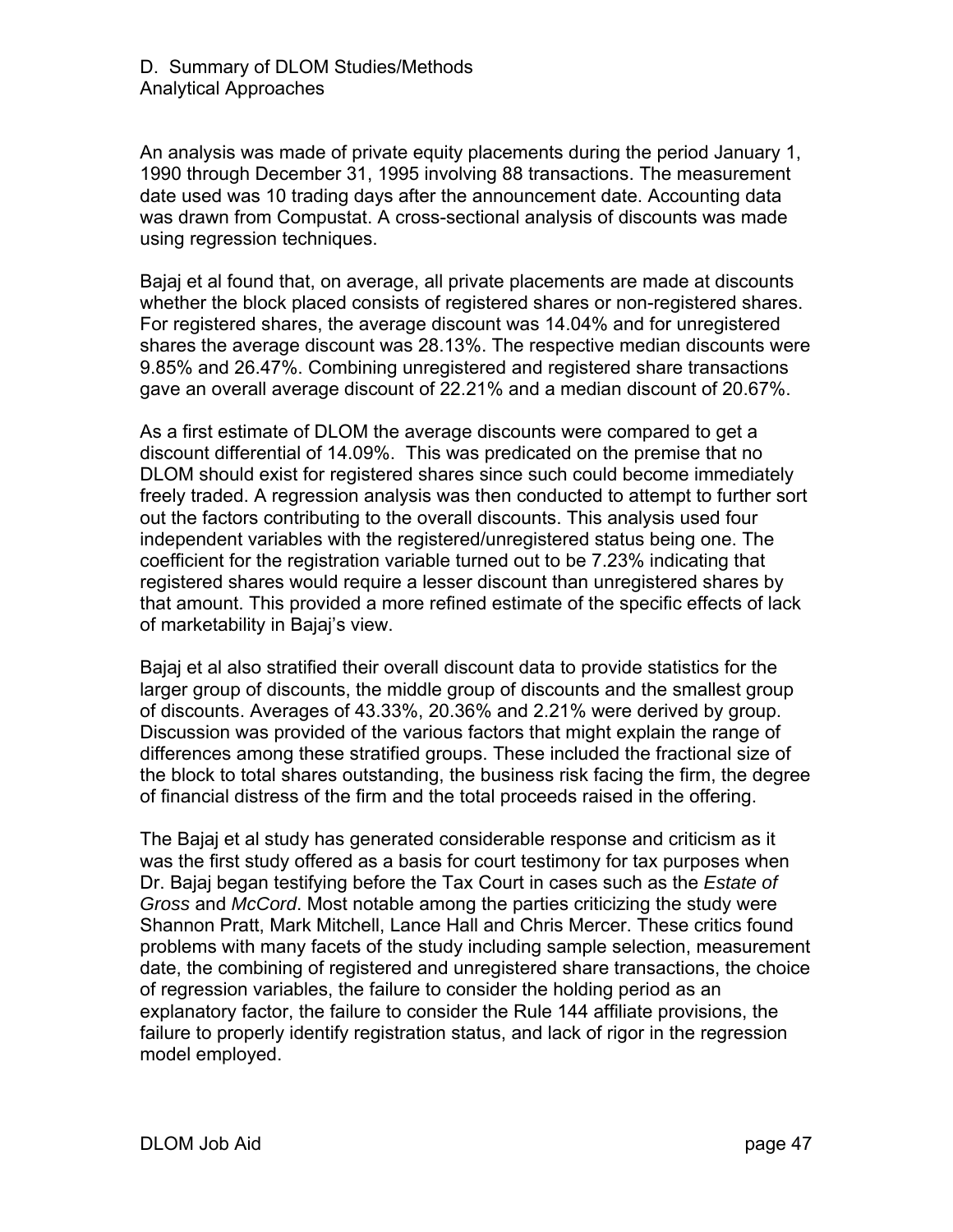### D. Summary of DLOM Studies/Methods

Analytical Approaches

## **Strengths**

- The Bajaj study like the H & S study concentrated primarily (82%) on companies traded over-the-counter. Although there is some debate among critics, the Bajaj sample of 88 companies seems to be better defined and the registration status of the component private placements more confidently determined with about 58% being unregistered.
- As mentioned for H & S the use of primarily smaller companies seems to be better suited to the measurement of the effects of lack of marketability than companies traded on major exchanges.
- Bajaj considered five different parameters that were seen to affect discounts, one of which was a variable based on registration status. This approach, like the approach pursued by H & S, allowed a direct measurement of what Bajaj considered to be the effects of lack of marketability. His isolated discount amount of 7.23% is supported by his model but seems to be too low to survive the application of a sanity check.

#### **Weaknesses**

The potential weaknesses of the Bajaj study have been spotlighted by a number of its critics including Pratt, Hall, Mercer and Mitchell and Norwalk. These weaknesses are concentrated in the areas of concern over sample choice, the remaining presence of some uncertainty in actual registration status, the relatively low coefficient of determination or  $R^2$  factor<sup>37</sup> generated by the regression model used and the choice of a measurement date of 10 days after the announcement.

- Certain writers have pointed to data errors in the sample and the failure to consider other transactions occurring within the analysis period that are considered to be logical choices with required data available.
- There is some question among analysts as to what the 7.23% discount amount attributable to lack of marketability by Bajaj really measures and whether, even if it truly measures a pure marketability component of discount, it is the proper level of discount to be considered in a transactional analysis. Bajaj himself has been somewhat inconsistent in how he applies the results of the study using the 7.23% in certain cases and a larger discount that is said to include the effects of assessment and monitoring costs in other cases.
- Another weakness of the Bajaj study in the view of his critics is it does not explicitly consider the length of the required holding period for an unregistered placement as a factor in the analysis. Not all unregistered placements are subject to the same holding period limitations and, accordingly, the analysis of registered versus unregistered placements should not be treated as a binary variable as Bajaj has proposed.

 $37$  The coefficient of determination is a measure of how well a regression model fits the data by indicating how much of the total data variation is explained by the model. If all the data were to fall directly on the model line then the coefficient would be 1.00. The lower the coefficient the less of the variability of the data is explained by the model.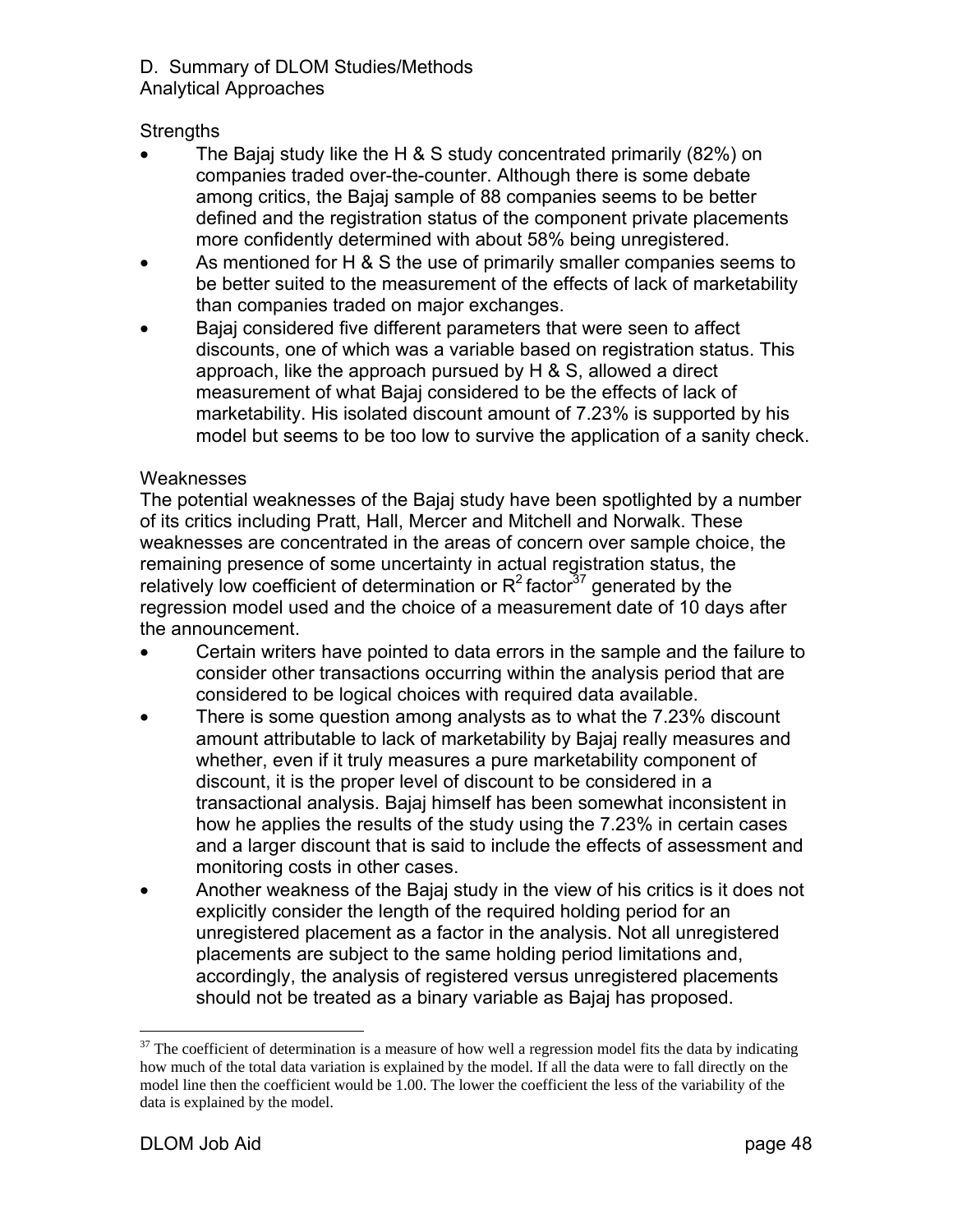• Finally, critics argue that simply because some private placement shares are registered does not automatically make them freely tradable such that no DLOM should apply to them.

Important Parameters of the Study

Bajaj combines the five areas potentially affecting marketability related discounts into four parameters for use in his model. These parameters are:

- the percent of shares placed out of the total outstanding shares,
- the Z-score<sup>38</sup> which is a measure of a firm's financial strength or lack thereof based on an analysis of ratios focusing on solvency, liquidity, return on assets, debt serving capacity, etc.,
- the registration status of the placement and
- the volatility of the stock as determined using actual data for the publicly traded stock of the sample company.

Other important variables are the selection of the sample to be analyzed and the choice of the measurement point.

#### View of the Valuation Community

Unlike Wruck and Hertzel & Smith, the Bajaj study has received intense attention from the valuation community, much of it critical in nature. Critics such as Pratt, Hall, Mercer and a number of other practitioners have cast much skepticism on Bajaj's sample selection, his model's weaknesses including its rather low explanatory value as measured by  $R^2$ , the use of registration status as a binary variable rather than one that considers the differential effects of required restriction periods and the unreasonably low amount that is attributable to lack of marketability as a discrete variable. The general thesis advanced by his critics for Bajaj's relative success in his court appearances is that he had poor and unprepared opposition that could not and did not exploit all of the weaknesses in his study and his testimony.

The critics advance a number of reasons why the Bajaj approach should not be accepted by practitioners but, in each case, the criticism is accompanied by support for the critics own preferred approach to DLOM. In the case of Pratt and Hall, this is the use of the benchmark study approach while in the case of Mercer it is the use of his QMDM approach. Hall believes that the data in the FMV Opinions restricted stock study can be used to counteract the conclusions that Bajaj has advanced.

<sup>38</sup> See Edward I. Altman, *Financial Ratios, Discriminant Analysis and the Prediction of Corporate Bankruptcy*, J. Fin 589, 589-605 (1968). The higher the Z-Score of a company, the stronger its financial position.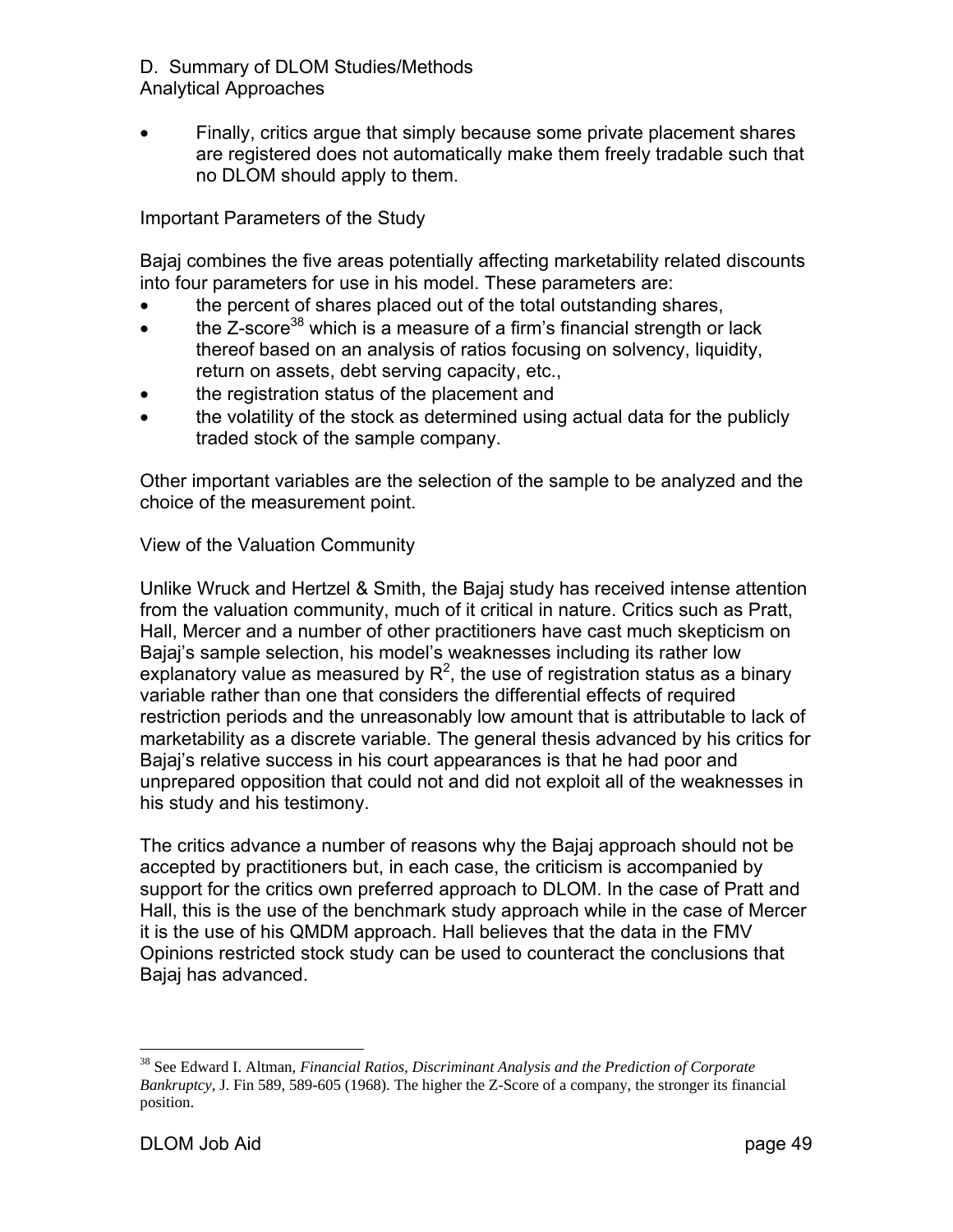#### View of the Courts

To date, only Bajaj and his colleague Dr. Shapiro have gone to Court with the analytical approach as their main support for a DLOM discount selection. Bajaj has testified in the *Estate of Gross<sup>39</sup>*, *Litman and Diener v. USA40*, *McCord et ux v. Commissioner<sup>41</sup>* and *Richie C. Heck v. Commissioner<sup>42</sup>* among others. Shapiro utilized the same approach in his testimony in *Lappo v. Commissioner43.*

In general, the Courts have given favorable treatment to Bajaj's general approach to DLOM citing the conceptual basis and the use of mathematical techniques to separate out contributing factors. However, no Court has accepted his 7.23% estimate as the proper DLOM at face value. In *McCord*, the Court instead chose to look at all of the Bajaj data and to select a DLOM based on the summary results from his middle strata of discount transactions arriving at a number of 20%. A similar approach has been taken in other cases where the 20% discount has been accepted as a starting point and then adjusted up to 23% or 25% based on factors that the Court thought were important. In *Gross*, Bajaj did not propose a strict DLOM discount based on his study but instead argued for 25% which included a 20% original amount plus 5% to account for the S corp. effects on marketability. This total discount was accepted by the Court.

## (d). Ashok B. Abbott $44$

#### Background and Summary

Abbott studied empirical methods for estimating marketability and liquidity discounts. He defines marketability as the ability to sell a block of securities in an established and efficient public capital market, with relatively low transaction costs, and with minimal effect on that security's public market price. Liquidity is then seen as the ability to convert a block of securities into cash. Per Abbott, marketability refers to a right and liquidity is a measure of speed.

Abbott believes that neither the pre-IPO nor the Restricted Stock Studies give very usable results for a number of reasons. Among these are changes in the

<sup>39</sup> *Estate of Gross*, T.C. Memo 1999-254, 78 T.C.M. (CCH) 201, T.C.M. (RIA) 99254, 1999 Tax Ct. Memo LEXIS 290

<sup>40</sup> *David S. and Malia A. Litman v. The United States*, United States Court of Federal Claims, 2007 U.S.

Claims LEXIS 273, August 22, 2007<br><sup>41</sup> McCord v. Comr., 120 T.C. 358 (2003)

<sup>&</sup>lt;sup>42</sup> Heck v. Comr., T.C. Memo 2002-34<br><sup>43</sup> Clarisa W. Lappo v. Comr., T.C. Memo 2003-258, Tax Ct. Memo LEXIS 257, 86 T.C.M. (CCH) 333<br><sup>44</sup> Ashok B. Abbott, Various Dates, *Empirical Measures of Marketability and Liquidity* 

*Discounts for Lack of Marketability: An Empirical Analysis* and *DLOM – Concepts and Models*, Presentations at Various ASA and NACVA Conferences and on the BVR Teleconference of April 26, 2006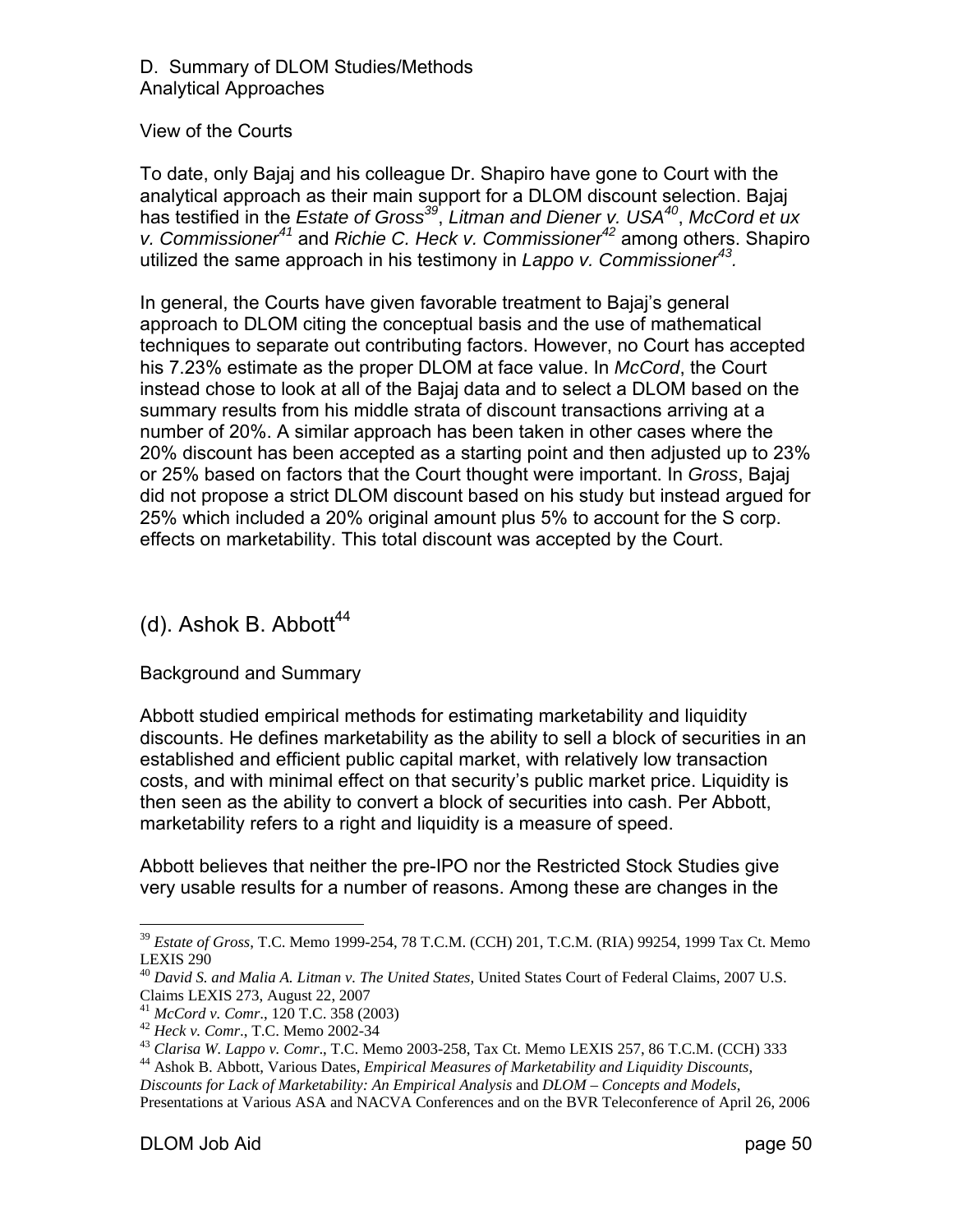Rule 144 holding period, the growth of the derivatives market, the reduction in required trading costs due to discount brokerages, the new transparency rules established by the SEC and FASB, and their use of averages.

Per Abbott, recent law changes and market developments have made public markets more liquid but this change does not extend to private markets which could lead to an understatement of discounts appropriate to these markets. Hence, he believes that a more scientific and statistically supportable approach to marketability and liquidity is now required. He then analyzes a number of studies and discount indications that exist. This review provides the following lack of liquidity indicators.

- In 1996, for shares traded on the NYSE, the most liquid stocks when compared to the least liquid stocks indicated a discount for lack of liquidity range of 35.5%
- In an IPO study for the period 1993 to 2003, the average trimmed mean<sup>45</sup> for DLOL is 6.05% based on some 7,824 IPOs
- In a 2004 IPO study the range for DLOL was from  $4.3\%$  to  $9.9\%$ depending upon market capitalization
- Small cap stocks had greater holding periods during the period from 1993 to 2004 in the range of 30 to 130 months as compared to 10 to 21 months for large cap stocks; the overall average range was from 25 to 69 months
- Large cap stocks have been as much as 9 times more liquid than small cap stocks for trades during 2001

Abbott mentions that Longstaff<sup>46</sup> has postulated a DLOL of 3% to 42% based on his option study where 3% is for a 5% block size for a large cap stock and 42% is for a 25% block size for a small cap stock. These discounts are upper-bounds since Longstaff assumes perfect market timing in making his analyses.

Finally, Abbott concludes that for smaller block sizes a proper DLOL is limited to less than 25% with the DLOL for a 5% block limited to about 15%.

#### **Strengths**

Abbott recognizes the differences between public and private markets and the importance of block size as considerations in the discount for lack of marketability. He further recognizes the effect of relatively new innovations in

 $\overline{a}$ <sup>45</sup> The trimmed mean is the average obtained from a subset of the data after some of the largest and the smallest values have been removed. It is thought to be a better measure of the central tendency of the concentrated core of the data than is the overall mean.

<sup>46</sup> Francis A. Longstaff, *How Much Can Marketability Affect Security Value?*, J. Fin,, 1767, December 1995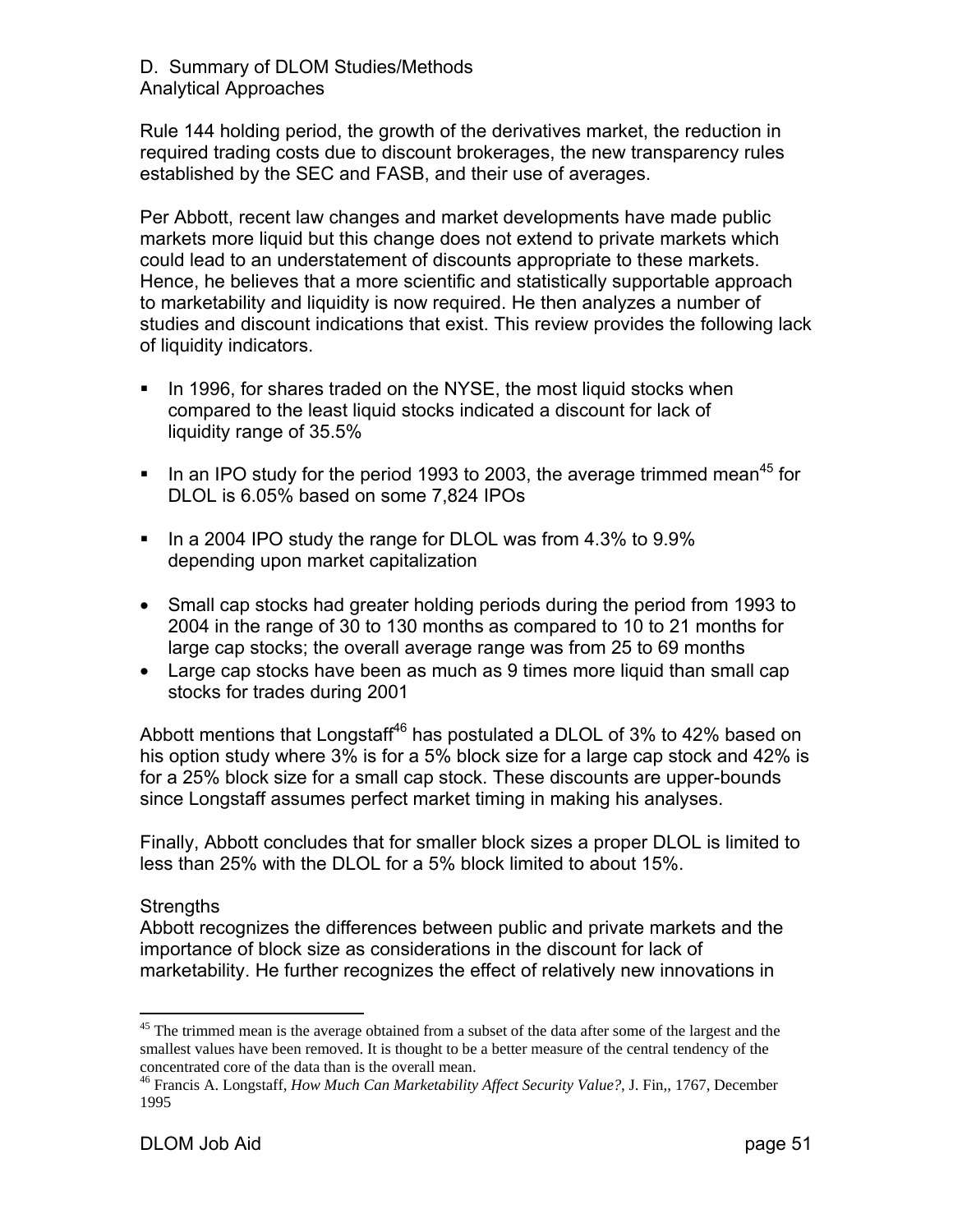security markets as factors that act to reduce the discount required by investors in non-liquid stocks. Further, he recognizes the importance of overall company capitalization on the holding periods required to sell stocks. Abbott cautions as to the risks involved in using public stock-based discounts for stocks that are not publicly traded on any recognized exchanges. His strengths are mostly conceptual rather than of a nature that would necessarily lead to a reliable numerical estimate for either DLOL or DLOM.

#### **Weaknesses**

Abbott's results have been mostly presented in academic and valuation society environments and have not been properly vetted by either practitioners or the courts. It is doubtful that his work could serve as a primary approach to marketability quantification as of the present time.

#### Important Parameters of the Study

Variables indicated by Abbott as potentially significant factors in liquidity and marketability include

- block size,
- overall market capitalization,
- availability of hedging opportunities,
- anticipated holding period of market participants and
- the general need for liquidity in the economy in general.

#### View of Valuation Community

To date, the valuation community has shown an interest in Abbott's work and his concepts. He has been invited to speak at numerous valuation conferences and to participate in a number of panel discussions such as the BVR Teleconferences. There has been no use of the results that he has generated as a basis for discounts that would properly serve as a foundation for an overall valuation.

#### View of the Courts

The Abbott analyses and findings have had no vetting in the courts.

#### **Conclusion**

Overall, many judges seem to be using the work of Bajaj and the other analytical studies as ammunition to hold all practitioners accountable for unsupported reliance on the benchmark studies. Even though an acceptable bottom line number has not come out of these studies per se, they have raised several questions and have tended to show that the benchmark studies can sometimes lead to unreasonably high results. Among the questions that they have brought to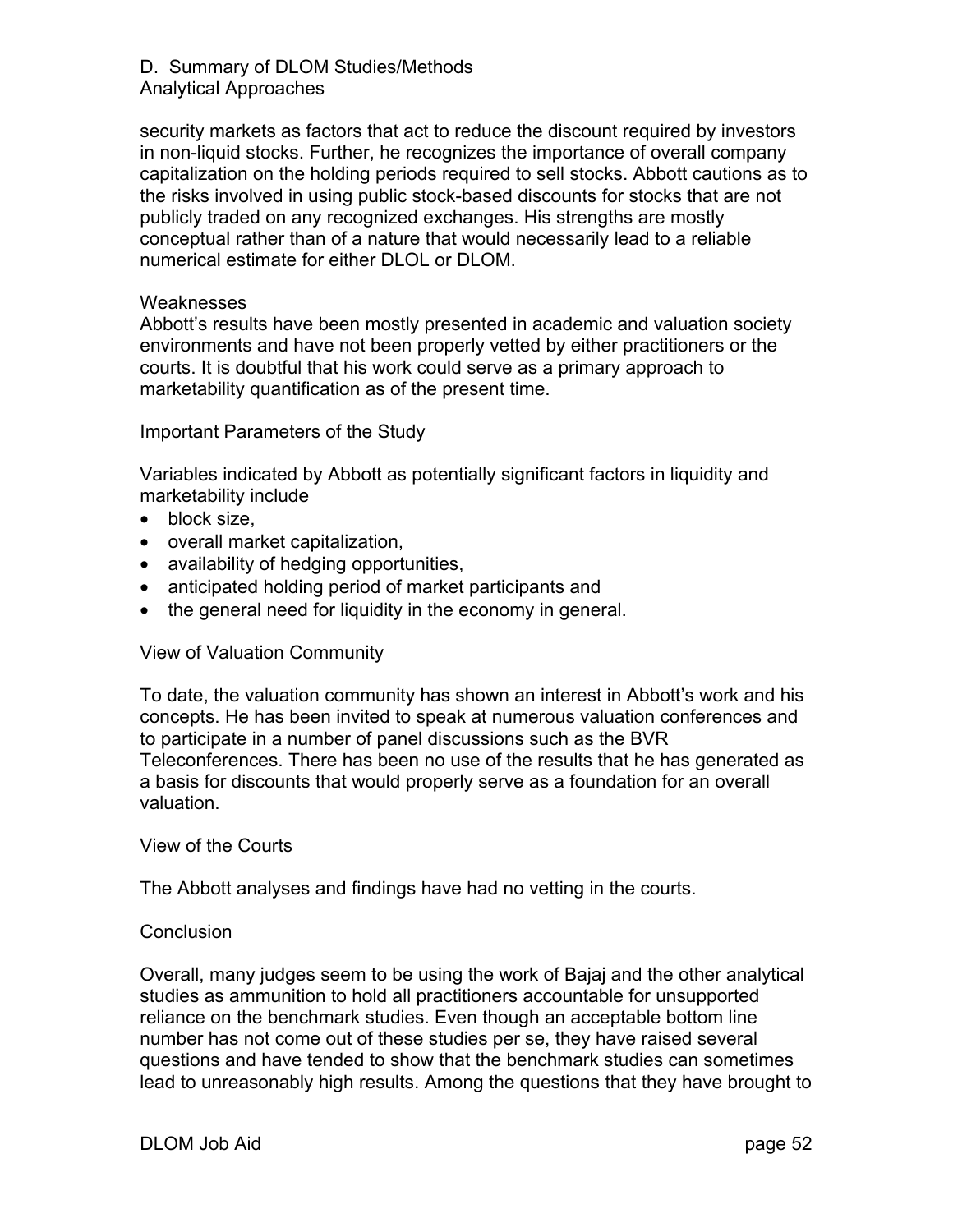the surface is the existence of investors with long investing horizons for which marketability is not a particular concern and the development of the derivative markets which have allowed the creation of synthetic liquidity that did not exist at the times when the benchmark studies were constructed.

As a result of the weaknesses cited relating to sample selection, sample point classification and measurement point concerns, it is unlikely that these approaches can be used to derive a numerical result that will go forth unchallenged. Instead, the raw data collected and the many component factors proposed can be used to make subjective judgments about discount magnitudes that would seem more satisfactory than using the gross averages generated by the benchmark studies, either with or without unsupportable adjustments for changing facts and circumstances. For example, consideration of volatility and expected holding period as opposed to restriction period would seem to be factors that provide meaningful insight to the DLOM and DLOL question. Also the availability of hedging strategies can act to increase effective liquidity where those strategies exist. These strategies replicate the existing value parameters of a non-liquid security by combining the value parameters of other securities that are publicly traded and, therefore, more liquid.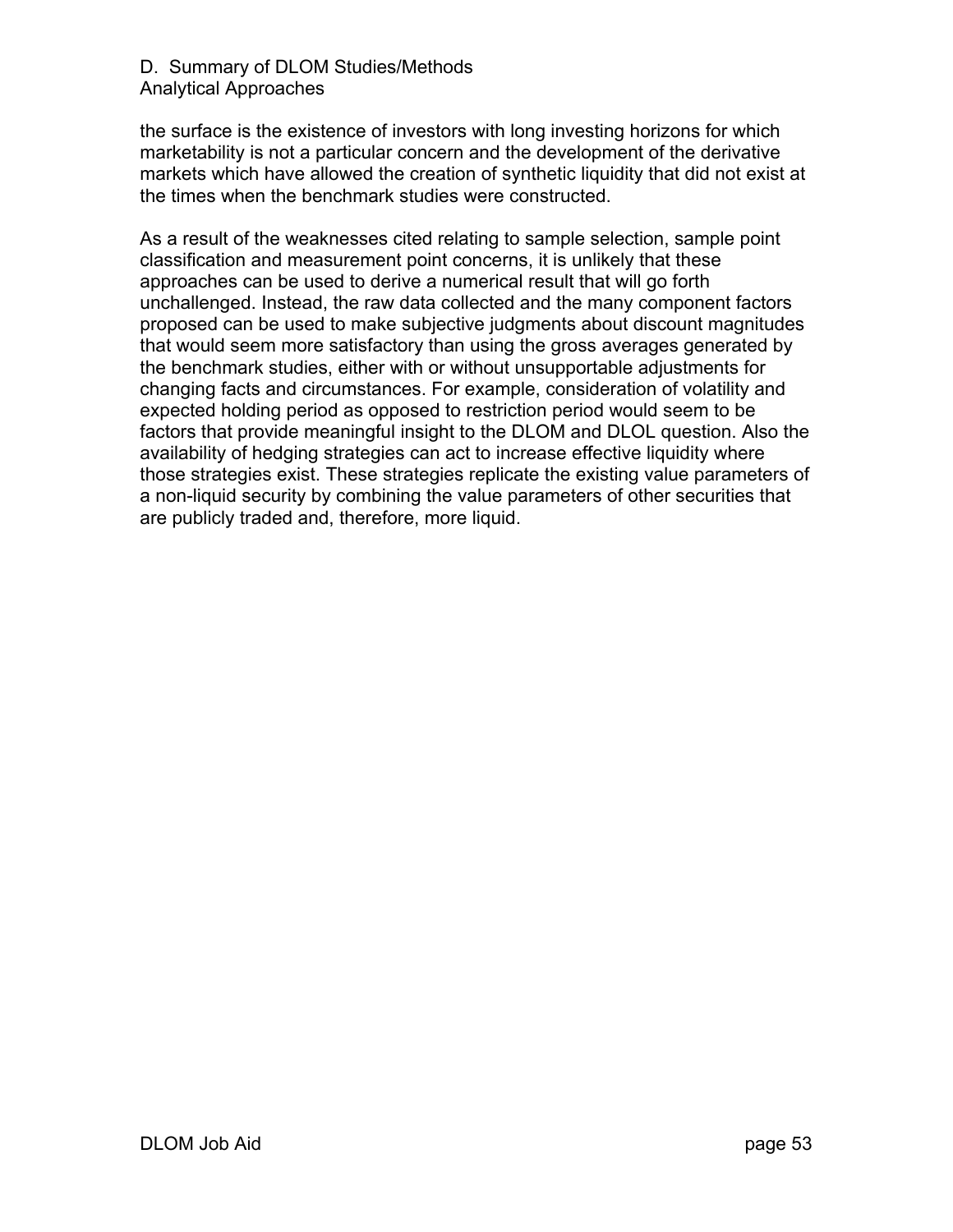## **4. Other Approaches**

## (a) QMDM (Christopher Mercer)

#### Background and Summary

The complete reference for this approach to the Discount for Lack of Marketability ("DLOM") is the "Quantitative Marketability Discount Model" (see Mercer's book: Quantifying Marketability Discounts, by Z. Christopher Mercer, ASA, CFA, *Peabody Publishing, LP*, 1997). The model calculates a matrix of discounts for lack of marketability, based upon a range of variables. Variables include rate of appreciation in assets, holding period until liquidation, and required rate of return to the hypothetical investor. The appraiser estimates which variables from the matrix are most appropriate for the subject interest. The intersection of those variables within the calculation matrix yields the DLOM.

Given the variable inputs, discounts from this method can vary significantly. For example, a "base case" illustration on page 225 of Mercer's book presents a matrix of possible discounts ranging from 5% to 100%. Within the matrix, three discounts are proposed for purposes of discussion (31% [low], 58% [medium], and 71% [high]).

#### Areas of Focus

In discussing this approach with taxpayer or taxpayer's appraiser, the following areas of focus should be explored:

- On what basis has the Taxpayer's appraiser estimated the expected rate of appreciation (i.e. growth) on the underlying investment assets?
- On what basis has the Taxpayer's appraiser estimated the holding period before the hypothetical buyer would receive the cash flow return on their investment?
- On what basis has the Taxpayer's appraiser estimated the required rate of return to the hypothetical buyer?
- How does the required rate of return compare to alternative investments that were available to the hypothetical buyer on the valuation date?

#### **Strengths**

• As its name states, the QMDM provides a quantitative basis for reaching an opinion of the DLOM.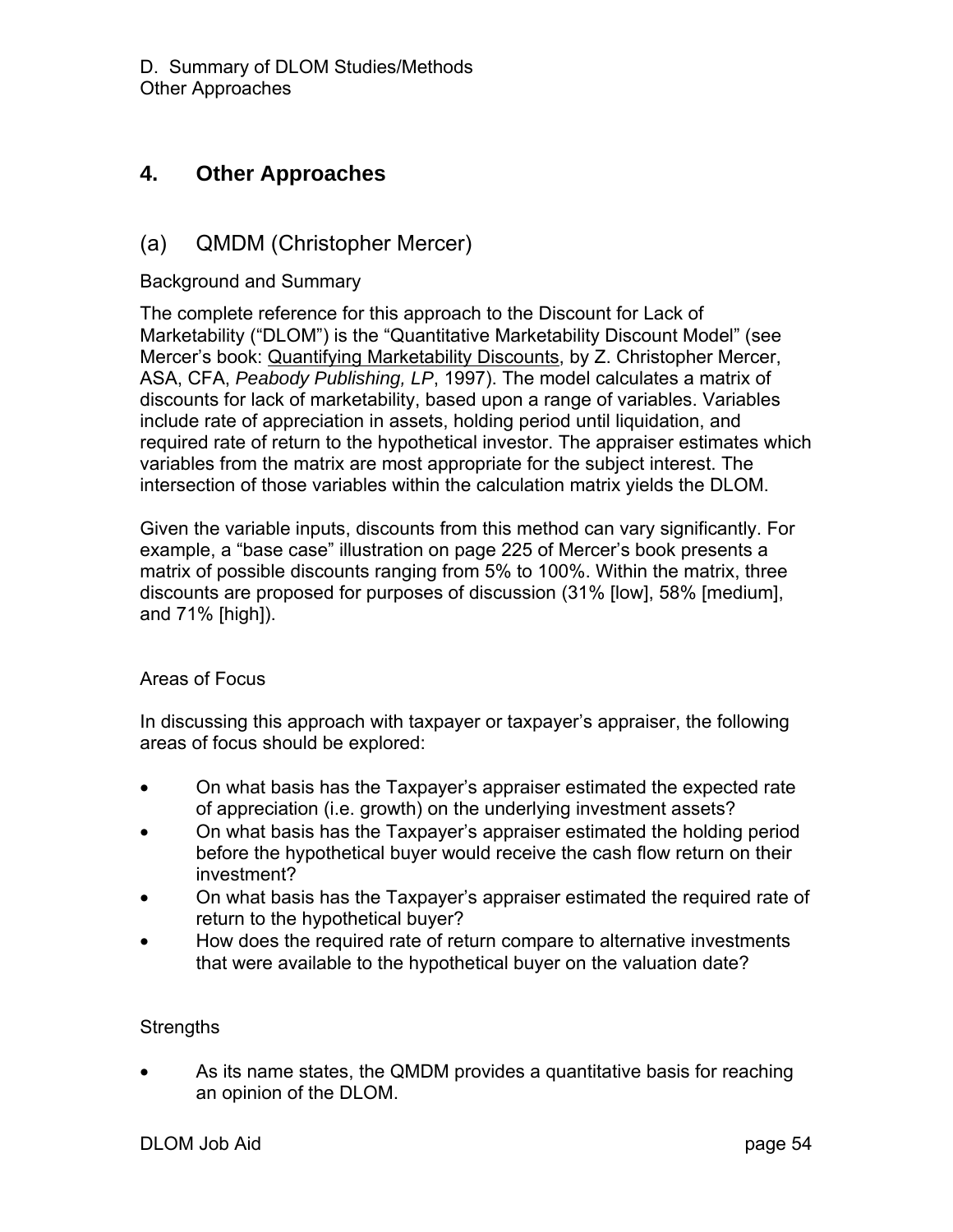• Instead of arbitrarily selecting "35%" after a vague discussion of valuation theory and restricted stock studies, the QMDM allows the appraiser to estimate specific factors (e.g. rate of appreciation, holding period, and required rate of return), to conclude a specific DLOM from the calculation matrix.

#### **Weaknesses**

- While it avoids arbitrary selection of a DLOM, estimation of factors for the calculation matrix can be just as arbitrary and subjective.
- The matrix increases the number of things the appraiser needs to have an "opinion" about, potentially leaving the appraiser over-extended on their clairvoyance about a multitude of events expected to occur many years into the future.
- Alternatively, if the appraiser simply relies upon management (i.e. the "client") projections for parameter estimation, the appraiser's opinion of the DLOM might lack credibility and independence.

Important Parameters for this Approach

- 1) Base value of the marketable minority interest (the base value would be the pro rata of the subject interest, after the discount for lack of control, but before the discount for lack of marketability);
- 2) Expected appreciation on base value over the holding period;
- 3) Expected dividend yield over the holding period;
- 4) Expected growth rate in dividends over the holding period;
- 5) Assumed length of the holding period in years; and
- 6) Required rate of return to hypothetical investor over the holding period

Variations of the QMDM can incorporate additional factors, such as interim cash flows, compensation to officers (including over-compensation), taxes, etc. However, the model can become very complicated with the introduction of additional variables.

#### Prevalence in professional practice:

This approach has seen minimal use by outside valuation professionals as the primary basis for the DLOM. More recently, QMDM has been presented as additional support ("sanity check") for a DLOM estimated using methods other than the QMDM.

From the perspective of originator of QMDM method: At the September 18, 2008 DLOM Summit in San Diego, Chris Mercer, the originator of QMDM, argued in favor of this approach, stating that his firm still uses the QMDM (although he mentioned that E&G tax valuations were not a significant portion of his firm's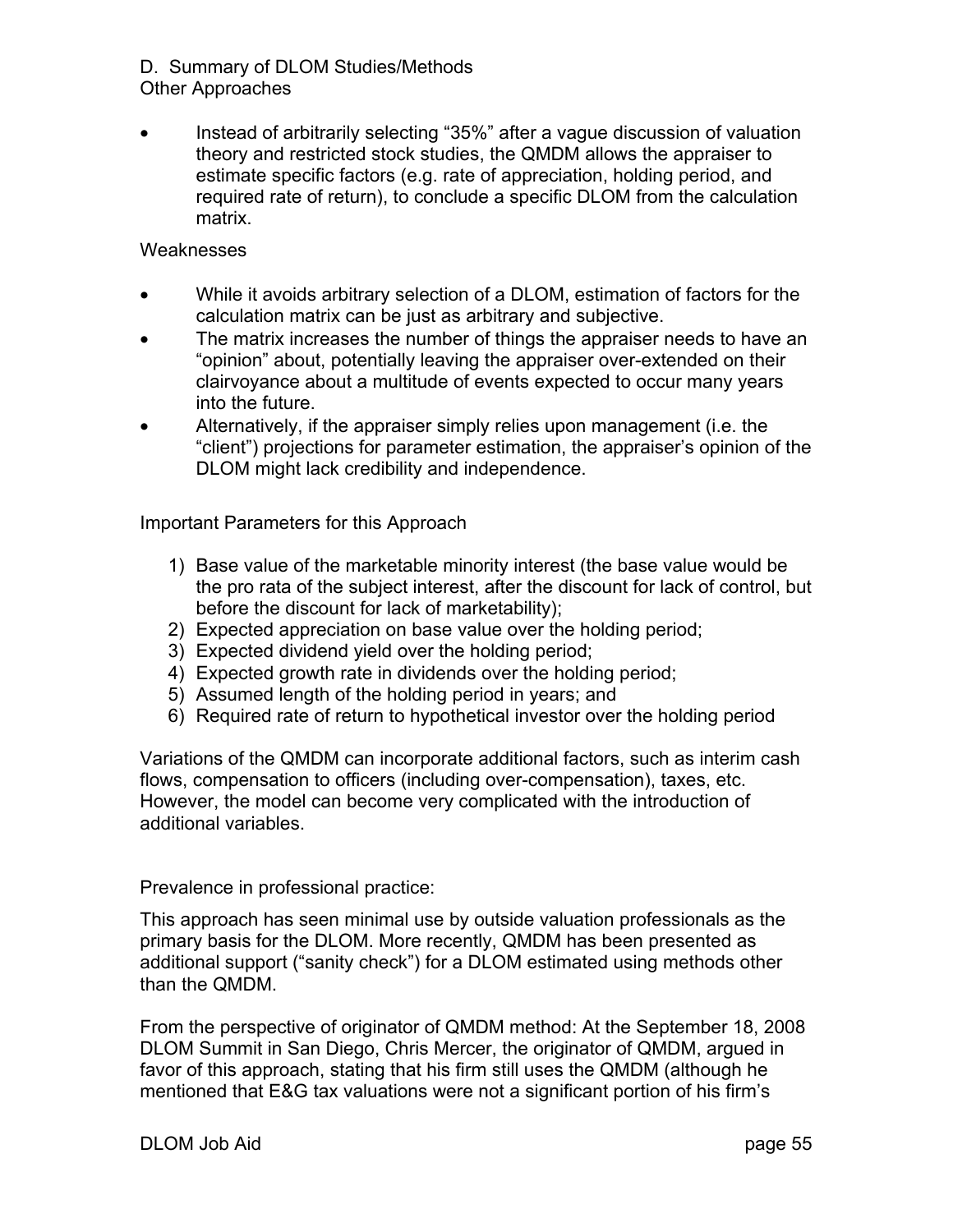case work). He further stated that, despite some Court rulings involving the QMDM approach, he (and his firm) has not been rebutted in Court for using the QMDM.

#### View of the Courts

Prior to the QMDM, the Courts had criticized appraisers for a lack of quantitative basis for their DLOM determination (e.g. arbitrarily selecting a 35% DLOM). The QMDM appeared to be an answer, but *Weinberg v. CIR* (T.C. Memo. 2000-51) and *Janda v. CIR* (T.C. Memo. 2001-24) suggest otherwise. In each of these cases, the QMDM was criticized:

*Weinberg v. CIR*: "We disagree with the discount computed by Dr. Kursh on the basis of the QMDM model because slight variations in the assumptions used in the model produce dramatic differences in the results."

*Janda v. CIR*: "We have grave doubts about the reliability of the QMDM model to produce reasonable discounts..."

## (b) NICE (William Frazier)

Background and Summary

According to Howard, Frazier, Barker, Elliot, Inc. (www.hfbe.com), a Texasbased valuation firm, firm principal William Frazier authored an article, "Nonmarketable Investment Company Evaluation (NICE)", that appeared in the November/December 2006 issue of Valuation Strategies (Vol 10, No 2, published by Warren, Gorman & Lamont, RIA Group, Boston MA).

NICE is a valuation system under the income approach designed to determine the fair market value of equity interests in closely held investment entities. NICE uses investment returns to calculate value.

According to the article in Valuation Strategies (see above for citation reference):

[NICE] is a valuation system under the income approach to value. It is designed specifically to determine the fair market value of equity interests in closely held investment entities, such as family limited partnerships, S corporations, and limited liability companies. NICE does not use [lack of control and lack of marketability] discounts in its operation. Instead, lack of control and lack of marketability are viewed as investment risks embodied in the required rate of return for the subject interest.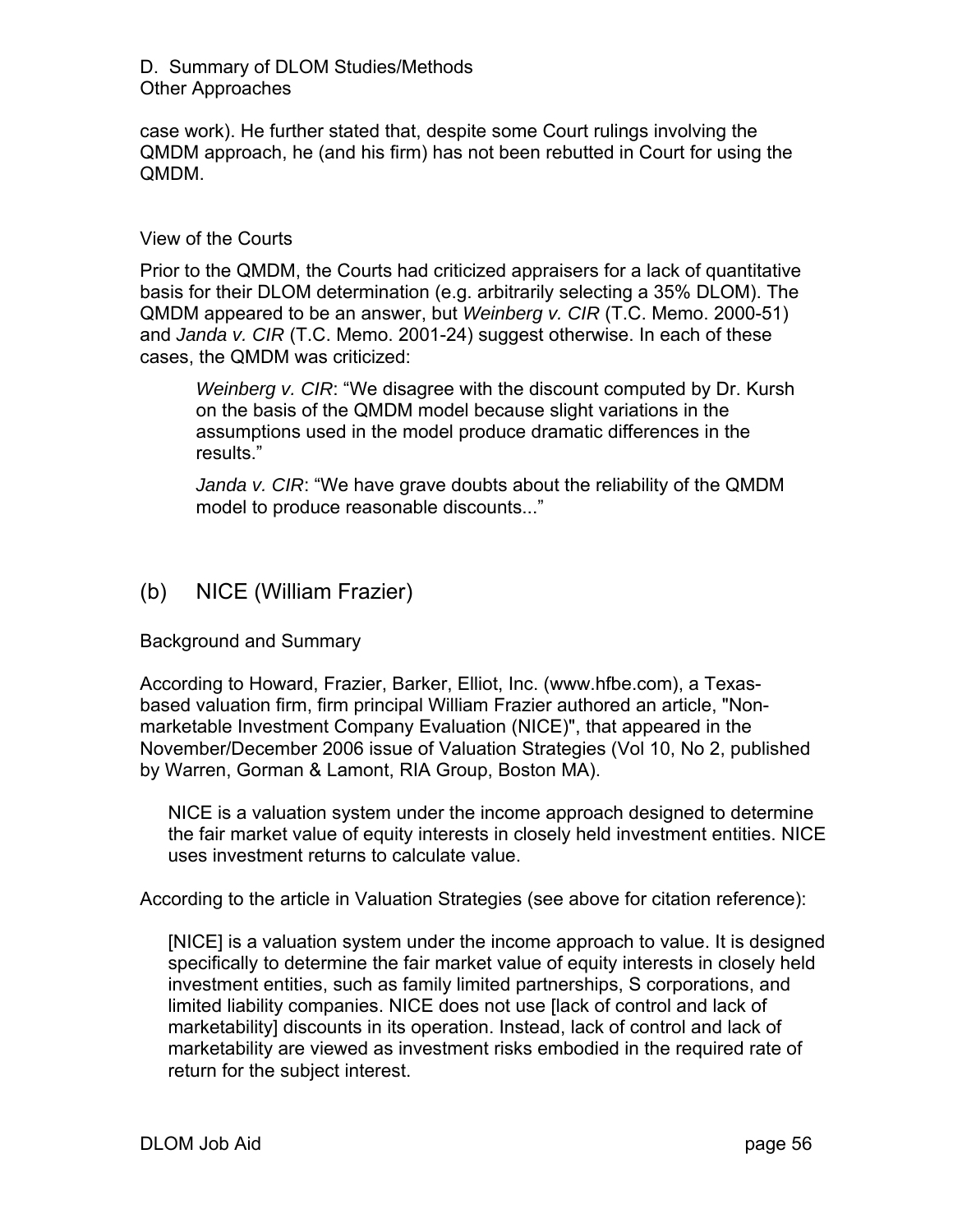The key issue is that incremental rates of return for lack of control and/or lack of marketability need to be estimated. Such estimates can begin to appear subjective, depending on the availability of adequate information.

Given the variable inputs, discounts from this method can vary. For example, a "scenario" illustration on page 46 of the respective issue of Valuation Strategies shows a discount range from 37% to 47.5%, with an indicated discount of 42.25%.

The NICE method specifically states that it should not be used when the holding period is either known or can be reasonably estimated. According to the article, the method assumes a "very long-term and illiquid investment"..."[T]he liquidation date can be a very distant event, with a practical range of no less than ten years."

Thus, the NICE method would tend to lead to an elevated estimate of total discounts for an interest that did not meet these assumed conditions.

#### Areas of Focus

In discussing this approach with the taxpayer or taxpayer's appraiser the following areas of focus should be explored:

- On what basis has the Taxpayer's appraiser estimated the additional rate of return to compensate for lack of control and/or lack of marketability?
- Do the incremental rates of return reflect arbitrary selection of 1%, 2%, 3%, etc.?
- How does the required rate of return compare to alternative investments that were available to the hypothetical buyer on the valuation date with comparable degrees of total risk?

### **Strengths**

- The NICE method avoids subjective estimation of discounts for lack of control and lack of marketability. On that basis, the method appears to be a more traditional, and straight-forward, "income approach" to valuation.
- NICE is also presented as a better alternative to the QMDM, on the basis that the QMDM does not specifically address the additional required rate of return for lack of control and/or lack of marketability, while the NICE method does.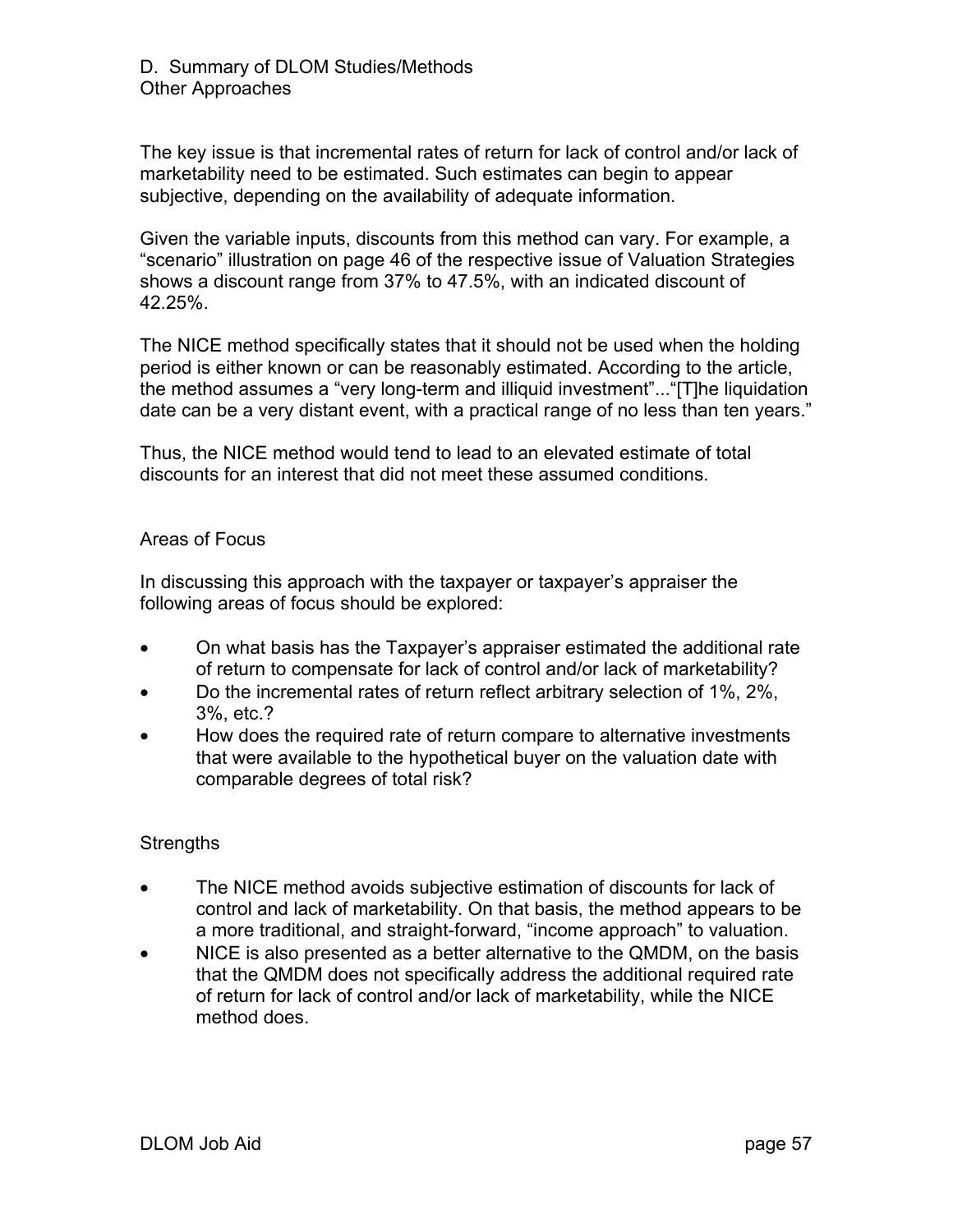#### Weaknesses

- The method assumes the hypothetical buyer can demand (and receive) a higher required rate of return for lack of control and lack of marketability.
- The basis (or capability) for the hypothetical buyer to receive the higher rate of return can become a matter of subjective estimation.
- For example, the method claims to avoid subjectivity, but the illustration within the article estimates (somewhat subjectively) a precise 2.00% increase in required rate of return for lack of marketability. This incremental return is illustrated on the basis of above-average performance of certain mutual funds. However, the article admits that mutual funds generally cannot maintain above-average performance indefinitely.
- The method assumes a holding period well-in-excess of 10 years (upwards of 50 years in some examples). However, it could be argued that "predicting" a liquidation date 50-years into the future is just as speculative as subjectively estimating a DLOM.

Important Parameters for this Approach

- 1) Baseline rates of return for market interest rates and stock market returns (baseline reflects comparable investments that do not have additional risks from lack of marketability); and
- 2) Incremental returns for lack of control and lack of marketability, which are estimated on the basis of various "spreads" of different types of investments.

Prevalence in Professional Practice:

The NICE or Frazier method has not been seen in valuation reports we have reviewed. However, valuation reports have used rate-of-return methods to value closely held investment interests (or as "sanity checks"), but the terms NICE or Frazier were not cited.

William Frazier continues to conduct seminars on his "NICE" method. For example, he presented on NICE at the AICPA/ASA conference in Las Vegas in November 2008.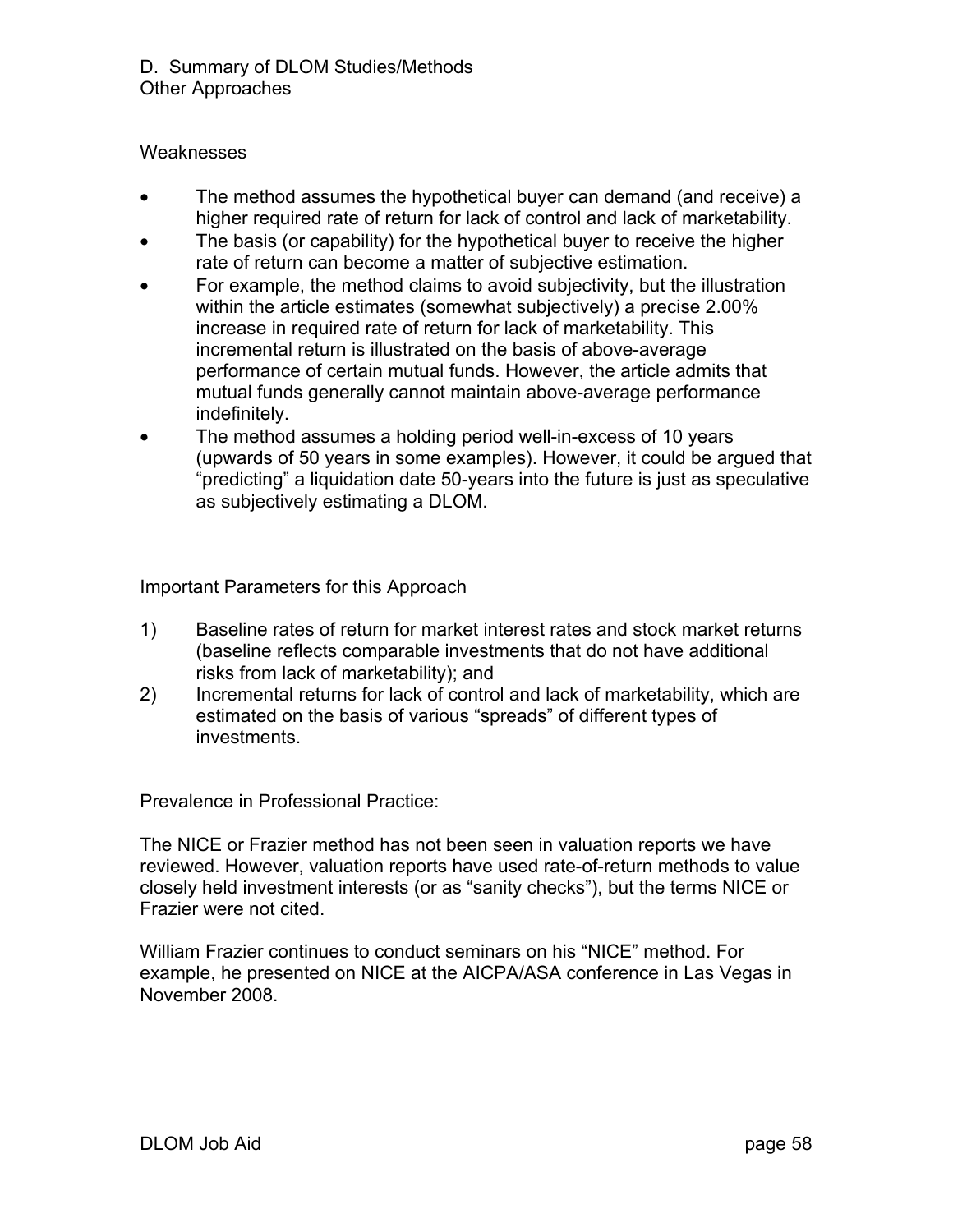What the Courts say about this model

No Court references were found for the NICE or Frazier method. If presented to a Court it is likely that the Court will criticize this method as relying upon subjectively-estimated incremental rates of return for lack of control and lack of marketability unless some definitive market evidence were provided in support of these rates.

## (c) NERA (David Tabak)

Background and Summary

NERA (National Economic Research Associates) is a consulting firm. Dr. David Tabak, a Senior Vice President with NERA, published an in-house working paper entitled: "A CAPM-Based Approach to Calculating Illiquidity Discounts". The working paper is dated November 11, 2002, and is posted for free on NERA's website (www.nera.com).

According to the NERA website (www.nera.com):

In this working paper, Dr. Tabak provides a review and analysis of existing studies and theories on calculating appropriate illiquidity discounts for restricted stock. Dr. Tabak discusses how existing studies have limited applicability in calculating an appropriate discount because they generally present only median or average results.

As an alternative, Dr. Tabak offers a theoretical model based on the CAPM, or capital asset pricing model, that allows for a quantification of the illiquidity discount based on objective criteria specific to the asset under consideration. This equity risk premium-based model is the first approach to apply the CAPM to the process of calculating illiquidity discounts, and offers a number of benefits over using simple average discounts or any of the other methodologies discussed in this paper.

The result is a framework for measuring illiquidity discounts that vary over time and depend on the length of the restriction and the riskiness of the illiquid asset. Perhaps most importantly, Dr. Tabak's new model is less subjective than the analysis often used in practice today.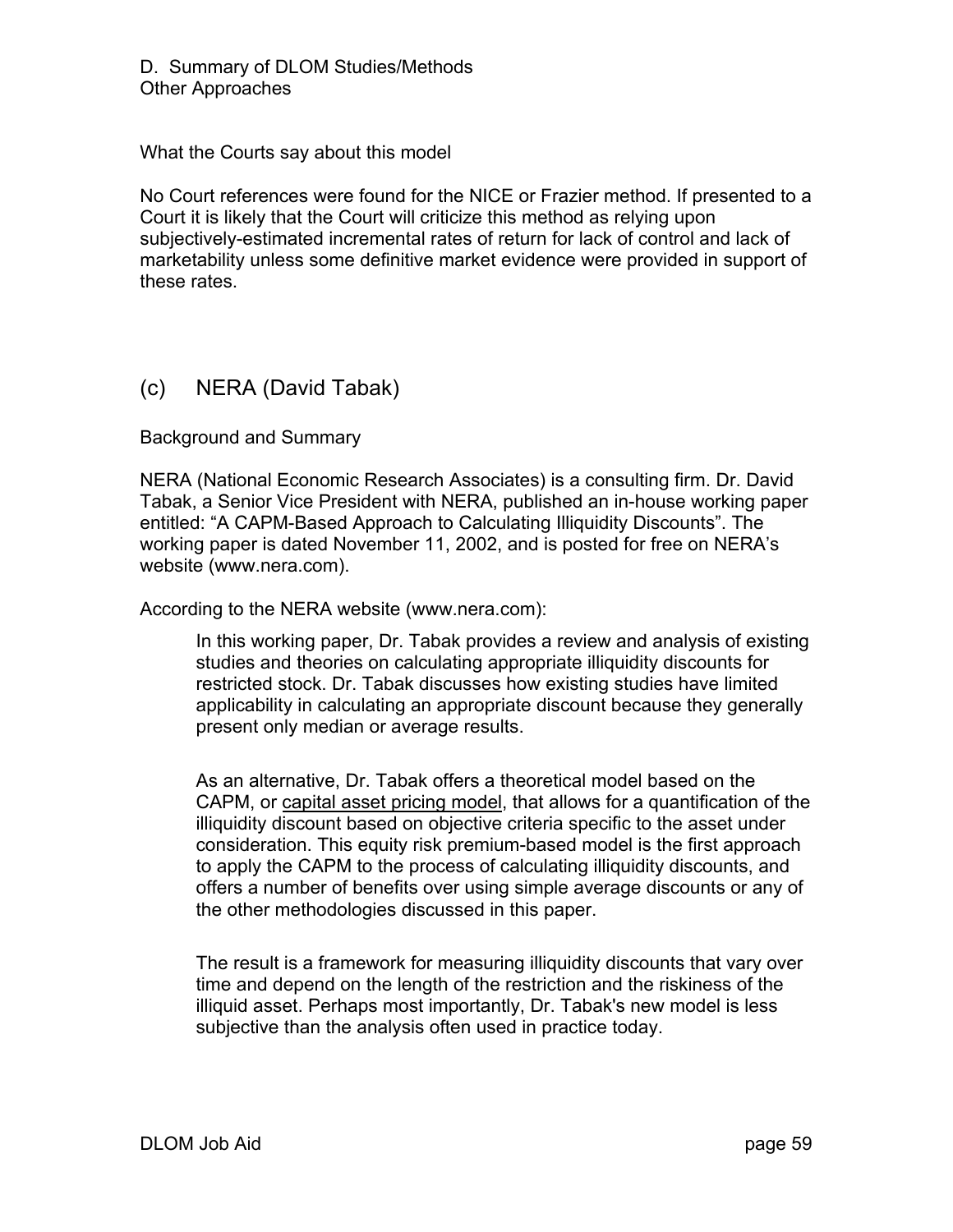Given the variable inputs, discounts from this method can vary. For example, page 16 of the working paper presents a table of "Implied Illiquidity Discounts" (based on different equity risk premiums). The table indicates a full dataset range of discounts from 15.4% to 82.9%, with mid-point average discounts ranging from 37.8% to 44.8%.

#### Areas of Focus

In discussing this approach with taxpayer or taxpayer's appraiser, the following areas of focus should be explored:

- For reference: The higher the equity risk premium (or the greater the expected volatility of returns relative to the overall market [i.e. "Beta"]), the lower the estimated value (and vice-versa). (Briefly defined: Beta is a factor indicating the relative risk of a specific investment, as compared to overall risk attributable to the aggregate market of investments.)
- How was the additional equity risk premium (or Beta) for lack of control and/or lack of marketability determined?
- How was the time period until liquidation of the initial investment determined?
- How does the equity risk premium (or Beta) compare to alternative investments that were available to the hypothetical buyer on the valuation date? (NOTE: While some methods compare overall rates of return [e.g. risk-free rate plus the equity risk premium], the NERA method is focused upon the equity risk premium portion of the return.)

#### **Strengths**

According to the article,

- the method provides a quantitative basis (using the capital asset pricing model) to incorporate lack of marketability as an additional "risk" that increases the equity risk premium (and lowers the "price");
- "The calculation of an illiquidity discount is objective (or at least relatively so) because it can be calculated based on volatility (actual for a security, from a peer group for a company) and the equity risk premium."

#### **Weaknesses**

• The method requires that a number of variables be either measured from market activity, or estimated from market comparables. Estimates based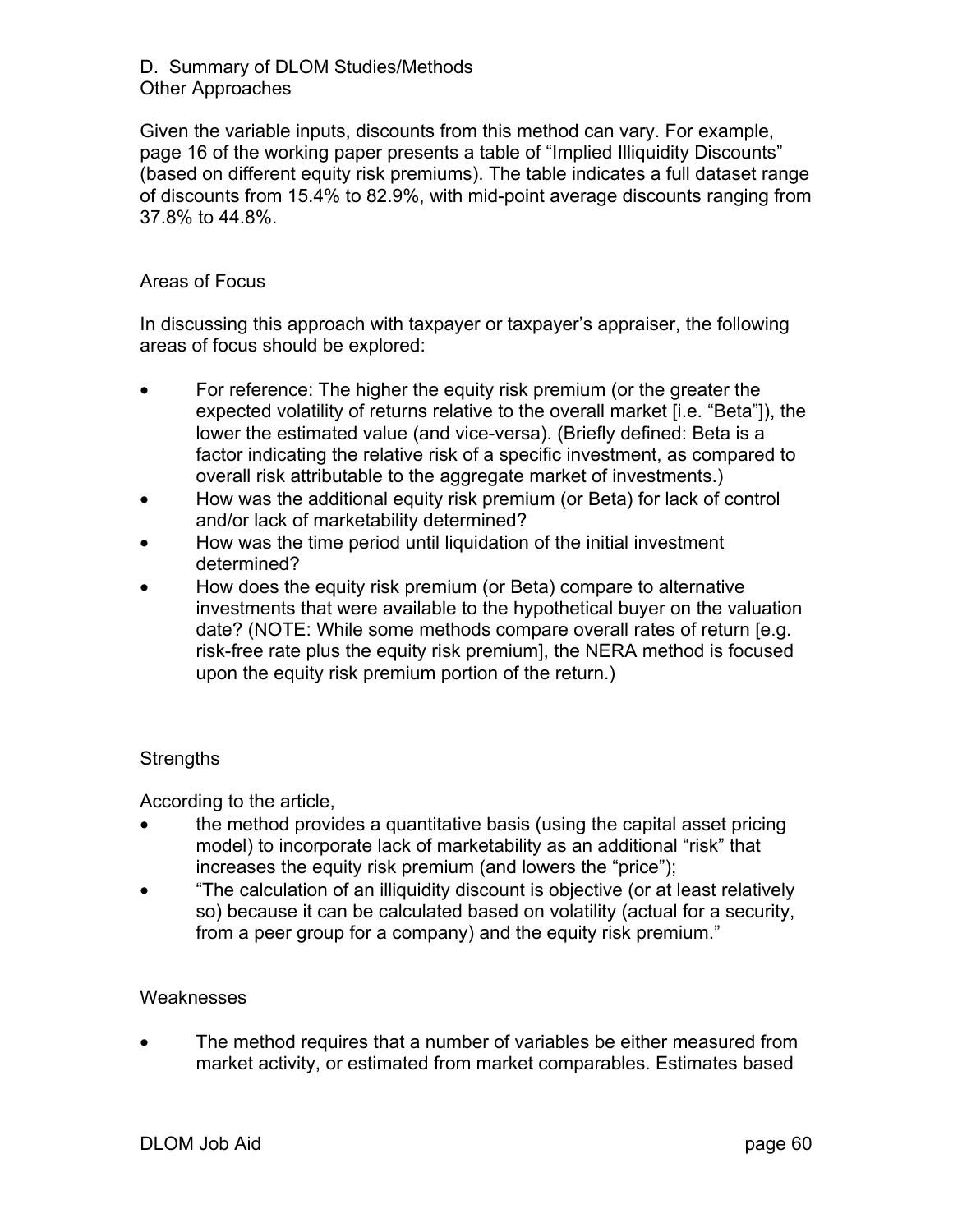> upon selected market comparables can introduce subjectivity into the valuation analysis.

- Additional estimates with respect to holding period can introduce further subjectivity into the valuation analysis.
- The model is theoretical in nature and there is no sound way to calibrate its results against the market. Tabak has run a number of analyses against S & P 500 stocks for various years and has used the old benchmark study averages to provide a sanity check on his results.

Important Parameters for this Approach

According to the working paper, the model requires data (or estimates) of:

- 1) risk-free rate of return;
- 2) expected return to a market portfolio;
- 3) expected return to the subject asset;
- 4) covariance of the subject asset with respect to the market portfolio;
- 5) standard deviation of rates of returns; and
- 6) period of time that the asset is restricted from sale.

Of particular significance to the use of this method, the working paper (see above for citation reference) states:

To begin, assume that these quantities are all measurable...[T]his theory will still require a somewhat subjective analysis if one or more of these quantities, typically T, the time of the restriction, must be estimated based on qualitative data.

This suggests (from Dr. Tabak himself) that there are inherent weaknesses in the method.

Prevalence in Professional Practice:

We have not seen the NERA or Tabak methods, per se. However, some appraisals have used CAPM-based methods to estimate a risk-adjusted rate of return for non-marketable securities (or as "sanity checks").

What the Courts say about this model:

No Court references were found for the NERA or Tabak method. It is deemed likely that the Courts might criticize this method as being overly-complicated, and/or relying upon subjectively-estimated variables.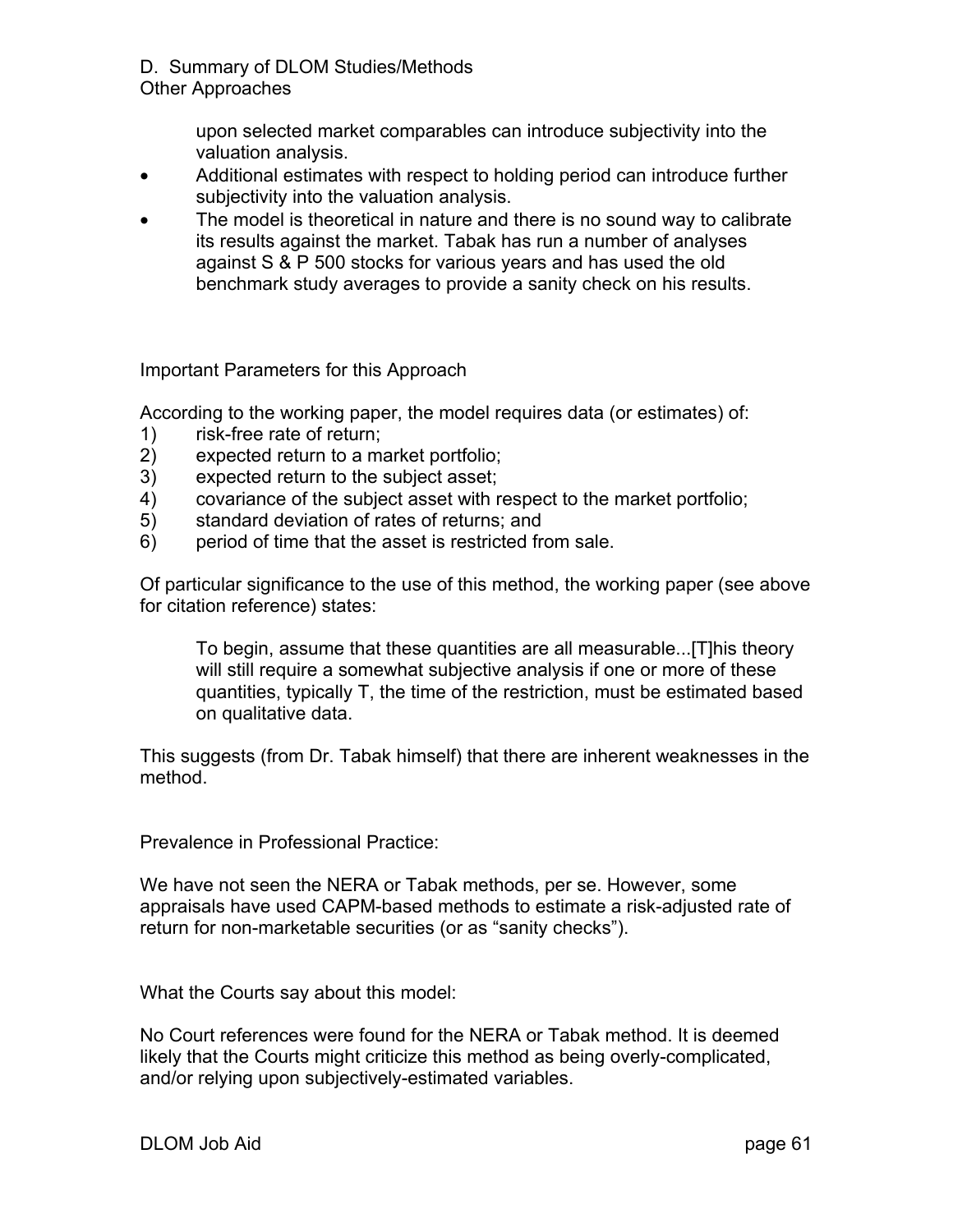## (d) Partnership Profiles (Partnership Spectrum)

#### Background and Summary

Partnership Profiles (aka "Partnership Spectrum" or "Direct Investments Spectrum") is a quarterly publication (moving to an online database [www.partnershipprofiles.com or www.dispectrum.com]) that summarizes data on re-sales of minority interests in Real Estate Limited Partnerships ("RELP's"). Partnership Profiles reportedly tracks more than 300 different RELP's. Data for each re-sale includes a pro rata net asset value attributable to each RELP interest being sold. On that basis, a "discount" from pro rata net asset value can be inferred from each re-sale.

Partnership Profiles is primarily used as the basis for lack of control discounts on minority limited partnership interests. However, the RELP re-sale market is so small (i.e. "thinly-traded") that Partnership Profiles data arguably reflect some additional consideration for lack of marketability. With respect to lack of marketability, Direct Investments Spectrum has stated:

> Although it is not possible to precisely quantify the amount of discount attributable to marketability versus lack of control considerations, it is the opinion of Direct Investments Spectrum, along with many appraisers, that most of the overall discount is due to lack of control issues.<sup>47</sup>

NOTE: Real Estate Investment Trusts (aka "REIT's") are similar to RELP's, and are also commonly-cited as the basis for lack of control discounts on minority interests. However, REIT's are freely-traded in an active market, and therefore, discounts observed from REIT's are generally assumed to exclude any consideration for lack of marketability.

#### Areas of Focus

In discussing this approach with taxpayer's or taxpayer's appraiser, the following areas of focus should be explored:

- Are the Partnership Profiles comparables similar to the subject interest in terms of: a) the type of real estate; b) relative debt ratios; and c) cash distributions yield?
- Has Taxpayer's appraiser been able to verify if the baseline net asset values in Partnership Profiles data were established using actual

 $\overline{a}$ <sup>47</sup> May/June 2004 issue of *Direct Investments Spectrum*, at www.dispectrum.com.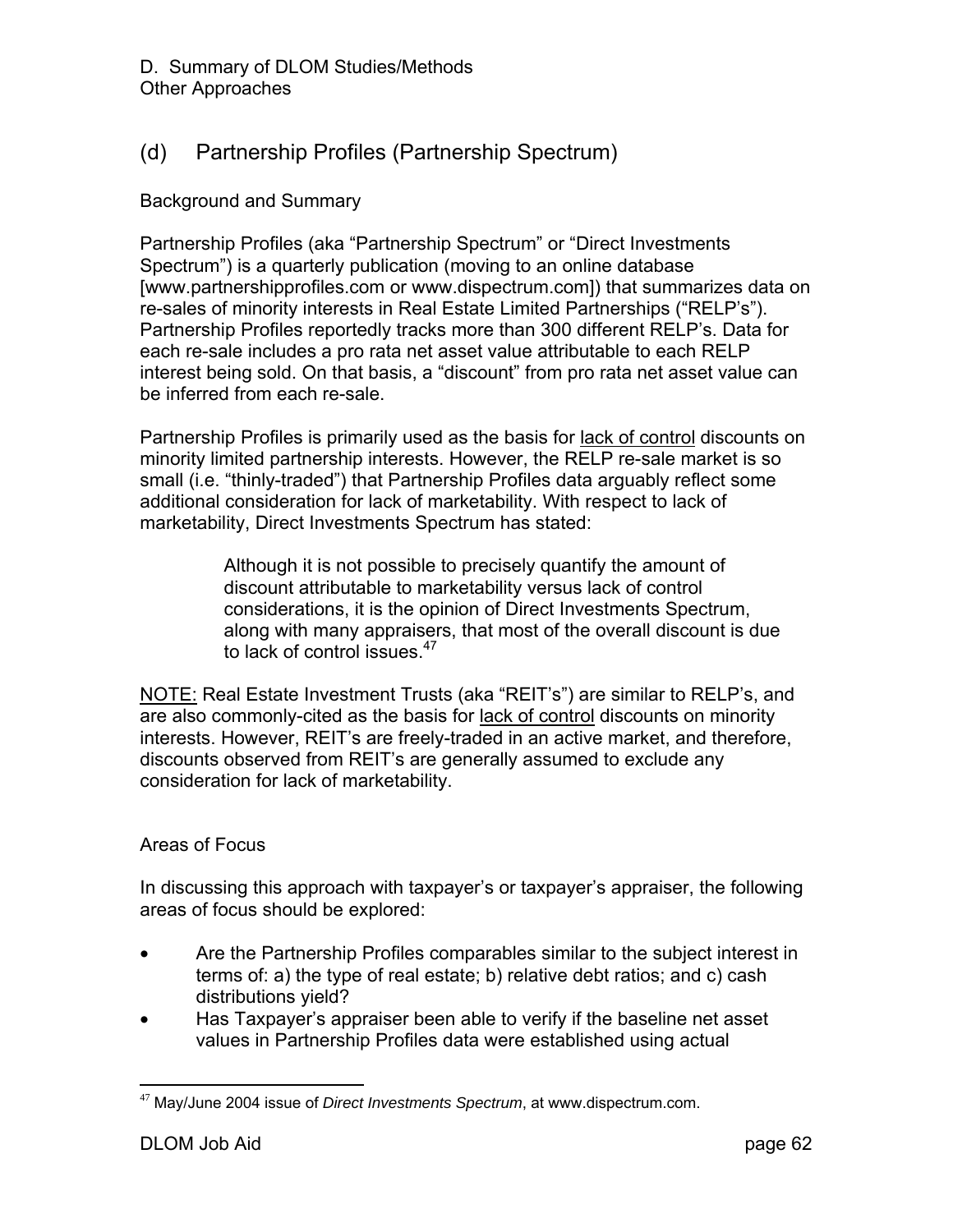> "appraisals", versus management estimates of the values of underlying real estate investments?

- Assuming that Taxpayer's appraiser used Partnership Profiles to estimate the discount for lack of control, and then used another method (e.g. restricted stock studies) to estimate the DLOM, did Taxpayer's appraiser give any consideration to "lack of marketability" considerations that already exist within Partnership Profiles data (i.e. to avoid double-counting lack of marketability factors)?
- In the case of a Charitable Contribution appraisal, does it appear that Taxpayer's appraiser is trying to minimize the discount (and maximize value) by using Partnership Profiles for a single, combined discount for lack of control and lack of marketability?

#### **Strengths**

- Appraisers who wish to avoid "over-discounting" might rely on Partnership Profiles data to provide a single "combined discount" for lack of control and lack of marketability.
- Partnership Profiles data include descriptive factors of the types of RELP investments, debt ratios, and whether or not the RELP has been making regular cash distributions to limited partners. These factors provide specific bases to identify comparables within the data.

#### **Weaknesses**

- It has been argued that RELP's referenced in Partnership Profiles are not representative or not comparable to subject interests being valued in appraisal reports (i.e. RELP's are not directly comparable to family limited partnerships).
- The data have also been criticized as being inconsistent with the fair market value standard. One reason is that Partnership Profiles data reportedly reflect remnant RELP's formed in the 1970's under different tax laws. Those RELP's no longer provide the same tax benefits after tax law changes in 1986. On that basis, Partnership Profiles might reflect out-offavor investments, being sold under distressed conditions at high discounts to net asset value.
- The pool of RELP's is also reportedly shrinking, creating a potential problem of statistical significance in the quantity of reported sales for each type of RELP.
- Another criticism is that the pro rata net asset values attributed to RELP re-sales might have been arbitrarily reported (i.e. management estimates), and do not reflect thorough appraisals of underlying investment assets within the RELP's.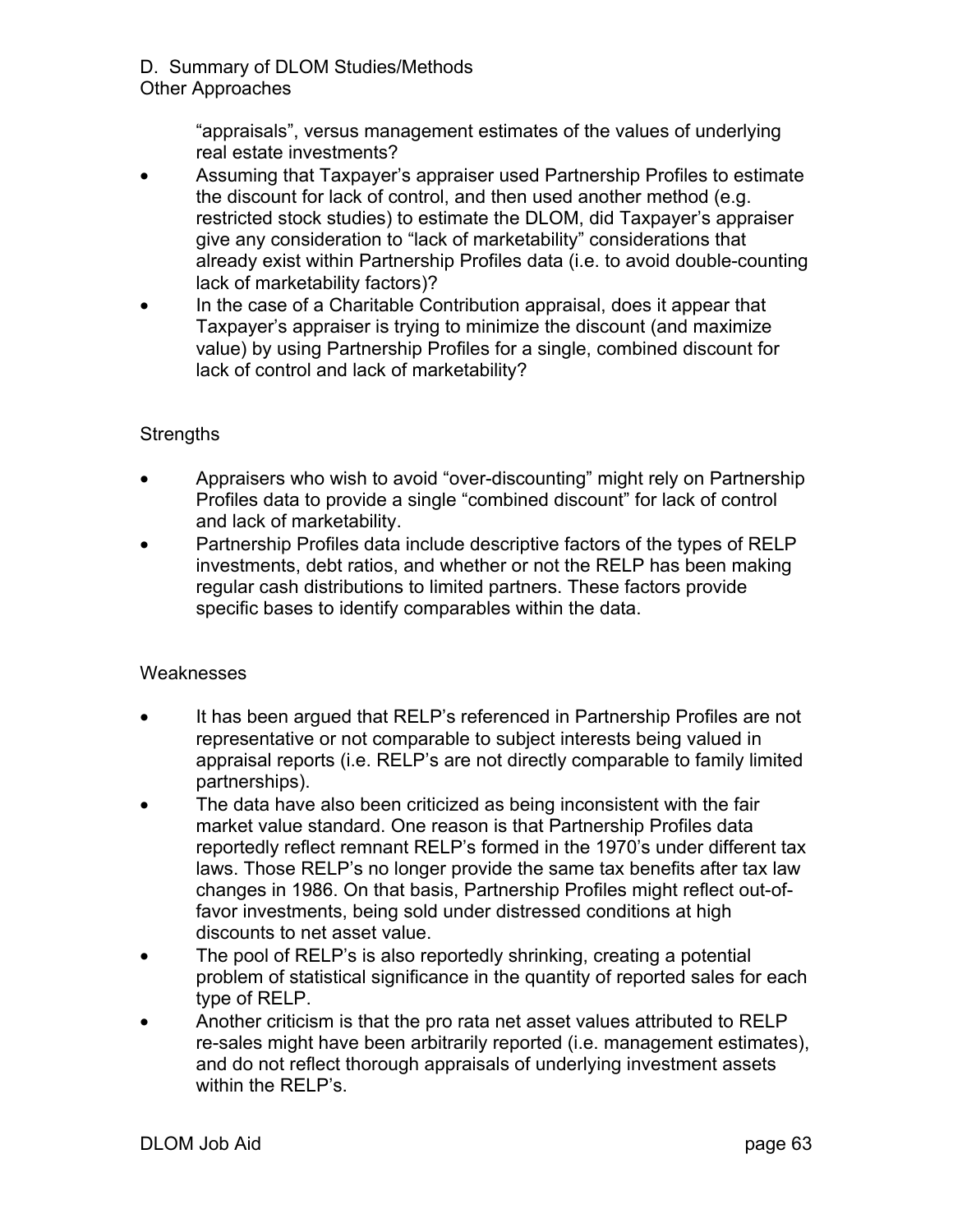• Method is logically limited to entities that have substantial amounts of real property assets in their portfolios.

Important Parameters for this Approach

- 1) Types of underlying investments (e.g. real estate, vacant land, etc.);
- 2) Relative debt ratio; and
- 3) Dividend yield on net asset value.

Prevalence in Professional Practice

Partnership Profiles data are primarily used to estimate lack of control discounts on minority limited partnership interests. In most cases, the appraiser would use Partnership Profiles to estimate the lack of control discount, and then use another method (such as restricted stock studies) to estimate a separate DLOM. However, because of the nature of the data, some appraisers use Partnership Profiles to estimate a single combined discount for lack of control and lack of marketability.

In cases of charitable contributions (e.g. charitable remainder trusts), the appraiser might cite Partnership Profiles as the source for a single, combined discount for lack of control and lack of marketability (e.g. if an appraiser were seeking to avoid over-discounting).

What the Courts say about this Approach:

In *Estate of W.W. Jones II v. CIR* (116 T.C. No. 11 filed March 6, 2001), the taxpayer's expert acknowledged that: "[A] large discount for lack of marketability is already built into the secondary market discount [from Partnership Profiles data]." The Court agreed and reduced the taxpayer's [separately-determined] lack of marketability discount from 20% to 8%.

In *Estate of Kelly v. CIR* (T.C. Memo 2005-235), the Court stated: "We are also not persuaded by ATI's analyses of PPI's studies regarding minority discounts as ATI admits that these discounts contain some element of discount for lack of marketability, and therefore these studies result in an overstatement of the minority discount."

In *Lappo v. CIR* (T.C. Memo 2003-258), the Court stated: "[M]r. Oliver's reliance on the published RELP market prices seems questionable." The record in the Lappo case further noted that RELP's had very low trading volume, and that the underlying net asset values: "[R]epresent either estimates by general partners,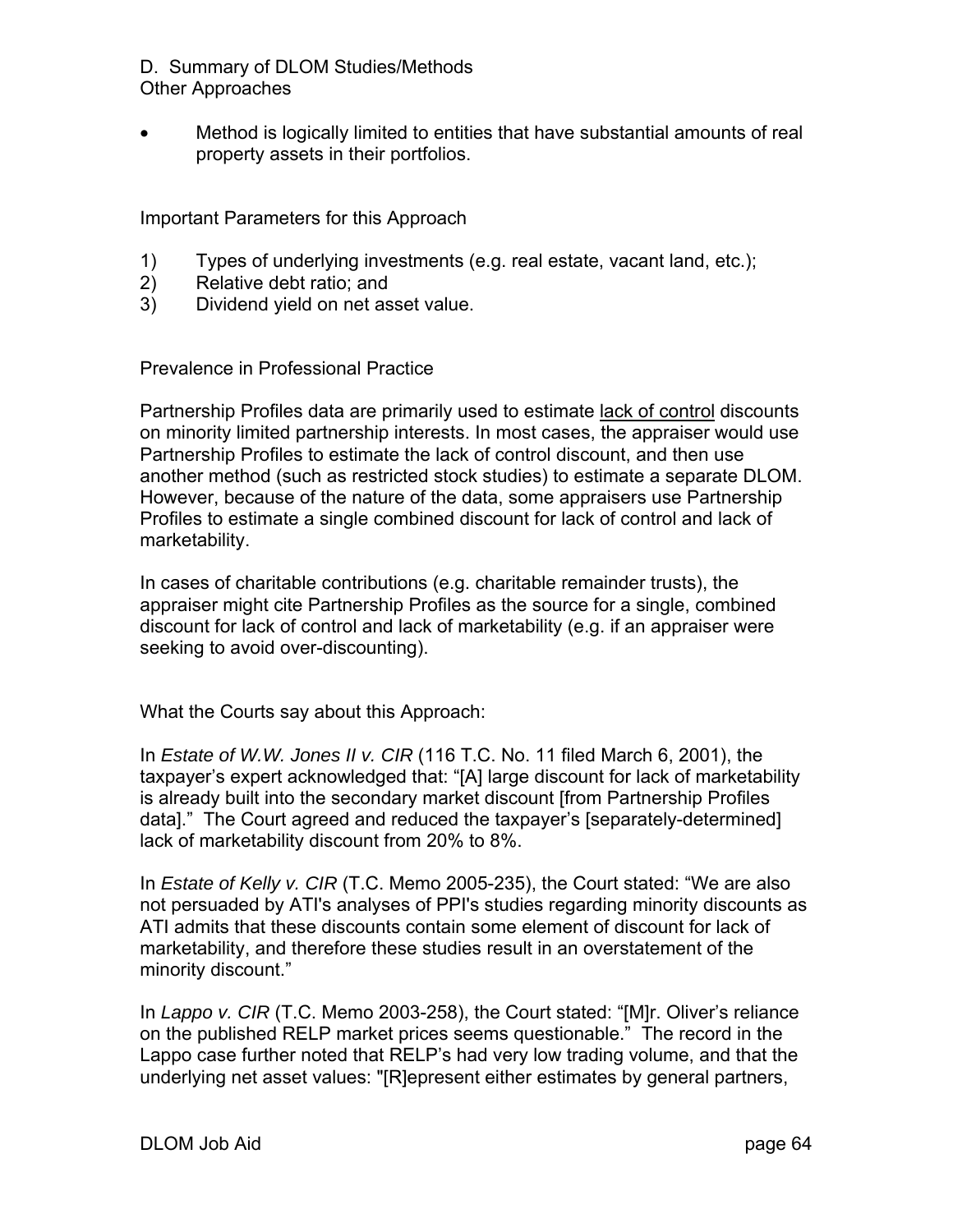appraised values determined by independent appraisers retained on behalf of the partnerships, or some combination of the two."

## (e) Public vs. Private P/E Ratios in Acquisitions (MergerStat)

#### Background and Summary

A dataset published in annual editions of *Mergerstat Review* sorts transactions into categories of "public" versus "private" companies being acquired [see Mergerstat Review, *FactSet Mergerstat, LLC*, 2007 (and earlier) edition(s), Table 1-12, page 20].

The table compares the "Median P/E" offered for public versus private companies, over a number of years. In general, Median P/Es offered in each year were higher for public companies (those whose shares were publicly traded at time of offer) than for private companies (those whose shares were NOT publicly traded at time of offer).

Based upon a premise that all data involved similar control conditions (all of the companies were being acquired), it would be reasonable to infer that the observed "premium" paid for public versus private companies reflected public company sellers' ability to liquidate their shares elsewhere—since a public market existed for those shares.

On that basis, public company sellers negotiated higher relative purchase prices because their shares were marketable, and could be sold elsewhere if necessary. However, private company sellers could not easily sell their shares elsewhere. Thus, they negotiated lower relative purchase prices because their shares lacked marketability. Observation of lower relative purchase prices for shares of private companies versus public ones implies a discount for lack of marketability ("DLOM").

While there is some variation of medians from year to year, the data indicate fairly-consistent median DLOM's by comparing public versus private acquisition Median P/Es in the range of 15% to 20%. The median has not followed any single trend in prior years. A review of the *MergerStat* data will indicate how the median has trended in the years leading up to any specific valuation date.

As a last consideration, these data reflect "control" conditions (all of the companies were being acquired). It could be argued that these data might be inappropriate for evaluating lack of marketability on "non-controlling" interests. Therefore, reliance upon these data for analyzing lack of marketability on a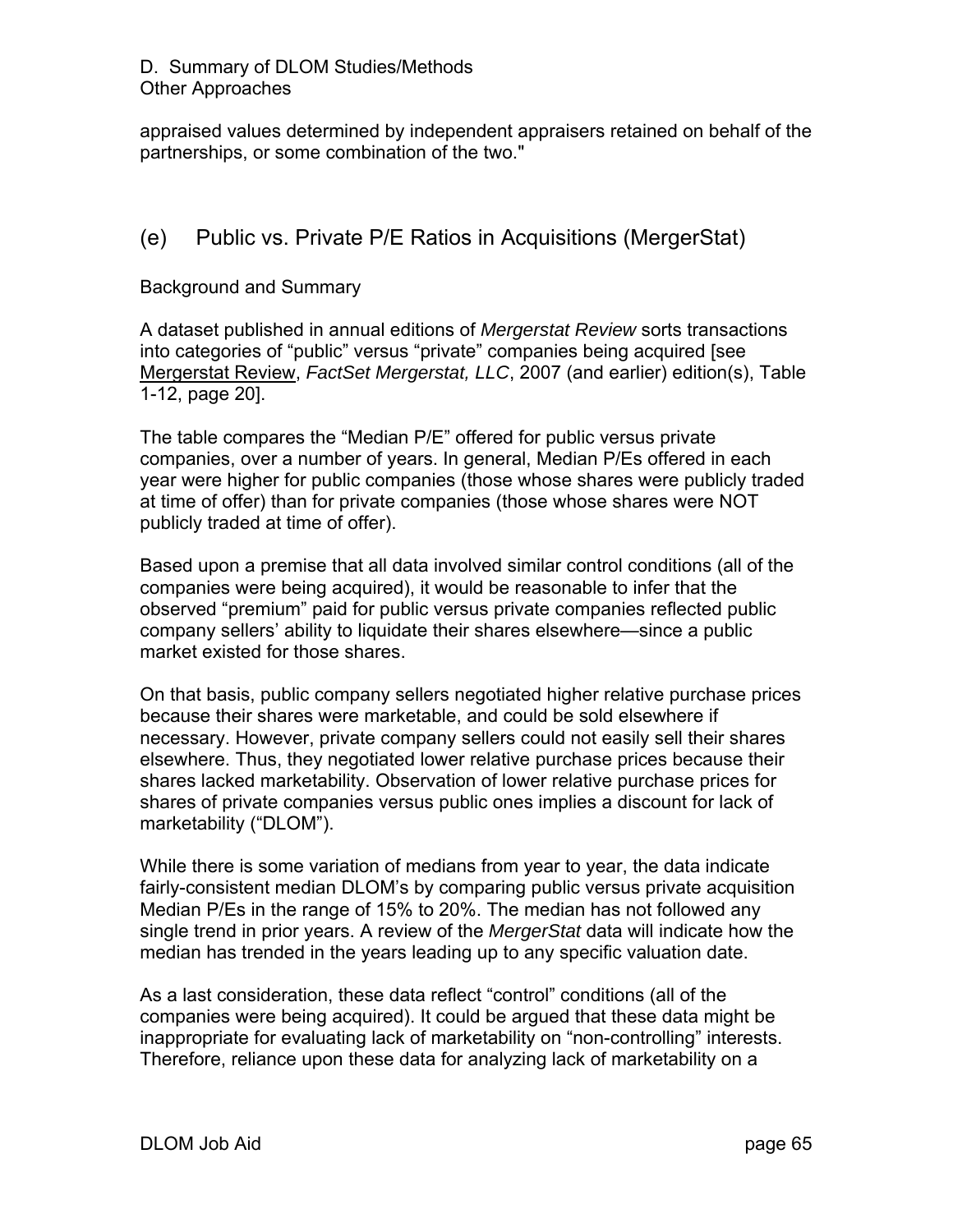minority interest implies a condition that factors of "control" and "marketability" are effectively separable.

#### Areas of Focus

In discussing this approach with taxpayer's or taxpayer's appraisers, the following area of focus should be explored:

• Assuming that Taxpayer's appraiser has referenced this method in relation to other methods (such as restricted stock studies), on what basis did the Taxpayer's appraiser weigh the significance of a DLOM from this method in relation to a DLOM from another method?

#### **Strengths**

• Source data are objective, market-based transactions, and provide a simple illustration of the "discount" that sellers of closely-held companies had to accept (in arm's-length, market transactions) because they lacked an alternative to sell their shares in a public market.

#### **Weaknesses**

- DLOM's inferred from these data reflect median values for each year, and exclude any notation of upper- or lower-bound figures in each year's dataset. Summary median figures can obscure significant variance in underlying data.
- Variance in underlying data could reflect consideration of factors other than exclusively marketability versus lack of marketability.
- While it is possible to locate and analyze individual transactions in each year's dataset, a thorough analysis of variance (or comparability factors) in each year's dataset could be time consuming (some years included hundreds of transactions).
- Method is dependent upon specific companies acquired by public companies in a given year, and might not be reflective of DLOM levels in private transactions.
- The transactions summarized by *MergerStat* are control transactions, rather than minority interest transactions. This presents the question: "Is it reasonable to assume that the same P/E percentage comparison would apply to smaller traded interests?"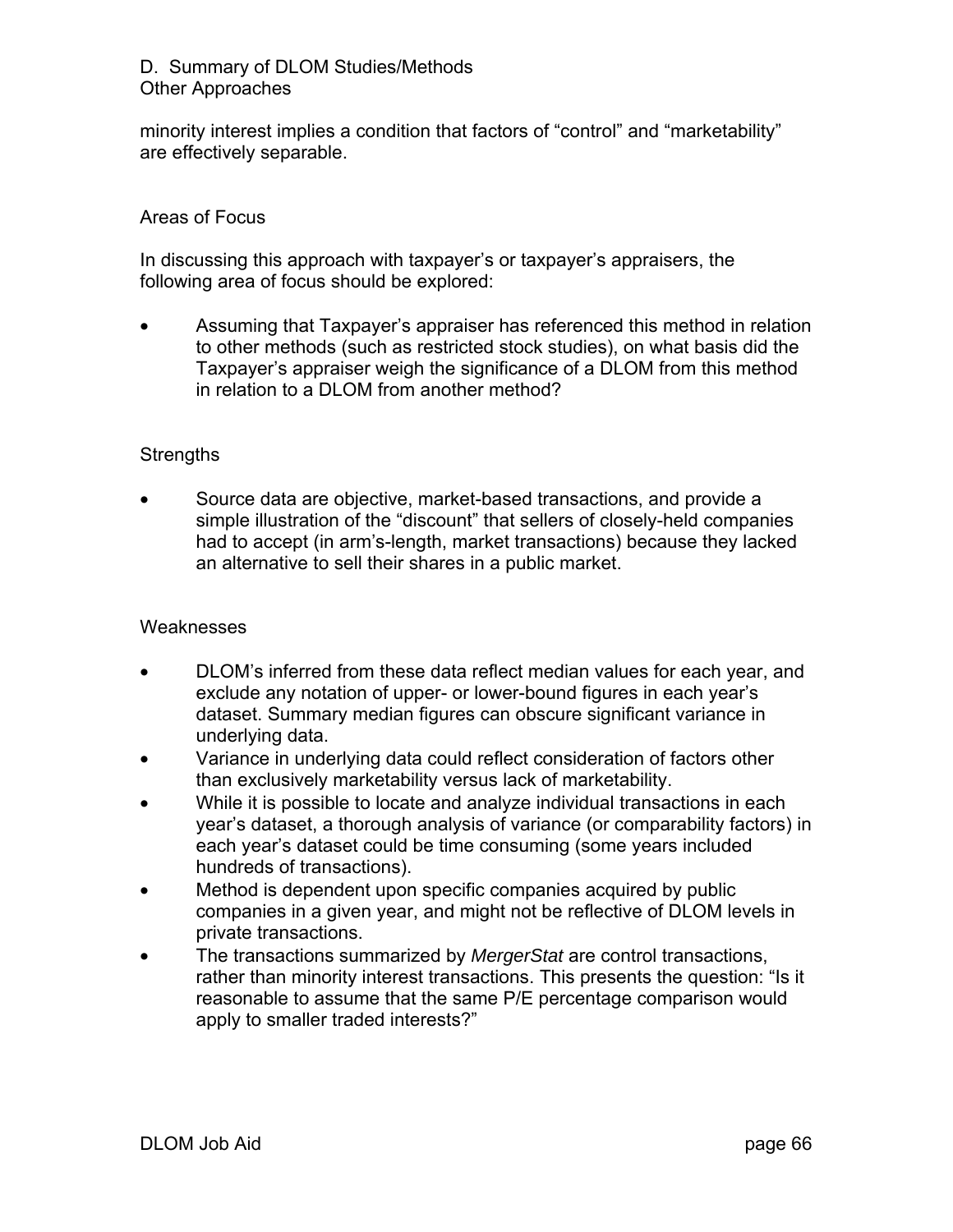Important parameters for this model

- 1) Since the data are summarized in the single table from *MergerStat Review*, there is no need to have anything other than a copy of the *MergerStat Review* covering the year of the valuation date.
- 2) The simplicity of this method prevents a more-thorough analysis of comparability factors. However, this method can provide additional support for an overall analysis of the DLOM that incorporates one or more additional methods of estimating the DLOM in a given appraisal.

Prevalence in professional practice

The use of *Mergerstat* for DLOM has been seen a few times, but generally only as additional support for an overall DLOM analysis that used additional methods of estimating the DLOM. One possible explanation for its infrequency of use is that *MergerStat Review* is so commonly cited as the source of data for lack of control discounts. Another citation of *MergerStat Review* in the DLOM area of the valuation analysis might be confusing to the reader.

What the Courts say about this model

No Court references were found regarding the use of *MergerStat* specific to estimating the discount for lack of marketability (there are Court rulings where MergerStat was used for the discount for lack of control). It is likely that the Courts will criticize this approach as being over-simplified and/or lacking comparability factors to support an opinion of the DLOM for a given subject interest (in cases where these data were used as the sole method for estimating the DLOM).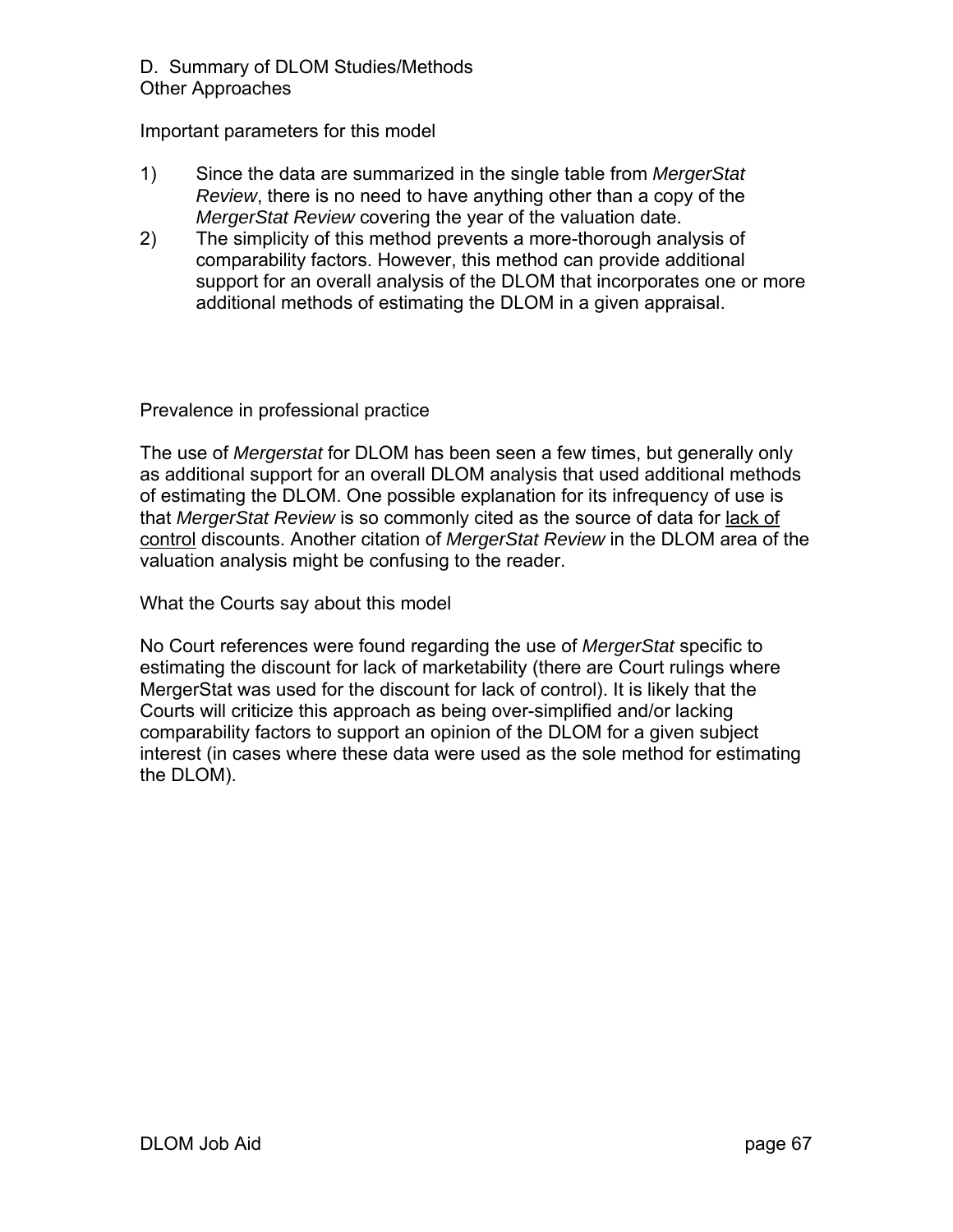## *E. Evaluation and Recommendations*

## **1. Approaching Marketability Discount as a Reviewer**

In considering the discount for lack of marketability as a reviewer, you will be presented with an approach and be concerned with judging its reasonableness, its reliability, its adherence to the prevailing facts and circumstances of the valuation problem at hand, its general acceptance within the valuation community and the treatment that the approach has received at the hands of the Courts. Hopefully, the taxpayer and/or the taxpayer's appraiser will have offered arguments for the approach or approaches chosen and for the numerical result decided upon. These arguments will need to be considered in detail and judged upon their merits. If the taxpayer or the appraiser has not offered any real analysis but rather simply presented a numerical result without substantial backup that does not automatically make the result achieved wrong or unsustainable. You will need to analyze the result in the light of the prevailing facts and circumstances to determine whether it is reasonable or unreasonable.

If the result is considered unreasonable as a result of your review, you will likely be called upon by the client to produce an alternative independent estimate of DLOM based on your own analysis of the valuation problem. Your estimate should be constructed so as to not exhibit the same weaknesses found in the appraisal being reviewed. If the taxpayer or appraiser has used a valid approach or approaches but reached an unreasonable result you may be able to simply discuss what makes that result unreasonable and why you believe that your analysis yields a more reasonable result. If the taxpayer or appraiser has not used a valid approach in your view then you will have to start from scratch in preparing your opinion.

## **2. Approach Marketability Discount as a Valuator**

If you are approaching the question of DLOM fresh, either as a reviewer confronted with an unreasonable taxpayer position based on invalid approaches or as a valuator charged with making your own valuation discount decisions, it is often helpful to start with a basic question as relates to DLOM. That question is: "Under the prevailing facts and circumstances and considering the nature of the interest to be valued why is the DLOM not zero?" By enumerating the factors that would lead to a conclusion that some DLOM at all is appropriate you will be building a framework as to how substantial a discount for lack of marketability might be reasonable. This process will give you a reality check on DLOM amounts that you might ultimately derive using some of the approaches discussed in this job aid.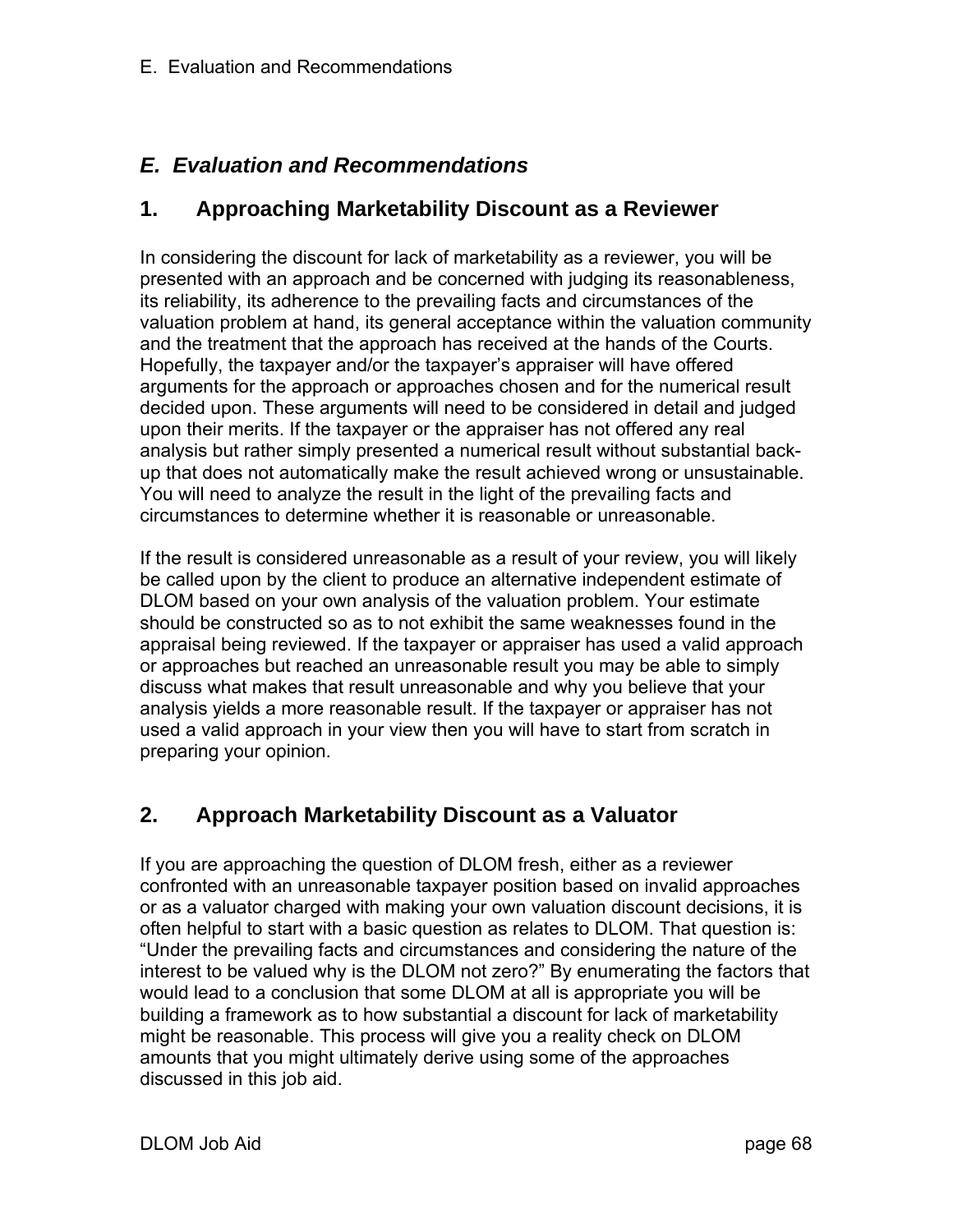For example, if you have a very small minority interest in a non-publicly traded entity which has little or no history of interest sales and where shareholders are bound by a very restrictive shareholder's agreement, you could reasonably believe at the outset that a DLOM is appropriate and that it could be substantial. On the other hand, if you have a somewhat larger interest in a non-publicly traded entity that has a relatively large and active shareholder base with no restrictive shareholder agreement and where the potential seller holds a put right back to the corporation at fair market value then very little DLOM might be reasonable.

A common mistake among valuators considering DLOM (and discounts for minority interests) is to concentrate almost exclusively on the viewpoint of the hypothetical buyer who will be pushing at all times for larger discounts while ignoring the viewpoint of the hypothetical seller. In proposing a DLOM amount the valuator needs to ask whether this is an amount that a hypothetical seller could accept under the prevailing facts and circumstances and whether there is a reasonable chance that an arms-length negotiation between buyer and seller could arrive at such a discount amount. A fair market value determination requires the consummation of a hypothetical sale. If the analysis relies too heavily on the needs of the buyer it is likely that no such sale would occur and that this underlying premise of fair market value would be violated.

# **3. Dealing with Marketability Discount in a Report Review Under Certain Specific Situations – Typical Report Language for Getting Started**

Report reviewers frequently see the use of DLOM studies inappropriately. What follows is sample report language to use when these situations are encountered:

- a) Use of Pre-IPO studies to support DLOM
- b) Use of simple average or median from Restricted Stock Studies
- c) Use of analytical study results without getting behind the data
- d) Use of study results not supported by market data
- e) Reliance solely on court decisions

# a) Use of Pre-IPO studies to support DLOM

The pre-IPO studies cited (Emory, Willamette or Valuation Advisors) examine the difference between pre-IPO stock transactions and their IPO price. When companies register for an IPO, they are required to disclose all transactions within three years prior to the offering. The pre-IPO studies observe transactions in privately-held companies that eventually completed an IPO. The private transaction price was compared to the public offering price, and the percentage discount from the public offering price is considered a proxy for the discount for lack of marketability.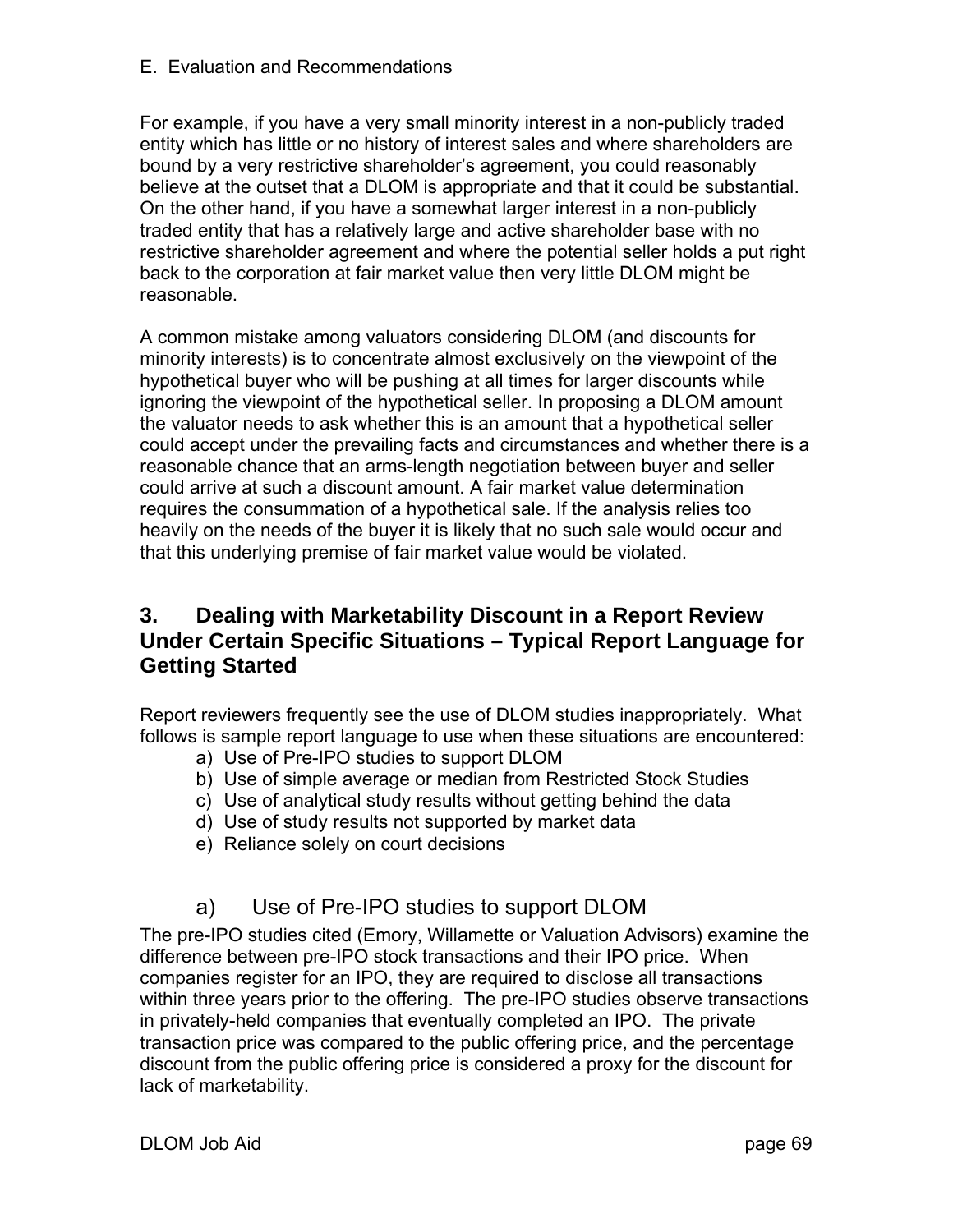These studies are overstate DLOM and are unreliable for assessing the size of a discount for lack of marketability for many reasons:

- Because study data includes only successful IPO's, it artificially inflates the discount by ignoring unsuccessful IPO's
- The discount reflects more than lack of marketability—it includes risk that an IPO may not occur
- Almost always involve related-party transactions with employees or service providers who are compensated by a bargain price
- Pre-IPO transactions tend to be under priced as IPO's frequently involve high growth companies which are rapidly evolving (difference in pre & post company)
- Not contemporaneous too much time gap exists between pre-IPO transaction and public offering
- There are indications that the *Willamette Management Associates Studies* 1999 and 2000 data may be skewed due to the dot.com "bubble"

## Add if appropriate:

A business with the reputation, size and long history of profitability, such as would likely have the option of becoming publicly traded with total floatation and registration costs significantly lower than the claimed  $\sim$  % discount. Such an event would minimize any discount for marketability.

## b) Use of simple average or median from Restricted Stock **Studies**

Restricted stock studies are a common source of market data on lack of marketability. One of the original studies, the SEC Institutional Investor Study ("SEC Study"), compared the market prices paid for stock of publicly-traded companies with the prices paid for "restricted" shares of stock in those same companies.

The restricted shares were generally sold in private placements, or similar transactions, under conditions which prevented them from being re-sold for some period of time (generally two years for the SEC Study).<sup>48</sup> Observed price differences between sales of restricted stocks and their immediately salable equivalents (in those same companies) imply a discount for lack of marketability.

## *SEC Study*

Table 1 (Table 1 Analysis of SEC Institutional Investors Restricted Stock Study) presents detailed data from the SEC Study. According to the source reference,

<u>.</u>

<sup>&</sup>lt;sup>48</sup> The restriction period has generally decreased from two years to one year for similar transactions occurring after the year 1997.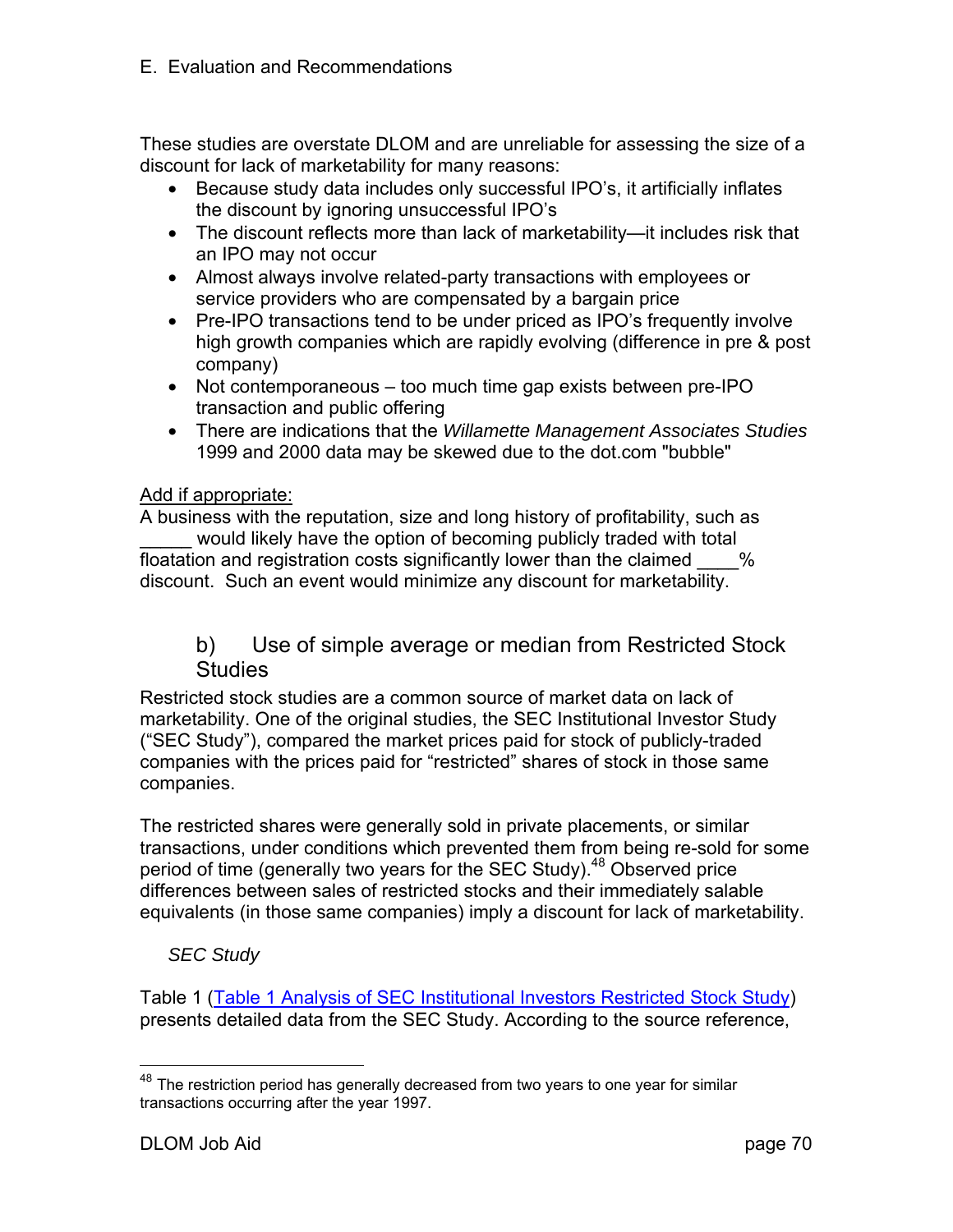these data were published in the year 1971, and reflect 398 transactions over the years 1966 – 1969.

In regards to Table 1, the following observations are often noted:

1) The data indicate that illiquid shares generally sold for less than liquid shares, suggesting an average discount for lack of marketability of 26%;

2) The range of variance was significant, however, with groupings ranging from a negative discount of -15% (thus, a premium for lack of marketability), to high-end groupings upwards of an 80% implied discount for lack of marketability; and,

3) Greatest weighting of transactions occurred within the "15%" and "25%" implied discount groupings. This suggests a most-common discount for lack of marketability of 20%.<sup>49</sup>

Data in Table 1 are presented in regards to the issue of lack of marketability. However, significant variance in implied discounts for lack of marketability throughout the dataset suggests that factors, other than exclusively marketability, contributed to observed price differences between restricted and unrestricted shares of stock.

## *Management Planning Study*

Table 2 (Table 2 Analysis of MPI Restricted Stock Study) presents detailed data from the Management Planning Study, which also analyzed discounts on sales of restricted stock. According to the source reference, these data are more recent than the SEC Study, and reflect 49 transactions over the years 1980 through 1995.

In regards to Table 2, the following observations are noted:

1) Figures in the "Average Discounts" column suggest that discounts for lack of marketability *decrease*, as company size (in annual revenues) *increases*;

2) However, figures in the "Range of Discounts" columns indicate significant variance within each grouping, with even the smallest companies (under \$10 million in annual revenues) reflecting implied discounts for lack of marketability ranging from a low of 2.8% to a high of 57.6% (see note [2] of Table 2); and,

3) While figures in the "Average Discounts" column *decrease* as company size *increases*, low-end figures within the "Range of Discounts" columns for

 $\overline{a}$  $49$  (15% + 25%) ÷ 2 = 20%, see note [4] of Table 1.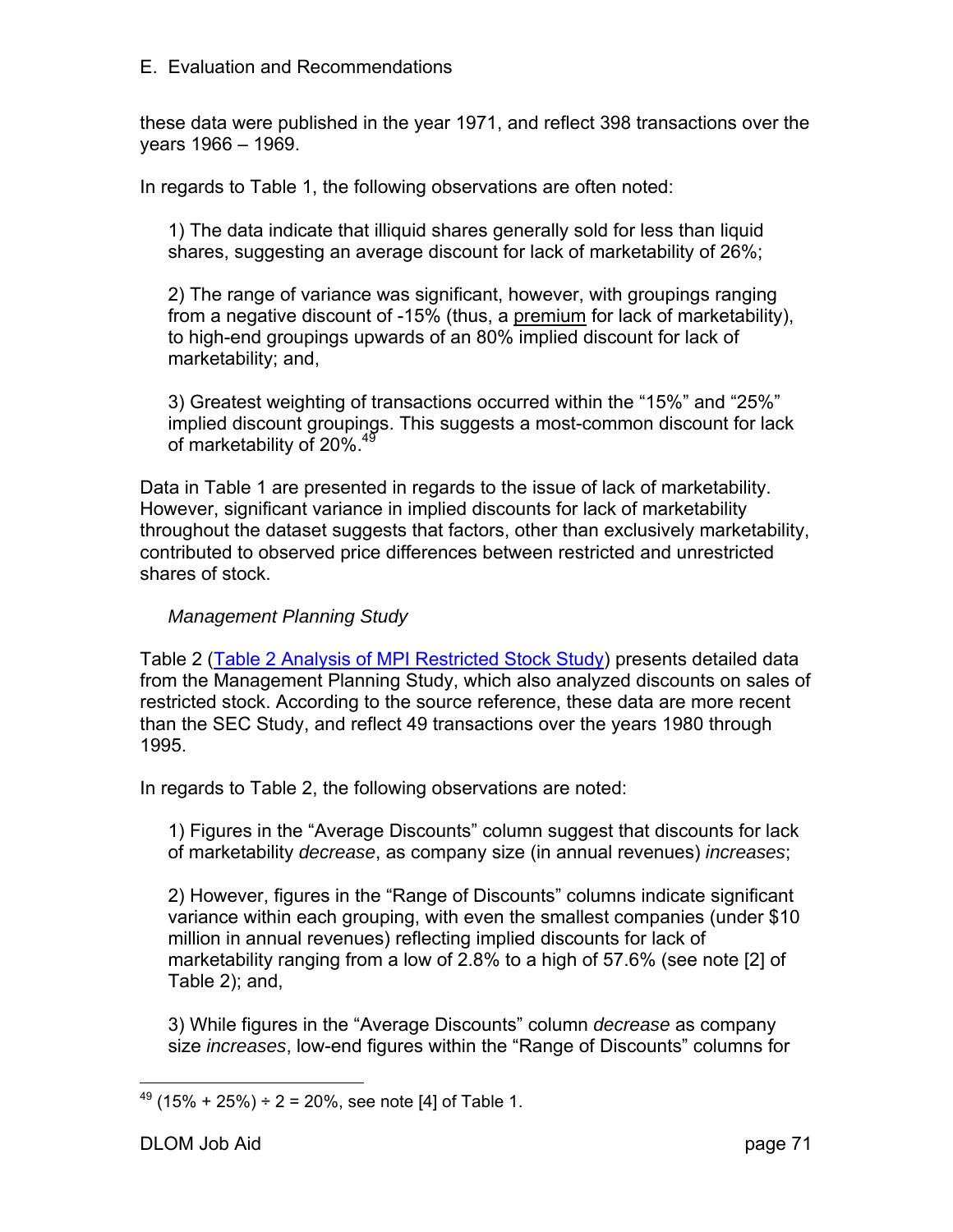each grouping do not follow this trend. Instead, the lowest discounts observed within the entire range (2.8% and 0.0%) occurred within the smallest and largest company groupings, respectively.

Data in Table 2 are presented in regards to the issue of lack of marketability. However, significant variance in implied discounts for lack of marketability throughout the dataset (including lack of trend for lowest discounts within each grouping) suggests that factors, other than exclusively marketability, contributed to observed price differences between restricted and unrestricted shares of stock.

## *Other factors*

Restricted stock studies have been criticized as being inconsistent with the Fair Market Value standard. Restricted stock sales reportedly reflect transactions among a select group of individuals, with particular motivations for buying/selling under specific conditions. For example, some criticisms argue that discounts on restricted stock and/or private placements represent "compensation" to specific investors who provide guidance and assistance to the company's management. This suggests that other factors might have affected observed discounts in prices from "marketable" shares of those same stocks.

Other criticisms argue that "blockage" or other "price-pressure" effects might contribute to observed discounts. As one example, suppose a publicly-traded company needed to raise additional capital, but management believed that issuing new public shares would depress the market price (assume a market price of \$20/share). A large private placement of restricted shares might then occur at a below-market price (assume a restricted price of \$15/share). This presents the question: Is it appropriate to infer a 25% discount for lack of marketability by comparing the \$15 restricted price to the \$20 market price  $(\$20 - 25\% = \$15)?$ 

All else equal, the market price in this example would have decreased below \$20/share if new public shares had been issued. On that basis, the value of the company's comparative "liquid" shares is perhaps less than \$20/share. And therefore, in this example, comparing the \$15 restricted price to the \$20 market price might overstate the implied discount for lack of marketability.

This example also illustrates that restricted stock studies data could reflect transactions of varied buyer/seller motivations. All else equal, the buyer in this example might demand a below-market price to offset risks of investing in a company that was having difficulty raising additional capital. While the seller (the company) might demand restrictions on the new (below-market) shares to protect existing shareholders from a potential drop in stock price.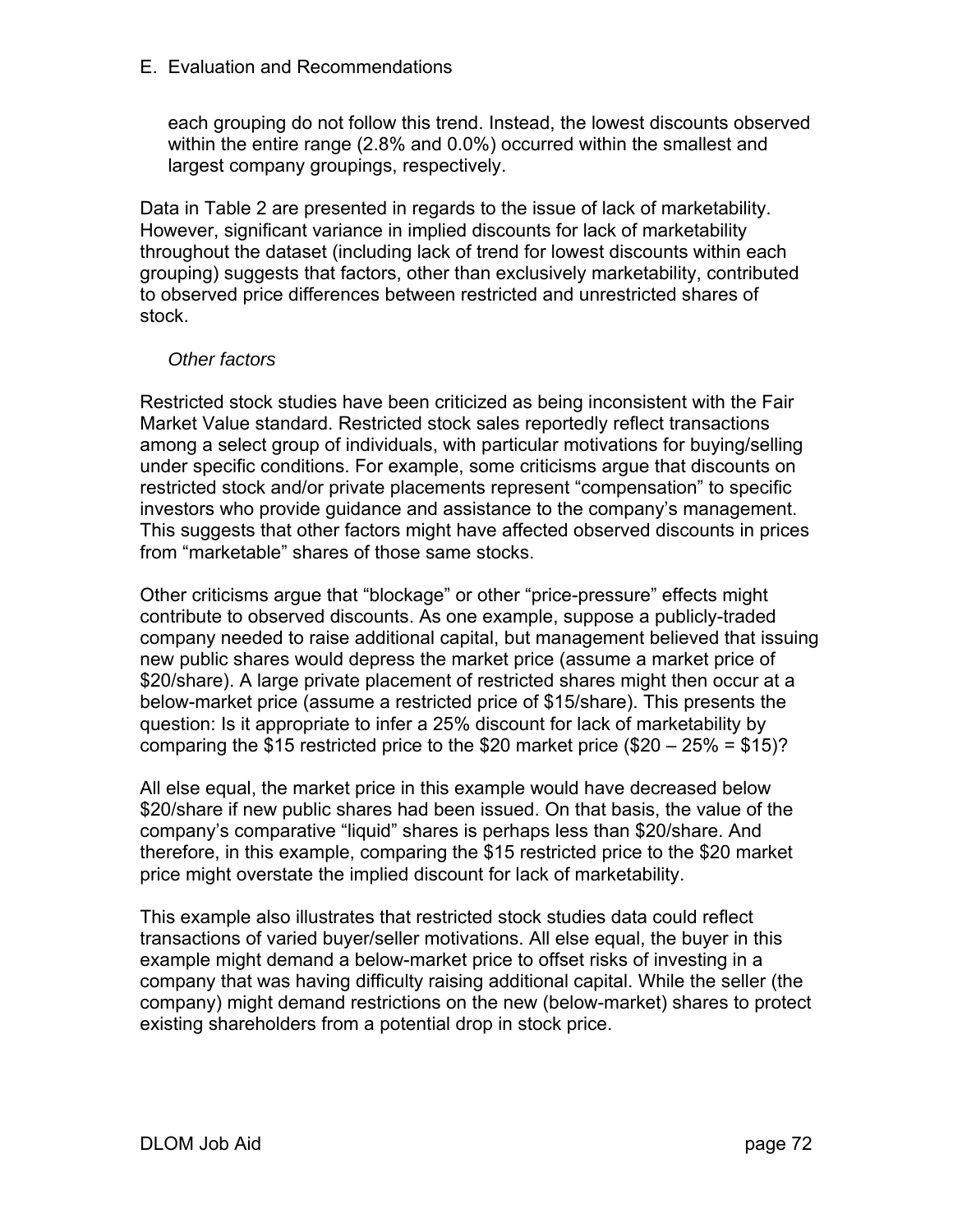Observers of this example transaction might then ask themselves...

Were the shares priced below-market because they were restricted?...

Or were the shares restricted because they were priced below-market?

This example illustrates the importance of understanding that observed "discounts" from the market prices of assumed comparative "liquid" shares might include consideration of factors other than exclusively marketability.

## *On excluding other factors*

In regards to excluding other factors, the Bajaj Study  $50$  explored separation of lack of marketability from other factors believed to affect observed price differences between sales of restricted and unrestricted shares of stock.

The following citation from the Bajaj Study suggests a 7.23% discount for "lack of marketability":

"Therefore, controlling for all other factors influencing private placement discounts, an issuer would have to concede an additional discount of 7.23% simply to compensate the buyer for lack of marketability."

This statement supports a premise that market data commonly relied upon for estimating discounts for lack of marketability include consideration of other factors.

## *Summary*

An appropriate discount for lack of marketability should not overstate the effects of marketability upon the otherwise determinable pro rata value. The appraiser should use judgment when applying discounts derived from summary median or average data sources to a specific company or subject interest.

# c) Use of analytical study results without getting behind data

Business valuators will often refer to one or more of the analytical studies and quote certain of the statistics from the studies. For example, a statement may be made that Wruck found a discount for lack of marketability of 17.6%, Hertzel & Smith found a discount of 13.5% for lack of liquidity or that Bajaj et al determined that the discount for lack of marketability should be 7.23%. These quotations are then used to build a discount for lack of marketability pertinent to the valuator's

 $\overline{a}$ <sup>50</sup>Bajaj, Denis, Ferris, and Sarin, "Firm Value and Marketability Discounts," Vol. 27, No. 1, Journal of Corporation Law, pp. 89-115, Fall 2001 ("Bajaj Study").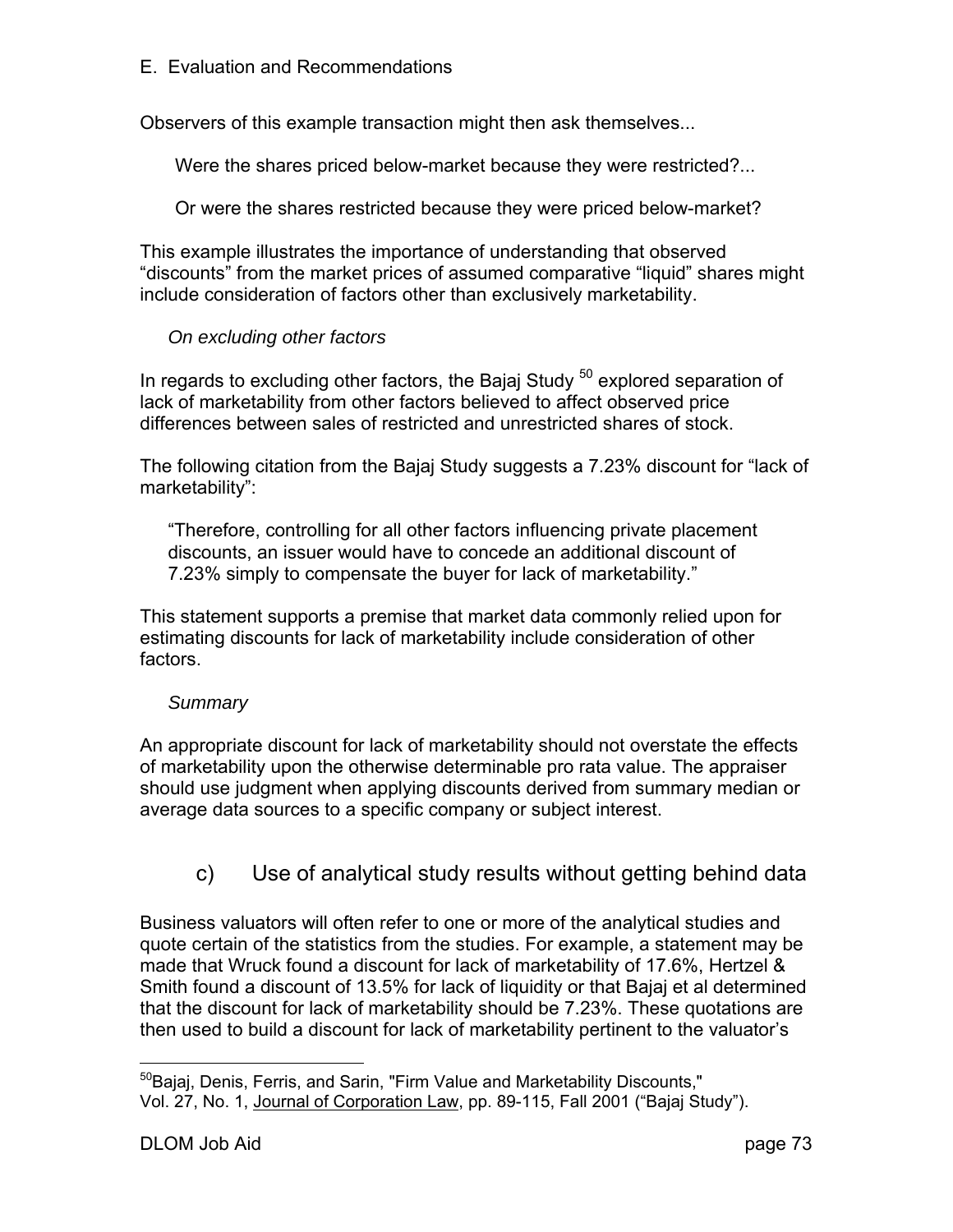assignment or to justify a discount already determined by some other method. Sometimes, one of these figures is simply adopted as representing the appropriate discount for lack of marketability in a given assignment.

It should be remembered that these figures are the result of statistical analysis of a specific data set as chosen by the researcher. The data set in question contains those transactions chosen for one reason or another by the selector and is pertinent to a given time period. Wruck pulled her data from 1979 – 1985, Hertzel & Smith studied 1980 – mid-1987 while Bajaj utilized 1990 – 1995. In each case, the sample size was small (128 transactions for Wruck, 106 for Hertzel & Smith and 88 for Bajaj). Further, the selection methodology was not well documented and, in each case, relied upon certain assumptions as to registration status and appropriate measurement date. Finally, these studies were all conducted for academic purposes rather than tax purposes investigating various facets of capital formation and shareholder behavior. Although Bajaj eventually extended his study for tax use in his Tax Court testimony it was not originally intended for that purpose.

A valuator should not use the results from any of the analytical studies without getting behind the data that was used in the various analyses. With respect to Bajaj this is what the Tax Court attempted to do in *McCord.* Rather than accepting the 7.23% discount presented to it in the direct testimony, the Court looked at the data itself and instead determined a discount of 20% for use based on the average discount attributable to Bajaj's middle group of individual transaction results. The Court justified its approach by noting that the transactions in this middle group most closely represented the transaction with which it was confronted in the *Mc Cord* case. In so doing the judge distinguish the present valuation problem from the postulated circumstances attendant to both the highest and the lowest discount groups from the Bajaj study. Whether one accepts the Court's logic in *McCord* or not this is the kind of analysis that needs to be undertaken if one or more of the analytical studies is to be used in framing an opinion on the proper level of marketability discount for a given situation.

## d) Use of study results not supported by market data

It is not uncommon for a valuator to propose a theoretical model as the basis for the determination of a discount for lack of marketability. Having put in chosen parameter values, the model then cranks out a percentage loss in value or a reduced value that can be used to calculate a percentage discount for shortcomings in liquidity or marketability. Although the model may seem conceptually sound in the abstract, there is no attempt to validate the model using actual current market data. For this reason, there is no way for the reviewer to perform a reality check on the model results. Examples of this approach may involve the application of the Quantitative Marketability Discount Model, one of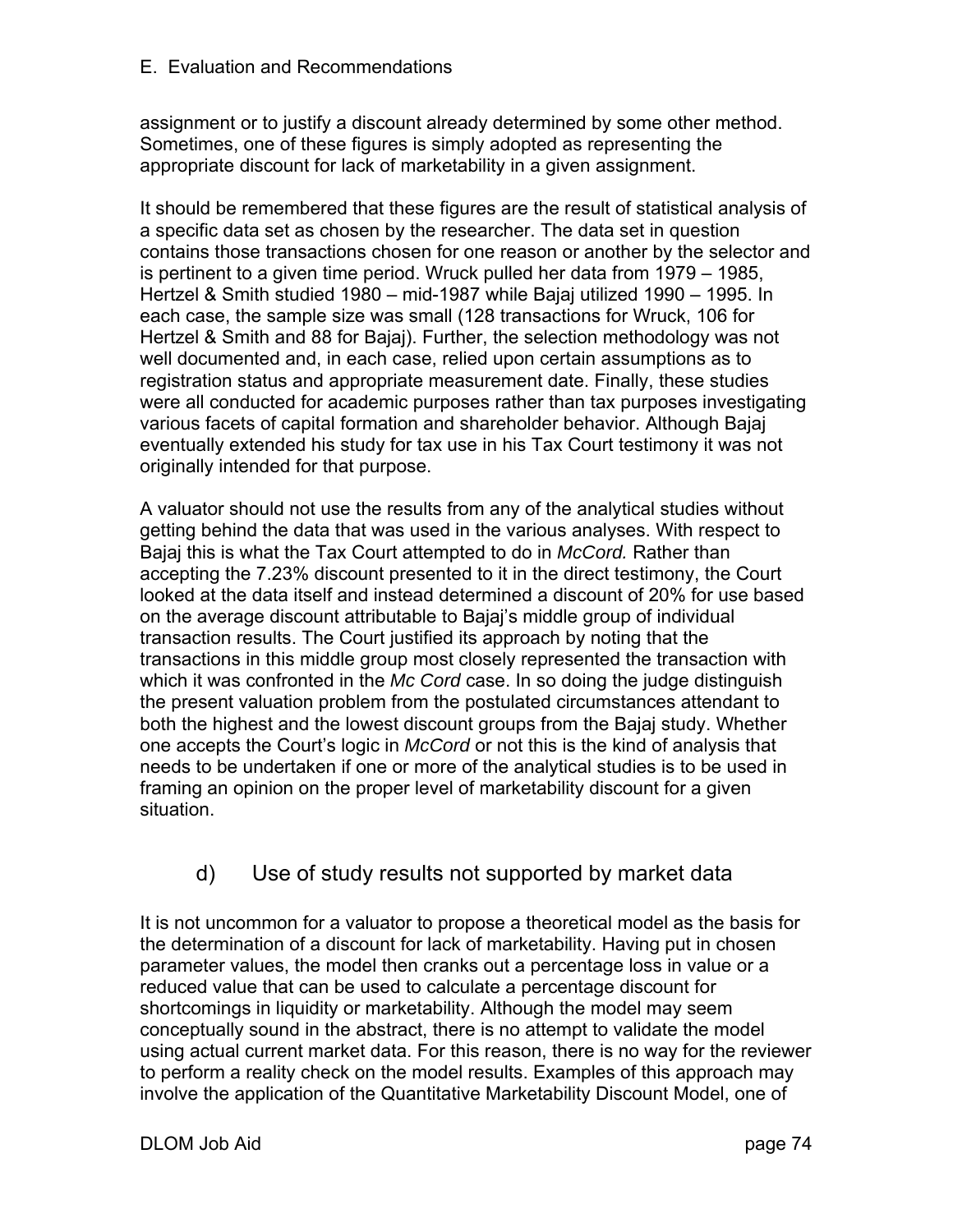the models based on option theory or one of the analytical approaches based on a limited data set.

The discount for lack of marketability must be firmly based on current market evidence. This point was brought out clearly in the recent summit on DLOM held in San Diego and organized by Judge David Laro and Mel Abraham. No matter how conceptually sound a model may appear to be, unless it can be demonstrated that it produces results that can be verified with market evidence, it remains a theoretical construct that assumes a negotiation pattern between willing buyers and sellers rather than being based on the results of such a pattern. A valuator must remember that a discount for lack of marketability or for anything else is but a step towards arriving at fair market value. Thus, without a verifiable basis in the market, the valuator is asking the audience to take his result on faith based on what sounds reasonable rather than on what has been empirically demonstrated.

# e) Reliance solely on court decisions

Sometimes a valuator will base a decision as to the choice of marketability discount on previous court decisions. For example, the valuator will review the results of several cases such as *McCord, Lappo* and *Peracchio* and then base the choice of discount on the discounts accepted by the court in the reviewed cases. For example, the range of court discounts might have been from 20% to 25% so the valuator chooses 22.5% with the rationale that his valuation subject is similar to the subjects under consideration in the cases cited. Judges are sometimes found to adopt this approach as well. The judge will look at *McCord* with its 20% discount and add a factor of say 3% based on his analysis of the special factors of his case to arrive at a chosen DLOM level of 23%.

It must be remembered that judges are not valuators and are not constrained to the environment in which professional valuators operate. A judge can adopt any approach that is considered useful and can arrive at any result that seems reasonable in his or her view based on all the considerations of the case which often go well beyond the discount for lack of marketability. In addition, a judge will often select one discount over another simply based on the ability or lack thereof that the two sides of the dispute display in arguing their respective cases. The court is a trier of fact and need not, if that is its choice, go beyond what is presented to it. If one side argues persuasively while the other side disappoints the court for one reason or another a discount may emerge without any real justification for why it has been chosen. In fact, the discount selection may not be based on any clear valuation logic at all.

The courts are an excellent source of information when legal precedent is in question but can be a very questionable source when valuation guidance is desired. If the decisions from various court deliberations are to be utilized in the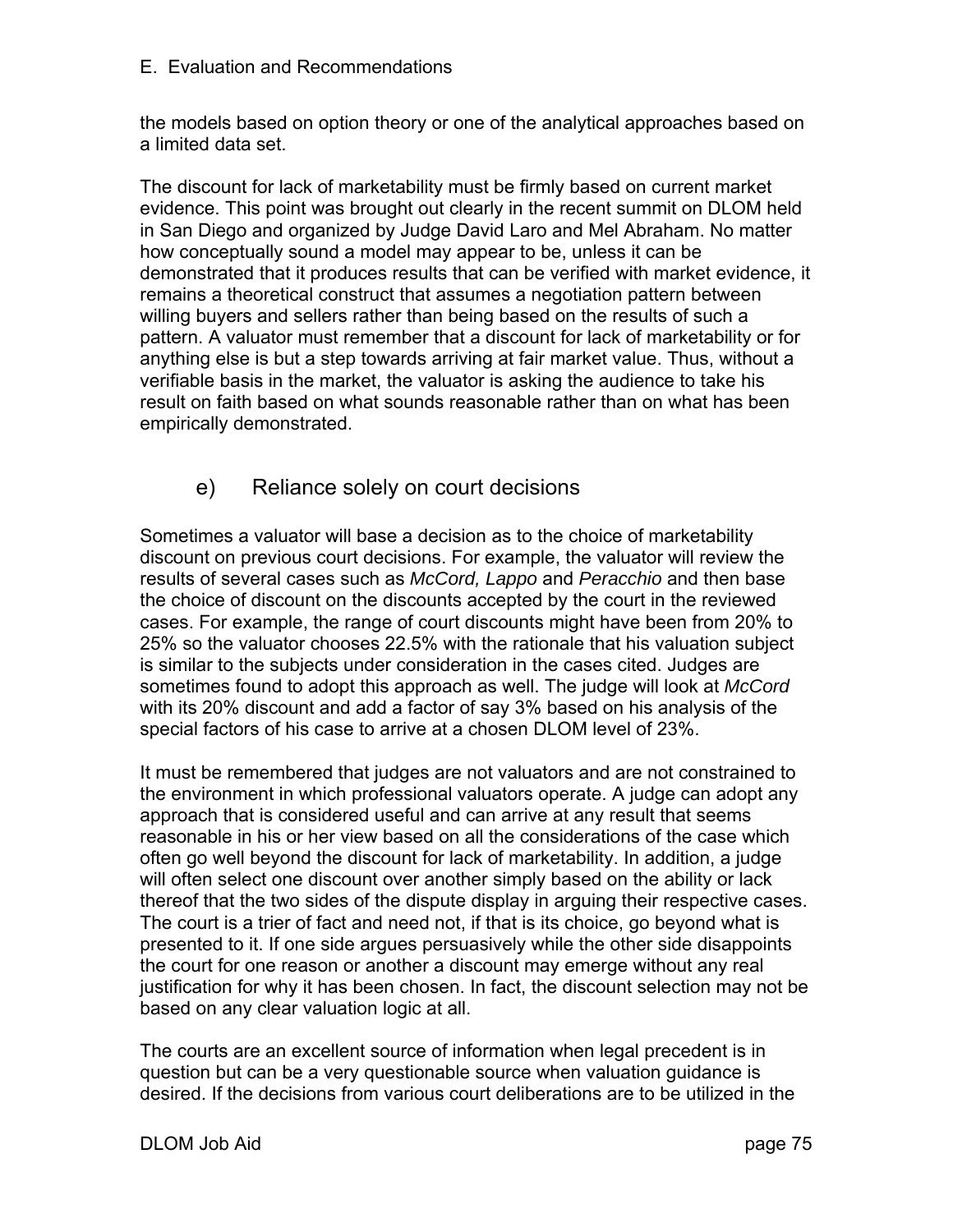selection of valuation methods or parameters such should be looked at for the underlying reasoning applied and the logic and flow of the judge's thinking not for the results that were finally reached. No two valuation assignments are identical. Therefore, basing one's results on the results of another assignment whether litigated or not is a failure of proper diligence with regard to the assignment presently at hand.

# **4. Sources available to IRS Valuation Analysts**

It has been attempted to gather as many of the underlying studies and research papers referenced in this job aid. Please refer to the Engineer DLOM shared folder on the IRS intranet see Engineering Program National Shared folder for information on mapping the network drive where these have been placed to your computer.. See Exhibit D-DLOM Files on Shared Folder as of September 25, 2009.

 $DLOM$  online sources currently available<sup>51</sup> are listed below. These have limited access and have been purchased for one user—contact information is provided at Engr BV Resources webpage.

Online databases:

- FMV Restricted Stock Study
- Valuation Advisors Pre-IPO database

FMV Restricted Stock Database—Analysis

The FMV Restricted Stock database of transactions is available for purchase, and is utilized by valuators to estimate DLOM on privately-held business interests. IRS Engineer, Tom Kelley, AVA, completed an analysis<sup>52</sup> of the 475 transactions in the FMV Restricted Stock database in 2009. The purpose was a) to analyze the FMV model for determining DLOM on private equity, and b) to determine whether it is possible to develop a statistically valid regression-based model to determine the DLOM. The conclusions drawn are:

- 1) FMV Opinions' model is flawed insofar as explanation of the DLOMs on the restricted stock transactions in their database;
- 2) Valuators cannot confidently rely on FMV's model when determining DLOMs on restricted stocks, much less on interests in private equity; and
- 3) Neither FMV's model nor multivariate regression analysis can be applied to FMV's database to confidently determine the DLOM on private equity.

 $<sup>51</sup>$  Resources require annual funding to maintain the license. Therefore budgetary limitations may require</sup> that these subscriptions be canceled.

 $52$  February 18, 2009 memo from Tom Kelley with the subject, "Update: FMV Opinion's Model and Database". Copy is provided as an Exhibit to this job aid.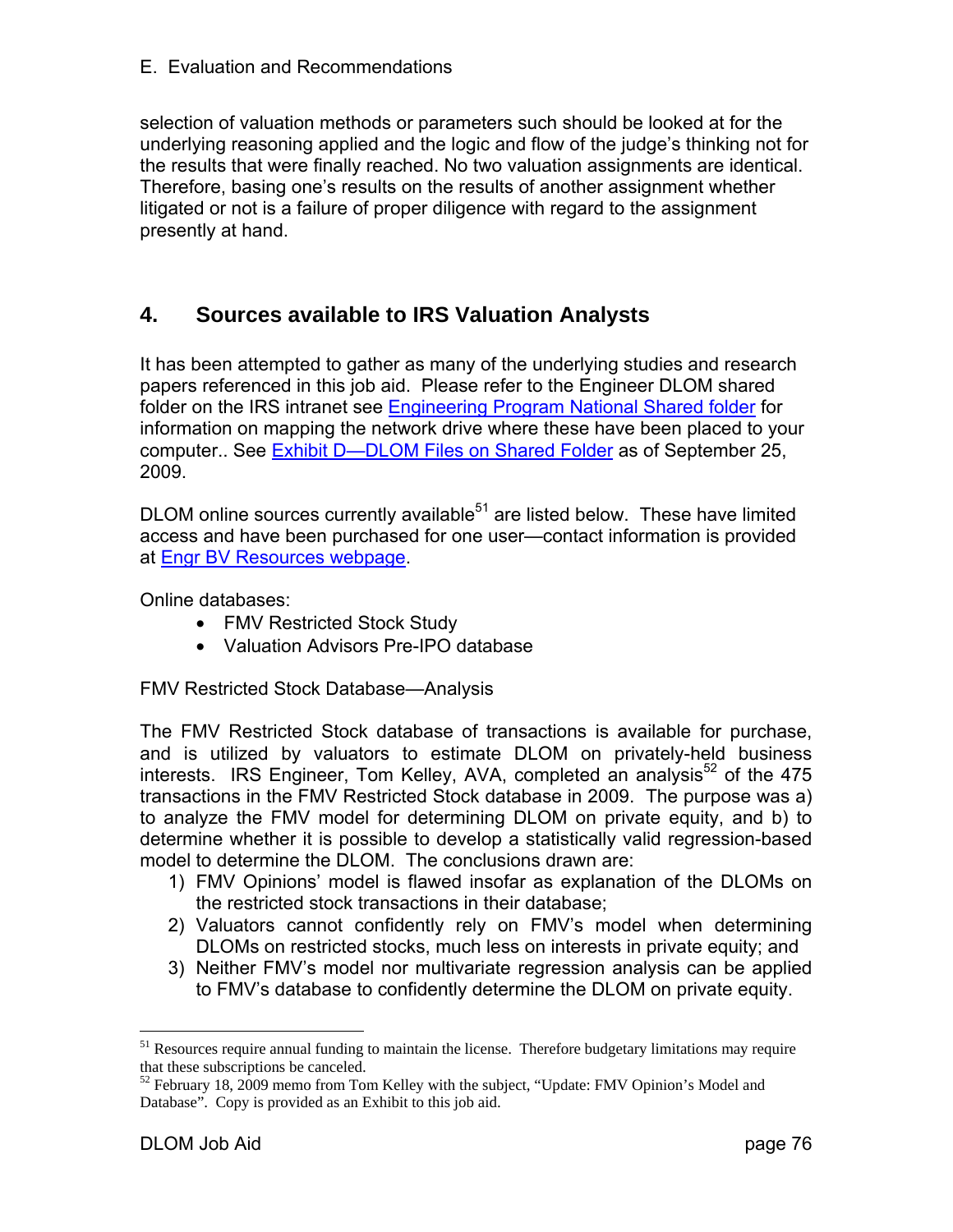Please refer to **Exhibit A—Review FMV Restricted Stock Model** in this job aid for information on the process Tom Kelley followed in reaching his conclusions.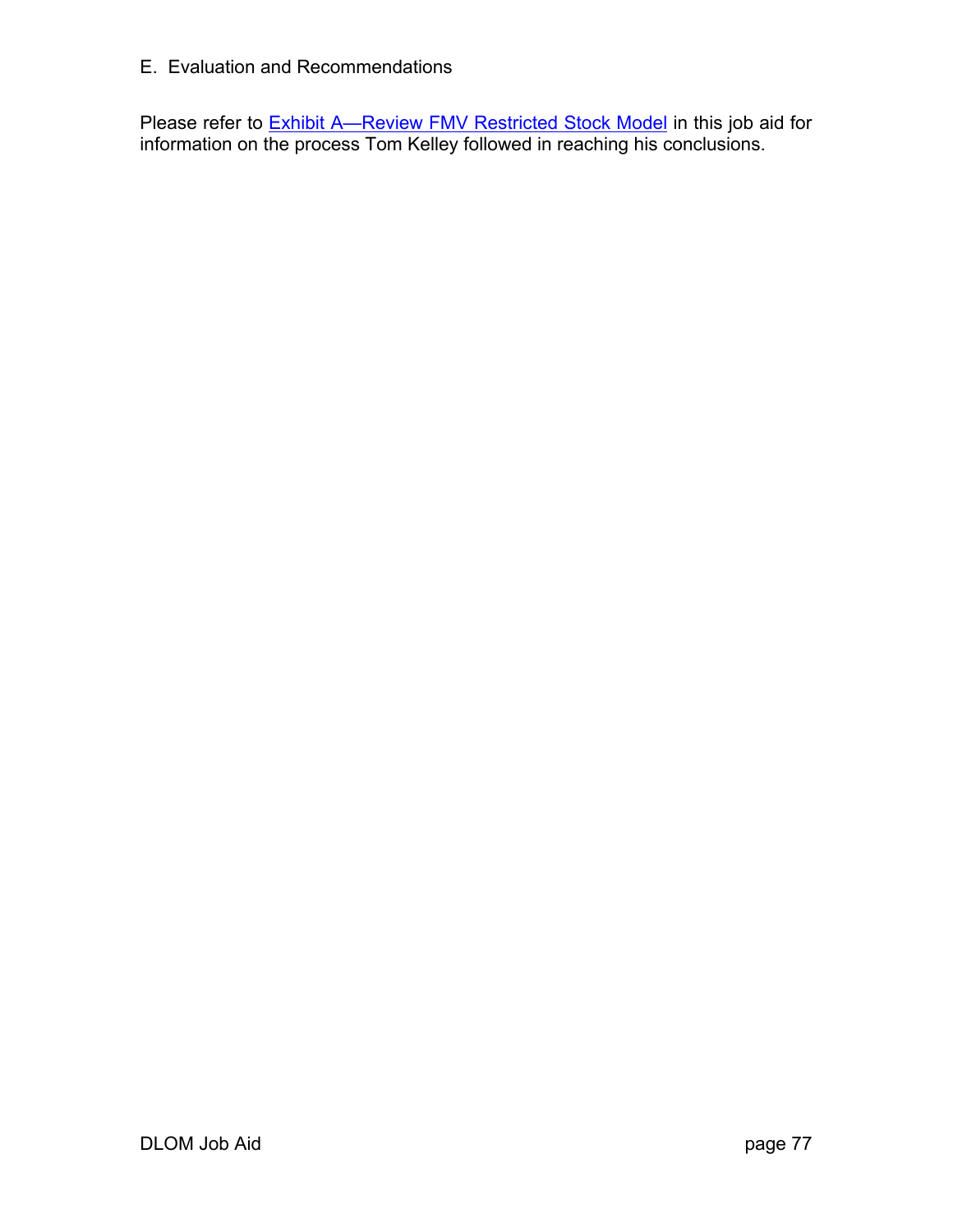# *F. Summary and Conclusions*

This job aid was prepared to assist IRS valuators understand the numerous studies and approaches used by valuation professionals to determine DLOM. We have addressed restricted stock studies, the eldest type of study having been developed in the early 1970's. As the need increased to better quantify DLOM, newer approaches are introduced, such as Liquistat (2007). While many of the newer approaches are not currently used in professional practice, the profession's reliance could change in the future. In total, the job aid has information on 23 different DLOM approaches.

DLOM has been defined as well as the factors that impact DLOM on a specific interest. Sample IDR questions are provided. We have summarized each approach, provided references, identified strengths and weaknesses, how the Tax Court has ruled on the approach, and how prevalent its use in practice. In addition, the job aid offers discussion points to use with Taxpayer appraisers to focus on a specific method.

As is always the key, facts and circumstances surrounding the subject interest are what determine the level of DLOM, if any. DLOM studies, methods and models can be complex, can indicate widely diverse conclusions, and may be appropriate in only certain limited situations. The business valuation profession does not identify acceptable or unacceptable methods for estimating marketability discounts, although some individual practitioners have their own preferences and frequently disagree as to the best approach.

This job aid does not provide guidance on the best DLOM approaches, but is meant to help the reader understand and make an informed decision about DLOM. It is current as of the date of this writing.

For recommendations on the content included in this job aid, please contact any of the members of the DLOM Team who were the developers.

| <b>Name</b>            |                                    | POD               |
|------------------------|------------------------------------|-------------------|
|                        | <b>Engineering Territory</b>       |                   |
| Mike Gregory, ASA, AVA | Manager                            | St. Paul, MN      |
|                        | <b>National Business Valuation</b> |                   |
| Sue Kurzweil, CPA, ASA | <b>Issue Coordinator</b>           | Independence, OH  |
| Jeff Myers, ASA, AVA   | <b>Engineering Team Manager</b>    | Columbus, OH      |
| Laura Goldberg, AVA    | Engineer                           | Plantation, FL    |
| Ernie DeRosa, AVA      | <b>Financial Analyst</b>           | New York, NY      |
| James McCann, ASA      | <b>Financial Analyst</b>           | San Francisco, CA |
| Aberdeen Sabo          | <b>Estate Tax Attorney</b>         | Independence, OH  |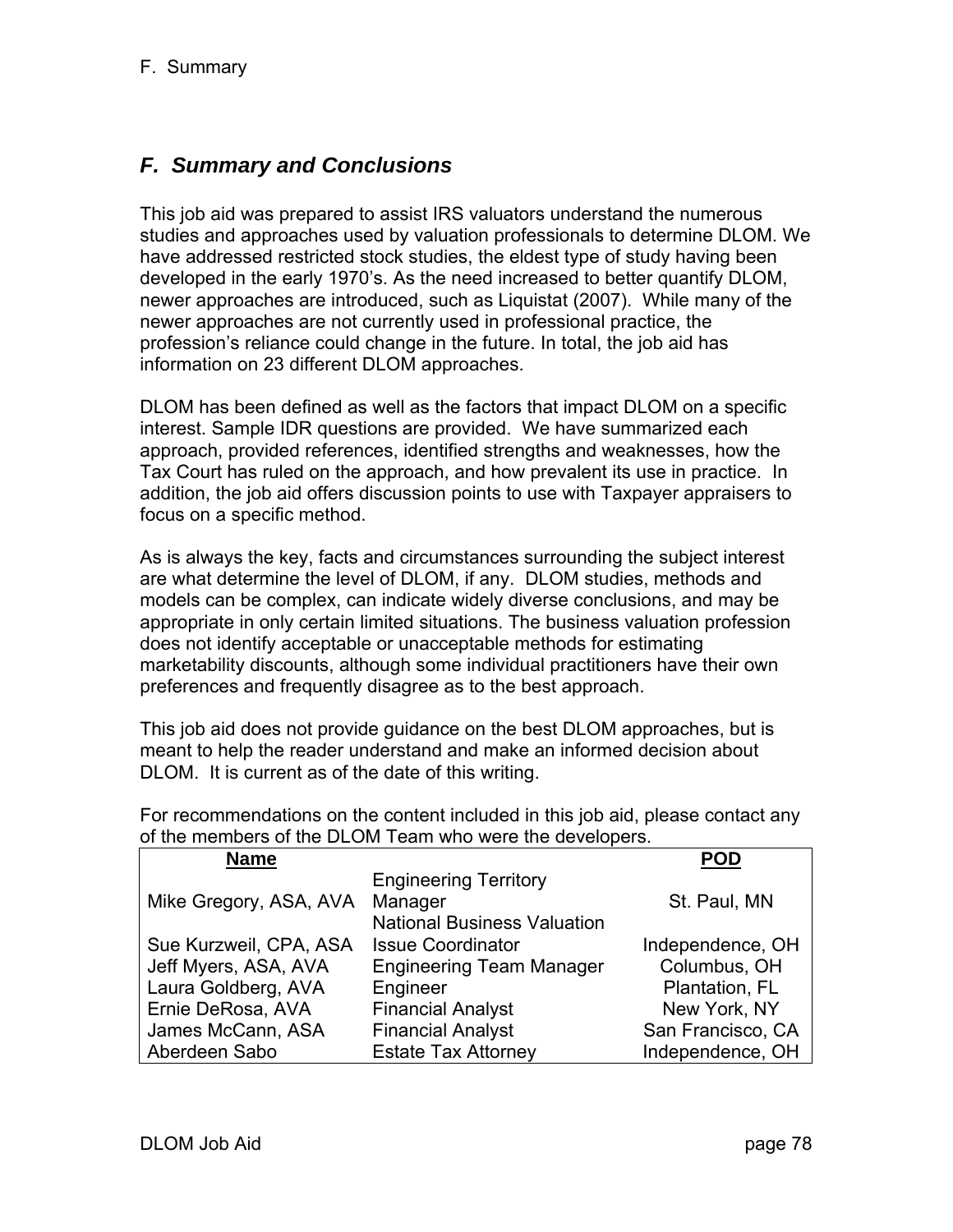## **Articles**

Abbott, Ashok. "Empirical Measures of Marketability and Liquidity Discounts, Discount for Lack of Marketability: An Empirical Analysis and DLOM – Concepts and Models." Presentations at Various ASA and NACVA Conferences and on the *BVR Teleconference* of April 26, 2006. **(available in shared folder)**

Abbott, Ashok. "New Abbott Analysis Aids Valuators in Assessing Liquidity Discounts." *Business Valuation Update*. Vol. 13, No.11, Nov. 2007. **(available in shared folder)**

Amihud, Yakov and Mendelson, Haim "Asset Pricing and the Bid Ask Spread", Journal of Financial Economics v17 (December 1986) pp. 223049. **(available in shared folder)**

Bajaj, Mukesh, David J. Denis, Stephen P Ferris & Atula Sarin. *Firm Value and Marketability Discounts.* Journal of Corporation Law. Vol 27, No.1. **(available in shared folder)**

Barclay, Michael J., Clifford G. Holderness and Dennis P. Sheehan. "Private Placements and Managerial Entrenchment." *Journal of Corporate Finance* Vol. 13, 2007, pp. 461-484. **(available in shared folder)**

*Cost of Flotation of Registered Issues 1971-1972*. Securities and Exchange Commission, 1974.

Dann, L.Y. and H. DeAngelo, 1988, *Corporate Financial Policy and Corporate Control: A Study of Defensive Adjustments in Asset and Ownership Structure*, Journal of Financial Economics, 20, 87-127

Edelman, Richard B. and H. Kent Baker, 1993, *The Impact of Company Pre-Listing Attributes on the Market Reaction to NYSE Listings,* The Financial Review, Vol. 28, No. 3, August 1993, 431-448

Emory, John D. Sr, F.R. Dengel, III. "Discounts for Lack of Marketability, Emory Pre-IPO Discount Studies 1980-2000 as Adjusted October 10, 2002." Business Valuation Review, Vol. 21 No. 4, (December 2002). **(available in shared folder)**

Feldman, Stanley Jay. "Revisiting the Liquidity Discount Controversy: Establishing a Plausible Range." *Bentley College and Axiom Valuation Solutions.*  **(available in shared folder)**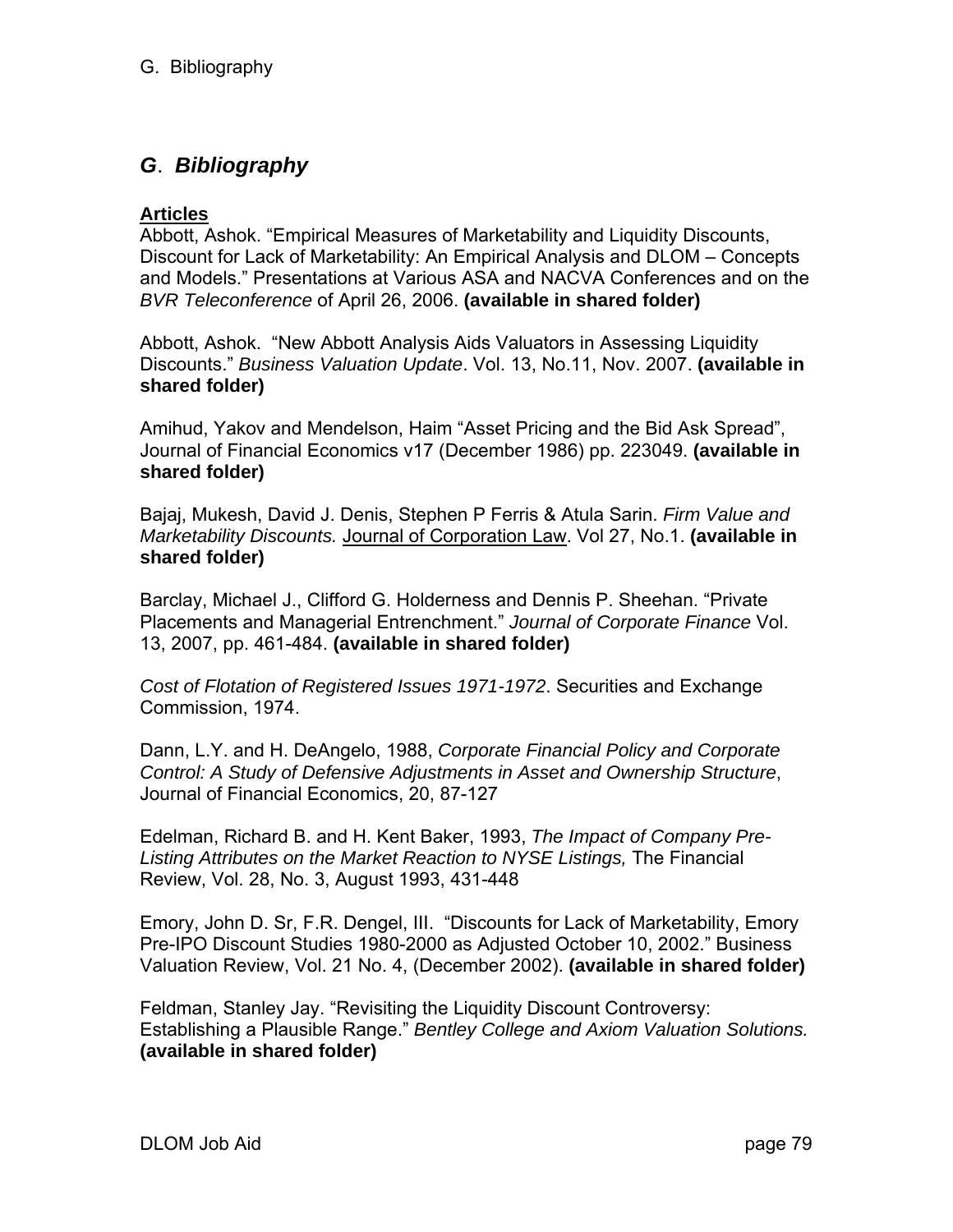Finnerty, John D. "The Impact of Transfer Restrictions on Stock Prices." *Fordham University, Presentation at the Meeting of the American Finance Association, 2003.* **(available in shared folder)**

Frazier, William. "Non-marketable Investment Company Evaluation (NICE)." Valuation Strategies. November/December 2006. Vol 10, No 2. **(available in shared folder)**

Garland, Pamela J. and Ashley L. Reilly. "Update on the Willamette Management Associates Pre-IPO Discount for Lack of Marketability Study". Available http://www.willametteinsights.com/03/Autumn2003article2.pdf, April 30, 2009.

Gomes, Armando and Gordon Phillips. "Why Do Public Firms Issue Private and Public Equity, Convertibles and Debt?" *Presentation at the Research Seminar in Law, Economics, and Organization,* 2005. **(available in shared folder)**

Hall, Lance. "New Tactics Required to Prove Discount for Lack of Marketability." *The Value Examiner*, Jan-Feb 2007, pp 36-39. **(available in shared folder)**

Hall, Lance S. and Timothy C. Polacek, "Strategies for Obtaining the Largest Valuation Discounts", *Estate Planning*, Vol. 21 No. 1, January/February, 1994. **(available in shared folder)**

Hall, Lance, 2004, "The Discount for Lack of Marketability: An Examination of Dr. Bajaj's Approach"*, BV Update*, March 2004. **(available in shared folder)**

Hertzel, Michael and Richard Smith. "Market Discounts and Shareholder Gains for Placing Equity Privately." *Journal of Finance*, Vol. 48, 1993, pp. 459-485. **(available in shared folder)**

Keys, Phyllis and Norris Larrymore. "Integration of Private and Public Offerings." *Presentation at the Conference of the Eastern Finance Association*, 2004. **(available in shared folder)**

Koeplin, John, Atulya Sarin and Alan Shapiro, 2000, "The Private Company Discount, *Journal of Applied Corporate Finance*, Volume 12, Number 4, Winter 2000, 94-101. **(available in shared folder)**

Longstaff, Francis A. "How much Can Marketability Affect Security Values?" *The Journal of Finance*, December 1995, pp. 1767-74. **(available in shared folder)**

Mitchell, Mark and Mary Norwalk, 2008, "Assessing and Monitoring Bajaj", *Business Valuation Review* 27-1, Spring 2008.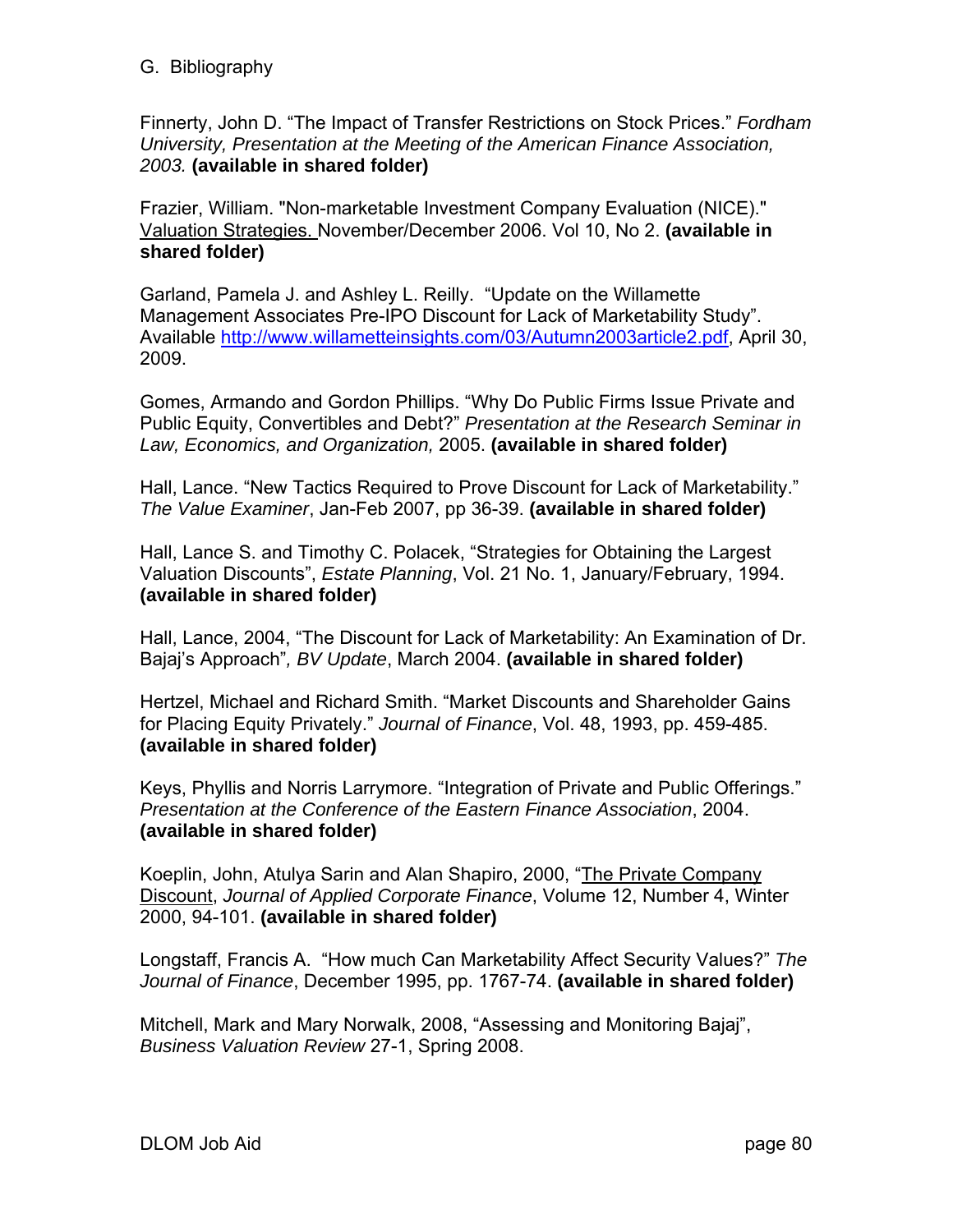Pratt, Shannon , 2004, "The McCord Case and the Bajaj Method", Unpublished Conference Call Pre-Read. **(available in shared folder)**

Pratt, Shannon , Chris Mercer, Lance Hall and Rob Oliver, 2004, "DLOM: A Critique of the Bajaj Approach", *BVR Teleconference* April 2004

 Pratt, Shannon, 2004, "Defending Discounts for Lack of Marketability", *ACTEC Journal* 2004, 276. **(available in shared folder)**

Pratt, Shannon, 2003, "Discounts for Lack of Marketability: Documentation, Critique and Defense", *American Society of Appraisers International Appraisal Conference*, July 2003

Reilly, Robert. "Update on Study of Discount for Lack of Marketability". *American Bankruptcy Institute Journal*, June 2005, Value and Cents

Reilly, Robert and Aaron Rotkowski, "Discount for Lack of Marketability: Update on Current Studies and Analysis of Current Controversies*".* Fall 2007, *Tax Lawyer*, Vol 61, No. 1. **(available in shared folder)**

Ritter, Jay R. "The Costs of Going Public." *Journal of Financial Economics*, Vol. 19, No. 2 (December 1987), pp. 269-81. **(available in shared folder)**

Robak, Espen. "Discounts for Illiquid Shares and Warrants: The LiquiStat Database of Transactions on the Restricted Securities Trading Network." Pluris Valuation Advisors White Paper, January 2007. **(available in shared folder)**

Robak, Espen. Liquidity and Levels of Value: A New Theoretical Framework." BV Update, October, 2004. **(available in shared folder)**

Paschall, Michael A. *Discounts for Lack of Marketability: A Review of Studies and Factors to be Considered.* Fair Value, September 1994.

Sanger, Gary C. and John J. McConnell, "Stock Exchange Listings, Firm Value, and Security Market Efficiency: The Impact of NASDAQ". *The Journal of Financial and Quantitative Analysis*, Volume 21, Issue 1, March 1986, 1-25

Saunders, Philip. "Marketability Discounts and Risk in Transactions Prior to Initial Public Offerings". *Business Valuation Review*. Volume 19, No. 4, December 2000, pp 186-195. **(available in shared folder)**

Seaman, Ronald M. "Minimum Marketability Discounts—2nd Edition." *Business Valuation Review*. June 2005, pp. 58-64.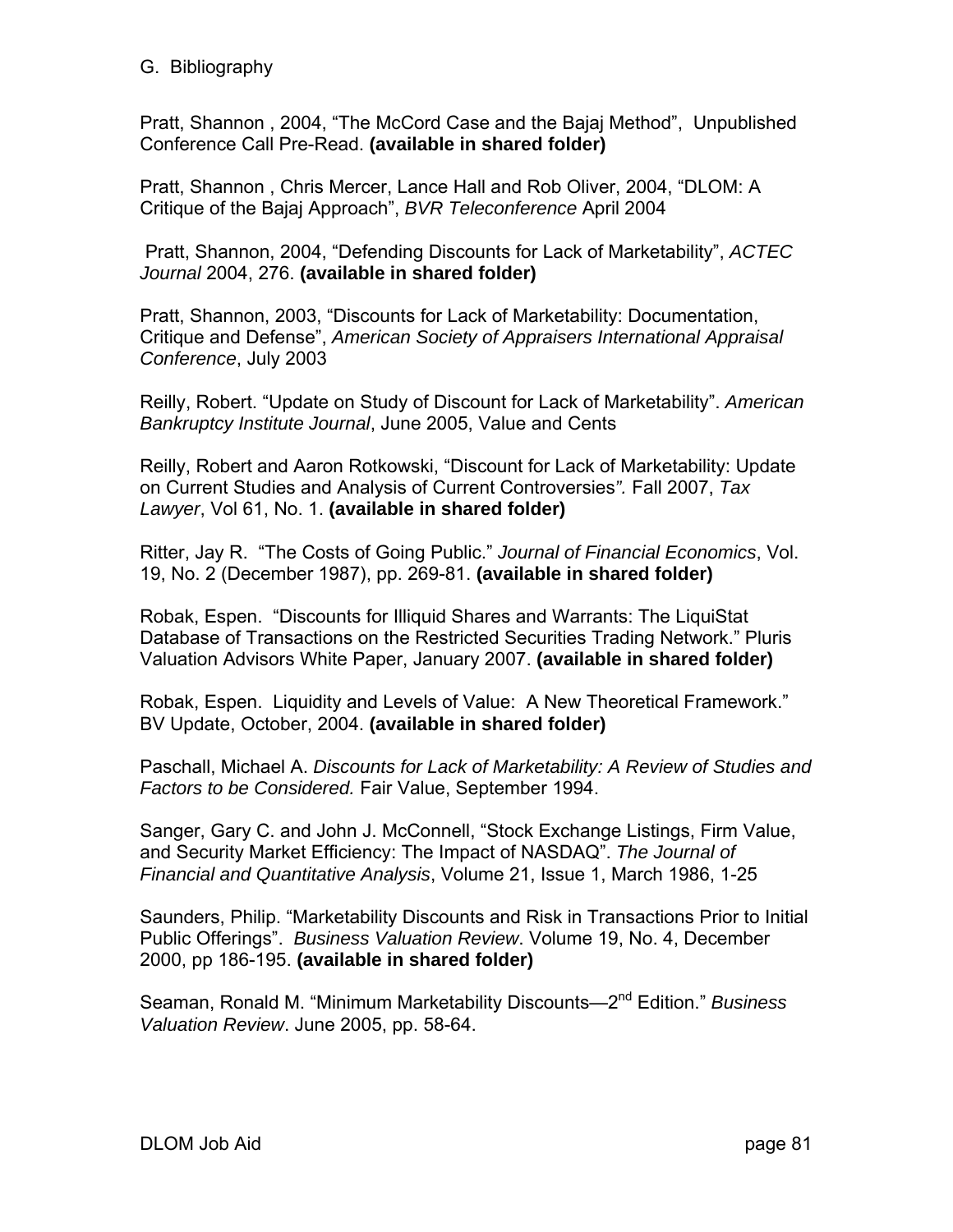Seaman, Ronald M. "Minimum Marketability Discounts—3<sup>rd</sup> Edition." September 2007. Available at http://www.dlom-info.com/ August 18, 2009. **(available in shared folder)**

Seaman, Ronald M. "Minimum Marketability Discounts—4th Edition, A Study of Discounts for Lack of Marketability Based on LEAPS Put Options in November 2008." September 2007. Available at http://www.dlom-info.com/ August 18, 2009. **(available in shared folder)**

Silber, William, 1991, "Discounts on Restricted Stock: The Impact of Illiquidity on Stock Prices", *Financial Analysis Journal*, 47, 60-64. **(available in shared folder)**

Tabak, David. "A CAPM-Based Approach to Calculating Illiquidity Discounts." Available http://www.nera.com/Publication.asp?p\_ID=1152, November 11, 2002.

Trout, Robert R. "Minimum Marketability Discounts." *Business Valuation Review*. September 2003, pp. 124-126. **(available in shared folder)**

Trout, Robert R. "Estimation of the Discount Associated with the Transfer of Restricted Securities." *Taxes*. June, 1997, pp. 381-384. **(available in shared folder)**

Wruck, Karen Hopper. "Equity Ownership Concentration and Firm Value: Evidence from Private Equity Financings." *Journal of Financial Economics* Vol. 23, 1989, pp. 3-28. **(available in shared folder)**

## **Books**

Kasper, Larry J. Business Valuations: Advanced Topics*.* Greenwood Publishing Group. 1997. Chapter 5 Premium and Discounts.

Mercer, Z. Christopher, Quantifying Marketability Discounts: Developing & Supporting Marketability Discounts in the Appraisal of Closely Held Business Interests, *Peabody Publishing, LP*, 1997.

Mergerstat Review, *FactSet Mergerstat, LLC*, 2006.

Pratt, Shannon P., Robert F. Reilly, Robert P, Schweihs. Valuing A Business. The Analysis and Appraisal of Closely Held Companies,  $5<sup>th</sup>$  ed. New York: McGraw-Hill, 2008.

Pratt, Shannon P. Business Valuation Discounts and Premiums. New York: John Wiley & Sons, Inc., 2001.

DLOM Job Aid page 82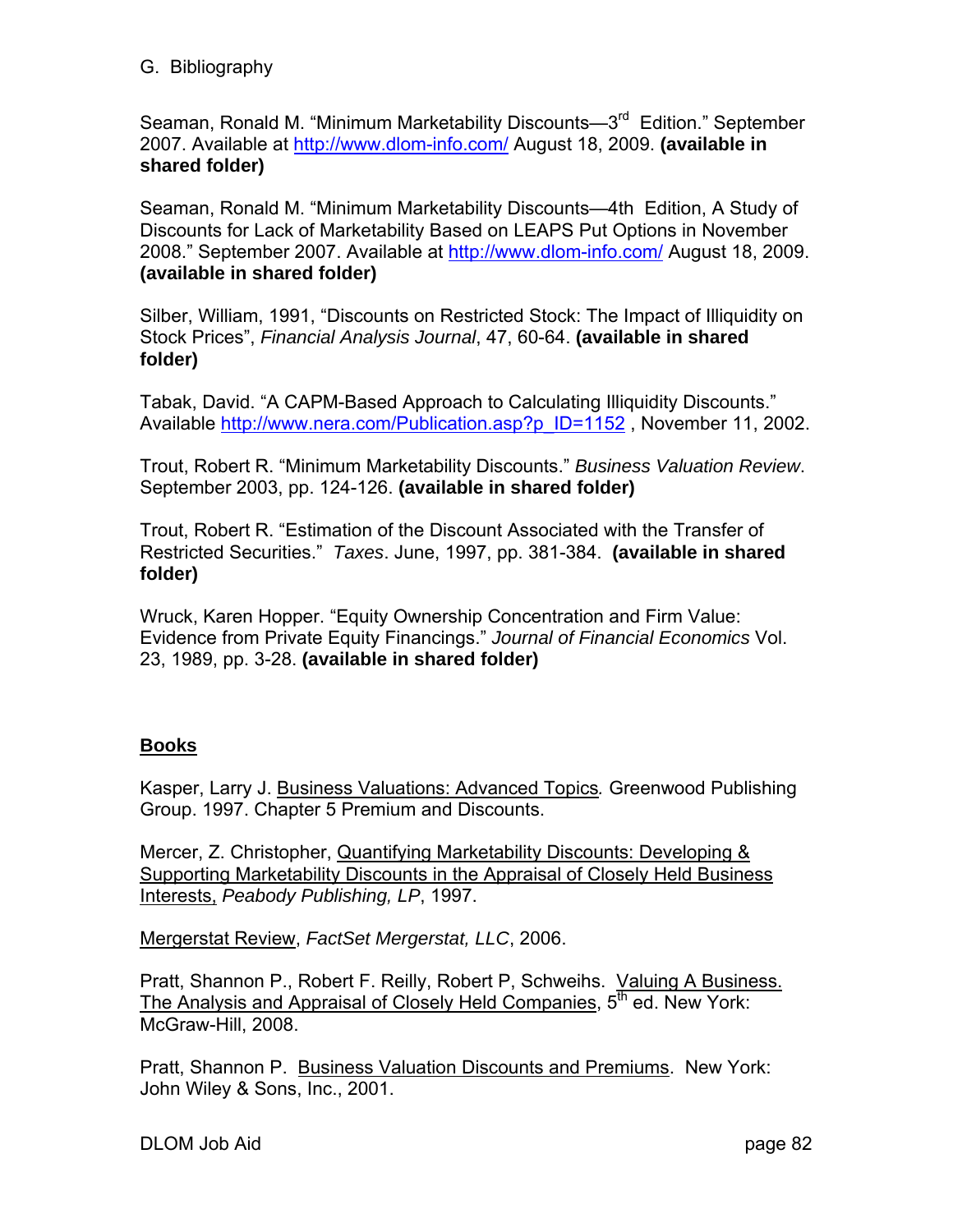## **Websites**

Howard, Frazier, Barker, Elliot, Inc. (www.hfbe.com)

LEAPS (www.dlom-info.com/articles.html)

NERA (National Economic Research Associates) (www.nera.com)

Options Education (http://www.optionseducation.org/strategy/collar.jsp )

Partnership Profiles (aka "Partnership Spectrum") (www.partnershipprofiles.com)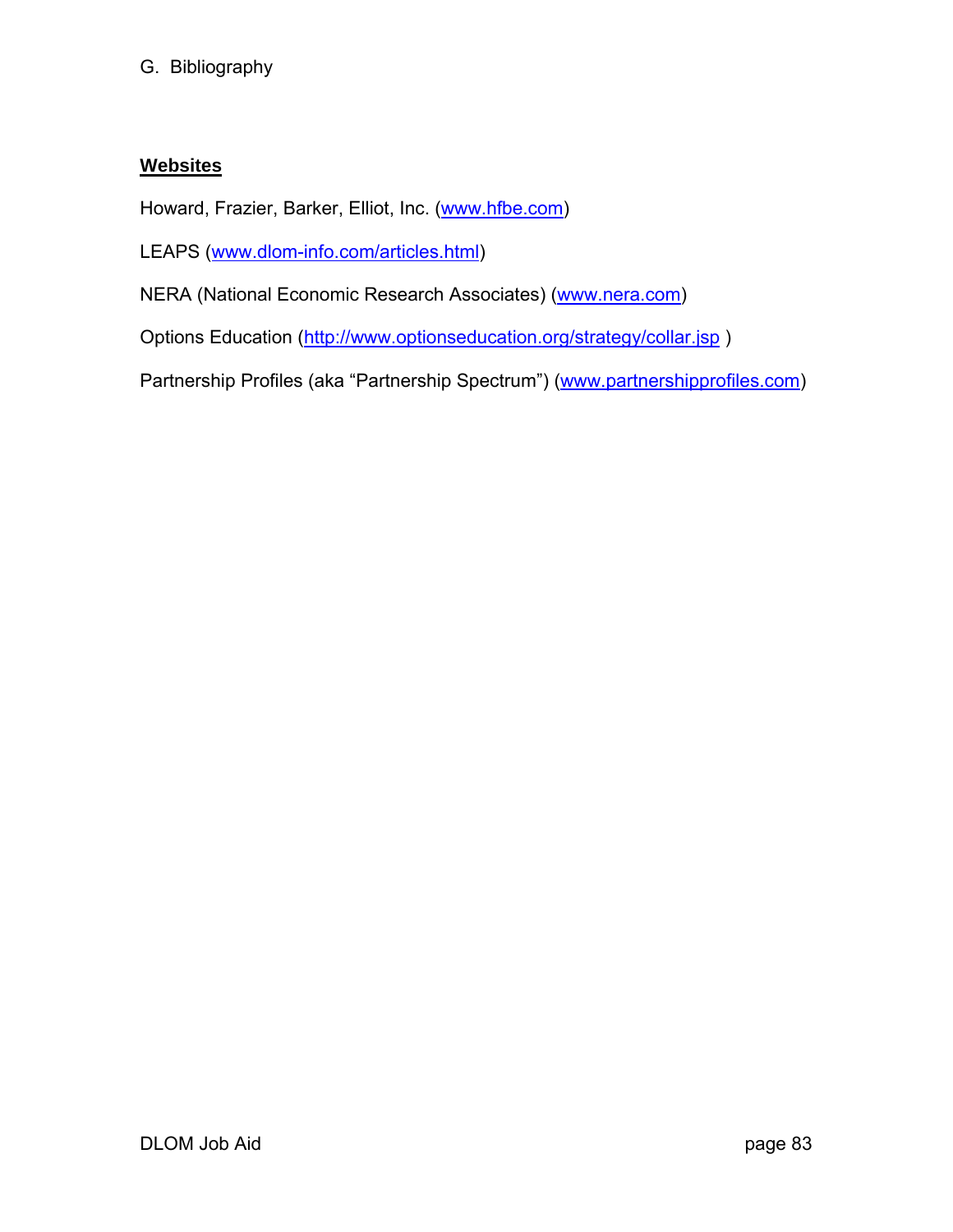| REFERENCE-Institutional Investor Study ("SEC     |                     |                                 |                                 | Study") data                                                |                                  |                                       |                                         |                                               |                                  |                                      |                                         |                                      |                                 |                                |                                  |
|--------------------------------------------------|---------------------|---------------------------------|---------------------------------|-------------------------------------------------------------|----------------------------------|---------------------------------------|-----------------------------------------|-----------------------------------------------|----------------------------------|--------------------------------------|-----------------------------------------|--------------------------------------|---------------------------------|--------------------------------|----------------------------------|
| Discounts on Purchase Price of Restricted Common |                     |                                 | <b>Stock</b>                    |                                                             |                                  |                                       |                                         |                                               |                                  |                                      |                                         |                                      |                                 |                                |                                  |
|                                                  |                     | ==============                  | $($ see note $[2]$              | ange of Discounts by Respective Groupings ================= |                                  |                                       |                                         |                                               |                                  |                                      |                                         |                                      |                                 |                                |                                  |
|                                                  |                     | $-15%$ to 0% discount           |                                 | $0\%$ to 10% discount                                       |                                  | 10% to 20% discount                   |                                         | 20% to 30% discount                           |                                  | 30% to 40% discount                  |                                         | 40% to 50% discount                  |                                 | 50% to 80% discount            |                                  |
| Average                                          | Total               | ransactions<br>in this          | Percent<br>of Total<br>As a     | Transactions<br>in this                                     | Percent<br>As a                  | Transactions<br>$\frac{1}{2}$ in this | Percent<br>As a                         | ransactions<br>$\frac{1}{2}$ in this          | Percent<br>As a                  | <b>Transactions</b><br>$\sin \theta$ | Percent<br>As a                         | <b>Transactions</b><br>$\sin \theta$ | Percent<br>As a                 | <b>Transactions</b><br>in this | Percent<br>As a                  |
| Discount                                         | <b>Transactions</b> | Grouping                        |                                 | Grouping                                                    | of Total                         | Grauping                              | of Total                                | Grouping                                      | of Total                         | Grouping                             | of Total                                | Grouping                             | of Total                        | Grouping                       | of Total                         |
| 26%                                              | 398                 | 26                              | 6.5%                            | 57                                                          | 16.8%                            | 78                                    | 19.6%                                   | 77                                            | 19.3%                            | 5                                    | 16.8%                                   | 35                                   | 8.8%                            | $\frac{8}{4}$                  | 12.1%                            |
|                                                  |                     |                                 |                                 |                                                             |                                  |                                       |                                         |                                               |                                  |                                      |                                         |                                      |                                 |                                |                                  |
| Weighted-average "Discount"                      |                     |                                 |                                 |                                                             |                                  |                                       |                                         |                                               |                                  |                                      |                                         |                                      |                                 |                                |                                  |
| $($ see note $[3]$                               |                     | Grouping<br>Discount<br>$-7.5%$ | Respective<br>Weighting<br>6.5% | Grouping<br>Discount<br>5.0%                                | Respective<br>Weighting<br>16.8% | Grouping<br>Discount<br>15.0%         | <b>Respective</b><br>Weighting<br>19.6% | Grouping<br>Discount<br>25.0%                 | Respective<br>Weighting<br>19.3% | Grouping<br>Discount<br>35.0%        | <b>Respective</b><br>Weighting<br>16.8% | Grouping<br>Discount<br>45.0%        | Respective<br>Weighting<br>8.8% | Grouping<br>Discount<br>65.0%  | Respective<br>Weighting<br>12.1% |
|                                                  | 26%                 | Weighted-Average Discount       |                                 |                                                             |                                  |                                       |                                         |                                               |                                  |                                      |                                         |                                      |                                 |                                |                                  |
|                                                  |                     |                                 |                                 |                                                             |                                  | $($ see note $[4]$                    |                                         | greatest weighting within these two groupings |                                  |                                      |                                         |                                      |                                 |                                |                                  |
|                                                  |                     |                                 |                                 |                                                             |                                  |                                       |                                         |                                               |                                  |                                      |                                         |                                      |                                 |                                |                                  |

Source: Quantifying Marketability Discounts, by Z. Christopher Mercer, ASA, CFA, Peabody Publishing, LP, 1997, Exhibit 2-1, page 70. Source: Quantifying Marketability Discounts, by Z. Christopher Mercer, ASA, CFA, *Peabody Publishing, LP*, 1997, Exhibit 2-1, page 70.

 $\sim$ Data range includes a low of -15% (a negative discount), to a high of 80% discount.

 $\bar{\ }$ 

<sup>3</sup> Calculated result equals the reported 26% "Average Discount". Calculated result equals the reported 26% "Average Discount".

4 Greatest weighting of transactions occurs within the 15% and 25% implied discount groupings, suggesting a most-common discount of 20%. Greatest weighting of transactions occurs within the 15% and 25% implied discount groupings, suggesting a most-common discount of 20%.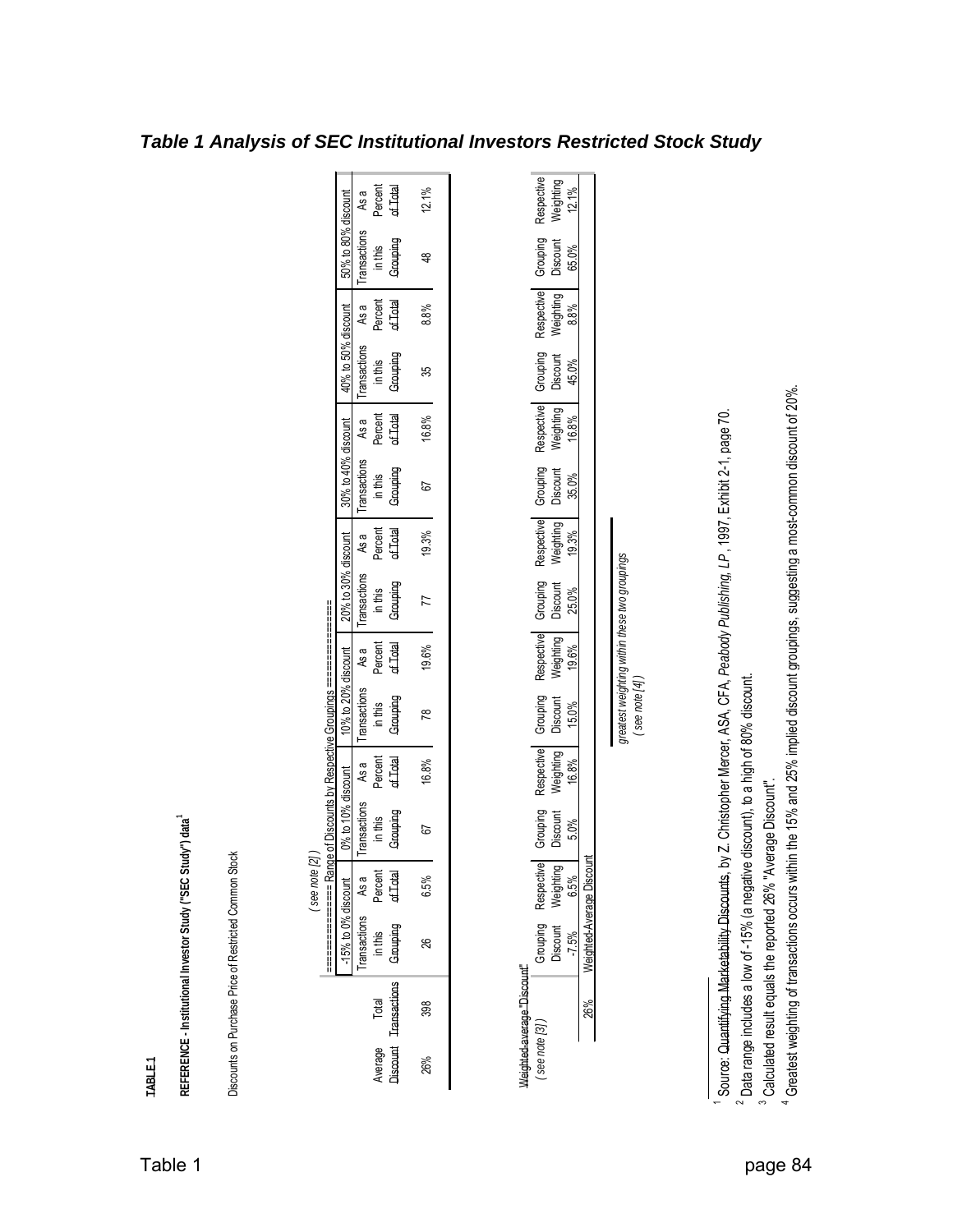|                                           |              | Average          |                  |                                                                   |       |
|-------------------------------------------|--------------|------------------|------------------|-------------------------------------------------------------------|-------|
|                                           | Number of    | Revenues         | Average          | Range of Discounts                                                |       |
| Revenues                                  | Observations | (\$ Millions)    | <b>Discounts</b> | Š                                                                 | High  |
| (22)<br>Under \$10 Million                |              | \$6.6            | 32.9%            | 2.8%                                                              | 57.6% |
| \$10 - \$30 Million                       |              |                  | 30.8%            |                                                                   | 49.8% |
| \$30 - \$50 Million                       |              | \$22.5<br>\$35.5 | 25.2%            | $\begin{array}{l} 15.3\% \\ 5.2\% \\ 11.6\% \\ 0.0\% \end{array}$ | 46.3% |
| \$50 - \$100 Million                      | ∞            | \$63.5           | 19.4%            |                                                                   | 29.3% |
| Over \$100 Million (Adjusted) *           |              | \$224.9          | 14.9%            |                                                                   | 24.1% |
| Overall Sample Averages                   |              | \$47.5           | 27.7%            | 0.0%                                                              | 57.6% |
| Totals                                    | 47           |                  |                  |                                                                   |       |
| * Over \$100 Million (Actual Calculation) |              | \$187.1          | 25.1%            | 0.0%                                                              | 46.5% |
| Totals                                    | q9           |                  |                  |                                                                   |       |

Excludes Sudbury Holdings, Inc., whose private placement consisted of 125% of the pre-transaction shares outstanding.<br>Excludes Starrett Housing Corp., which is one of the five most thinly traded companies in the sample. Excludes Sudbury Holdings, Inc., whose private placement consisted of 125% of the pre-transaction shares outstanding. Excludes Starrett Housing Corp., which is one of the five most thinly traded companies in the sample.

#### *Table 2 Analysis of MPI Restricted Stock Study*

**TABLE 2 REFERENCE - Mana**

**gement Plannin**

Analysis of Restricted Stock Discounts by Revenue Size

Analysis of Restricted Stock Discounts by Revenue Size

**g Stud**

**y data1**

Source: Quantifying Marketability Discounts, by Z. Christopher Mercer, ASA, CFA, *Peabody Publishing, LP*, 1997, Source: Quantifying Marketability Discounts, by Z. Christopher Mercer, ASA, CFA, Peabody Publishing, LP, 1997, p a ge 346. gure 12-1, iT  $\bar{}$ 

 $\mathbf{\Omega}$ Discounts for the smallest com panies occurred over a ran ge of [2.8% – 57.6%].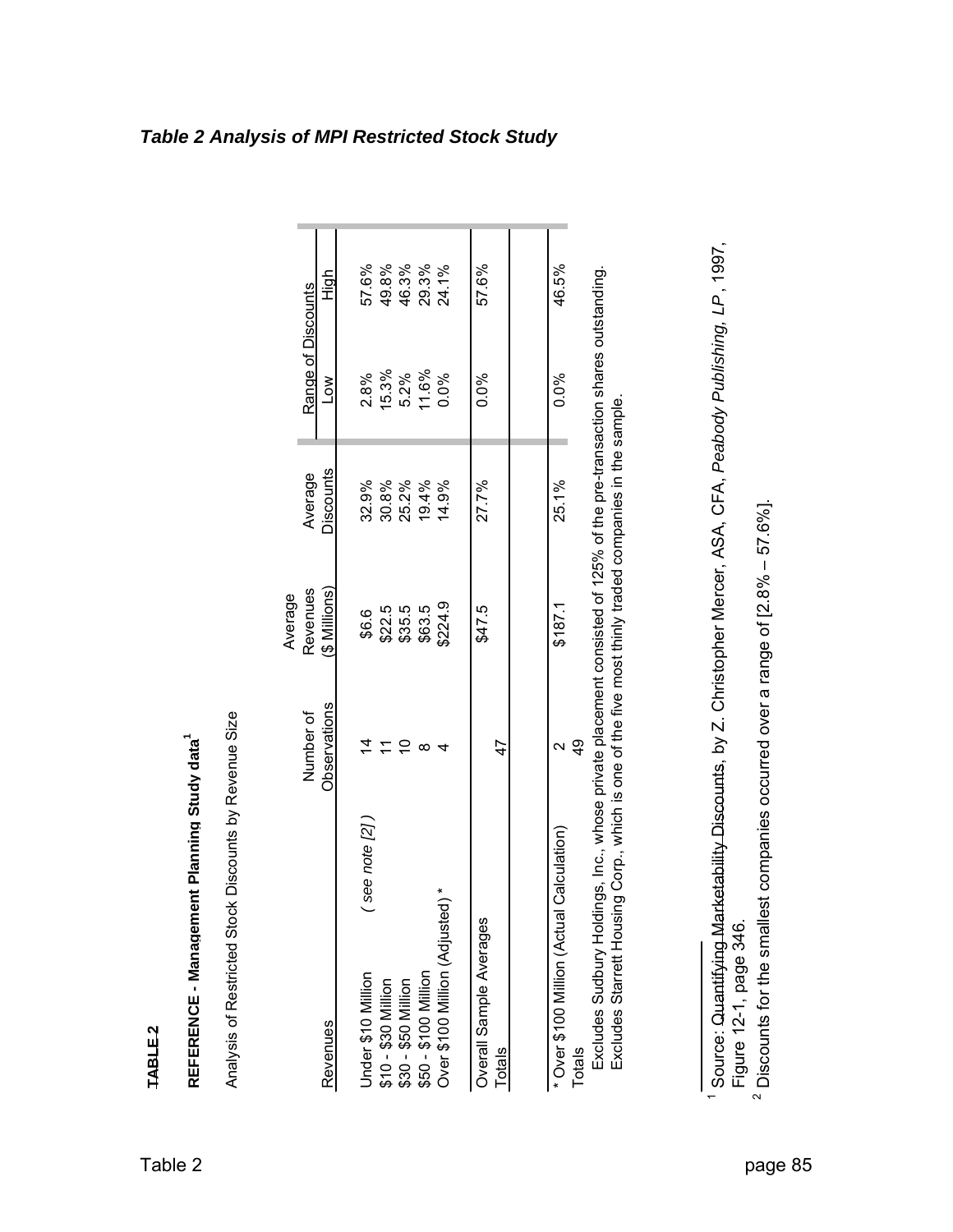# *Exhibit A—Review FMV Restricted Stock Model*



DEPARTMENT OF THE TREASURY INTERNAL REVENUE SERVICE WASHINGTON, D.C. 20224

| DATE:           | February 18, 2009                                                                                                    |
|-----------------|----------------------------------------------------------------------------------------------------------------------|
| TO:             | Mike Gregory, Program Manager, Field Specialists West<br>Sue Kurzweil, National Business Valuation Issue Coordinator |
| THRU:           | Robin Ruegg, Manager, Field Specialists Team 1864                                                                    |
| FROM:           | Tom Kelley, Engineer, Field Specialists Team 1864                                                                    |
| <b>SUBJECT:</b> | Update: FMV Opinions' Model and Database                                                                             |

This memorandum is a summary of the results of my two-part assignment 1) To analyze FMV Opinions' (FMV) model for determining the discount for lack of marketability (DLOM) on private equity, and 2) To determine whether it is possible to use FMV's 475-transaction database to develop a statistically valid regression-based model to determine this discount.

It begins with a description and critique of FMV's model, continues with a discussion of multiple regression, and concludes with a statement as to whether multiple regression can be applied to FMV's database in order to confidently ascertain the DLOM on private equity.

The bottom line of my inquiry is threefold:

- 1) FMV Opinions' model is flawed insofar as explanation of the DLOMs on the restricted stock transactions in their database;
- 2) Valuators cannot confidently rely on FMV's model when determining DLOMs on restricted stocks, much less on interests in private equity; and
- 3) Neither FMV's model nor multivariate regression analysis can be applied to FMV's database to confidently determine the DLOM on private equity.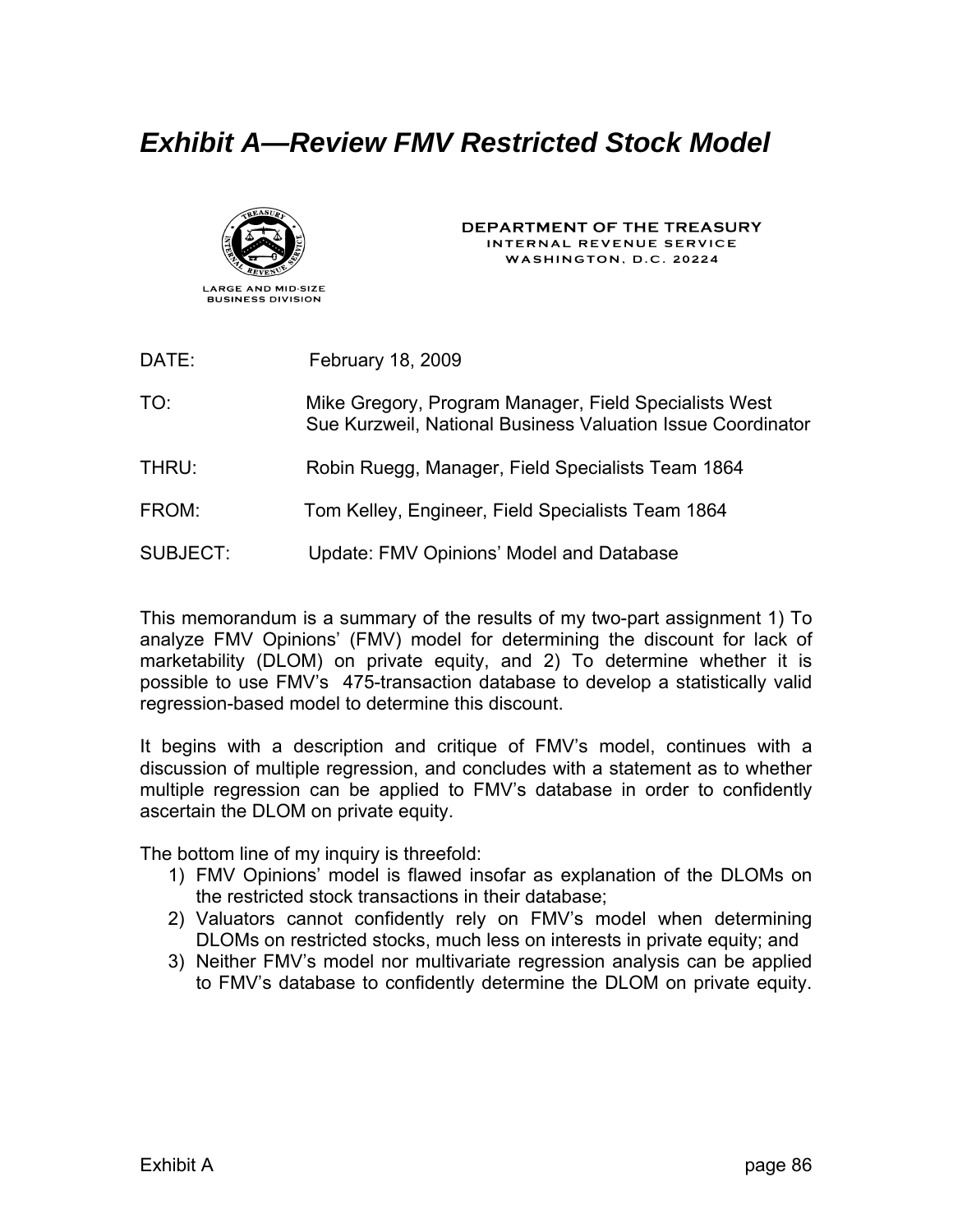#### Description of FMV Opinions' Model

My understanding of FMV's model is based on two articles by Espen Robak, CFA (Robak): "Marketability discounts: Using four measures of risk and adjusting for relative liquidity" and "FMV introduces detailed Restricted Stock Study."<sup>53</sup> These are not included, but are available upon request.

Following are four quotes from these two articles that explain FMV's thinking and methodology. The first three are from "Marketability discounts: Using four measures of risk and adjusting for relative liquidity":

- . . . there are inherent and significant differences between the liquidity of restricted stock and the liquidity of . . . private equity . . .
- We determine the "restricted stock equivalent" discount, given the financial characteristics of the company . . . We determine the incremental discount for the privately held company . . . based on a review of the most illiquid (i.e., large-block) restricted stock issues.
- We must adjust for the fact that private equity is more illiquid than the *typical* block of restricted stock in a public company.
- In terms of liquidity, large blocks are essentially like private equity.

The last is from "FMV introduces detailed Restricted Stock Study":

• . . . the discounts for restricted stock with longer-than-average holding periods are particularly applicable to privately held securities. The only question is "How do we isolate the transactions with longer holding periods from the rest of the sample? The answer is: "by looking at transactions in large blocks until 1997."

**Attachment 1** is a 1-page summary of FMV's two-step methodology as it was explained in Robak's article, "FMV introduces detailed Restricted Stock Study." With rounding, the 50% DLOM in cell G59 is the same as the final indicated DLOM in Robak's article.

In short, FMV's model is based on the proposition that the DLOM on private equity is a function of firm characteristics (rows 9-31 in Attachment 1), and the incremental difference between discounts on the smaller and larger blocks of restricted stock (rows 36-50). Certain related cells have been identified by shading to enable the reader to more easily follow the less obvious calculations.

#### Critique of FMV Opinions' Model

Here are three major problems with FMV Opinions' model, and then eight less consequential questions and comments.

<sup>53</sup> The second article appeared in Shannon Pratt's *Business Valuation Update*, November 2001, pp. 1-3. I don't know

where the first one appeared.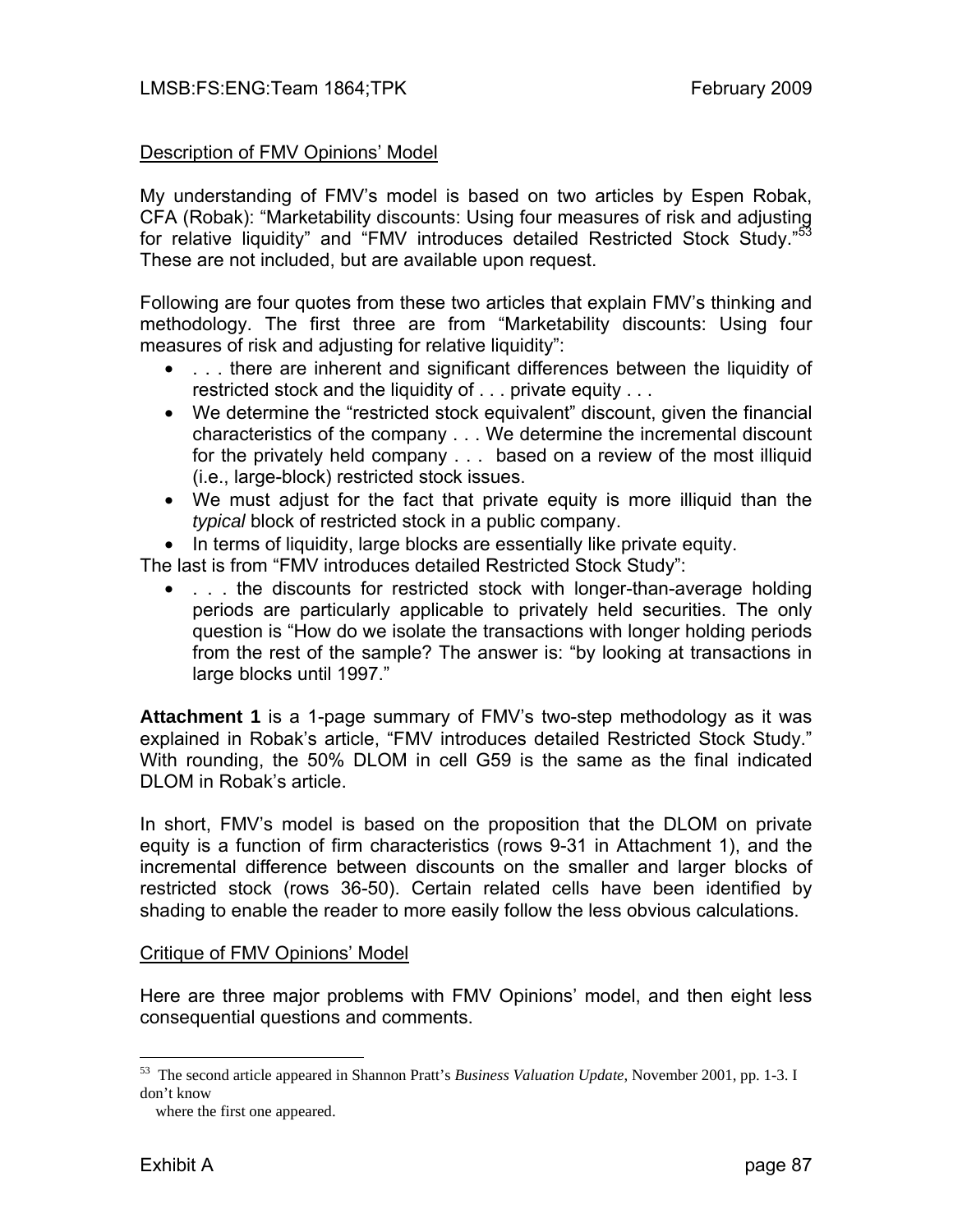Major Problems

- 1) FMV has not shown that block size is a statistically reliable proxy for quantifying the supposed difference in liquidity between restricted stocks and private equity.
- 2) The first step in FMV's analysis (rows 9-31 in my Attachment 1) is intended to account only for the financial risk characteristics of the subject entity, but it also reflects block size. The second step (rows 36- 50) is intended to segregate and quantify the impact of block size, but it is also influenced by the same financial risk characteristics in the first step. While meant to be separate steps, the two are interrelated and, therefore, corrupted by each other.
- 3) According to Robak's article, the first step in FMV's analysis is to "determine the 'restricted stock equivalent' discount given the financial characteristics of the company . . ." The tables in Robak's article – and on lines 11-14 in my Attachment 1 - show four such firm characteristics. The discounts in the 475-transaction survey given me are inconsistent with this purpose because they are a function of both firm characteristics (such as Z-score54 and Earnings Before Interest, Taxes, Depreciation and Amortization (EBITDA)), *and* issue characteristics (such as pershare offering amount, and block size as a percent of total shares.) They are the discounts on particular offerings, and not indicators of marketability or lack thereof.

Other Questions and Comments

- 4) There is not a statistically significant relationship between discounts to market value and the four risk characteristics in Robak's article. I regressed the discounts in the database against market values, marketto-book (MTB) ratios, net profit margins, and dividend yields, and found a 0.0238 R-square<sup>55</sup>, coefficients' signs contrary to economic theory, and an F-statistic low enough that the regression equation could not be relied on even at the 10% level of significance<sup>56</sup>.
- 5) Selection of how many and which particular firm characteristics to include in the model, appears subjective, and has not been explained. Robak has only noted "we use different indicators in different situations."
- 6) FMV has not shown why survey quintiles are the best way or even a reliable way – of extrapolating survey results to a subject outside the

<sup>&</sup>lt;sup>54</sup> Developed in 1968 by Edward I. Altman, Ph.D., Z-score is a formula for predicting bankruptcy and a numerical indicator of a firm's financial health.

<sup>&</sup>lt;sup>55</sup> R-square, or coefficient of determination, is a measure of the degree of association between the response variable (the discount) and independent variables, as a whole. By comparison, the most often quoted minimum acceptable R-square is 0.80.

<sup>56</sup> The *F*-test is a comparison of the *F*-statistic and critical values of *F* at various significance levels. In this case, 1.293 vs 1.972 F-critical at the 10% significance level means one couldn't even be 90% certain that the regression equation explains observed discounts.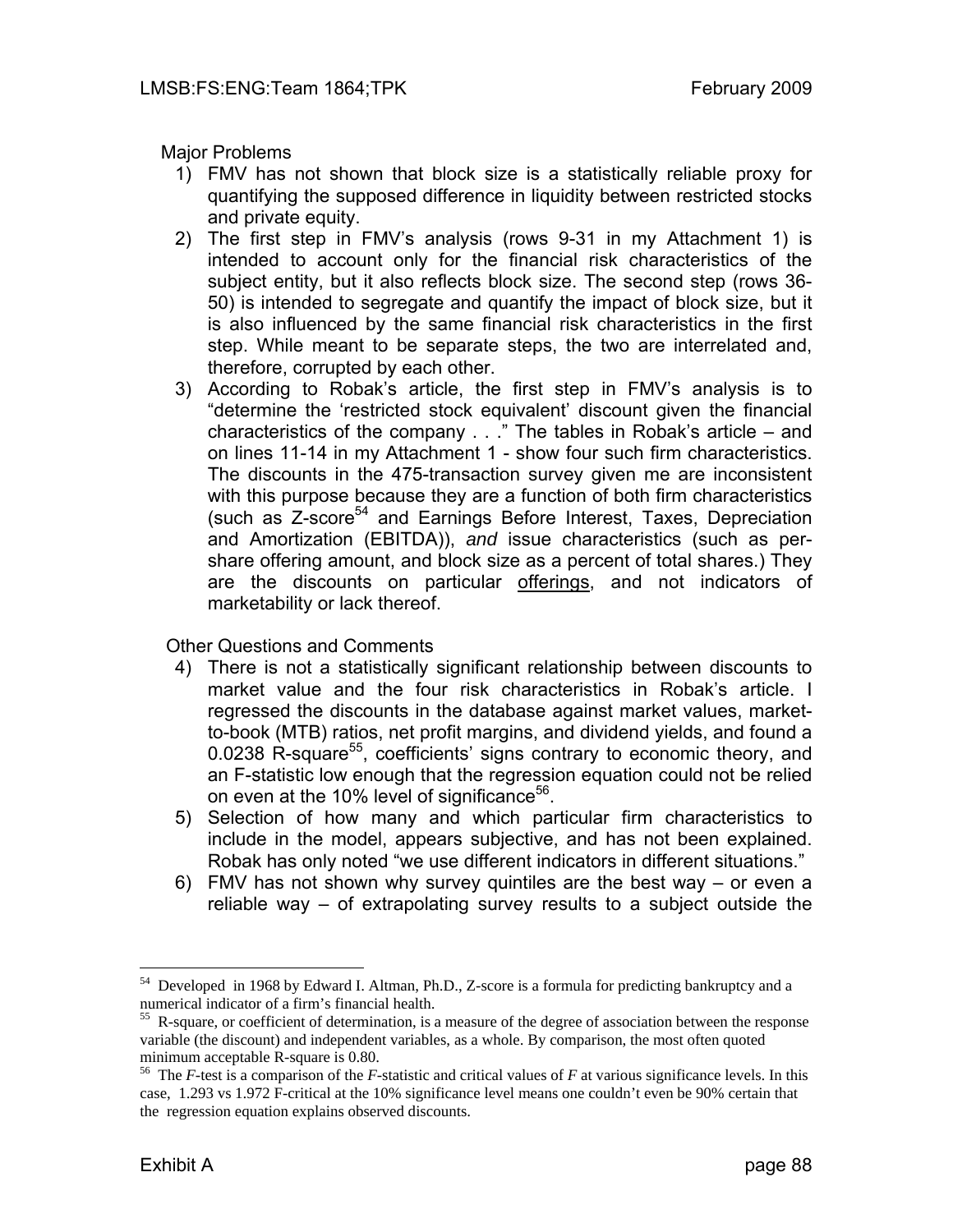survey. Why weren't quartiles or deciles or multiple regression used instead?

- 7) The restricted stock equivalent on line 15 in Attachment 1 is dependent on whether the analyst chooses to use quintiles or some other measure. One would get a different result using, say, quartiles or deciles.
- 8) The example in Robak's article and summarized in my Attachment 1 did not include the characteristic thought by them<sup>57</sup> to be most correlative with marketability: stock price volatility.
- 9) FMV Opinions did not explain why they used medians instead of means.
- 10) FMV Opinions did not explain why they used "additive" and "multiplicative" calculations to determine the Private Company Increment in step 2. Why not just one or the other?
- 11) FMV Opinions didn't explain how they selected the matching transactions in rows 17-23. It's presumed that these were the only transactions in the same factor quintiles.

The last eight of these factors question FMV's model. The first three disprove it.

#### Regression Analysis

Robak refers to regression analysis in his article, "Marketability discounts: Using four measures of risk and adjusting for relative liquidity", but he doesn't explain why FMV's model doesn't use it, or go on to discuss it in either of his articles.

I reviewed FMV's 475-transaction spreadsheet<sup>58</sup> and found two combinations of firm and issue characteristics that, arguably, *do* result in regression models that explain the observed discounts in these transactions. These are in my Attachments 2 and 3.

**Attachment 2** shows that, collectively, stock price volatility, per-share offering price, offering as a fraction of total shares outstanding, and offering dollar amount, could be used to make predictions of discounts for restricted stock transactions outside the database. The 22.20 *F*-statistic, significant even at the 1% level (22.20>3.36), indicates that one could be 99% confident that this combination is related to the discount in a restricted stock transaction.

In regard to interests in private equity – which is more often the subject of IRS valuations - this model is lacking because -

1) It could not be used to determine lack-of-marketability discounts on interests in private companies; and

<sup>&</sup>lt;sup>57</sup> BVR April 2006 Telephone Conference: "Discounts for Lack of Marketability", Page 2.<br><sup>58</sup> Of the 563 trillion combinations of firm and issue characteristics in the 53-column, 49-

<sup>&</sup>quot;driver"spreadsheet, I tested approximately thirty of the most promising combinations of characteristics.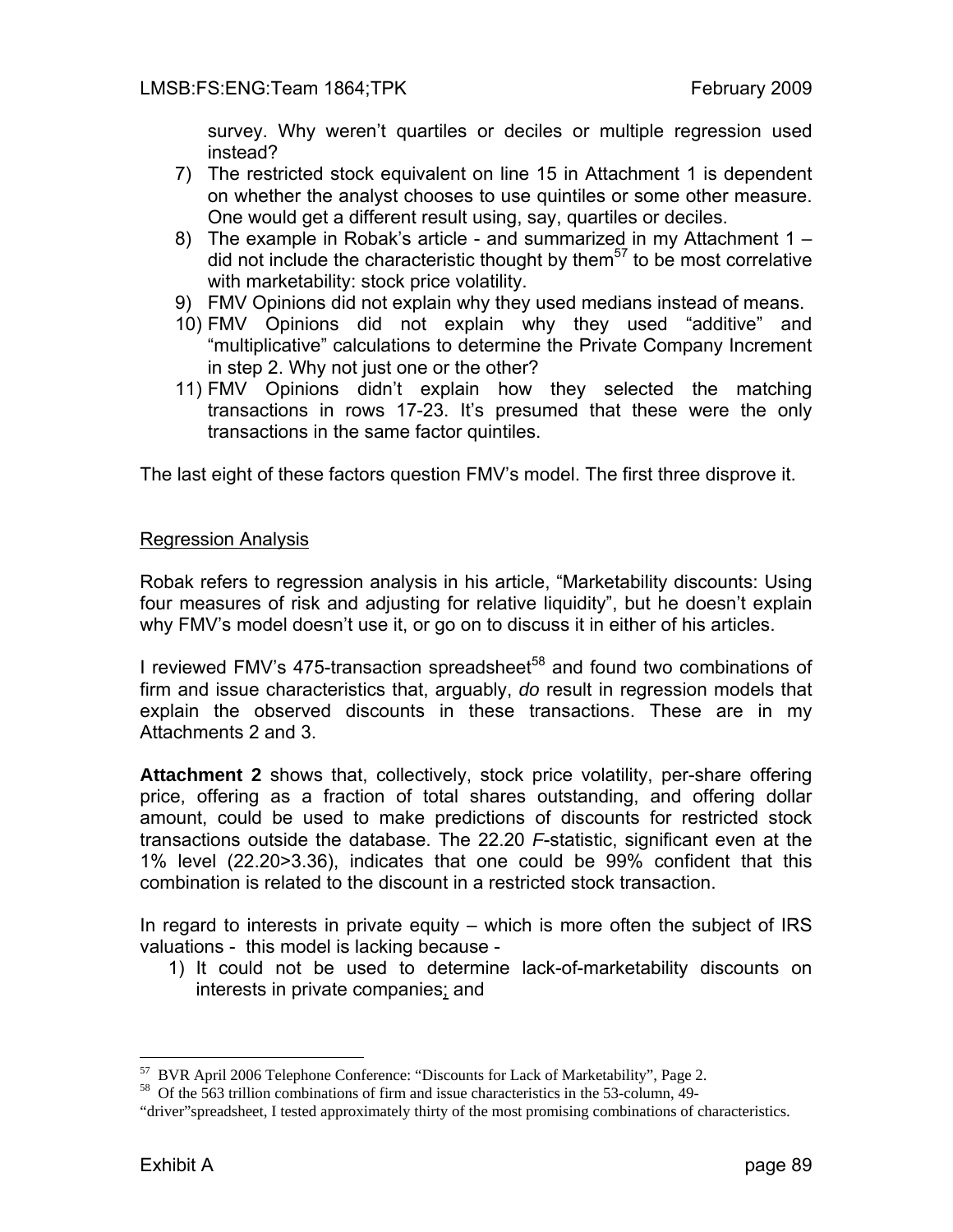#### LMSB:FS:ENG:Team 1864;TPK February 2009

2) According to a number of authors (most of whom have Ph.D.'s in economics)<sup>59</sup>, it does not control for (isolate and quantify) the nonmarketabilty determinants of observed discounts. Unlike the traditional Restricted Stock Approach, these two studies suggested that only a portion of the overall discount represents a lack-of-marketability.

With the second limitation of Attachment 2 in mind, I tested other combinations of characteristics to see if there might be a combination which *does* control for nonmarketability factors. Of the combinations of characteristics I looked at  $60$ , the model in **Attachment 3** comes closest to allowing for determination of the DLOM on interests in private equity.

This model is adequate in that -

- The *F* test indicates that, collectively, this combination of characteristics is adequate for prediction of the DLOM on restricted stock.;
- All four coefficients are consistent with economic theory; and
- By differentiating between stocks with registration rights and stocks without registration rights, the "Registered vs Restricted" term<sup>61</sup> serves the purpose of quantifying the impact of marketability.

Unfortunately, this model, too, is lacking. While it could have been argued that the DLOM on restricted stock is 2.42%62 were it not for the registration indicator's statistically unacceptable 0.188 P-value, the registration indicator's high P-value (greater then 0.1) invalidates use of this model for determining DLOMs.

#### Summary – Attachments 2 and 3

While there are at least two combinations of firm and issue characteristics in FMV's database that adequately explain the discounts in it, neither can be used to predict the lack-of-marketability discount on an interest in a private company.

The regression models in Attachments 2 and 3 both fail because of the difference between private equity and the restricted stocks in FMV's database. The model in Attachment 2 also fails because it does not include "registration indicator", arguably the only variable that measures marketability. The model in Attachment 3 also fails because the P-value of the "registration indicator" renders this model less than a reliable predictor.

 $\overline{a}$ <sup>59</sup> Bajaj, et al "Firm Value and Marketability Discounts", 27 J. Corp. L. 89, 98 (2001) and Hertzel and Smith's "Market Discounts and Share holder Gains for Placing Equity Privately", 48 J. Fin. 459 (1993).

<sup>&</sup>lt;sup>60</sup> This included holding period, offering price, block size, stock price volatility, z-score, retained earnings, market value, revenues, and whether or not registered.

 $<sup>61</sup>$  Also called the "registration indicator."</sup>

 $62$  The coefficient of "r."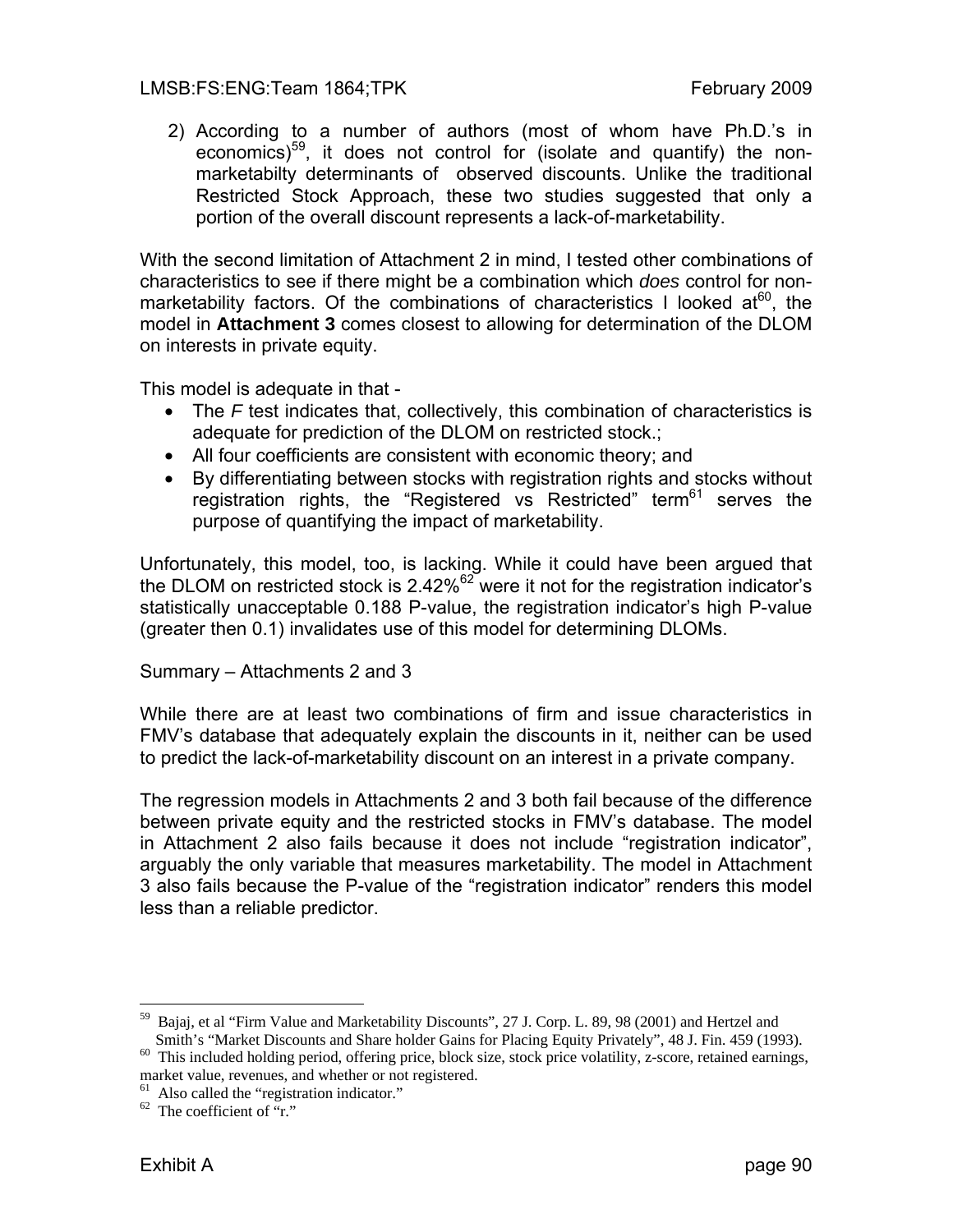#### **Conclusion**

FMV Opinions' 2-part model is based on the proposition that the DLOM on private equity is the sum of –

- The relationship between the financial risk characteristics of, and the discounts on restricted stocks; and
- The difference between the discounts on smaller and larger blocks of stock.

Three of the more important problems with FMV Opinions' model are:

- 1) FMV has not shown that block size is a statistically reliable proxy for the supposed difference in liquidity between restricted stocks and private equity;
- 2) The two steps in FMV Opinions' model are interrelated and, therefore, corrupted in that they are both influenced by firm characteristics and by block size; and
- 3) The discounts in FMV's database are the discounts on particular offerings, comprised of marketability and non-marketability factors, and not necessarily indicators of marketability or the lack thereof.

Applying multivariate regression analysis to FMV's database, I found two combinations of four firm and issue characteristics which could be used, with some degree of statistical certainty, to explain the discounts in FMV's study. $63$ The difference between them is that the model in Attachment 3 includes "registration indicator", the variable certain authors<sup>64</sup> believe is the only one measuring marketability.

Whether looking at the model in my Attachment 2 or the model in my Attachment 3, or whether one agrees with the proposition that the registration indicator, alone, measures marketability, the fact is:

- 1) FMV Opinions' model cannot be used to reliably predict lack-ofmarketability discounts on restricted stock transactions, much less interests in private equity; and
- 2) No one FMV using their methodology, or someone using regression analysis – could use FMV's database to confidently predict lack-ofmarketability discounts on either restricted stock transactions or interests in private equity.

If you have any questions, please contact me at 651-726-1512

Tom Kelley

 $63$  The 0.17 R-square notwithstanding. It is less than problematic because of the large number of data points.

Bajaj et al and Hertzel and Smith.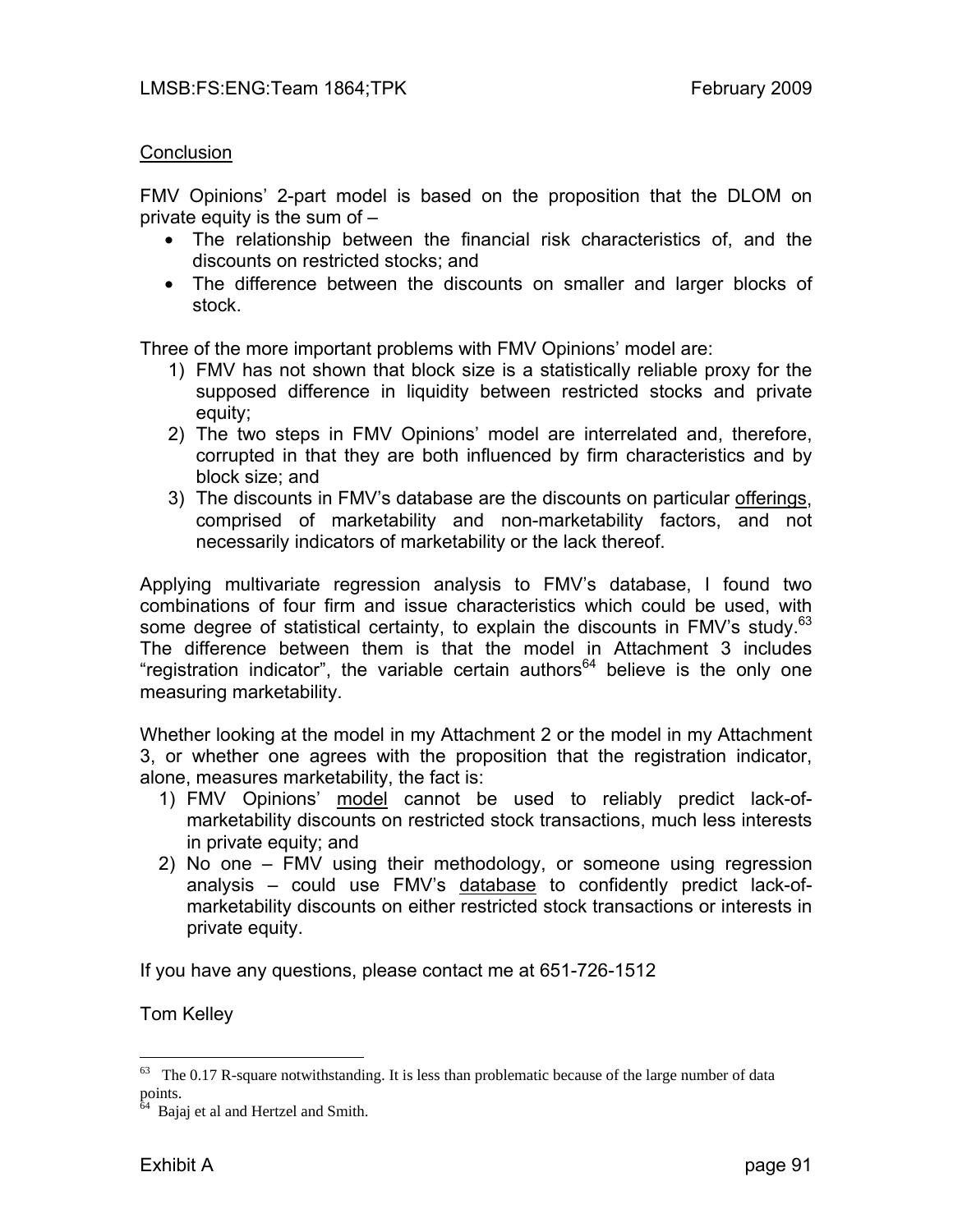## **ATTACHMENT 1 FMV OPINIONS' 2 STEP MODEL PER ESPEN ROBAK ARTICLE**

B C D E F G

| Dimension                                    | Variable                                                                                     | Subject                                                                      | Company                  | Median Discount -                                                                |                                                           |
|----------------------------------------------|----------------------------------------------------------------------------------------------|------------------------------------------------------------------------------|--------------------------|----------------------------------------------------------------------------------|-----------------------------------------------------------|
|                                              |                                                                                              |                                                                              | Quintile                 | Subject Company's Quintile                                                       |                                                           |
|                                              |                                                                                              | Value                                                                        |                          |                                                                                  |                                                           |
| Size                                         | <b>Market Value</b>                                                                          | \$15,000,000                                                                 | 5                        | 37.3%                                                                            |                                                           |
| Risk                                         | Market-to-Book Ratio                                                                         | 8.5X                                                                         | 2                        | 29.5%                                                                            |                                                           |
| Profitability                                | Net Profit Margin                                                                            | 9%                                                                           | 1                        | 15.5%                                                                            |                                                           |
| <b>Distributions</b>                         | Dividend Yield                                                                               | 5%                                                                           | 1                        | 13.1%                                                                            |                                                           |
|                                              | Average = Indicated Restricted                                                               | Stock Equivalent, Part A                                                     |                          | 24%                                                                              |                                                           |
| Matching                                     |                                                                                              | Quintiles                                                                    |                          |                                                                                  | Private                                                   |
| Companies                                    | Market                                                                                       | Market-to-Book                                                               | <b>Net Profit</b>        | Dividend                                                                         | Placement                                                 |
|                                              | Value                                                                                        | Ratio                                                                        | Margin                   | Yield                                                                            | <b>DLOM</b>                                               |
| Company A                                    | $5 = 5th$ quintile                                                                           | $2 = 2^{nd}$ quintile                                                        | $1 = 1st$ quintile       | $1 = 1st$ quintile                                                               | 29.3%                                                     |
| Company B                                    | 5                                                                                            | $\overline{2}$                                                               | 1                        | 1                                                                                | 42.6%                                                     |
| Company C                                    | 5                                                                                            | $\overline{2}$                                                               | 1                        | 1                                                                                | 18.9%                                                     |
| etc.                                         | 5                                                                                            | $\overline{2}$                                                               | 1                        | 1                                                                                |                                                           |
|                                              | Reconciled/Indicated                                                                         | <b>Restricted Stock</b>                                                      |                          | Part B                                                                           | 32%                                                       |
|                                              |                                                                                              |                                                                              | Equivalent               |                                                                                  |                                                           |
|                                              |                                                                                              |                                                                              |                          |                                                                                  |                                                           |
|                                              | Restricted Stock Equivalent Discount Indicated by Quintile Medians, Part A                   |                                                                              |                          |                                                                                  | 24%                                                       |
|                                              |                                                                                              | Restricted Stock Equivalent Discount Indicated by Matching Companies, Part B |                          |                                                                                  | 32%                                                       |
|                                              |                                                                                              | Restricted Stock Equivalent Discount, Average of Parts A and B               |                          |                                                                                  |                                                           |
|                                              |                                                                                              |                                                                              |                          |                                                                                  | 28%                                                       |
|                                              | (The discount at which the company would issue restricted stock, if it were a public company |                                                                              |                          |                                                                                  |                                                           |
| with the same financial risk characteristics |                                                                                              |                                                                              |                          |                                                                                  |                                                           |
|                                              |                                                                                              | Step 2 - Private Company Increment                                           |                          |                                                                                  |                                                           |
|                                              | Percent of Shares Placed                                                                     | Median                                                                       | Additive                 | Multiplicative                                                                   |                                                           |
|                                              |                                                                                              | Discount                                                                     |                          |                                                                                  | <b>DLOM</b>                                               |
|                                              | Small Block Sample                                                                           | 27.2%                                                                        | <b>NA</b>                | <b>NA</b>                                                                        | <b>NA</b>                                                 |
|                                              | More than 25%                                                                                | 35.3%                                                                        | 8.1%                     | 1.3                                                                              | 35%                                                       |
|                                              |                                                                                              | 47.7%                                                                        | 20.5%                    | 1.8                                                                              |                                                           |
|                                              | More than 30%                                                                                | 59.0%                                                                        |                          |                                                                                  | 49%<br>60%                                                |
|                                              | More than 35%                                                                                |                                                                              | 31.8%                    | 2.2                                                                              |                                                           |
|                                              |                                                                                              |                                                                              |                          | Additional Private Company Adjustment                                            |                                                           |
|                                              | Percent of Shares Placed                                                                     |                                                                              |                          | (Adjustment for the fact that private equity is more illiquid than the           |                                                           |
|                                              |                                                                                              |                                                                              |                          | typical block of restricted stock in a public company. Based on                  |                                                           |
|                                              |                                                                                              |                                                                              |                          |                                                                                  |                                                           |
|                                              |                                                                                              |                                                                              |                          | presumption that large blocks are essentially like private equity.)<br><b>NA</b> |                                                           |
|                                              | Small Block Sample<br>More than 25%                                                          |                                                                              |                          |                                                                                  |                                                           |
|                                              |                                                                                              |                                                                              |                          | 8%                                                                               |                                                           |
|                                              | More than 30%                                                                                |                                                                              |                          | 22%                                                                              |                                                           |
|                                              | More than 35%                                                                                |                                                                              |                          | 33%                                                                              |                                                           |
|                                              |                                                                                              |                                                                              |                          |                                                                                  |                                                           |
|                                              |                                                                                              |                                                                              |                          |                                                                                  |                                                           |
|                                              | Reconciliation - Selected Discount for Lack of Marketability - Private Equity                |                                                                              |                          |                                                                                  |                                                           |
|                                              |                                                                                              |                                                                              | Private                  | Company Increment                                                                |                                                           |
|                                              | Step 1 Restricted Stock                                                                      |                                                                              |                          |                                                                                  |                                                           |
|                                              |                                                                                              | Median Discount,                                                             | Step 2                   |                                                                                  |                                                           |
|                                              | <b>Equivalent Discount</b>                                                                   | Small Block<br>Sample                                                        | Indicated<br><b>DLOM</b> | Step 2 Difference                                                                | Indicated<br>Indicated<br><b>DLOM</b><br>(Step1 + Step 2) |

#### **Step 1 - Restricted Stock Equivalent Basis**

 $22%$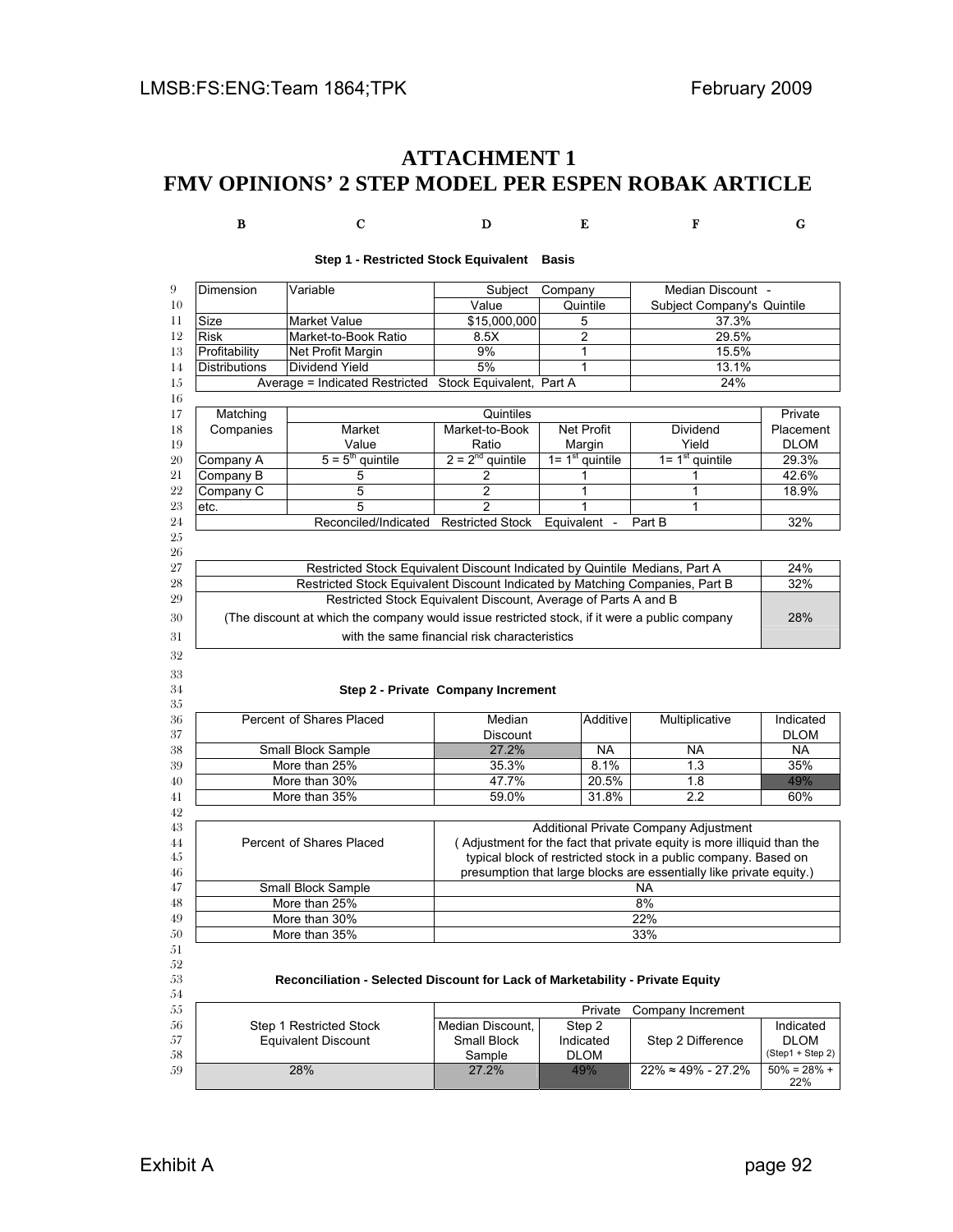# ATTACHMENT 2

Following are the regression equation and a tabular presentation of model validity statistics regarding a regression-based model that, arguably, explains the discounts in FMV's 475-transaction database.

The relatively low R-square term notwithstanding, this model is arguably adequate because -

- Compared to the 22.2 F-statistic, the critical values of *F* indicate that, *collectively*, these four variables explain the observed discounts;
- All of the coefficients have signs that are consistent with economic theory; and
- The P-values are such that there is a 95% probability that there is a strong relationship with the discount for three of them, and a 90% probability that there is a strong relationship for the fourth.

 $d = 0.1505 + 0.0490v - 0.0016s + 0.3948p - 0.000000000636a$ 

where  $d =$  discount

 $v =$  stock price volatility

- s = offering price per share
- p = offering as a % of pre-offering shares outstanding
- a = offering amount

|                    | R- Square Term *                    |          |  |  |  |
|--------------------|-------------------------------------|----------|--|--|--|
|                    | F- Statistic                        |          |  |  |  |
|                    | 10%                                 | 1.96     |  |  |  |
| F-critical @       | 5%                                  | 2.39     |  |  |  |
| Significance Level | 2.5%                                | 2.21     |  |  |  |
|                    | 1%                                  | 3.36     |  |  |  |
|                    | Volatility                          | 8.81E-11 |  |  |  |
| P-Values           | Offering \$/Share                   | 0.0357   |  |  |  |
|                    | Block Size - % of Total Outstanding | 0.0001   |  |  |  |
|                    | <b>Offering Amount</b>              | 0.0601   |  |  |  |

 \* Note: While 80% is the most widely quoted minimum R-square, the 16% R square in this case is less important than the *F*-test and the P-values.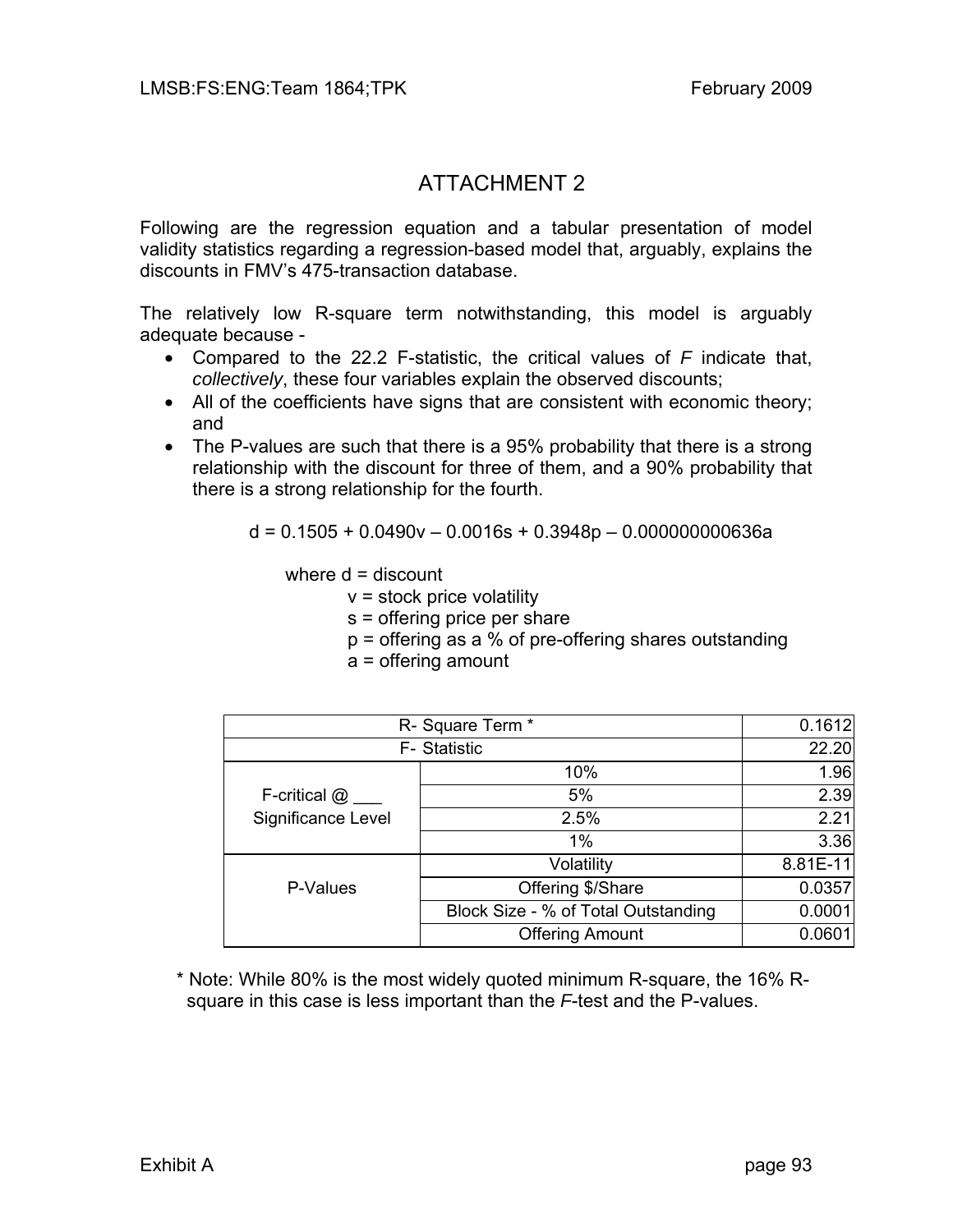# ATTACHMENT 3

A Regression-based Model That 1) Controls for the Non-marketability Components in Discounts to Market Price in Restricted Stock Transactions, and 2) Isolates the Lack-of-Marketability Component

Regression Equation

## $d = 0.1143 + 0.0878v - 0.0020s + 0.4186p - 0.0242r$

where  $d =$  discount

- $v =$  stock price volatility
- s = offering price per share
- p = offering as a % of pre-offering shares outstanding
- $r =$  registration indicator (1 if the stock was issued with registration rights, and 0 if the stock was NOT issued with registration rights)

Model Validity Statistics

|                       | R- square Term                      |          |  |  |  |
|-----------------------|-------------------------------------|----------|--|--|--|
| F-Statistic           | 16.98                               |          |  |  |  |
|                       | 10%                                 | 1.96     |  |  |  |
| $F$ -critical $@$ ___ | 5%                                  | 2.40     |  |  |  |
| Significance Level    | 2.5%                                | 2.82     |  |  |  |
|                       | 1%                                  | 3.38     |  |  |  |
|                       | <b>Registered vs Restricted</b>     | 1.88E-01 |  |  |  |
| P-Values              | Offering \$/Share                   | 3.45E-04 |  |  |  |
|                       | Block Size - % of Total Outstanding | 7.50E-05 |  |  |  |
|                       | Volatility                          | 4.38E-07 |  |  |  |

**Comments** 

- These four variables explain 17% of the variation in the discounts in this sample. While 80% is the most widely quoted minimum, the 17% R-square in this case is less important than the *F*-test and the P-values.
- The 16.98 *F*-statistic, significant even at the 1% level (16.98>>3.38), indicates that *collectively*, one can be 99% confident that these four characteristics influence discounts.
- The P-values of three of these are far less than 1%.
- The reason why this model is arguably better than the model in Attachment 2, but still inadequate for determining the DLOM on interests in private equity, is discussed on Page 5.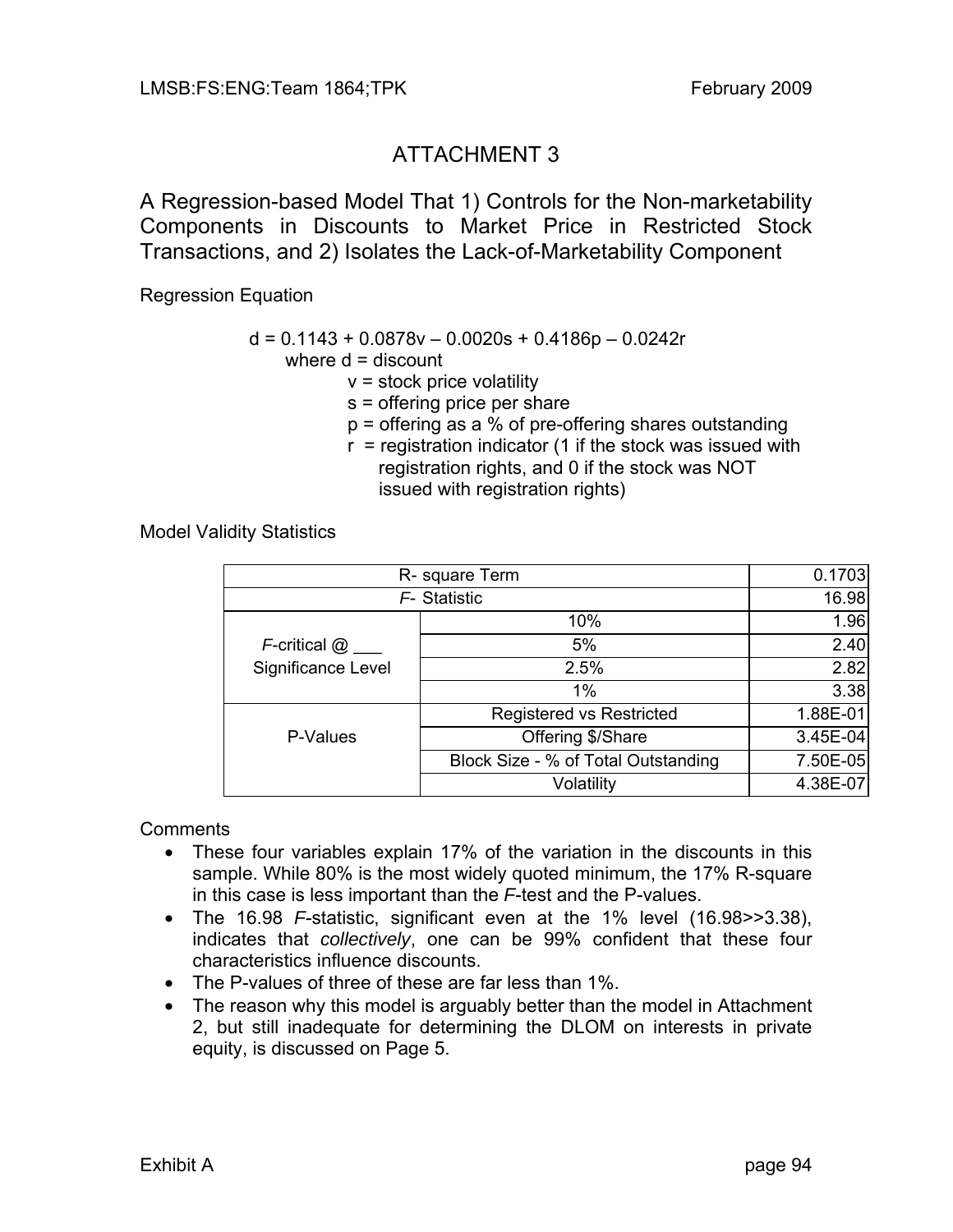# *Exhibit B—Pre-IPO Studies*

**Willamette Management Associates<sup>65</sup> (WMA) Original: A series of** studies on the prices of private stock transactions relative to those of public offerings of stock of the same companies. The studies covered the years 1975 through 1997.

|               |                  |                     |                      | <b>Trimmed</b> |                 |                  |
|---------------|------------------|---------------------|----------------------|----------------|-----------------|------------------|
| <b>Time</b>   | Number of        | Number of           | <b>Standard Mean</b> | <b>Mean</b>    | <b>Median</b>   | <b>Standard</b>  |
| <b>Period</b> | <b>Companies</b> | <b>Transactions</b> | <b>Discount</b>      | Discount(*)    | <b>Discount</b> | <b>Deviation</b> |
| 1975-78       | 17               | 31                  | 34.0                 | 43.3           | 52.5            | 58.6             |
| 1979          | 9                | 17                  | 55.6                 | 56.8           | 62.7            | 30.2             |
| 1980-82       | 58               | 113                 | 48.0                 | 51.9           | 56.5            | 29.8             |
| 1983          | 85               | 214                 | 50.1                 | 55.2           | 60.7            | 34.7             |
| 1984          | 20               | 33                  | 43.2                 | 52.9           | 73.1            | 63.9             |
| 1985          | 18               | 25                  | 41.3                 | 47.3           | 42.6            | 43.5             |
| 1986          | 47               | 74                  | 38.5                 | 44.7           | 47.4            | 44.2             |
| 1987          | 25               | 40                  | 36.9                 | 44.9           | 43.8            | 49.9             |
| 1988          | 13               | 19                  | 41.5                 | 42.5           | 51.8            | 29.5             |
| 1989          | 9                | 19                  | 47.3                 | 46.9           | 50.3            | 18.6             |
| 1990          | 17               | 23                  | 30.5                 | 33.0           | 48.5            | 42.7             |
| 1991          | 27               | 34                  | 24.2                 | 28.9           | 31.8            | 37.7             |
| 1992          | 36               | 75                  | 41.9                 | 47.0           | 51.7            | 42.6             |
| 1993          | 51               | 110                 | 46.9                 | 49.9           | 53.3            | 33.9             |
| 1994          | 31               | 48                  | 31.9                 | 38.4           | 43.0            | 49.6             |
| 1995          | 42               | 66                  | 32.2                 | 47.4           | 58.7            | 76.4             |
| 1996          | 17               | 22                  | 31.5                 | 34.5           | 44.3            | 45.4             |
| 1997          | 34               | 44                  | 28.4                 | 30.5           | 35.2            | 46.7             |

(\*) Excludes the highest and lowest deciles of indicated discount

**Willamette Management Associates (WMA) Subsequent:** Over the last several years, *Willamette Management Associates* conducted 12 studies on the prices of private stock transactions relative to those of subsequent offerings of stock of the same companies. The 12 studies covered the years 1975 through 1992. Each private transaction was compared with the subsequent public offering price. In one of the studies, Willamette checked trading prices six months after the initial public offering to see whether the IPO prices were upwardly or downwardly biased compared to a more seasoned market price. While after six months some prices increased and some decreased, the average change from the IPO price was insignificant.

<sup>&</sup>lt;sup>65</sup> Willamette's studies are unpublished. However, the summary tables are presented in **Business Valuation** Discounts and Premiums, Chapter 5, by Shannon Pratt (New York: John Wiley & Sons, Inc., p. 85).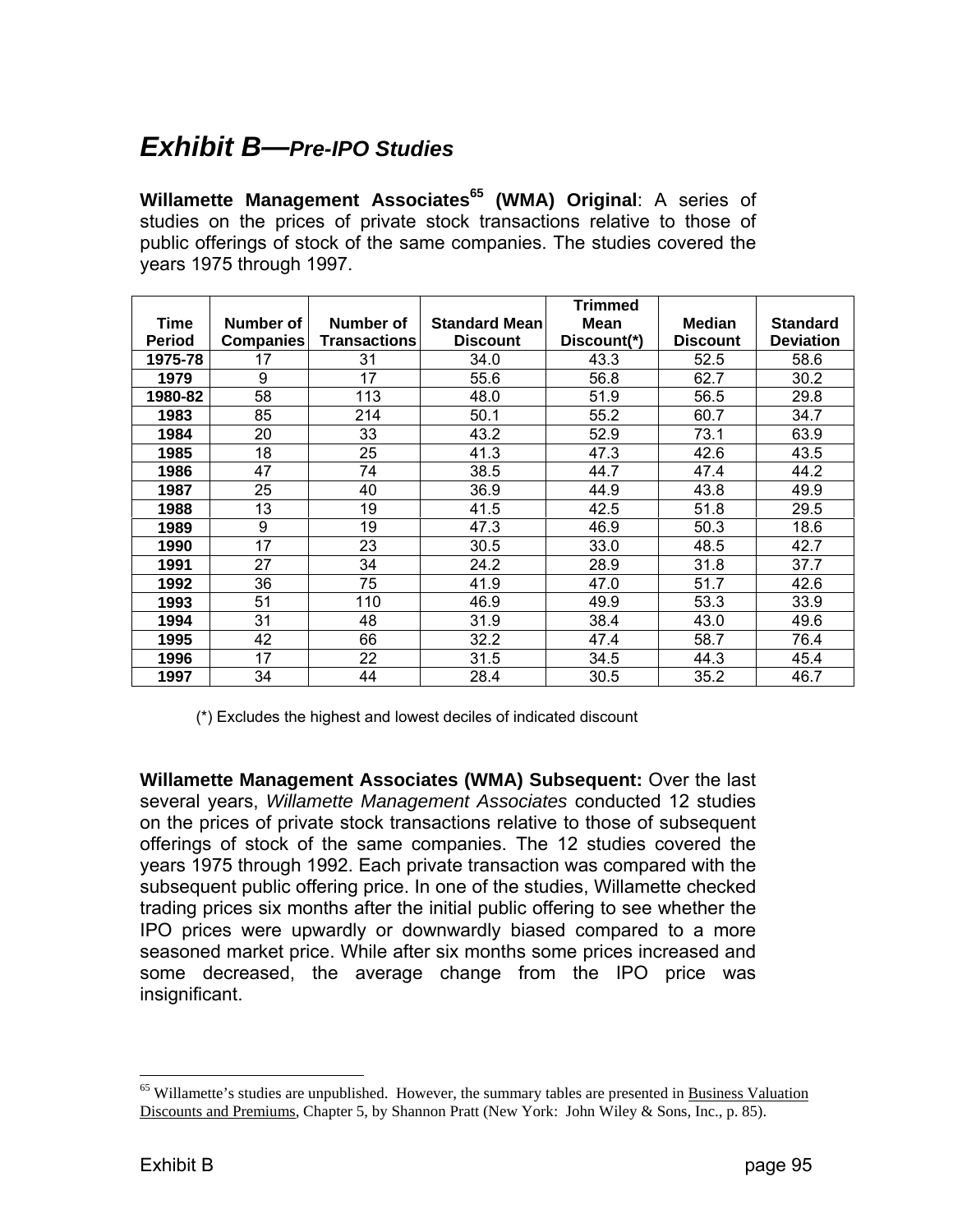| <b>STUDY</b><br><b>PERIOD</b> | <b>NUMBER OF IPO</b><br><b>PROSPECTUSES</b><br><b>REVIEWED</b> | <b>NUMBER OF</b><br><b>QUALIFYING</b><br><b>TRANSACTION</b> | <b>DISCOUNT DISCOUNT</b><br><b>MEAN</b> | <b>MEAN</b> |
|-------------------------------|----------------------------------------------------------------|-------------------------------------------------------------|-----------------------------------------|-------------|
| 1991-1993                     | 443                                                            | 54                                                          | 45%                                     | 44%         |
| 1990-1992                     | 266                                                            | 35                                                          | 42%                                     | 40%         |
| 1989-1990                     | 157                                                            | 23                                                          | 45%                                     | 40%         |
| 1987-1989                     | 98                                                             | 27                                                          | 45%                                     | 45%         |
| 1985-1986                     | 130                                                            | 21                                                          | 43%                                     | 45%         |
| 1980-1981                     | 97                                                             | 13                                                          | 60%                                     | 55%         |
| <b>All Studies</b>            | 1,191                                                          | 173                                                         | N/A                                     | N/A         |

The findings of the Willamette studies are summarized in the following table.

Of the twelve (12) studies conducted by Willamette, each compared pre-IPO transactions to the IPO price in estimating the marketability discount. One study went one-step further by observing price changes in the publicly-traded stocks six-months subsequent to the IPO. Although this one study found that after six months the change in the subject stock prices from the IPO prices were insignificant; a six month time period allows for market and company specific conditions to change. It should be noted that no conclusions regarding marketability discounts were based on the post-IPO pricing.

**Robert W. Baird & Company Studies (Emory) Original:** John D. Emory of Robert W. Baird & Company conducted pre-IPO studies. The studies covered various time periods from 1981 through 1997. The basic methodologies for the eight studies were identical. The population of companies in each study consisted of initial public offerings during the respective period in which Baird & Company either participated or received prospectuses. The prospectuses of these over 2,200 offerings were analyzed to determine the relationship between (1) the price at which the stock was initially offered to the public and (2) the price at which the latest private transaction occurred up to five months prior to the IPO.

In 2002, John Emory updated his studies in an article titled, "Discounts for Lack of Marketability, Emory Pre-IPO Discount Studies 1980-2000 as Adjusted October 10, 2002.<sup>"66</sup> This source also has "expanded" and "Dot-Com" data for 1997-2000.

<sup>66</sup> *Business Valuation Review*, Vol. 21 No. 4 (December, 2002).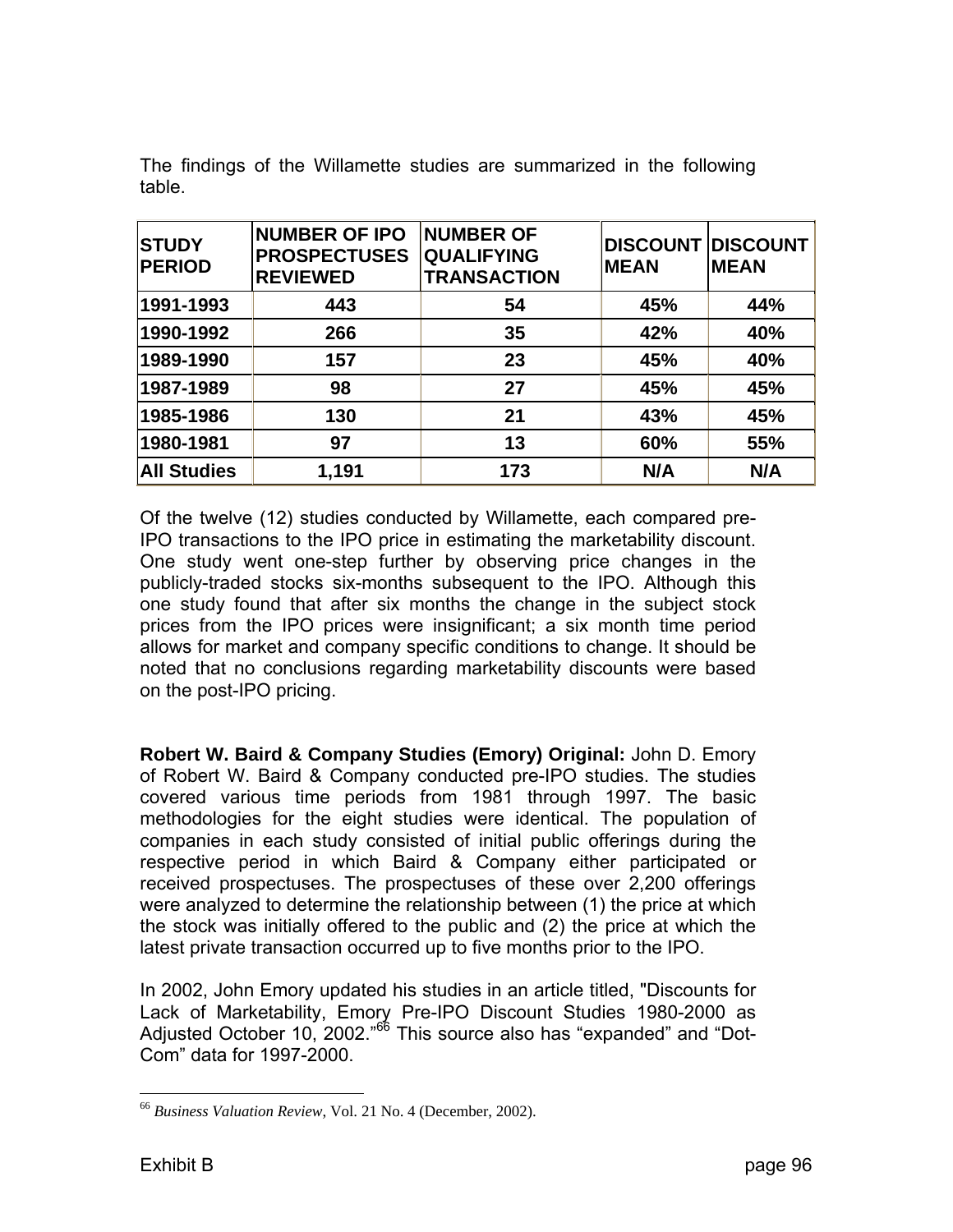| <b>STUDY</b><br><b>PERIOD</b> | <b>NUMBER OF IPO</b><br><b>PROSPECTUSES</b><br><b>REVIEWED</b> | <b>NUMBER OF</b><br><b>QUALIFYING</b><br><b>TRANSACTION</b> | <b>DISCOUNT</b><br><b>MEAN</b> | <b>DISCOUNT</b><br><b>MEDIAN</b> |
|-------------------------------|----------------------------------------------------------------|-------------------------------------------------------------|--------------------------------|----------------------------------|
| 1997-2000                     | 1847                                                           | 36                                                          | 48                             | 44                               |
| 1995 - 1997                   | 732                                                            | 91                                                          | 43                             | 42                               |
| 1994 - 1995                   | 318                                                            | 46                                                          | 45                             | 45                               |
| 1991-1993                     | 443                                                            | 54                                                          | 45                             | 44                               |
| 1990 - 1992                   | 266                                                            | 35                                                          | 42                             | 40                               |
| 1989 - 1990                   | 157                                                            | 23                                                          | 45                             | 40                               |
| 1987 - 1989                   | 98                                                             | 27                                                          | 45                             | 45                               |
| 1985 - 1986                   | 130                                                            | 21                                                          | 43                             | 43                               |
| 1980 - 1981                   | 97                                                             | 13                                                          | 60                             | 66                               |
| All 9 studies                 | 4,088                                                          | 346                                                         | 46 %                           | 45 %                             |

A summary of Emory's Pre-IPO studies is shown below: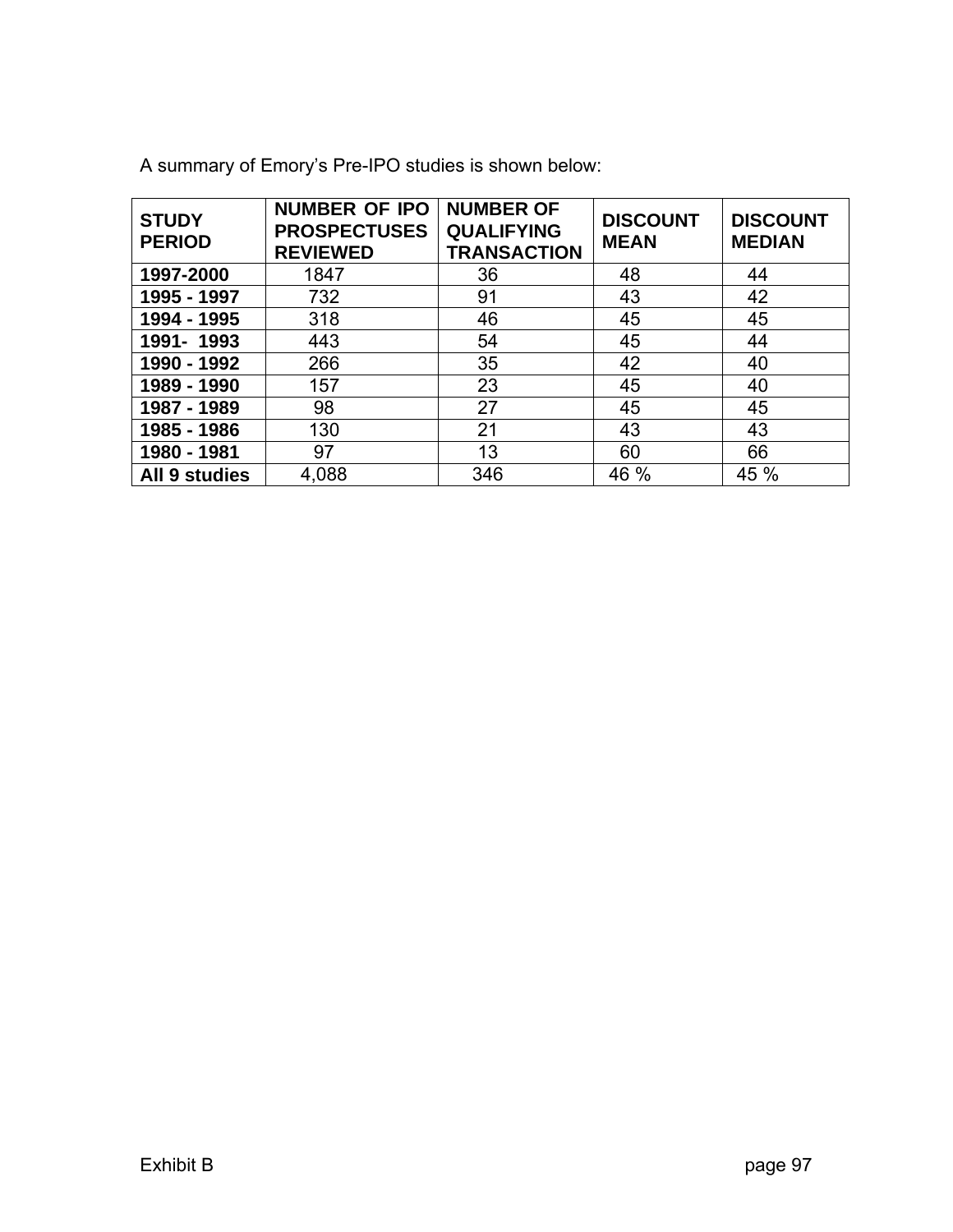# *Exhibit C–Analytical Approach Revisited*

#### **Other Reviewed Studies**

An introduction to the analytical approach to estimating the discount for lack of marketability was provided in the main body of this job aid. This Exhibit provides summaries of six additional studies that utilize an analytical approach. These summaries are included herein for the interested reader who may want a further background in this growing area of analysis into understanding the mechanics of corporate capital formation.

The authors and dates of the included studies are:

 John D. Finnerty – 2003 Michael J. Barclay, Clifford G. Holderness and Dennis P. Sheehan – 2007 Phyllis Keys and Norris Larrymore – 2004 Armando Gomes and Gordon Phillips – 2005 Stanley Jay Feldman – Undated Espen Robak – 2007

The study summaries are followed by a commentary on the strength and weaknesses of these types of studies. However, these studies are basically academic in nature and are not traditionally used by the valuation community to set discount numbers. Nor have they been vetted in any meaningful way by the courts.

#### **John D. Finnerty, 2003,** *The Impact of Transfer Restrictions on Stock Prices***, Fordham University, Presentation at the Meeting of the American Finance Association**

Finnerty was interested in the impact of transfer restrictions on stock prices and set about to investigate the factors responsible for the discount when unregistered shares of common stock are privately placed. He analyzed a sample of 101 private placements of transfer-restricted stock all of which involved unregistered shares. Finnerty postulated that the following factors influenced the size of required placement discounts:

 -Volatility of the publicly traded stock of the entity -Length of the restriction period -Risk-free interest rate -Dividend yield -Information requirements -Ownership concentration effects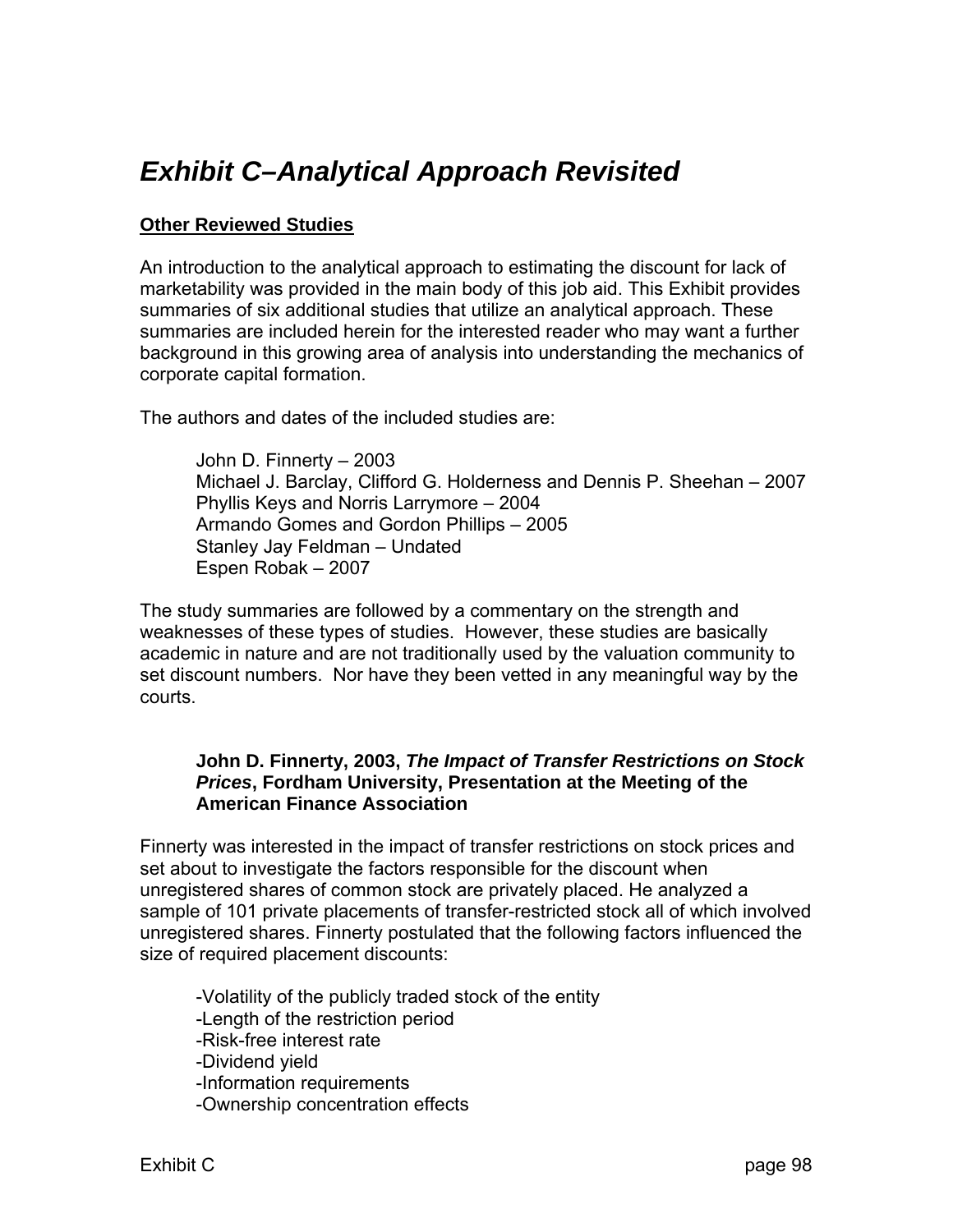His premise was that, beyond marketability concerns, a discount compensates an investor for the due diligence and monitoring costs required by the investment, the effects due to ownership structure change and the implied certification effect of having a private investor choose the firm for investment. Finnerty asked the question that, if the proper discount is as large as is implied by the so-called benchmark studies, why don't arbitrageurs enter the market, use hedging opportunities and capture a guaranteed profit? He believed that the existence of the equity derivative markets has acted to significantly reduce the discounts that might have existed in earlier years.

Finnerty's analysis covered private placements during the period January 1, 1991 through February 3, 1997 and involved 101 placements of which 77 were either traded on NASDAQ or over-the-counter. His measurement dates were 10 trading days prior to the announcement date and the day prior. The average discounts calculated were 20.13% for the day prior measurement and 18.41% for the 10 day prior measurement. The respective median discounts were 15.50% and 16.74%.

A regression analysis was performed which indicated that the most significant variables influencing total discounts are the volatility of the stock and the length of the restriction period. Finnerty concludes based on this analysis that a range of discounts from 25% to 35% is proper for moderate volatility stocks (30% to 120%) but that this range is too high for low volatility stocks (<30%). For low volatility stocks (20% to 30%), he found the following ranges to apply:

 -Dividend paying: 11.5% to 16.0% -Non-Dividend paying: 15.8% to 20.1%

These ranges apply assuming a 2 year holding period; if a 1 year holding period is assumed the discounts are reduced by about 50%.

Finnerty found no significant relationship between the discount amount and the regression variable representing ownership concentration. This is consistent with the findings of Hertzel & Smith but contrary to the findings of Wruck.

#### **Michael J. Barclay, Clifford G. Holderness and Dennis P. Sheehan, 2007,** *Private Placements and Managerial Entrenchment***, Journal of Corporate Finance 13, 461-484,**

These researchers studied the question of private placements and managerial entrenchment. Their premise was that many private placements are made to facilitate management entrenchments rather than for benefiting the firm from monitoring and certification services provided by the involved investors. The thesis of using private placements at discounts to entice investment by allies to management was earlier advanced by Dann & DeAngelo and by Wruck.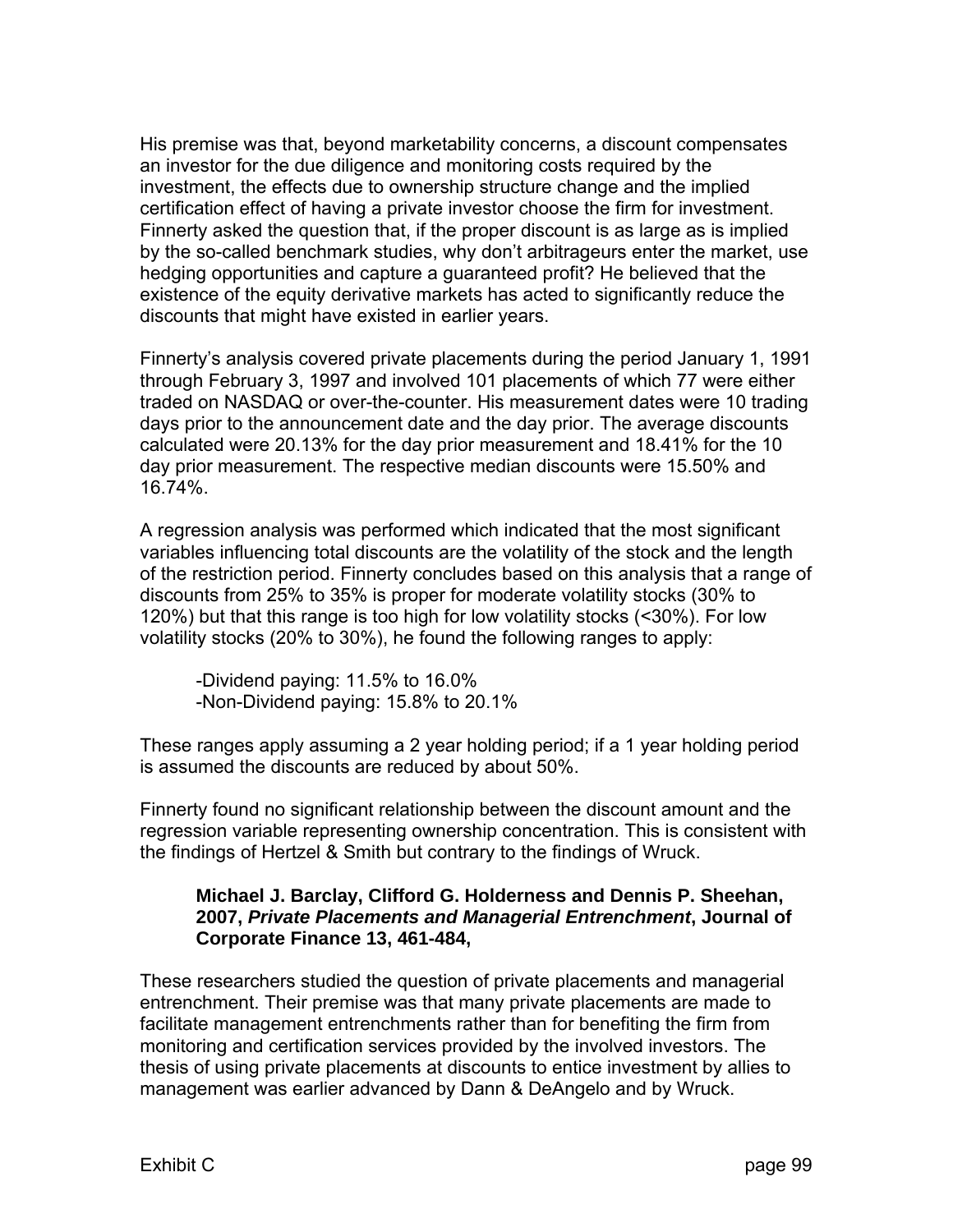Whereas the monitoring and certification effects hypotheses are favorable to existing shareholders, the management entrenchment hypothesis is not.

Barclay *et al* believe that although private placements result in short-term positive effects on firm value, the long-term effect is negative and leads to firm value declines. Most private placement investors are seen as passive with only about 12% estimated to be active participants in firm governance and management persuasion efforts.

These researchers analyzed data from the years 1979 through 1997 and considered only those placements involving more than 5% of outstanding common stock. Some 594 placements were identified with the investors classified as 12% active, 5% managerial and 83% passive. The average discount found was 18.7% from traded value with a median discount of 17.4%. The various kinds of investors had discount ranges as follows:

 -Active: 1.8% average and 7.5% median -Managerial: 24.2% average and 18.2% median -Passive: 20.8% average and 19.5% median

Barclay *et al* found that registration status is not a substantial factor in the discount amounts.

Private placements reduce the chances of a downstream acquisition or merger by about 50%. There is no distinction in this statistic based on the kinds of investors involved.

Trades of significant sized blocks of stock in the public market were also studied with 204 data points considered. Investors acquiring interests in such trades were more likely to take an active role in the firm and these investments were more likely to lead to a downstream acquisition. These types of trades were also more likely to be opposed by management since it has no control over who the buyers might be.

Per Barclay *et al*, the cost of private placements is about two times the cost of a seasoned (non-IPO) equity offering when discounts and out-of-pocket costs are considered. This is not the most cost effective way to raise capital and gives support to the thesis that management is proceeding in this way for its own protection and betterment. Passive investors are considered the norm for private placements per Barclay since such represent over 80% of the investors in the transactions study. Thus, they believe that the discounts required by passive investors are most representative of reality.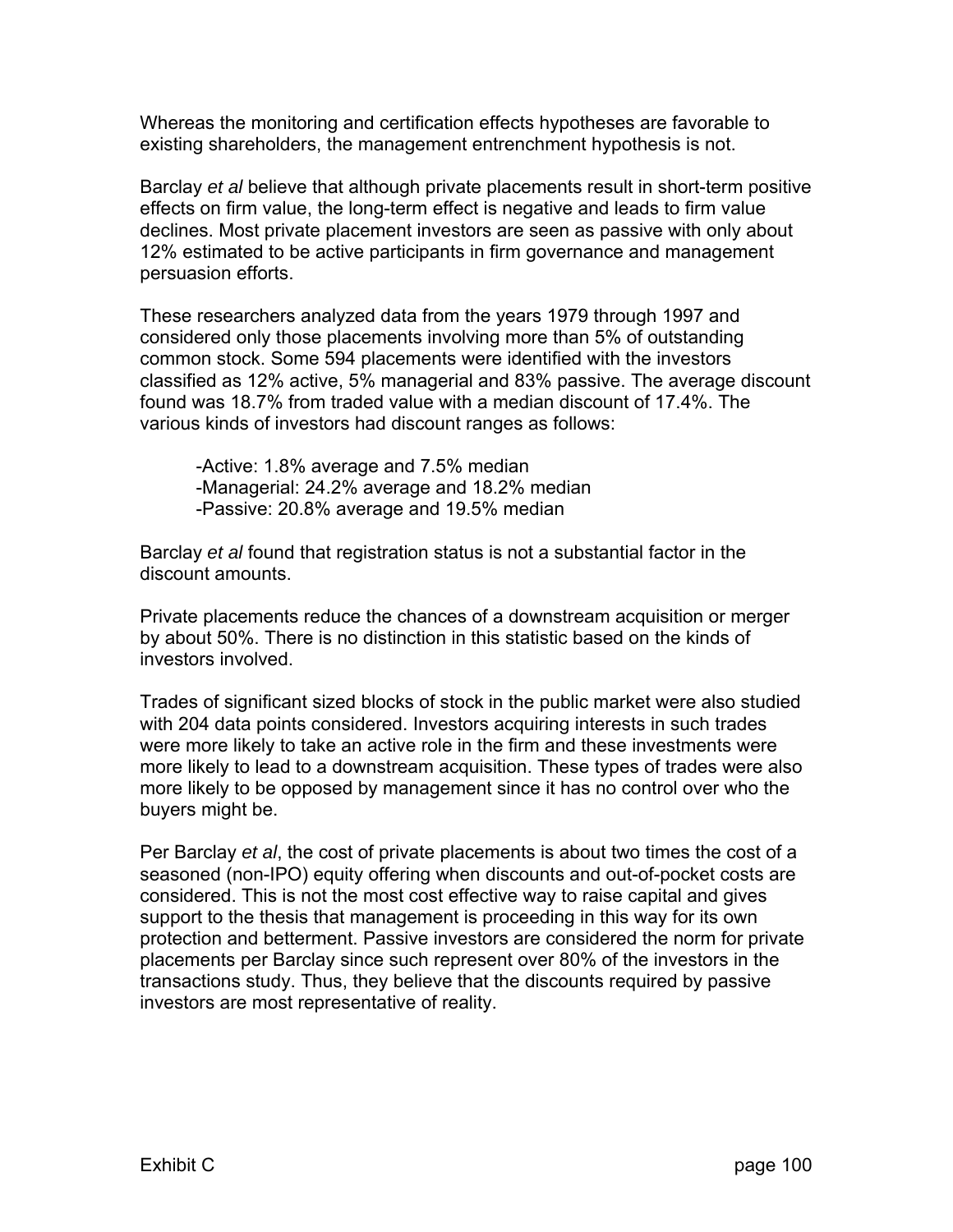#### **Phyllis Keys and Norris Larrymore, 2004,** *Integration of Private and Public Offerings***, Presentation at the Conference of the Eastern Finance Association**

Keys and Larrymore studied the question of integrating public and private share offerings to receive the best overall effect with regard to the raising of capital. They note that private placements relate to a less restrictive offering process but also involve asymmetry of information between investors and management. Public offerings require more complete information to be available to investors but also require more disclosure and a less flexible issuing procedure. SEC Rule 155 instituted in March 2001 grants issuers more flexibility to offer securities privately following a public offering and vice versa. In general, the market responds positively to private offerings and negatively to seasoned public offerings.

Keys and Larrymore studies a total of about 1,020 equity offerings for 2000 and 2002 (before Rule 155 and after Rule155). Some 710 of these were public offerings and about 310 were private offerings. They found that there is a significant difference in the two day market reaction to private as compared to public offerings both before and after Rule 155. There is, however, no significant long-term (120 day) difference.

This conclusion relates to the work of Wruck, Hertzel & Smith and Bajaj *et al* as these researchers made their measurements very close to the announcement date and did not include a longer-term perspective. Analyzing the Keys result would indicate that much of the discount found for private offerings may be due to a short term bounce effect that gradually disappears.

#### **Armando Gomes and Gordon Phillips, 2005,** *Why Do Public Firms Issue Private and Public Equity, Convertibles and Debt?* **Presentation at the Research Seminar in Law, Economics and Organization**

Gomes and Phillips (G & P) were interested in the question of why public firms issue various kinds of equity, convertibles and debt using both public and private issuance modes. They believe that asymmetric information effects and moral hazard problems play a large role in the public versus private market choice and the security type choice. In the private market, they find that firms with high measures of asymmetric information are more likely to issue equity where the public market would prefer debt. Firms with high risk, low profitability and good investment opportunities for acquired capital are more likely to issue equity and/or convertibles publicly than to do so privately. Private securities give investors more incentives to produce information and also to monitor the firm.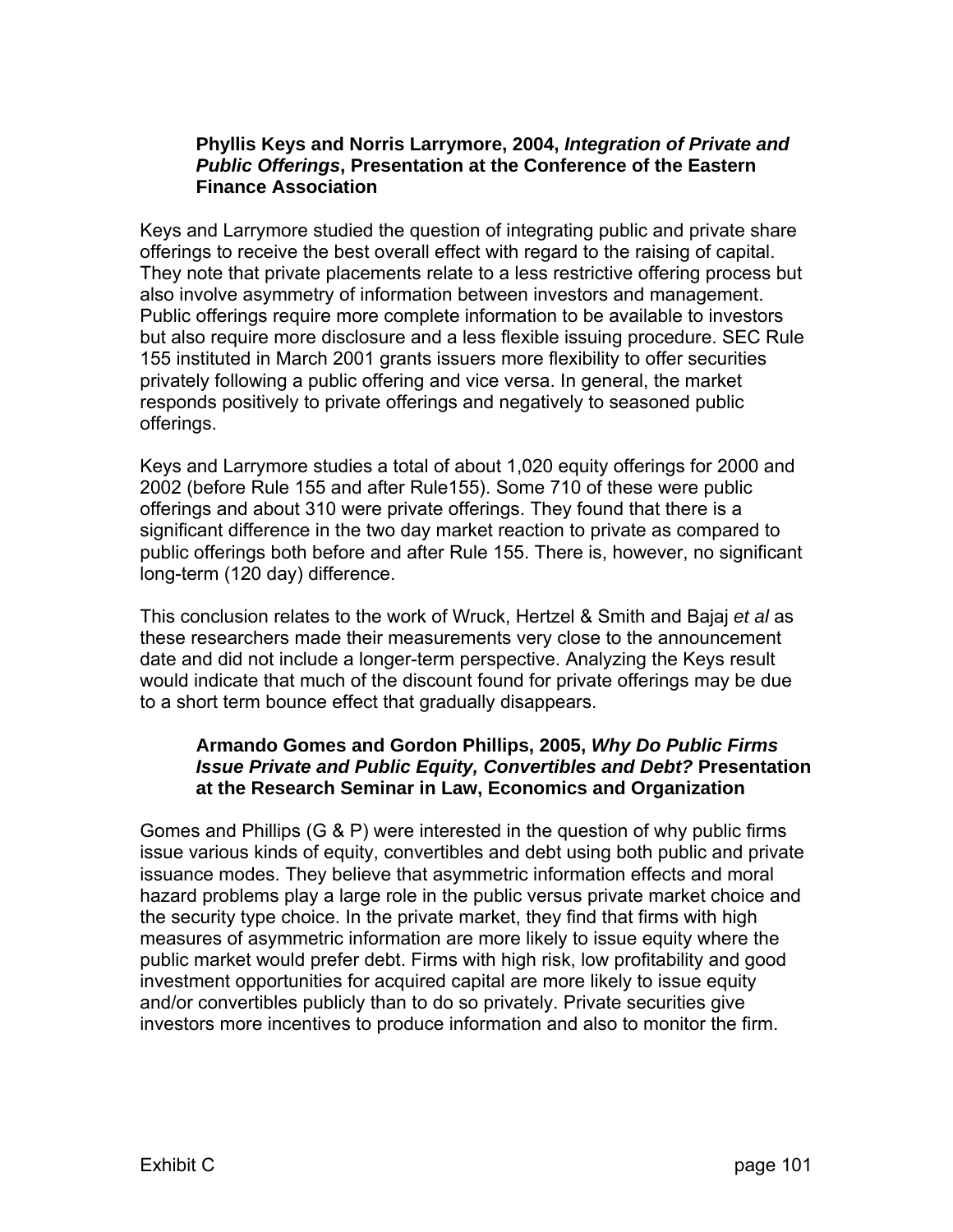Gomes and Phillips studied 13,000+ security issuances with more than half in the private market where public companies were the issuers. They used the accuracy of analyst earnings predictions and the dispersion of analyst errors as a proxy for asymmetric information effects for private equity and convertibles and for public debt. They hypothesized that public debt and all kinds of private offerings serve a "disciplining" function for management due to increased monitoring.

Per Gomes and Phillips, the level of abnormal returns (returns above average) should be positively correlated with the degree of information asymmetry for private offerings; the more information sensitive the security's value, the stronger the correlation should be. As risk rises in a firm's operations it will tend to move from public debt to private debt and from private debt to convertibles to raise capital. Private equity is issued when risk levels rise to the point where it is the last alternative. Agency problems between management and shareholders increase the need for the use of debt or private equity placements to prevent management distortions and abuses.

The G & P database consisted of 13,282 issuances during the period January 1995 through December 2003 and involved 4,137 different firms. No secondary offerings or short-term offerings were included. It was determined that the market reacts most favorably to private equity issuances and least favorably to public equity issuances. Once again, this finding indicates that the discount found with regard to private placements as opposed to public traded prices may result from a short-term bounce effect that then disappears with time. Marketability may not be a significant concern in the overall picture.

#### **Stanley Jay Feldman,** *Revisiting the Liquidity Discount Controversy: Establishing a Plausible Range***, Bentley College and Axiom Valuation Solutions**

Feldman focused his attention on the liquidity discount controversy and worked to establish a plausible range for such discounts. He found the following in summary:

 -Minority privately held C Corp shares have a liquidity discount in the area of 14%

 -Minority S Corp shares are less liquid than C Corp shares -Control shares of a C Corp have discounts in the area of 20% -Discounts >30% for any share blocks are not supported by research

Feldman believes that liquidity may be as important as risk in determining stock returns. Investors demand discounts for lack of liquidity as compensation for their higher costs of trading. Liquidity can be measured by the increase in share price if an OTC firm gets listed on the New York Stock Exchange (NYSE) but such a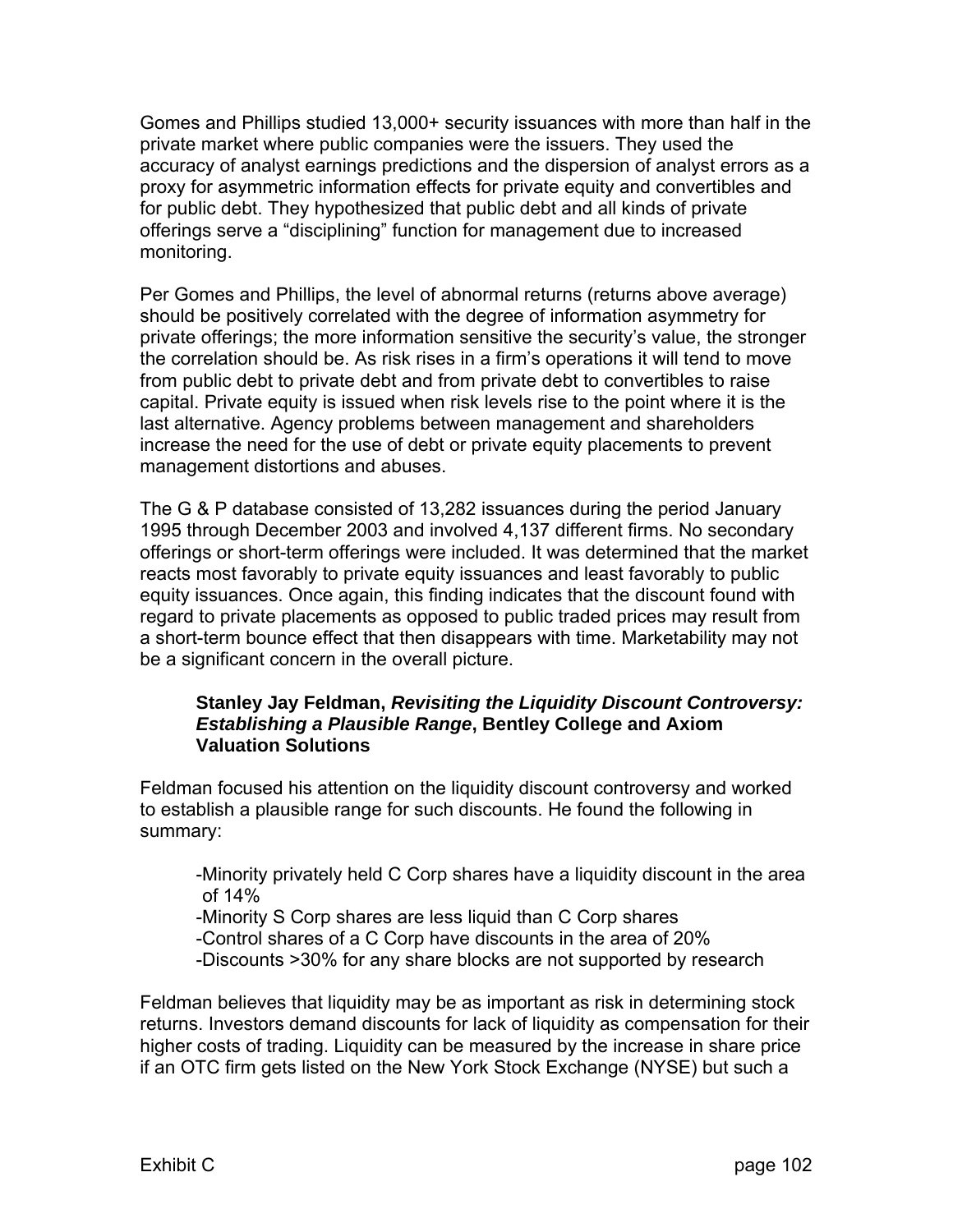rise in stock price can also be due to other factors such as information signaling (the willingness to disclose) and certification by seasoned investor buy-ins. Feldman examines abnormal returns to control for the effects of overall market movements. He reviews the data from a 1966-1970 study by Sanger and McConnell on movements from OTC trading to the NYSE since in this timeframe the NASDAQ did not yet exist. In this study an implied liquidity discount of 20% was found based on an overall set of cumulative abnormal returns of 25.68%. Of these abnormal returns analysis indicates that about 14% are due to lack of liquidity and about 11% are due to information signaling. The liquidity effect is estimated based on a 1982-1989 study by Edelman and Baker on stocks moving from the NASDAQ to the NYSE.

The 14% level of abnormal returns converts to a straight liquidity discount of about 12%. This is seen as being a floor for liquidity discount since there are shares that need to be analyzed that are not traded on any exchange. For these shares, Feldman believes that a 3% additional abnormal return amount is appropriate implying an added discount of 2.5% and resulting in an overall liquidity discount of 14.5% for these kinds of shares.

Feldman notes that this is close to the discount derived by H & S for lack of marketability (13.5%) but is much lower than the discounts implied by the pre-IPO and Restricted Stock Studies of >35%. He believes that there are a myriad of problems with these latter studies that make them very unreliable including high ranges among results and wide coefficients of dispersion that make the use of measures of central tendencies (averages and medians) generally unreasonable.

Feldman cites a study by Koeplin et al that estimates marketability discounts for control interests in the range of 18% to 30% with a reasonable estimate of the average at 20%. He believes that an additional increment of <5% should be added on for S Corp shares. Finally, he concludes that for pure liquidity estimation purposes, control blocks are less liquid than minority blocks with the difference being about 5.5% (20% for control versus 14.5% for minority). However, he admits that minority blocks might give rise to higher overall discounts due to the effects of information signaling and certification.

#### **Espen Robak, 2007,** *Discounts for Illiquid Shares and Warrants: The LiquiStat Database of Transactions on the Restricted Securities Trading Network***, Pluris Valuation Advisors White Paper, January 2007**

Robak postulates that it is not possible to precisely sort out the effect of illiquidity from all of the factors contributing to total discounts in private placement transactions, be they of registered shares or unregistered shares. Instead, he analyzes a specially constructed database referred to as LiquiStat which incorporates data on investor to investor trades of restricted securities rather than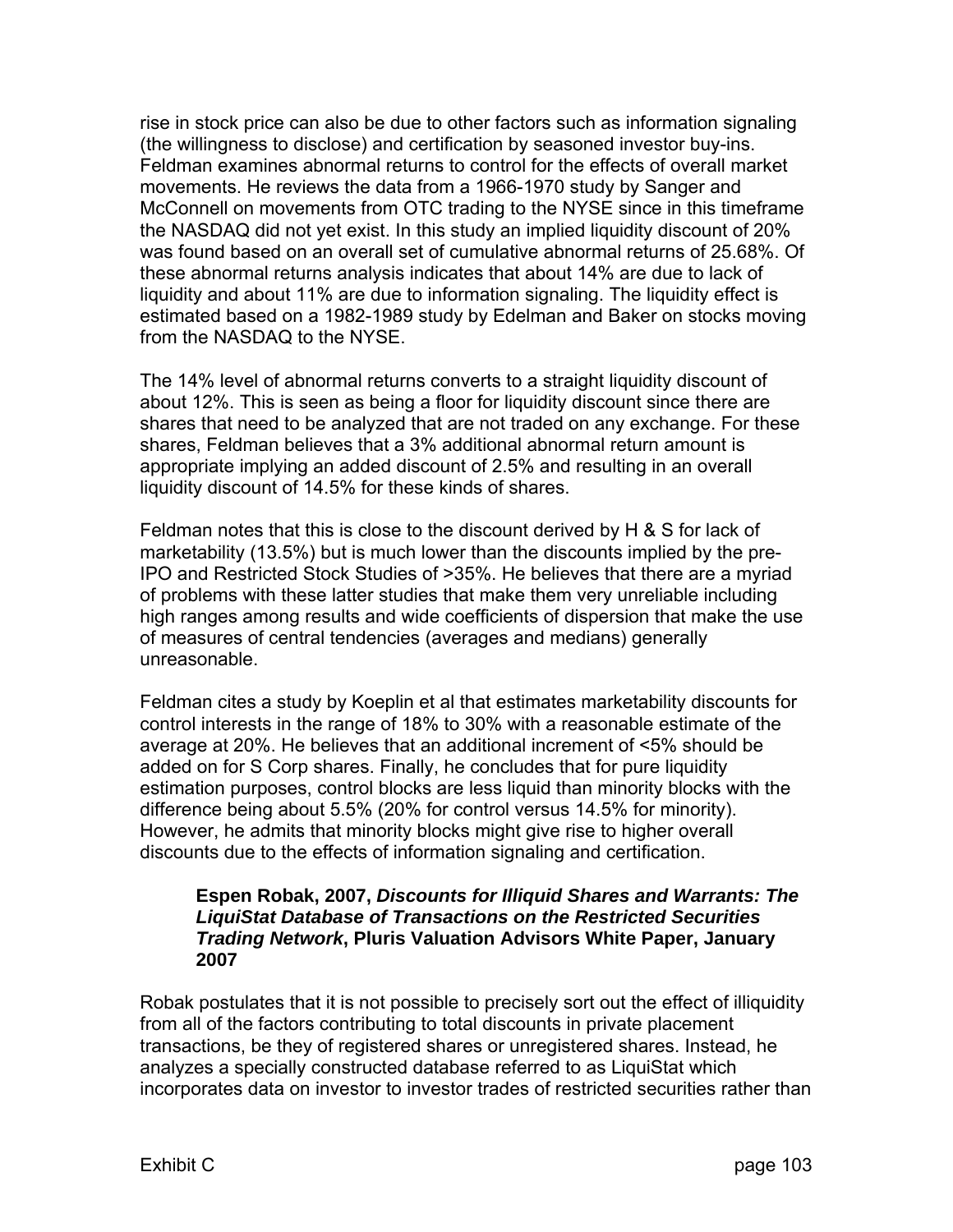trades involving the issuer as the seller. By using investor to investor trades he believes that he has eliminated the effects of information asymmetry, of firm financial condition and of assessment and monitoring costs since both buyer and seller should be on equal ground as far as knowledge of the firm and its financial conditions are concerned. He argues that this is the pricing concept that should be involved in fair market value where both buyer and seller are hypothetical persons and are considered to be equally knowledgeable of the conditions surrounding the trade transaction.

The LiquiStat database was compiled from April 2005 to December 2006 and contains information on 61 investor to investor trades. All investors are independent with no firm affiliates represented in any of the trades. Analysis of the data provides the following results with regard to discounts for the traded shares as compared to the present public market price of those shares.

| Average Discount                  | 32.8% |
|-----------------------------------|-------|
| 1 <sup>st</sup> Quartile Discount | 19.1% |
| <b>Median Discount</b>            | 34.6% |
| 3 <sup>rd</sup> Quartile Discount | 44.0% |

The average fraction traded in the population was 0.47%, the average stock volatility was 89% and the average remaining restriction period was 138 days.

Robak notes that these results are higher than those found by Hertzel & Smith, Bajaj *et al* and Finnerty and hypothesizes that this is because the shares studied were more volatile and had longer required holding periods than is often the case for restricted stock private placements where registration is often a condition of the placement. Per the LiquiStat data, there is a clear and increasing relationship between the discount and the remaining required holding period, although the increase tends to flatten out over time. For a 25 day holding period the discount range is 16% to 24% while for a one year holding period the discount range is 30% to 57%.

Based on his data, instead of supporting the premise that others have advanced that private placement discounts are too high to represent the effects of illiquidity alone, Robak suggests that they instead may be too low. Having eliminated the other causes of discounting through the construction of his database, he feels that the statistics derived should represent a measure of the illiquidity discount in isolation.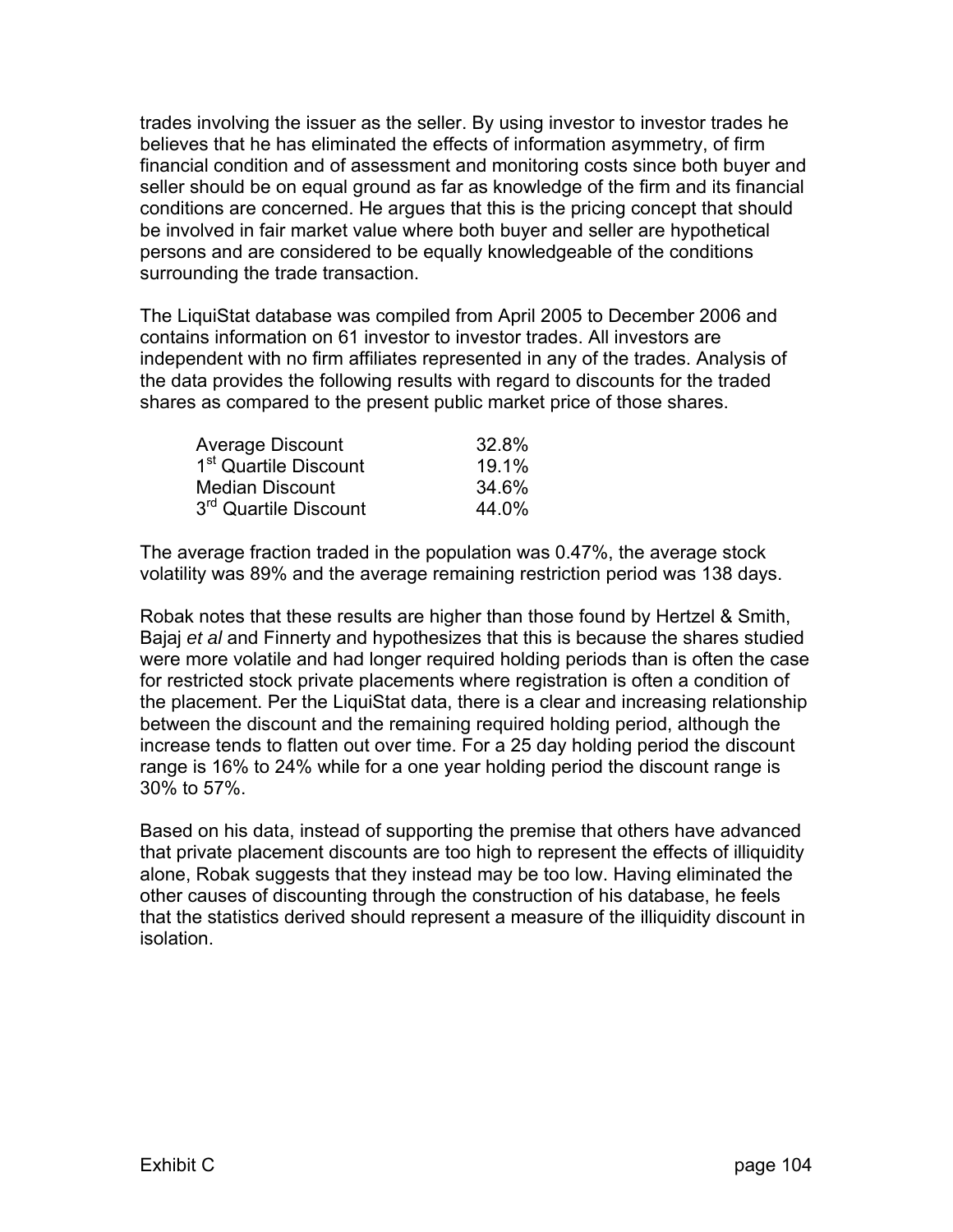## **General Strengths and Weakness of Exhibit C Studies**

One of the strengths that is attributable to the analytical approach to DLOM and DLOL is that the studies underlying the approach were not made for tax purposes or by practitioners in the generally recognized tax valuation community. They were instead primarily academic exercises aimed at better understanding operating company capitalization choices and effects. Thus, there was generally no attempt made to either support or criticize the traditional benchmark study approach or to promote a new approach that could be marketed for application in tax service engagements.

A second strength is the attempt to pursue the question in an analytical manner and to parse the discounts found into contributing components. Although overall discounts were found and summary statistics identified, the researchers were more interested in the causes of the discounts than in the pure size of the discounts. Various theses were advanced as to why discounts exist with DLOL and DLOM only being one set of contributing factors. Also mentioned were assessment costs, monitoring costs, management entrenchment motives, investor expectations and certification compensation. The attempt to break out actual discount portions for these components was not necessarily successful but the conclusion that all of a given measured discount may not measure simply the lack of marketability is important.

Another potential strength is that the several researchers took several different approaches to sample selection and measurement such that the effects of these parts of the discount estimation process can be considered as part of the overall discount evaluation process. A valuator can make his or her own determination based on the facts and circumstances under study as to how data selection should be handled and how discount measurement can best be made.

The studies all suffer from the same kinds of weaknesses that make the actual numerical results achieved difficult to rely upon. These weaknesses result from problems in sample selection, problems in sample point classification, problems in discount measurement point selection, problems in variable selection, problems in variable estimation and the use of certain proxy variables with a binary quantification attribute. The various models also result in less than impressive data fits as measured by such things as  $R^2$ . In many cases the number of available data points is small and large time frames are required to yield an adequate number of data points for analysis. Many of the studies do not consider factors that would seem from a common sense point of view to have significant impact on discounts such as required holding periods and the volatility of the stock as publicly traded. Finally, although the fact that the studies were not made for tax purposes was cited as a possible strength, it is also a potential weakness in that it is dangerous to apply the results of a study made for one purpose to entirely different purposes.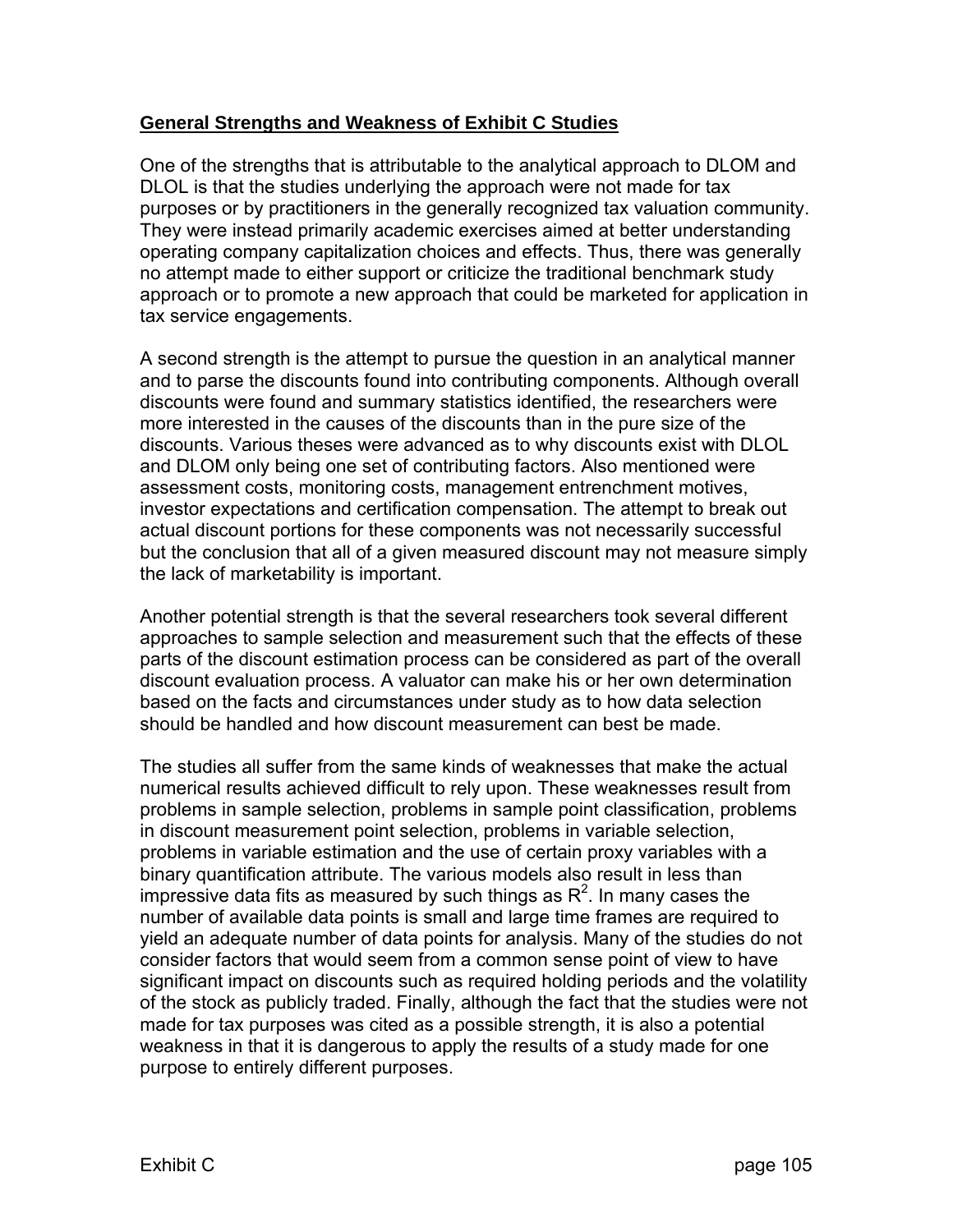## *Exhibit D—DLOM Files on Shared Folder*

| <b>Folder</b>                         | <b>Subfolder</b>                          | (as of depiendict $23, 2002$ )<br><b>Filename</b>                                       | <b>DLOM</b>                 |  |
|---------------------------------------|-------------------------------------------|-----------------------------------------------------------------------------------------|-----------------------------|--|
|                                       |                                           |                                                                                         | <b>Job Aid</b><br>reference |  |
| <b>Benchmark</b><br><b>Apprchs</b>    | <b>Restricted Stock</b><br><b>Studies</b> | FMV Opinions 2001 study.pdf                                                             | D.1.a                       |  |
|                                       |                                           | FMV Opinions-Hall & Polacek 1994 articles.rtf                                           |                             |  |
|                                       |                                           | Gelman.TIF                                                                              |                             |  |
|                                       |                                           | Johnson-QuantitativeSupportforDLOM-<br>BVReviewDec1999.pdf                              |                             |  |
|                                       |                                           | Maher.TIF                                                                               |                             |  |
|                                       |                                           | Management Planning Inc.TIF                                                             |                             |  |
|                                       |                                           | Moroney.TIF                                                                             |                             |  |
|                                       |                                           | SEC Investor Study (1).pdf                                                              |                             |  |
|                                       |                                           | Silber Impact on Liquidity.pdf                                                          |                             |  |
|                                       |                                           | <b>Standard Research Consultants.TIF</b>                                                |                             |  |
|                                       |                                           | Trout.TIF                                                                               |                             |  |
|                                       | Pre-IPO Studies                           | <b>Philip Saunders Associates</b>                                                       | D.1.b                       |  |
|                                       |                                           | EmoryPreIPODiscount.pdf                                                                 | D.1.b                       |  |
|                                       | <b>Cost of Flotation</b>                  | ritter cost of going public modified version.pdf                                        | D.1.d                       |  |
|                                       |                                           | Ritter cost of going public original.pdf                                                | D.1.d                       |  |
|                                       | N/A                                       | Robak-LiquidityFramework-BVUOct2004.pdf<br>(Restricted Stock Equivalent Analysis)       | D.1.c                       |  |
| <b>Option-Based</b><br><b>Apprchs</b> | <b>LEAPS</b>                              | BVWire #76-3 Seaman comments LEAPS<br>Jan2009.htm                                       | D.2.a                       |  |
|                                       |                                           | BVWire #76-4 LEAPS-Fuhrman responds to<br>Seaman.htm                                    |                             |  |
|                                       |                                           | Full_Report_2008_Study.pdf                                                              |                             |  |
|                                       |                                           | LEAPS_Full_Report_2007_Study.pdf                                                        |                             |  |
|                                       |                                           | LEAPS-BVUpdate-article-May09.tif                                                        |                             |  |
|                                       |                                           | LEAPS-Trout-BVReview-Sep2003.tif                                                        |                             |  |
|                                       | N/A                                       | chaffee dlom article.pdf                                                                | D.2.c                       |  |
|                                       | N/A                                       | Longstaff-How Much Can Marketability Affect<br>Security Values.pdf                      | D.2.b                       |  |
| <b>Analytical</b><br><b>Apprchs</b>   | N/A                                       | Abbott-BVUpdate-<br>NewAbbottAnalysisAidsValuatorsinAssessingLiquidit<br>yDiscounts.pdf | D.3.d                       |  |
|                                       | N/A                                       | Abbott-<br>EmpiricalMeasuresofMarketability&LiquidityDiscount<br>s.ppt                  | D.3.d                       |  |
|                                       | Bajaj                                     | Bajaj Denis Ferris Sarin.pdf                                                            | D.3.c                       |  |
|                                       |                                           | <b>Subfolder:</b> Response to Bajaj<br>(Contains 4 articles)                            | D.3.c                       |  |

## **(as of September 25, 2009)**